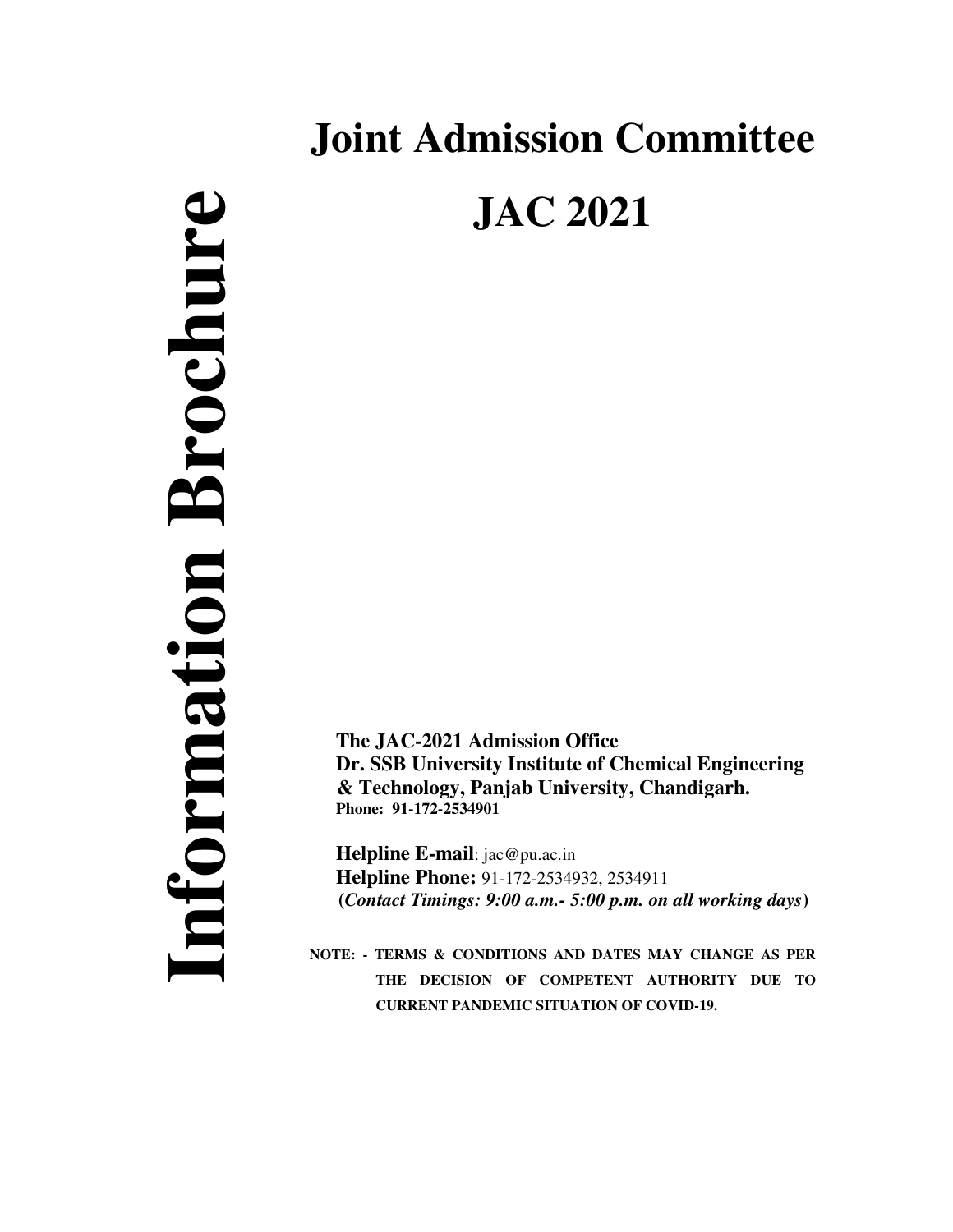#### **INFORMATION BROCHURE – 2021**

**For admission to various B.E./ B.Arch./Integrated B.E.(Chemical)-MBA Courses at** 

- 1. **Dr S. S. Bhatnagar University Institute of Chemical Engineering and Technology, Panjab University, Chandigarh** *(Formerly Department of Chemical Engineering & Technology)*
- 2. **University Institute of Engineering and Technology, Panjab University, Chandigarh**
- 3. **University Institute of Engineering and Technology, Panjab University Swami Sarvanand Giri Regional Centre (PUSSGRC), Hoshiarpur**
- 4. **Chandigarh College of Engineering and Technology (Degree Wing), Sector 26, Chandigarh**
- 5. **Chandigarh College of Architecture, Sector 12, Chandigarh**

#### **IMPORTANT NOTE:**

- *(A) The following institutes are governed by the reservation rules of Panjab University, Chandigarh* 
	- (i) Dr. SSB University Institute of Chemical Engineering and Technology, Panjab University, Chandigarh.
	- (ii) University Institute of Engineering and Technology, Panjab University, Chandigarh.
	- (iii) University Institute of Engineering and Technology, PUSSGRC Hoshiarpur
- (B) *The following institutes are governed by the reservation rules of Chandigarh Administration*
	- (i) Chandigarh College of Engineering and Technology (Degree Wing), Sector 26, Chandigarh
	- (ii) Chandigarh College of Architecture, Sector 12, Chandigarh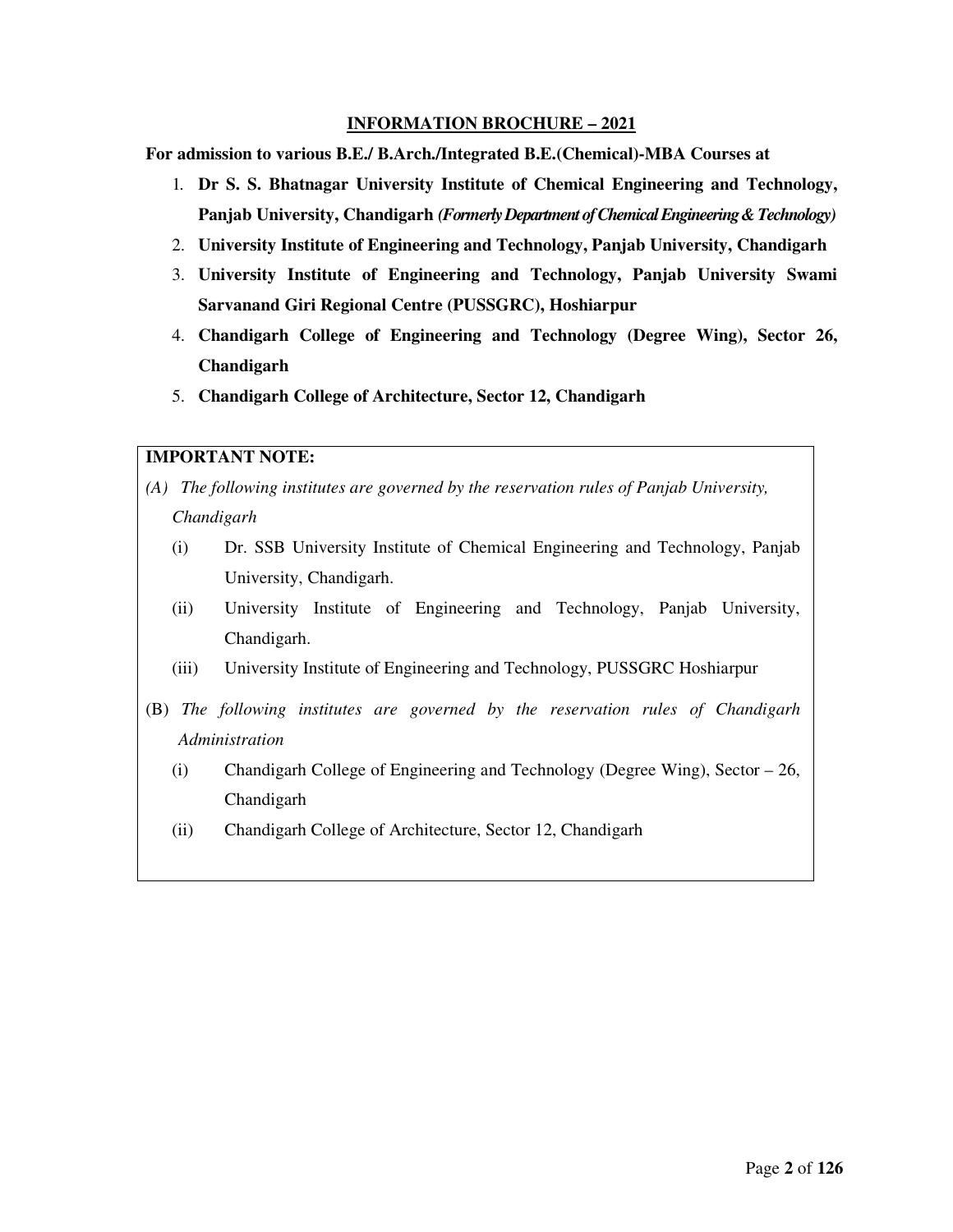#### **Registration Fee (Non-Refundable)**

## **General Category:** ₹ **2500/- SC/ST/PwD Category:** ₹ **1250/-**

## **Online Registration starts – 2nd October, 2021 (For Engineering Courses Only)**

| Last date for generation of filled Bank Challan     |                      | $11th$ October, 2021 (Monday)              |
|-----------------------------------------------------|----------------------|--------------------------------------------|
| Last date for depositing fee in State Bank of India | $\ddot{\cdot}$       | $12th$ October, 2021 (Tuesday) till        |
| using Bank Challan                                  |                      | $4:00$ p.m.                                |
| Last date for online Registration (payment through  | $\ddot{\phantom{a}}$ | $13th$ October, 2021 (Wednesday) till      |
| debit card/credit card/internet banking)            |                      | $5.00$ p.m.                                |
| Last date for filling the Registration Fee details  | $\ddot{\cdot}$       | 13 <sup>th</sup> October, 2021 (Wednesday) |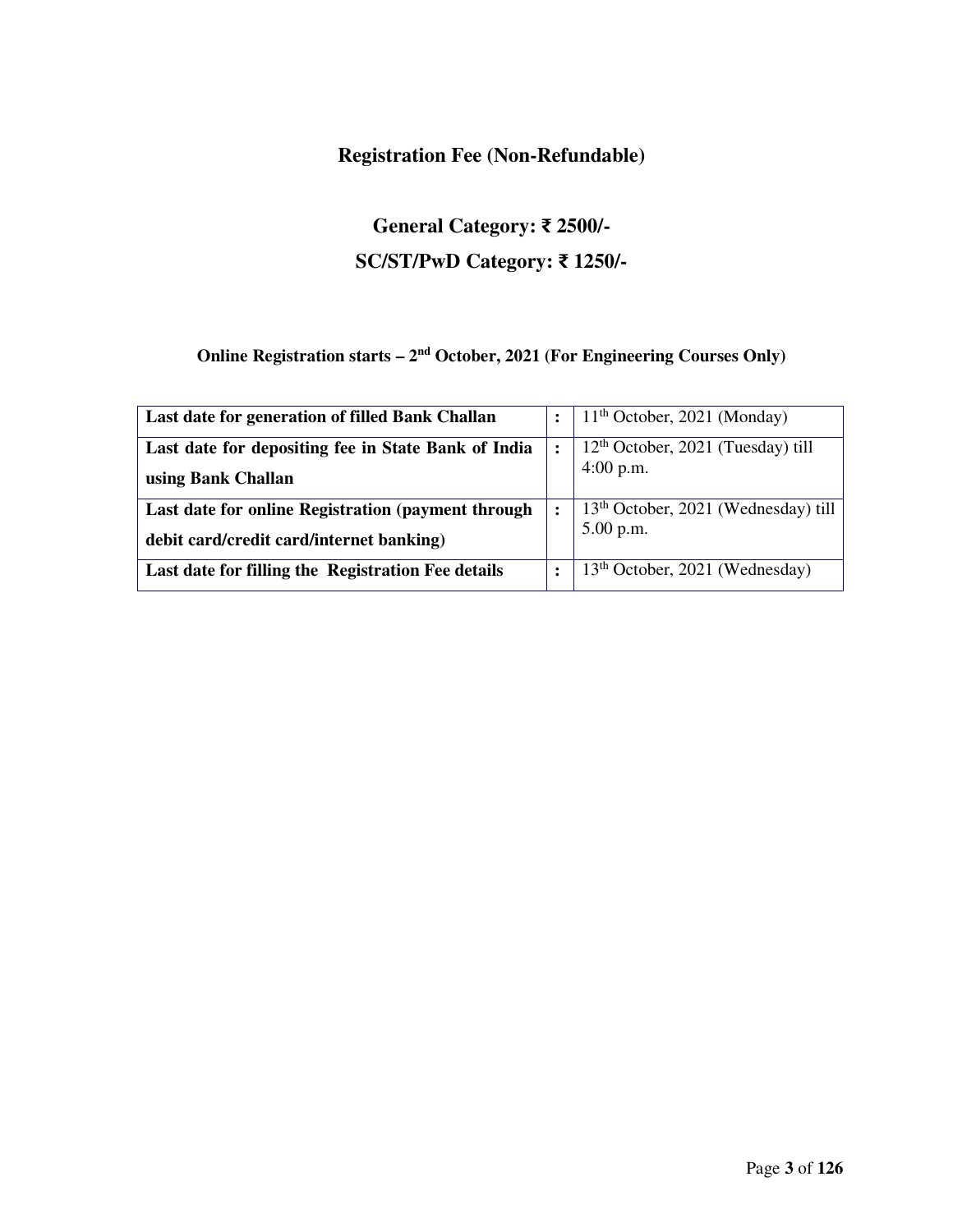## **Contents**

| <b>S. No.</b>    | <b>Item</b>                                                             | PageNo.          |
|------------------|-------------------------------------------------------------------------|------------------|
| 1.               | <b>Category Codes</b>                                                   | $\underline{05}$ |
| 2.               | Chapter 1: List of Participating Institutes                             | 07               |
| 3.               | <b>Chapter 2: Eligibility Conditions</b>                                | $\underline{08}$ |
| $\overline{4}$ . | <b>Chapter 3: Important Guidelines</b>                                  | <u> 11</u>       |
| 5.               | <b>Chapter 4: Counselling and Admission Process</b>                     | 15               |
| 6                | Chapter 5: Participating Institutes of Panjab University,<br>Chandigarh | <u>28</u>        |
| $\overline{7}$   | Chapter 6: Participating Institutes under Chandigarh<br>Administration  | <u>50</u>        |
| 8.               | <b>Chapter 7: List of Required Documents</b>                            | 72               |
| 9.               | Chapter 8: Proforma for Certificates, Affidavits and<br>Undertakings    | <u>79</u>        |
| 10.              | Chapter 9: Procedure for Document Verification                          | <u>117</u>       |
| 11.              | Chapter 10: Counselling Schedule                                        | <u>119</u>       |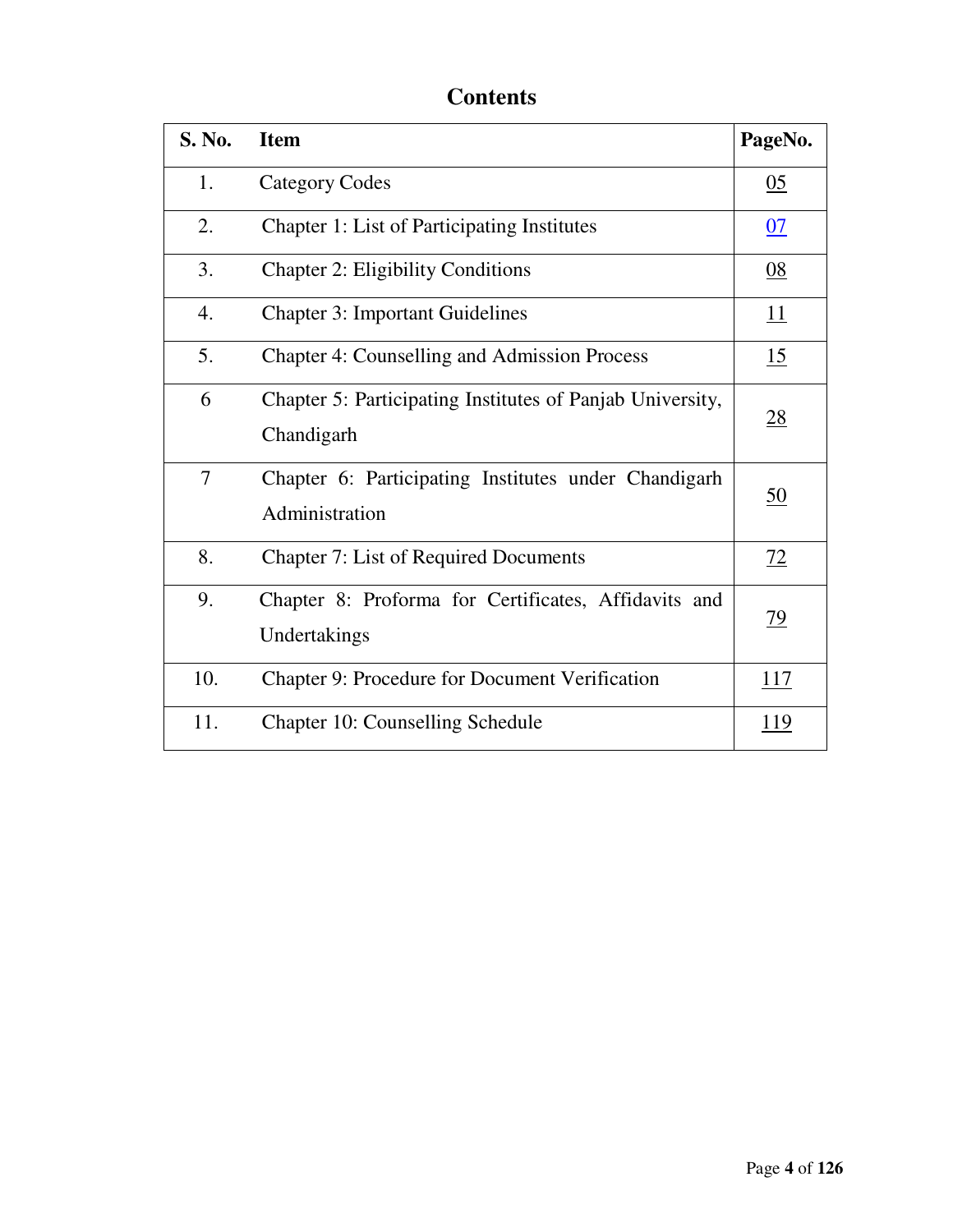## **Category Codes**

| Category                                                                         | Code           |
|----------------------------------------------------------------------------------|----------------|
| <b>Main Categories</b>                                                           |                |
| General Category                                                                 | <b>GN</b>      |
| *General-EWS                                                                     | EW             |
| $*$ $BC$                                                                         | <b>BC</b>      |
| <b>SC</b>                                                                        | <b>SC</b>      |
| <b>ST</b>                                                                        | <b>ST</b>      |
| <b>Sub-Categories</b>                                                            |                |
| ** Economically Weaker Section (under Tuition Fee Waiver Scheme)-PU              | E1             |
| <sup>\$</sup> Economically Weaker Section (under Tuition Fee Waiver Scheme)-CCET | E2             |
| Sports (SP)-PU                                                                   | S <sub>1</sub> |
| Sports (SP)- CCET/CCA                                                            | S <sub>2</sub> |
| #Kashmiri Migrants/Displaced Persons (KM)-PU                                     | K1             |
| *Kashmiri Migrants/Displaced Persons (KM)- CCET/CCA                              | K2             |
| Persons with Disability (PwD)                                                    | <b>PH</b>      |
| #Rural Area (RA)                                                                 | RA             |
| #Border Area (BA)                                                                | <b>BA</b>      |
| #One Girl Child out of the only two girl children (SG)                           | SG             |
| **Riot/Terrorist Victim (RV)                                                     | RV             |
| #Thalassemia patient (TP)                                                        | TP             |
| #Cancer patient (CA)                                                             | CA             |
| #AIDS patient (AP)                                                               | AP             |
| *** Kargil Martyrs (KA)                                                          | KA             |
| Children/Grandchildren of Freedom Fighters (FF)                                  | FF             |
| <i>**</i> Defence category for PU institutions (D1)                              |                |

\*\*Wholly dependent sons/daughters/spouses of personnel who belong to defence, para-military forces (like Assam Rifles (AR), Border Security Force (BSF), Central Industrial Security Force (CISF), Central Reserve Police Force (CRPF), Indo Tibetan Border Police (ITBP), National Security Guard (NSG), Sashastra Seema Bal (SSB), etc.)

| ** i) and died in action while on duty.                                      |    |
|------------------------------------------------------------------------------|----|
| **ii) and were incapacitated/died while in service.                          | 19 |
| **Wholly dependent sons/daughters/spouses of personnel who are ex-servicemen | 36 |
| military/defence personnel and paramilitary personnel                        |    |
| **Wholly dependent sons/daughters/spouses of personnel who are serving       | 37 |
| military/defence personnel and paramilitary personnel                        |    |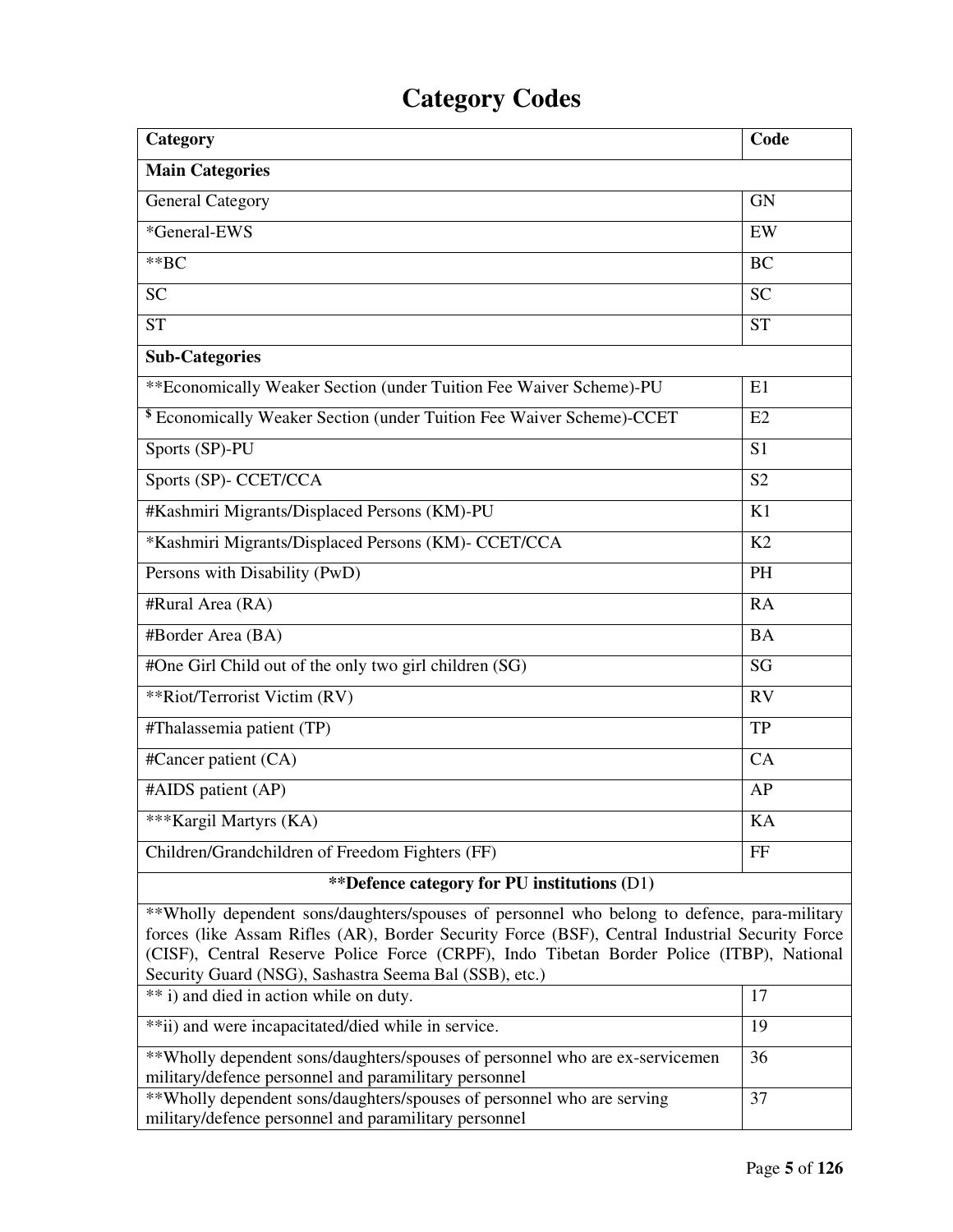| **Defence Personnel (for self-admission) who                                                                                                                                                |    |  |
|---------------------------------------------------------------------------------------------------------------------------------------------------------------------------------------------|----|--|
| **(i) Were Incapacitated while in service                                                                                                                                                   | 38 |  |
| **(ii) Are Ex-servicemen                                                                                                                                                                    | 39 |  |
| **(iii) Are Serving (Defence personnel and CAPF personnel)                                                                                                                                  | 40 |  |
| *Defence category for CCET/CCA (D2)                                                                                                                                                         |    |  |
| *Wholly dependent sons/daughters/spouses of personnel who belong to military, para-military<br>forces                                                                                       |    |  |
| *i) and were killed in action while in service                                                                                                                                              | 17 |  |
| *ii) and were disabled in action while in service and boarded out from service                                                                                                              | 18 |  |
| *iii) and died while in service and whose death was attributable to military<br>services.                                                                                                   | 20 |  |
| *iv) and were disabled while in service and boarded out with disability attributable<br>to military services                                                                                | 21 |  |
| *Wholly dependent sons/daughters/spouses of personnel who belong to military, para-military<br>forces and are awardees of gallantry decorations (in person or posthumously) as given below: |    |  |
| *I. Param Vir Chakra (PVC)                                                                                                                                                                  | 22 |  |
| *II. Ashok Chakra (AC)                                                                                                                                                                      | 23 |  |
| *III. Maha Vir Chakra (MVC)                                                                                                                                                                 | 24 |  |
| *IV. Kirti Chakra (KC)                                                                                                                                                                      | 25 |  |
| *V. Vir Chakra (VrC)                                                                                                                                                                        | 26 |  |
| *VI. Shaurya Chakra (SC)                                                                                                                                                                    | 27 |  |
| *VII. Sena/ Nausena/ Vayusena Medal                                                                                                                                                         | 28 |  |
| *VIII. Mention-in-Despatches                                                                                                                                                                | 29 |  |
| *Wholly dependent sons/daughters/spouses of personnel who are ex-servicemen<br>military/defence personnel and paramilitary personnel                                                        | 36 |  |
| *Wholly dependent sons/daughters/spouses of personnel who are serving<br>military/defence personnel and paramilitary personnel                                                              | 37 |  |

#### **Important Note:**

**\*Categories available only in CCET/CCA** 

**\*\*Categories available only in UIET/Dr. SSBUICET/UIET PUSSGRC** 

**\*\*\* Category available in Dr. SSBUICET/CCA** 

**\$ Category available only in CCET** 

**# Categories available only in UIET/Dr. SSBUICET/UIET PUSSGRC**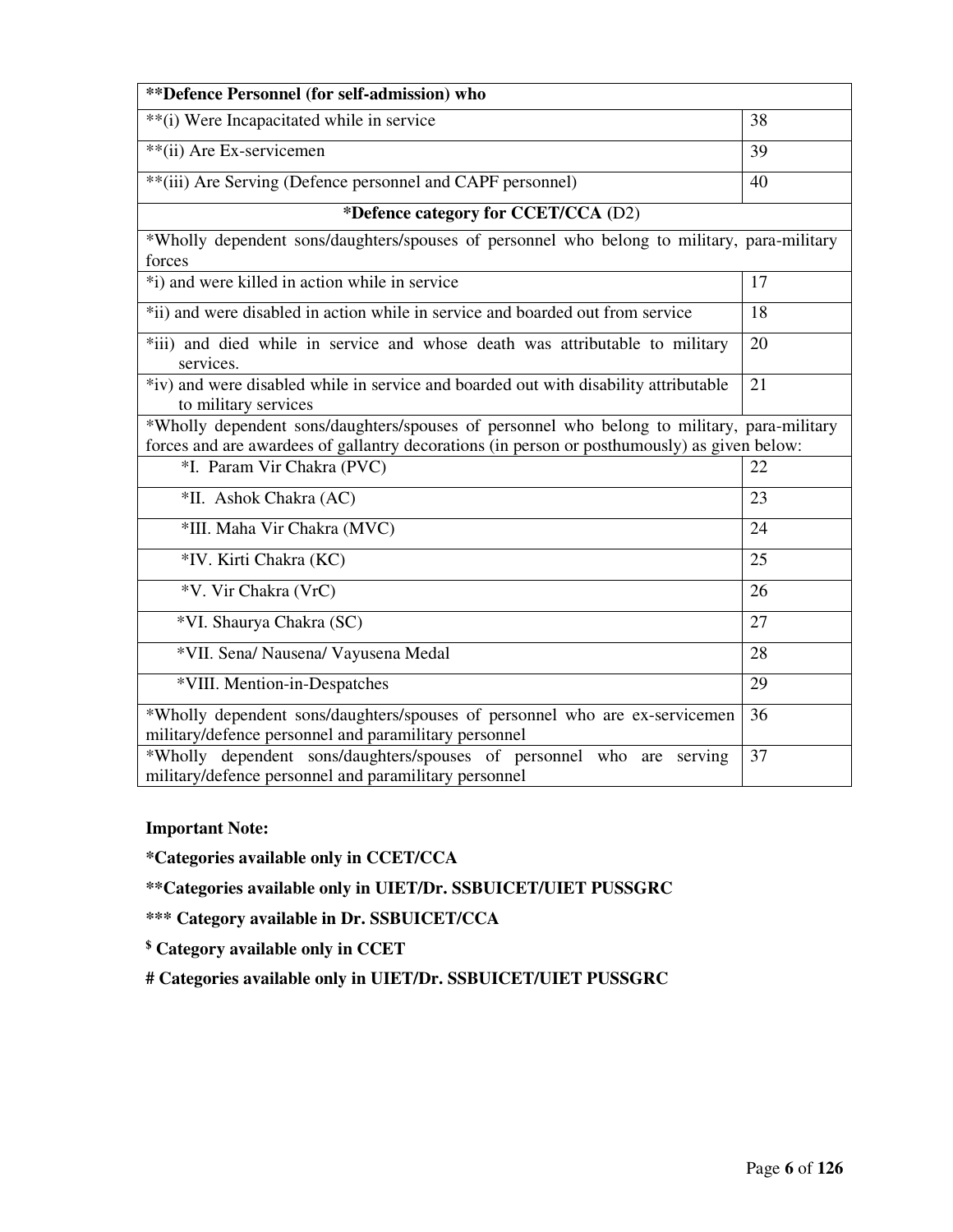## **Chapter 1**

## **List of Participating Institutes**

This information brochure contains the procedure and rules for admission to the participating institutes for various undergraduate courses mentioned in the table below:

| S.<br>No. | <b>Name of the Institution</b>                 | <b>Courses</b>                                |  |  |
|-----------|------------------------------------------------|-----------------------------------------------|--|--|
| 1.        | Dr. S. S. Bhatnagar<br><b>University</b>       | 1. Bachelor of Engineering (B.E.) in          |  |  |
|           | <b>Institute of Chemical Engineering &amp;</b> | (i) Chemical Engineering                      |  |  |
|           | Technology (Dr. SSBUICET), Panjab              | (ii) Food Technology                          |  |  |
|           | University, Sector 14, Chandigarh              |                                               |  |  |
|           | (formerly<br>Deptt.<br>known<br>of<br>as       | 2. Integrated B.E. (Chemical)-MBA             |  |  |
|           | <b>Chemical Engg. &amp; Technology)</b>        |                                               |  |  |
|           | http://uicet.puchd.ac.in                       |                                               |  |  |
| 2.        | University Institute of Engineering &          | <b>Bachelor of Engineering (B.E.) in</b>      |  |  |
|           | Technology (UIET), South Campus,               | Biotechnology<br>(i)                          |  |  |
|           | University,<br>Panjab<br><b>Sector</b><br>25,  | (ii) Computer Science & Engineering           |  |  |
|           | Chandigarh                                     | (iii) Electrical & Electronics Engineering    |  |  |
|           | http://uiet.puchd.ac.in                        | (iv) Electronics<br>Communication<br>$\&$     |  |  |
|           |                                                | Engineering                                   |  |  |
|           |                                                | (v) Information Technology                    |  |  |
|           |                                                | (vi) Mechanical Engineering                   |  |  |
| 3.        | University Institute of Engineering &          | <b>Bachelor of Engineering (B.E.) in</b>      |  |  |
|           | Technology, Panjab University SSG              | Computer Science & Engineering<br>(i)         |  |  |
|           | Regional Centre (UIET, PUSSGRC),               | (ii) Electronics & Communication Engineering  |  |  |
|           | Bajwara,<br>Hoshiarpur                         | (iii) Information Technology                  |  |  |
|           | http://ssgpurch.puchd.ac.in                    | (iv) Mechanical Engineering                   |  |  |
| 4.        | Chandigarh College of Engineering              | <b>Bachelor of Engineering (B.E.) in</b>      |  |  |
|           | & Technology (CCET), Sector 26,                | Computer Science & Engineering<br>(i)         |  |  |
|           | Chandigarh                                     | Civil Engineering<br>(ii)                     |  |  |
|           | http://ccet.ac.in                              | (iii) Electronics & Communication Engineering |  |  |
|           |                                                | (iv) Mechanical Engineering                   |  |  |
| 5.        | <b>Chandigarh College of Architecture</b>      | <b>Bachelor of Architecture (B.Arch.)</b>     |  |  |
|           | (CCA), Sector 12, Chandigarh                   |                                               |  |  |
|           | http://cca.edu.in                              |                                               |  |  |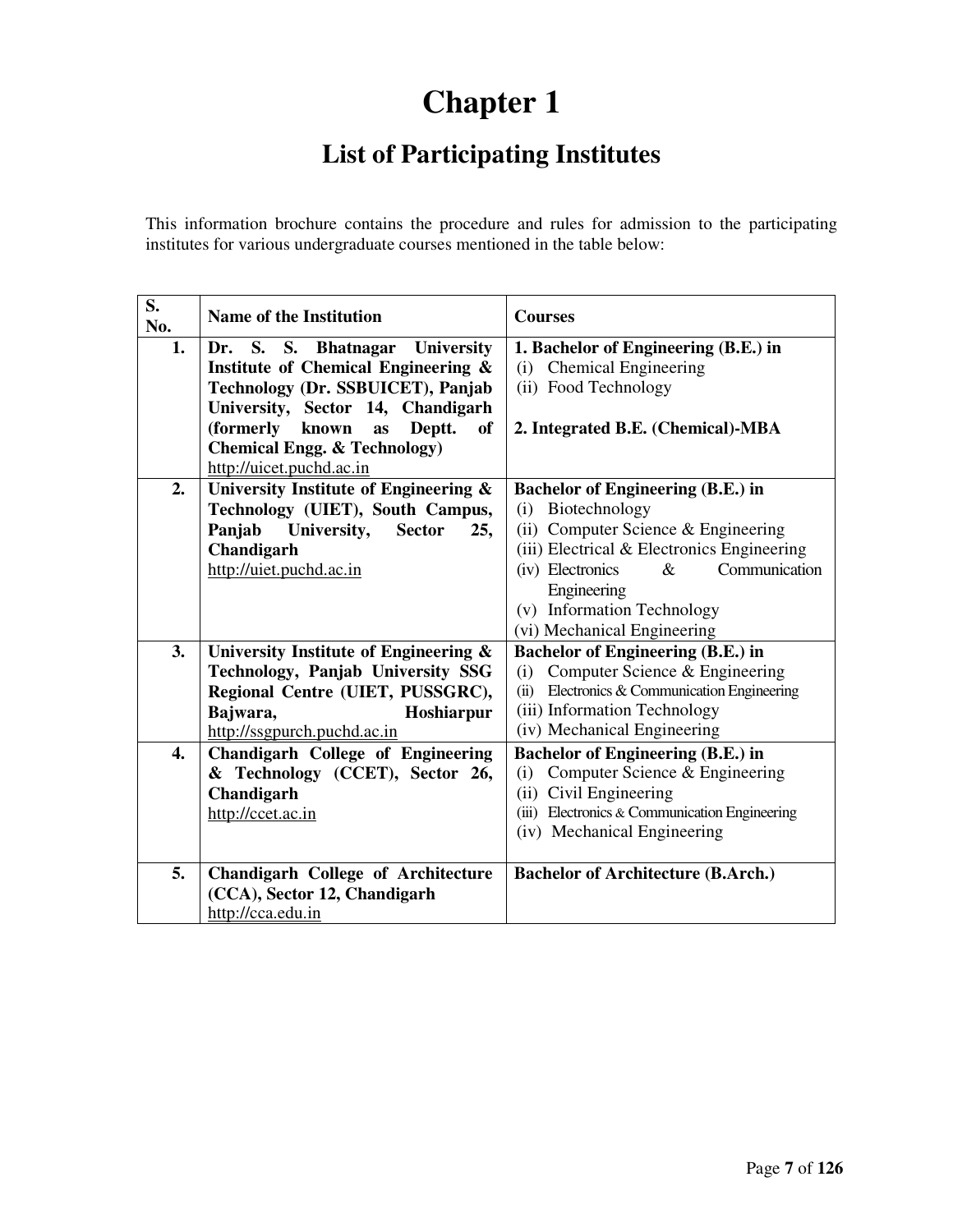## **Chapter 2**

## **Eligibility Conditions**

Eligibility conditions for admission to various B.E./ B.Arch./Integrated B.E.(Chemical)-MBA courses at the participating institutes given in Chapter 1, are as detailed below:

#### **Academic Qualifications**

The academic qualifications as prescribed in Information Bulletin and Application Form of JEE (Main)-2021 are applicable for this allocation/allotment, extract of which is reproduced below.

"Only those candidates who have passed their Class 12<sup>th</sup> Examination or any equivalent qualifying examination in 2019 or 2020; or those who are appearing in their Class  $12<sup>th</sup>$ Examination or any equivalent qualifying examination in 2021 are eligible to appear in JEE (Main)-2021 Examination.

**Candidates who passed Class 12th /Qualifying examination in 2018 or before as well as those who will appear in such examination in 2022 or later are not eligible to appear in JEE (Main)–2021".** 

Subject combinations required in the qualifying examination for admission to B.E. / B.Arch. / Integrated B.E.(Chemical)-MBA courses under JAC-2021 shall be as under: -

| <b>Course</b>                                           | Required Eligibility Criteria based on Class 12th/Equivalent                                                                                                                                                                                                                                                                                           |
|---------------------------------------------------------|--------------------------------------------------------------------------------------------------------------------------------------------------------------------------------------------------------------------------------------------------------------------------------------------------------------------------------------------------------|
|                                                         | qualifying examination                                                                                                                                                                                                                                                                                                                                 |
| B.E.<br>B.E.<br>Integrated<br>(Chemical)-<br><b>MBA</b> | 1. Language 2. Physics 3. Mathematics<br>4. Any one of Chemistry/Biology/Biotechnology/Technical<br>Vocational Subject 5. Any other subject.<br>Only those candidates are eligible who have passed class 12th in<br>the above subjects taken together.                                                                                                 |
| B. Arch.                                                | No candidate shall be admitted to architecture course unless she/he<br>has passed an examination at the end of the $10+2$ scheme of<br>examination with Physics, Chemistry & Mathematics subjects or<br>passed 10+3 Diploma Examination with Mathematics<br>as<br>compulsory subject.<br>All candidates shall also be required to qualify in NATA 2021 |

#### **Important points regarding the eligibility conditions followed by JAC-2021 are:**

1. All India Rank prepared by the National Testing Agency (NTA) based on score in JEE (Main)-2021 for B.E./B.Tech. shall be used for admission to B.E./Integrated B.E.(Chemical)- MBA by JAC-2021.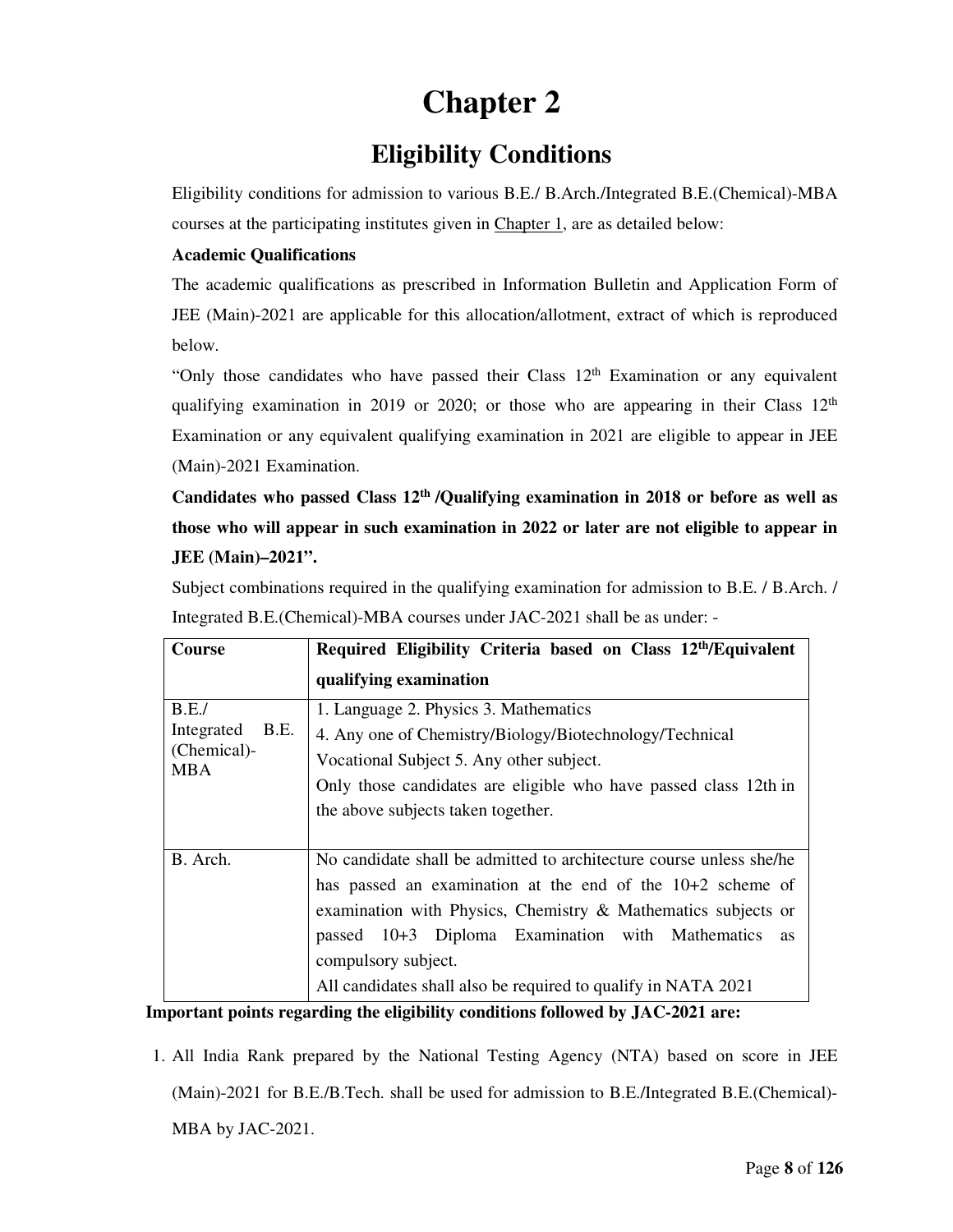- 2. For admission to B.Arch., All India Rank prepared by the NTA based on score in JEE (Main)- 2021 for B. Arch (Paper-II) shall be used.
- 3. A candidate belonging to any category shall be considered for seat allocation if he/she is declared successful in 12<sup>th</sup> or equivalent examination by Board/University/Council.
- 4. A candidate who gets a compartment in the  $12<sup>th</sup>$  examination held in March/April 2021 will be eligible for admission under JAC-2021 if he/she clears the same (by appearing in the supplementary examination) before the last date of registration i.e. before  $13<sup>th</sup>$  October 2021 for first three rounds and 18<sup>th</sup> November, 2021 for SPOT Round of counselling.
- 5. **Aggregate marks percentage in 12th or equivalent examination shall be worked out as suggested by the certificate awarding Board/University/Council.** If the Board / University / Council awards letter grades without providing the equivalent percentage of marks on the grade sheet, the candidate should obtain a certificate from the respective Board / University / Council specifying equivalent percentage conversion formula and submit at the time of reporting / counselling. **In the absence of such a certificate, the decision of JAC-2021 regarding his/her eligibility shall be final.**
- 6. The admissions under NRI/ Foreign Nationals category shall be conducted by Direct Admissions of Students Abroad-2021 (DASA-2021). The aspirants are advised to refer to the website https://www.dasanit.org/.

#### 7. **General Conditions**

For admission to the B.E. / B.Arch. / Integrated B.E.(Chemical)-MBA courses, each candidate must-

- (a) bear a good moral character and should not have been debarred from any institution/ University,
- (b) be an Indian National (except for those seats which are open to NRIs),
- (c) satisfy the prescribed medical standards of fitness as follows
	- i. Standard of Physique

 A candidate must be in good mental and body health, and free from any physical defect likely to interfere with effective performance of duties of his/her profession.

ii. Standard of Visual acuity with or without glasses should be: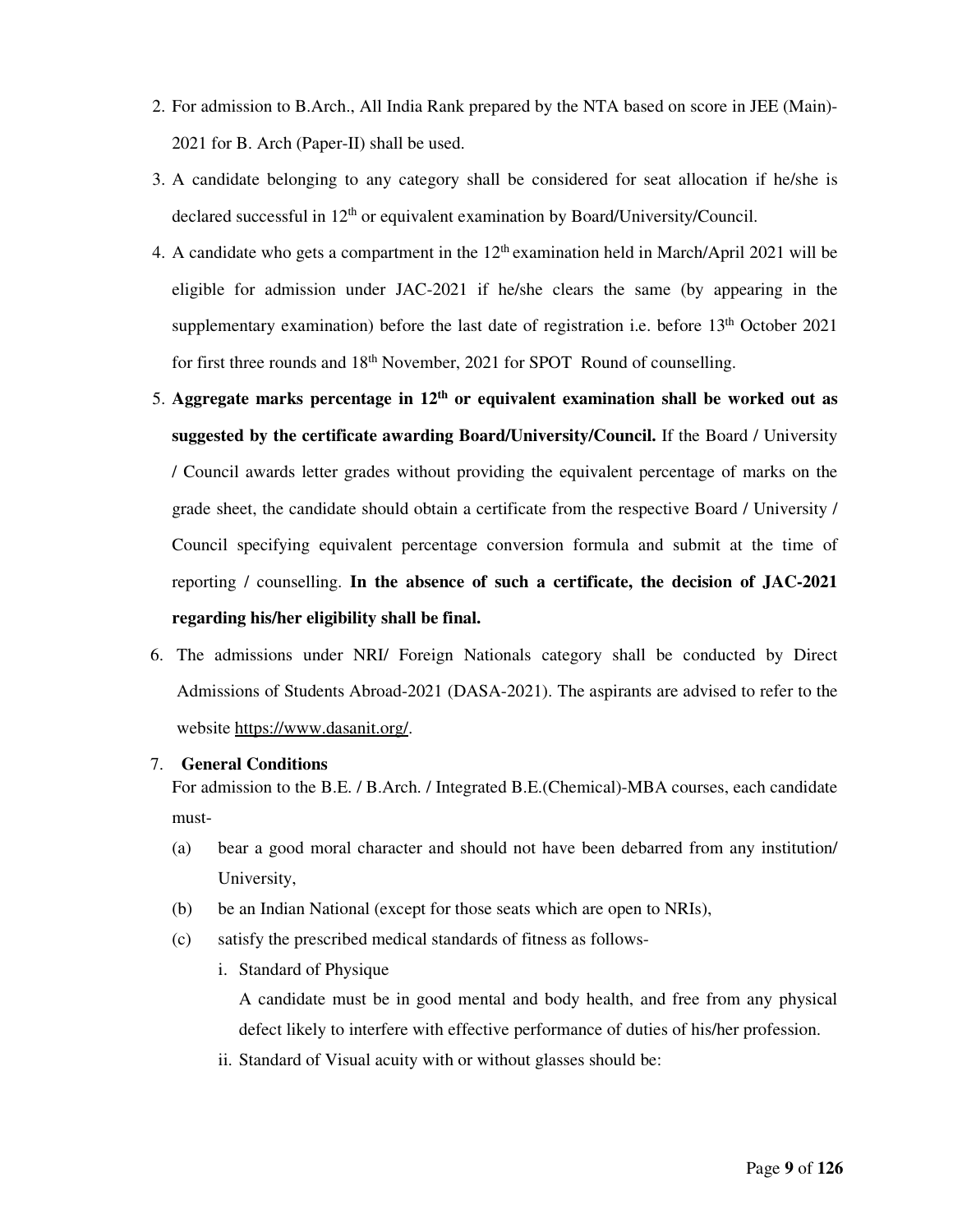| <b>Distant Vision Near Vision</b> |                 |     |  |  |
|-----------------------------------|-----------------|-----|--|--|
| <b>Better Eye:</b>                | $6/6$ or $6/9$  | 0/6 |  |  |
| Worse Eye:                        | $6/9$ or $6/12$ | 0/8 |  |  |

The total amount of myopia including the cylinder shall not exceed - 600 D

The total amount of hypermetropia including the cylinder shall not exceed +600 D.

#### **Inter-se Merit for Admission**

The inter-se merit of the candidates for admission will be determined on the basis of All India Rank (AIR) obtained in **JEE (Main)-2021** only, except in the **Sports Category** and the **Defence Category.** For complete information, kindly refer to Chapter 5 and Chapter 6.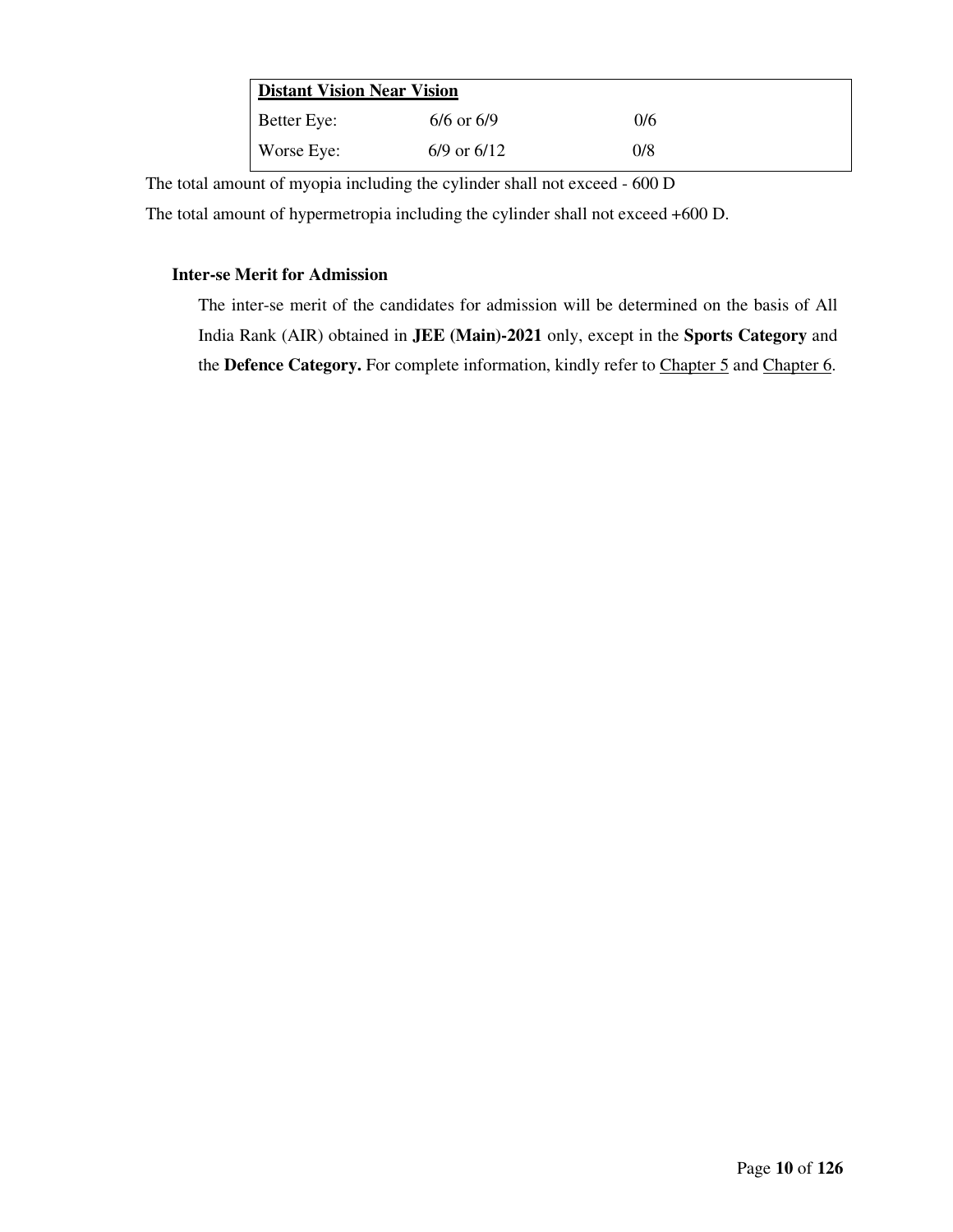## **Chapter 3**

## **Important Guidelines**

- 1. Candidates are advised to read the Information Brochure carefully, before applying online on website **www.chdenggadmissions.nic.in.** The Registration Fee is to be deposited either in the form of e-Challan in any branch of SBI throughout India or through online payment (Debit card/Credit card/Internet banking).
- 2. There is no Chandigarh Quota for institutes of Panjab University i.e. (i) Dr. S. S. B. University Institute of Chemical Engineering & Technology (Dr. SSBUICET), Panjab University, Chandigarh; (ii) University Institute of Engineering and Technology (UIET), Panjab University, Chandigarh; (iii) University Institute of Engineering and Technology, Panjab University SSG Regional Centre, Hoshiarpur (UIET, PUSSGRC).
- 3. Those candidates, who have passed the qualifying examination  $(12<sup>th</sup>)$  from schools/colleges located in the Union Territory of Chandigarh and recognized by the Chandigarh Administration, are considered under the **Chandigarh Quota** (for admission in CCET/CCA only). All other candidates who have passed their qualifying examination from elsewhere, fall under the **Outside Chandigarh Quota (for admission in CCET/CCA only).** During registration process, candidate has to upload the detailed marks sheet of qualifying examination  $(12<sup>th</sup> Class)$ .
- 4. During registration process, a candidate has to provide his/ her category/ sub-category information. The Panjab university institutions have no reservation under OBC category. Therefore, the candidates who have opted OBC in JEE (Main)-2021 can change their category to BC (provided they fulfill the requirement of BC as per Panjab University norms), else they will be considered under General Category.
- 5. No candidate will be considered for admission against a category for which he/she has not applied. If no mention is made about the category in his/her application, the candidate will be considered only for the General Category.
- 6. Every candidate should apply for the reserved category/ subcategory(ies) to which he/she belongs to in the admission form. All candidates will be considered in the General Category irrespective of the fact that they have claimed for admission under reserved categories subject to the conditions that the candidates of SC/ST/PwD/BC categories fulfil the minimum eligibility requirement of General category and must not have availed relaxation in eligibility marks. However, the candidates applying in EWS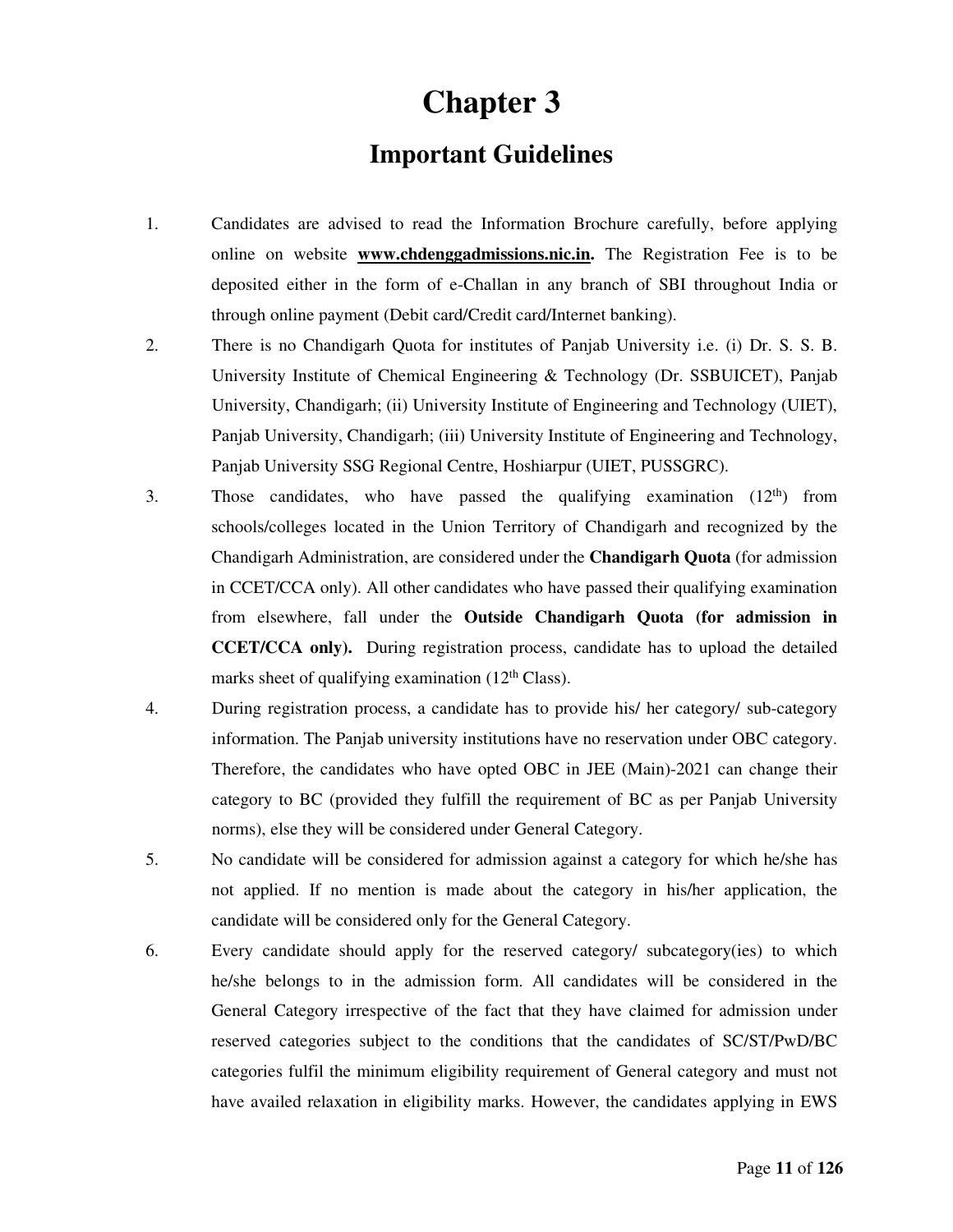category (under Tuition Fee Waiver Scheme) will be first considered in the EWS category and then in the General category during seat allotment.

- 7. The important dates and the detailed Schedule regarding online Counselling are given at the end of this Brochure (Chapter 10**). No separate reporting/Counselling letters will be issued at any stage.**
- 8. Admissions will be done through **four rounds of Online counselling**, i.e. three rounds namely first, second and third followed by last round of counselling, namely the SPOT Round. In the SPOT Round, all candidates who have registered before first round of counselling or freshly registered for SPOT Round can participate regardless of whether they have participated in previous rounds or not. Those candidates who have successfully registered themselves till **13th October, 2021** before first round of counselling or those candidates who have successfully registered till 18th **November, 2021** for SPOT Round of counselling and also have paid the Registration Fee by due date (either Online or through e-challan) will be able to participate in these rounds of Counselling.
- 9. The candidates applying in reserved categories are required to upload all concerned certificates on the basis of which they are claiming admission, while registering themselves with the JAC-2021. For each of the category/ sub-category, the candidate is applying for, a single PDF file which may have multiple pages is to be uploaded.
- 10. A candidate claiming reservation in more than one sub-category, would be required to upload all the supporting documents during registration for online document verification as per the counselling schedule mentioned in Chapter 10. Failure to upload the document(s) of a particular sub-category, will debar the candidate for that particular subcategory.
- 11. The candidates applying for **various categories have to upload related documents for ONLINE VERIFICATION before online counselling, as per schedule given in Chapter 10.** Candidates are required to bring **one set of self-attested photocopies** of all supporting documents/certificates along with original documents/certificates at the time of reporting. After the completion of online verification of documents, the candidate will not be allowed to make any changes.
- 12. To give financial assistance to the candidates belonging to **Economically Weaker Section (EWS),** some seats have been earmarked in certain branches in some of the participating Institutes under Tuition fee waiver scheme (Kindly refer to seat distribution in Chapter 5 and Chapter 6). **If a candidate is allotted a branch of his/her choice under EWS category, only then he/she is entitled for the benefits of EWS category.**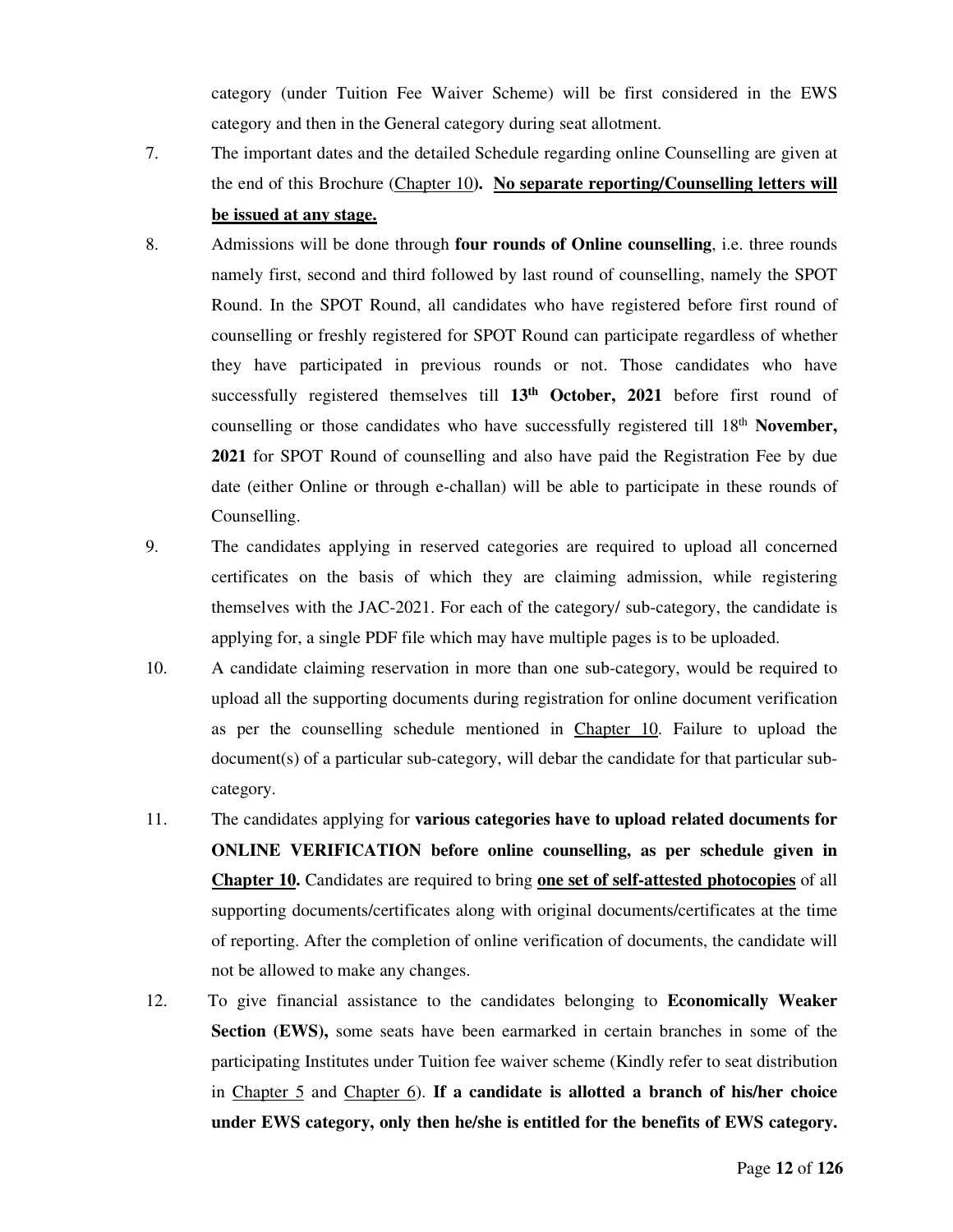**A candidate, even if, he/she is eligible in EWS category, but is allotted a branch (as per his/her choices) in General Category or any other category will be required to pay full fee and all other funds as applicable for the allotted institute.**

- 13. If a candidate is allotted a seat, he/she would have to pay the Seat Acceptance Fee of ₹40,000/- (Rupees Forty Thousand Only) to confirm his/her allotted seat. Further, the candidate has to submit his/her choice of willingness (online) for upgradation (Yes Upgradation, No Upgradation) for the subsequent rounds of Counselling as per schedule given in Chapter 10.
- 14. A candidate, who takes provisional admission and wants to cancel his/her allotment, will have to **withdraw as per the procedure and schedule given in Section 4.12**.
- 15. In case, a candidate has previously secured admission in another institution and, because of this reason, is unable to produce his/her original certificates at the time of reporting/Counselling, he/she may be allowed provisional admission, provided he/she submits copies of his/her certificates attested by a Group A gazetted officer and produces a certificate, from the competent authority on the authorized letter head of the institution where he/she has taken admission, mentioning that all his/her original certificates are lying with that institution. **He/she will be required to submit his/her original certificates within 05 working days of getting provisional admission, otherwise his/her admission shall automatically stand cancelled**.
- 16. **A candidate, who does not deposit fee online by the due date and time specified for the purpose (See Counselling Schedule given in Chapter 10), shall forfeit his/her seat automatically.**
- 17. Candidates passing their  $12<sup>th</sup>$  or equivalent examination from Boards/Councils have to submit migration certificate from the respective Council/Board within a month from the date of provisional admission.
- 18. Candidates shall participate in the Counselling/report for admission at their own expenses.
- 19. All admissions to B.E. / B.Arch./Integrated B.E.(Chemical)-MBA courses shall be **PROVISIONAL** and subject to approval by the competent authorities.
- 20. In case of any dispute regarding admissions to B.E. / B.Arch./Integrated B.E.(Chemical)-MBA courses, the decision of the JAC-2021 shall be final. The Honorable High Court of Punjab and Haryana alone will have the jurisdiction to settle and decide all matters and disputes.
- 21. Candidate who has not been allotted any seat up to  $3<sup>rd</sup>$  round of Counselling or registered fresh for the SPOT Round and has deposited ₹40,000/- as participation fee, if allotted a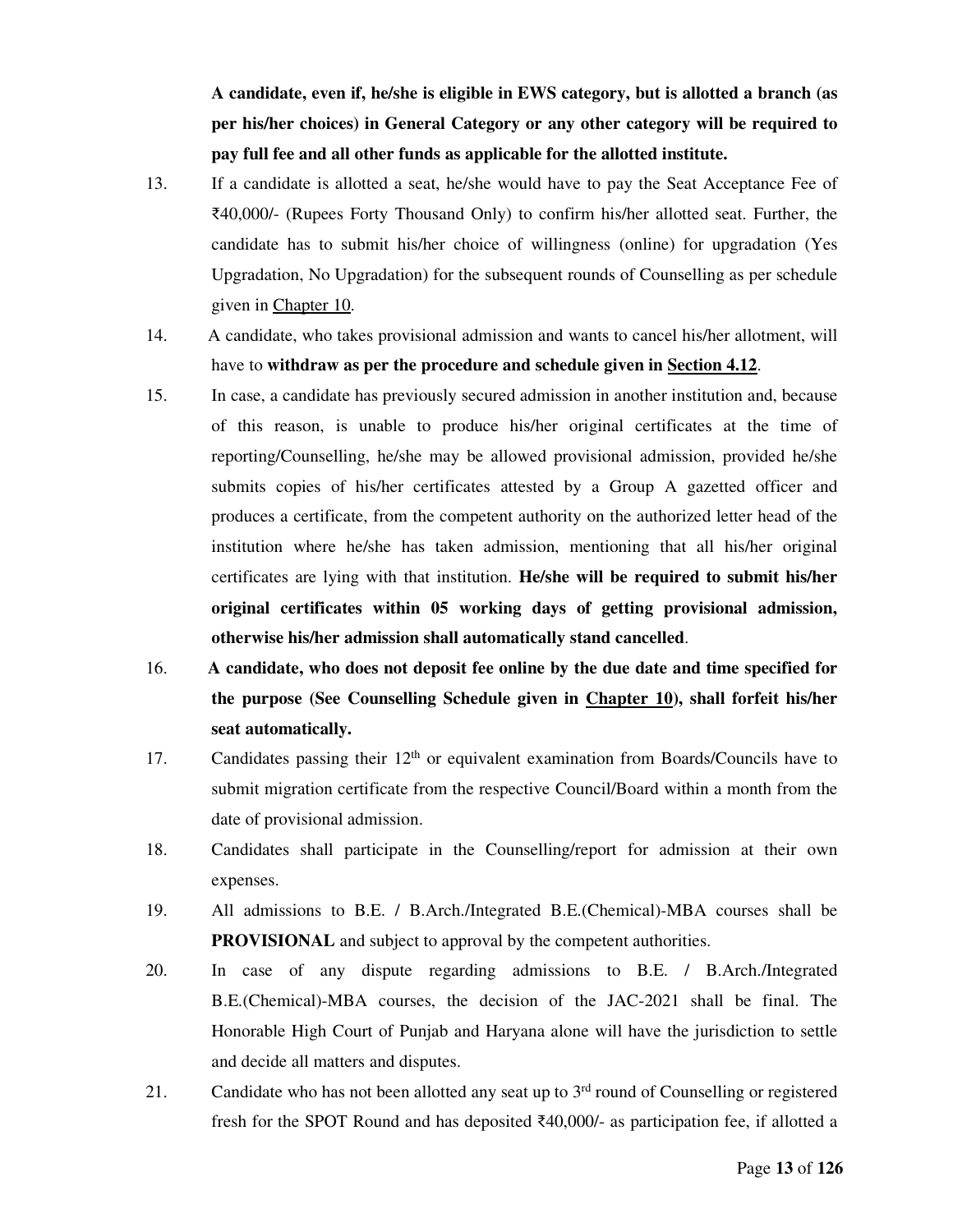seat in the SPOT Round and then surrenders the allotted seat after SPOT Round the fee will be refunded as per respective Institute's rules.

- 22. Candidate who **has reported physically** after 3rd round of counselling and later on wishes to surrender his/her allotted seat after SPOT Round will be **entitled for refund as per the allotted Institute's Refund Rules** given in Chapter 5 and Chapter 6.
- 23. **HOSTEL FACILITY:** The candidates, who want to avail hostel facilities, should contact the respective allotted institute/college on the day of physical reporting to apply for seat in the hostel. It may not be possible to accommodate a candidate in the hostel, if he/she does not apply for the hostel seat on the same day and does not follow the prescribed procedure for the same. The hostel accommodation will be given as per rules and regulations of the participating institutes.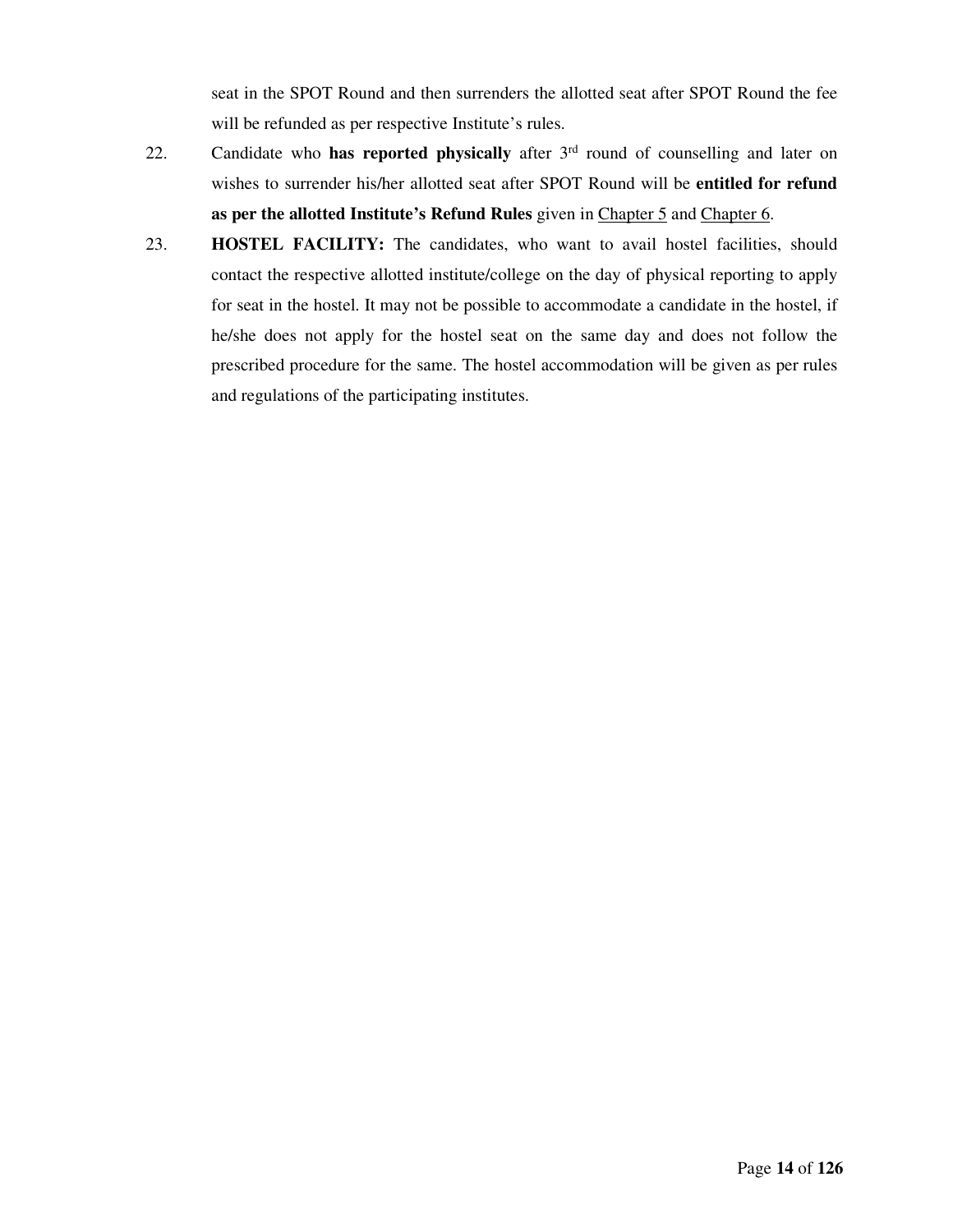## **Chapter 4**

### **Counselling & Admission Process**

#### **4.1 Online Registration and Payment of Registration Fee**

- 4.1.1 All aspiring candidates, who are eligible, are required to fill Online Registration Form at **https://www.chdenggadmissions.nic.in** and pay online the Registration fee.
- 4.1.2 Filling of Online Registration Form followed by payment of **Registration Fee** by eligible candidates will be allowed at the beginning of the admission process and in SPOT Round as per schedule given in Chapter 10**.**
- 4.1.3 Eligible candidates will authenticate themselves by providing the following four parameters
	- **a. JEE (Main 2021) Application No.**
	- **b. Candidate's Name**
	- **c. Mother's Name**
	- **d. Date of Birth**

After successful authentication, candidate will create his/ her login credentials [JEE Main Application No. shall be the login id, and the candidate should create a password] and provide contact information (i.e., Email id and Mobile number).

- 4.1.4 Candidates are advised to record/remember their password for all future logins. **CONFIDENTIALITY OF THE PASSWORD IS THE SOLE RESPONSIBILITY OF THE CANDIDATE** and all care must be taken to protect its security. Candidates are advised not to disclose or share their password with anybody. **JAC-2021, NIC and NICSI WILL NOT BE RESPONSIBLE FOR VIOLATION OR MISUSE OF THE PASSWORD OF THE CANDIDATE**.
- 4.1.5 If a candidate forgets his/her password, the additional information provided by the candidate at the time of registration will be used to get the new password. Hence, every candidate has to enter the required additional information as indicated in the registration form at the time of registration.
- 4.1.6 A candidate applying for both Engineering and Architecture courses is required to register twice. For the first time he/she will register for seeking admission in Engineering Courses and second time he/she will register for seeking admission in B.Arch.
- 4.1.7 After successful login, the page containing his/her basic information including All India Rank will be displayed in **Read only mode**. Candidates are required to complete the following activities: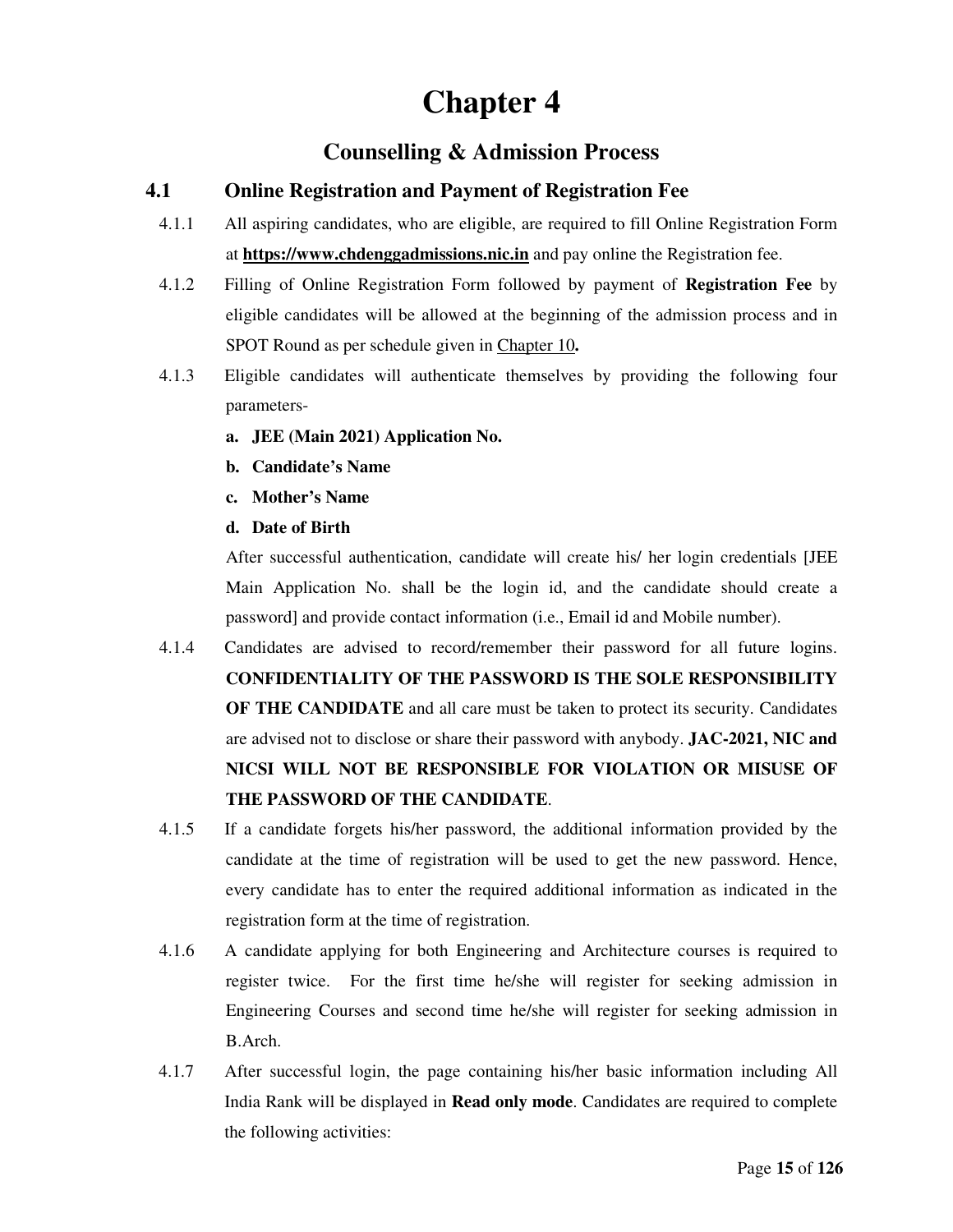- a. All candidates are required to fill the Online Registration Form. During Form filling, candidates are required to furnish the following information and upload the relevant documents:
	- i. Category (General, General-EWS, BC, SC, ST).
	- ii. Sub-category(ies) as appearing on registration form.
	- iii. Total marks obtained in various subjects of the qualifying examination (i.e. 10+2 examination) as per the eligibility criteria mentioned on Chapter 2 of Information Brochure 2021.
	- iv. Place of the school from where the candidate has appeared for the qualifying examination (Chandigarh/ Outside Chandigarh).
- b. After successful submission of registration form, the candidates are required to pay one-time **Registration Fee** (Non-Refundable) through Debit Card/ Credit Card/Internet banking/e-Challan*.*
- 4.1.8 After Login, the candidate must logout at the end.
- 4.1.9 Only those candidates who have registered online and have made payment of Registration Fee are eligible for choice filling.
- 4.1.10 Last date for generation of filled Bank Challan before first round is 11<sup>th</sup> October, 2021 and for SPOT Round is 16<sup>th</sup> November, 2021. The last date for depositing fee in SBI using Bank Challan before first round is 12<sup>th</sup> October, 2021 till 4:00 p.m. and for SPOT Round is 17<sup>th</sup> November, 2021 till 4.00 pm.
- 4.1.11 Last date for Online Registration and filling registration fee details before first round is 13<sup>th</sup> October 2021 and for SPOT Round is 18<sup>th</sup> November 2021.
- 4.1.12 Candidates applying under Sports and Defence Category seats must upload the scanned copies of the relevant documents (Please refer to Chapter 7) as a single pdf file, which may have multiple pages.
- 4.1.13 A correction window will be opened for two days before the first three rounds  $(14<sup>th</sup>$ October, 2021 to  $15<sup>th</sup>$  October, 2021) and one day for SPOT Round (i.e.,  $19<sup>th</sup>$ November, 2021) to modify/update the information provided at the time of registration.
- 4.1.14 All registered candidates who have also opted for any one or more reservation benefit(s) in the registration form like (**Chandigarh-Quota**, **SC, ST, BC**, **PwD**, **Sports, Freedom Fighter**, **Kashmiri Migrants/Displaced**, **Terrorist/Riot Victim**, **One Girl Child out of the only two girl children**, **Cancer/AIDS/Thalassemia patients**, **Kargil Martyrs**, **EWS, General-EWS, Rural area, Border Area and Defence etc.)** should upload **all supporting documents** for verification **failing which**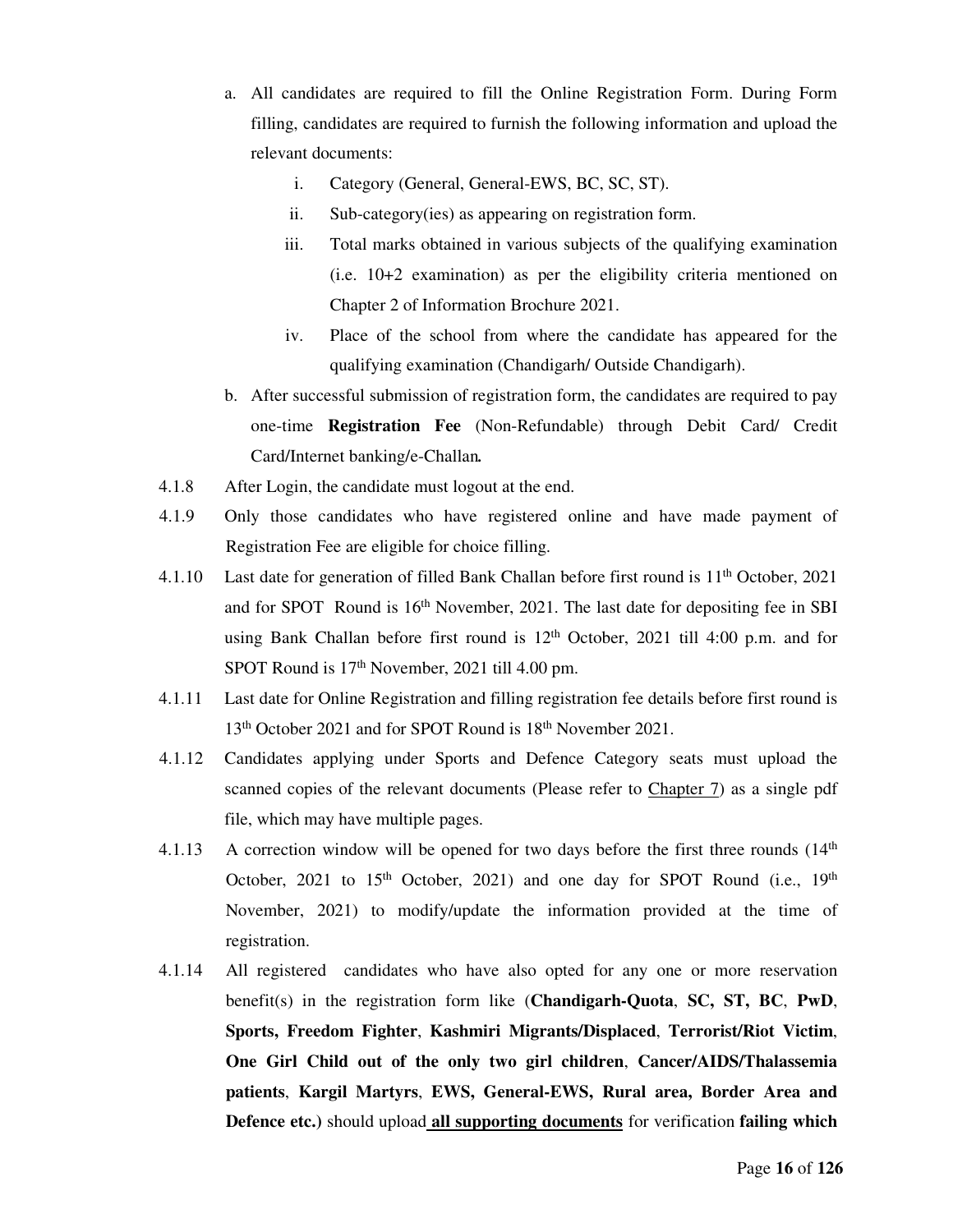**benefit of above categories/quota will not be extended to them**. However, candidate shall be eligible for choice filling under General category (without the benefit of any reservation), subject to fulfilling the eligibility criteria (as mentioned in Chapter 2).

#### **4.2 Document verification**

Document verification of the candidate belonging to following categories/quotas along with their supporting documents and affidavits/undertakings before choice filling is **Mandatory.** 

- o **Chandigarh Quota**
- o **Scheduled Caste (SC)**
- o **Scheduled Tribe (ST)**
- o **General-EWS (EW)**
- o **Backward Class (BC)**
- o **Persons with Disability (PwD)**
- o **Freedom Fighter (FF)**
- o **Kashmiri Migrant/Displaced Persons (KM)**
- o **Terrorist/Riot Victim (RV)**
- o **One Girl Child out of the only two girl children (SG)**
- o **Cancer patient (CA)**
- o **AIDS patient (AP)**
- o **Thalassemia patient (TP)**
- o **Kargil Martyrs (KA)**
- o **Economically Weaker Section (EWS)**
- o **Rural area (RA)**
- o **Border area (BA)**
- o **Defence (17-40)**
- o **Sports (SP)**

All registered Candidates of **General and reserved** categories who want to avail the benefit of any **one or more of the above mentioned categories** should upload their category certificates for online verification before the last date of registration.

#### **Table 4.1: Document verification**

| Verification of Documents before first round of counselling will be carried out                |                                                                                                                           |  |  |  |  |  |
|------------------------------------------------------------------------------------------------|---------------------------------------------------------------------------------------------------------------------------|--|--|--|--|--|
| All Categories (Last Date)                                                                     | $: \left  \begin{array}{l} 16^{th}$ October, 2021 (Saturday) to 19 <sup>th</sup><br>October, 2021(Tuesday) till 5:00 p.m. |  |  |  |  |  |
| Note: Candidates are required to upload one set of self-attested photocopies of all supporting |                                                                                                                           |  |  |  |  |  |
| documents/certificates/affidavits during online registration. After document verification,     |                                                                                                                           |  |  |  |  |  |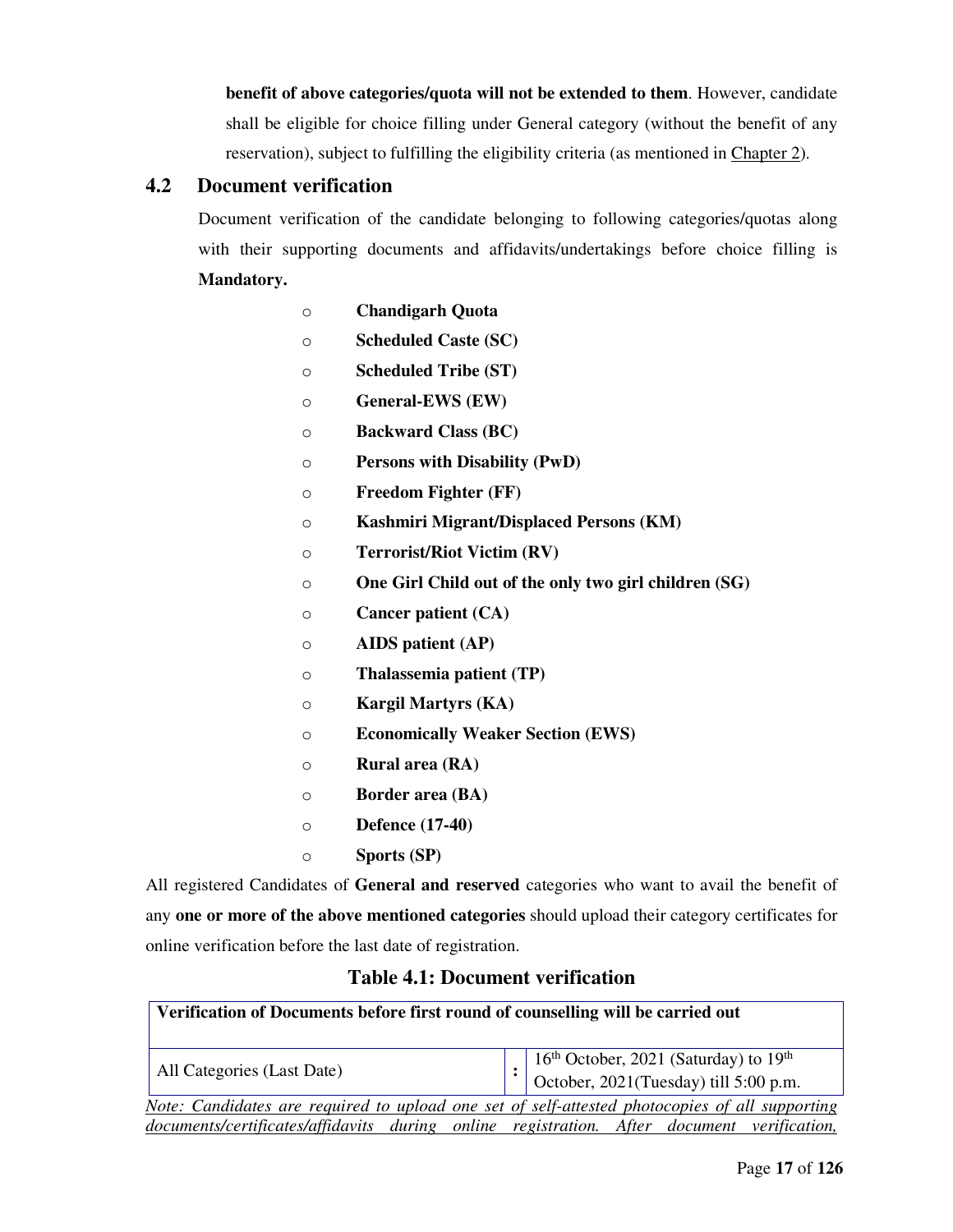*candidates will not be allowed to make any changes. Failure to upload the supporting document of a particular category will debar the candidate for that particular category.* **All the certificates/affidavits claiming reservation under various categories must have been issued not later than 19th October, 2021 (Tuesday).** 

**For details about certificates and other relevant documents which are to be uploaded for the above mentioned categories, please refer to Chapter 7.**

**All the certificates/affidavit(s) claiming reservation under various categories before the first round of counselling must have been issued not later than 19th October, 2021 and for claiming reservation under various categories for SPOT Round of Counselling not later than 22nd November, 2021. The candidates applying for PU Institutes under sports category should have relevant certificates/ undertaking issued not later than 20th November, 2021.**

• **It is mandatory for the candidates to upload relevant documents for verification in order to be eligible for participation in online counselling under the specified category.** 

**IMPORTANT: Candidates who do not upload the documents for Document Verification (because of any reason) or are found ineligible for reserved category, will not be considered for counselling in the specified reserved categories.** 

#### **4.3 Online Choice Filling**

- 4.3.1 All registered candidates are required to submit their choices of Institute and Branch in order of their preference.
- 4.3.2 Candidates are required to submit single set of combined choices for Engineering & Architecture streams, if they are eligible for both the streams.
- 4.3.3 Choice filling is OPTIONAL for those candidates who are eligible only for Architecture as per JEE (Main)-2021. Only one choice of Architecture in CCA will be considered automatically after successful registration.
- 4.3.4 Candidates can fill in as many numbers of choices in the order of preference as they wish to, from the list of available choices.
- 4.3.5 Candidates are permitted, if they so desire, to change or re-order their choices, delete earlier choices and add new choices any number of times **until they lock their final set of choices.**

#### **4.4 MOCK Counselling**

4.4.1 Based on the number of registered candidates who have submitted their choices at any given time, the system will be able to provide an idea of the seat that may be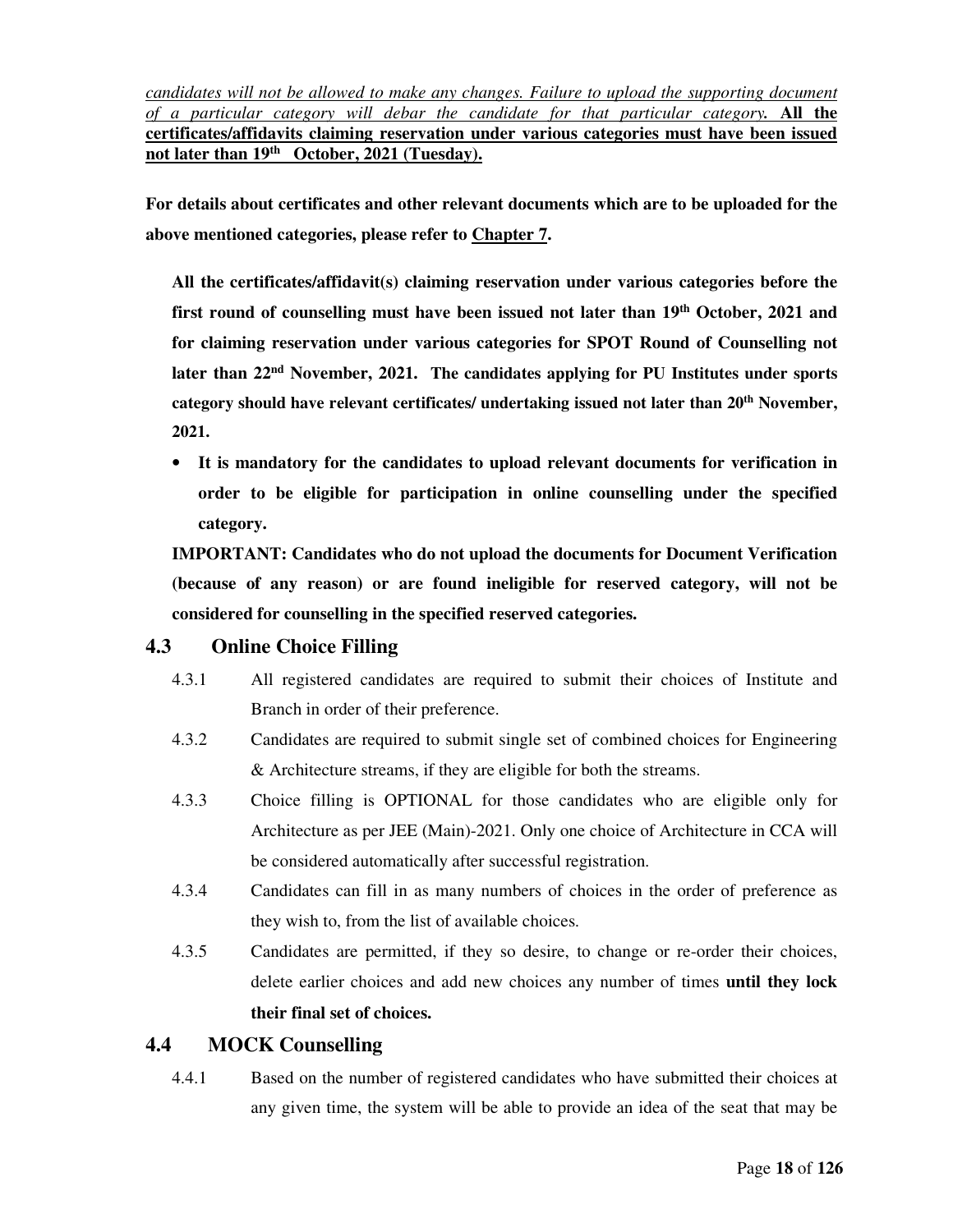allotted. This indicative seat availability ('**Mock Counselling**') is to help the candidates to finalize the most appropriate choice of seats.

- 4.4.2 The indicative seat availability will be displayed once during the specified period on the website. **Candidates are advised to visit the website regularly for this purpose.**
- 4.4.3 The final allotment of seat, in the allotment rounds, may be different from the indicative seat availability.

#### **4.5 Choice Locking & Printing of Locked Choices**

- 4.5.1 Candidates **MUST** lock their choices only after they have finalized them, but in any case, **before the last date & time**. The locking of choices involves a few steps after the LOCK button is clicked. This includes re-entering the password and confirming the locking. Candidate should follow all the steps carefully to complete the locking procedure.
- 4.5.2 After the choices are locked, candidates will not be able to change/alter their choices. A printable version of the choices along with the terms and conditions agreed by the candidate at the time of registration is displayed only if the choices are locked.
- 4.5.3 If a candidate fails to explicitly lock the choices by the last date & time, **the last saved choices will be automatically locked** after the deadline. Candidates are therefore strongly advised to lock their choices themselves and secure a printout of these locked choices.
- 4.5.4 Registered candidates who do not exercise any choices in any of the rounds will not be considered for seat allotment. However, they will be eligible for SPOT Round of Counselling after depositing a SPOT Round participation fee of ₹40,000/-.
- 4.5.5 The candidate can log in again to view the locked choices. However, the locked choices cannot be modified or altered.

#### **4.6 General Seat Allotment Rules**

- 4.6.1 During this step, the choices submitted by the candidates will be processed centrally and seats will be allotted. The allotment result will be published on the website and also communicated through SMS to successful candidates.
- 4.6.2 Result of seat allotment will also be accessible after login by the candidate. If a seat is allotted, then Seat Allotment details will be displayed on the screen.
- 4.6.3 Candidates, who are allotted a seat for the first time **in any of the first three rounds**, are required to complete the following: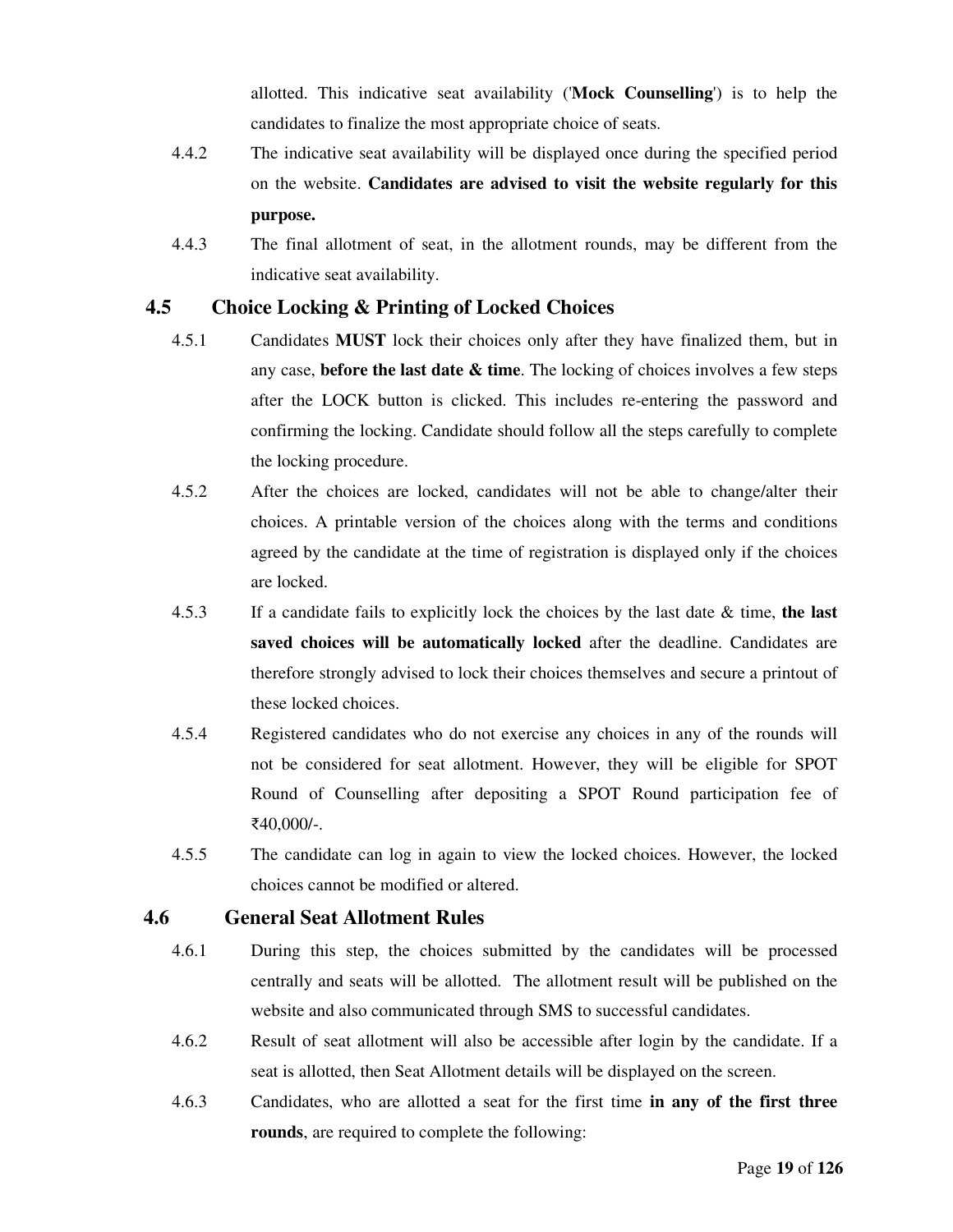- a. Pay the admission fee online (an amount of  $\overline{240,000/-}$ ) through Debit Card/Credit Card/Internet banking/e-Challan as per the Counselling Schedule given in Chapter 10.
- b. Submit online the choice of **Willingness for upgradation** (Yes– Upgradation, No–Upgradation) for the subsequent rounds of Counselling except for the  $4<sup>th</sup>$  (SPOT) round.

Online Provisional Admission letter (containing Seat Allotment Detail, Fee Payment Detail and Willingness for upgradation) will be generated after completion of steps (a) and (b).

- 4.6.4 Those candidates whose fee payment status is confirmed on JAC portal in candidate's profile will be treated as successfully reported candidates against allotted seats.
- 4.6.5 Candidates who get seat allotment first time in any of the first three rounds and subsequently **do not pay** the fee, their allotted seat will be **cancelled automatically** and will not be considered for subsequent rounds of Counselling except for the SPOT Round of Counselling, after paying the participation fee of ₹ 40,000/-.
- 4.6.6 A candidate who is offered a seat under different category shall be considered for allotment in General Category in subsequent rounds subject to his/her eligibility and also the availability of vacant seats.
- 4.6.7 Candidates who are also eligible in Sports or/and Defence seats, the choices related to Sports/Defence seats will be processed based on Sports/Defence Rank. The best option will finally be allotted to the candidate.
- 4.6.8 **Candidates, who at any stage withdraw their provisional admission, will not be considered for subsequent rounds of Counselling except for the SPOT Round of Counselling.**
- 4.6.9 Candidates who are eligible in Engineering and Architecture stream are required to submit a single set of combined choices including **both** the streams. The choices related to engineering stream will be processed based on Engineering All India Rank and choices related to Architecture Stream will be processed based on Architecture All India Rank.

#### **4.7 First Round of Counselling**

4.7.1 All the choices submitted by candidates during Counselling will be processed centrally and the results will be available on the website.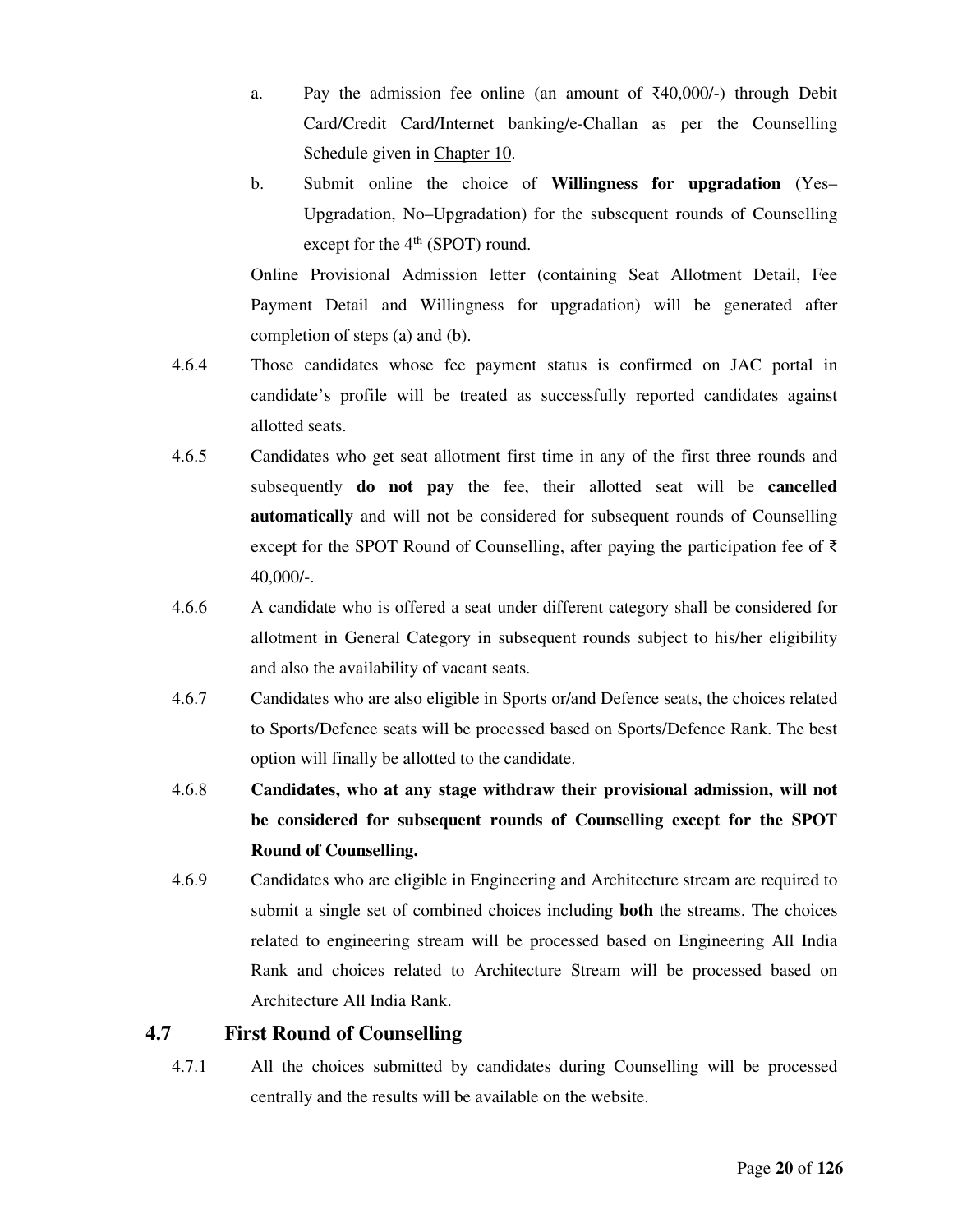- 4.7.2 The successful allotted candidate is required to pay the admission fee and submit the willingness for upgradation for the subsequent rounds as described earlier in **Section 4.6.3**, **failing which the allotted seat will automatically be cancelled and the candidate will not be considered for subsequent rounds of Counselling except SPOT Round (4th round) of Counselling.**
- 4.7.3 Candidates are not required to go anywhere for Physical reporting after seat allotment. Payment of fee using any one of the mode (Debit Card/Credit Card/ Internet banking/e-Challan) and online submission of willingness for the subsequent rounds will be treated as reporting against the allotted seat.
- 4.7.4 Based on candidate's fee payment and willingness, admitted seats and vacant seats will be displayed for  $2<sup>nd</sup>$  round of Counselling.

#### **4.8 Second Round of Counselling**

- 4.8.1 No fresh registrations would be allowed in the second round.
- 4.8.2 **Who is Not Eligible**: The following types of candidates are not eligible
	- a. Not paid Admission Fee after the first round of allotment.
	- b. Withdrawal after getting admission in the first round.
- 4.8.3 **Who is Eligible**: The following types of candidates are eligible
	- a. **Type–I:** Registered candidates who were not allotted a seat in the 1st round. This type of candidates may visit the website and modify their earlier choices (OPTIONAL) else choices submitted in the 1st round will be considered in this round.
	- b. **Type–II:** Candidates who were allotted a seat in the 1<sup>st</sup> round of Counselling and paid the admission fee and submitted willingness "**No upgradation"**. This type of candidates will not be allowed to modify their choices in the 2nd round. **Note: Their earlier allotted seat will be retained in the same category or in the upgraded categories as per General Seat Allotment Rules**.
	- c. **Type–III:** Candidates who were allotted a seat in the 1<sup>st</sup> round of Counselling and paid the admission fee and submitted willingness "**Yes upgradation".** This type of candidates may also modify their earlier submitted choices (OPTIONAL) or their  $1<sup>st</sup>$  round of choices will be considered for 2nd round of seat allotment. As per their final choices, **a new seat may be allotted, or the previous seat will be retained.** If this type of candidates desires to modify their choices in this round, then it is mandatory for them to have the previous allotted option as one of the filled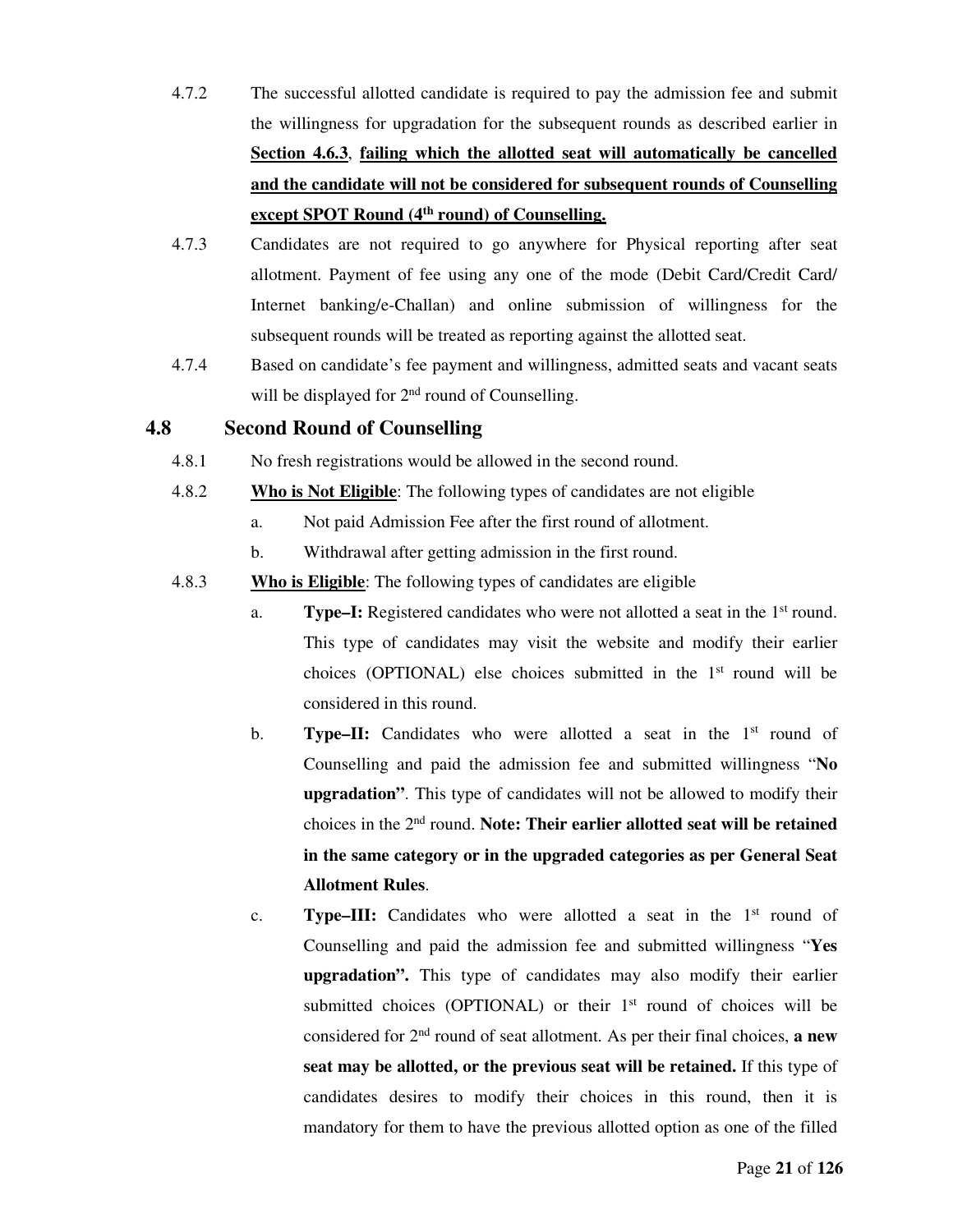choices in this round. Failing which, the system will not allow to **Save** or **Lock** the modified choices and the **following message will be shown to the candidates:** 

**IMPORTANT NOTE: A candidate has to fill his/her previous allotted choice (Name of the previous allotted Institute & Branch will be displayed) on the portal while filling the second round of choices. Without filling this choice, he/she will not be allowed to Save/Lock choices. 2 nd Round of allotment is based purely on the order of choices submitted in 2nd round, failing which, 1st round of choices will be considered for upgradation in 2nd round.** 

#### 4.8.4 **Seat Allotment Rule for Second Round**

- 4.8.4.1 The choices finally submitted by the above types of candidates (Type I, II and III) will be processed centrally and the results would be made available on the website.
- 4.8.4.2 **For Type–I candidates,** who get an allotment for the first time in the second round will have to pay the admission fee and submit willingness for upgradation as described.in **Section 4.6.3**, **failing which their allotted seat will automatically be cancelled and this type of candidates will not be considered for 3rd round of Counselling but can participate in the SPOT Round of Counselling. Candidates are not required to go anywhere for physical reporting after seat allotment. Payment of fee using any one of the modes and online submission of willingness for the subsequent rounds will be treated as reporting against the allotted seat.**
- 4.8.4.3 **For Type–II candidates,** their previously allotted seat remains unchanged. Their previous allotted seat will be retained in the same category or in the up-graded categories as per General Seat Allotment Rules. **Such candidates are required to report finally at the allotted institute after 3 rd round of Counselling.**
- 4.8.4.4 **Type–III candidates** may get a seat of higher preferred choice or their previously allotted seat may remain unchanged. Such candidates need not to do any activity unless they desire a change in their willingness from **"Yes Upgradation"** to **"No Upgradation"**.
- 4.8.5 **For Type-III** candidates, who had exercised willingness "**Yes Upgradation**" after 1 st round of seat allotment but desire to change the willingness "**No Upgradation**" after 2nd round of seat allotment shall/ can do so online after login. **Change of willingness from "No Upgradation" to "Yes Upgradation" is not allowed.**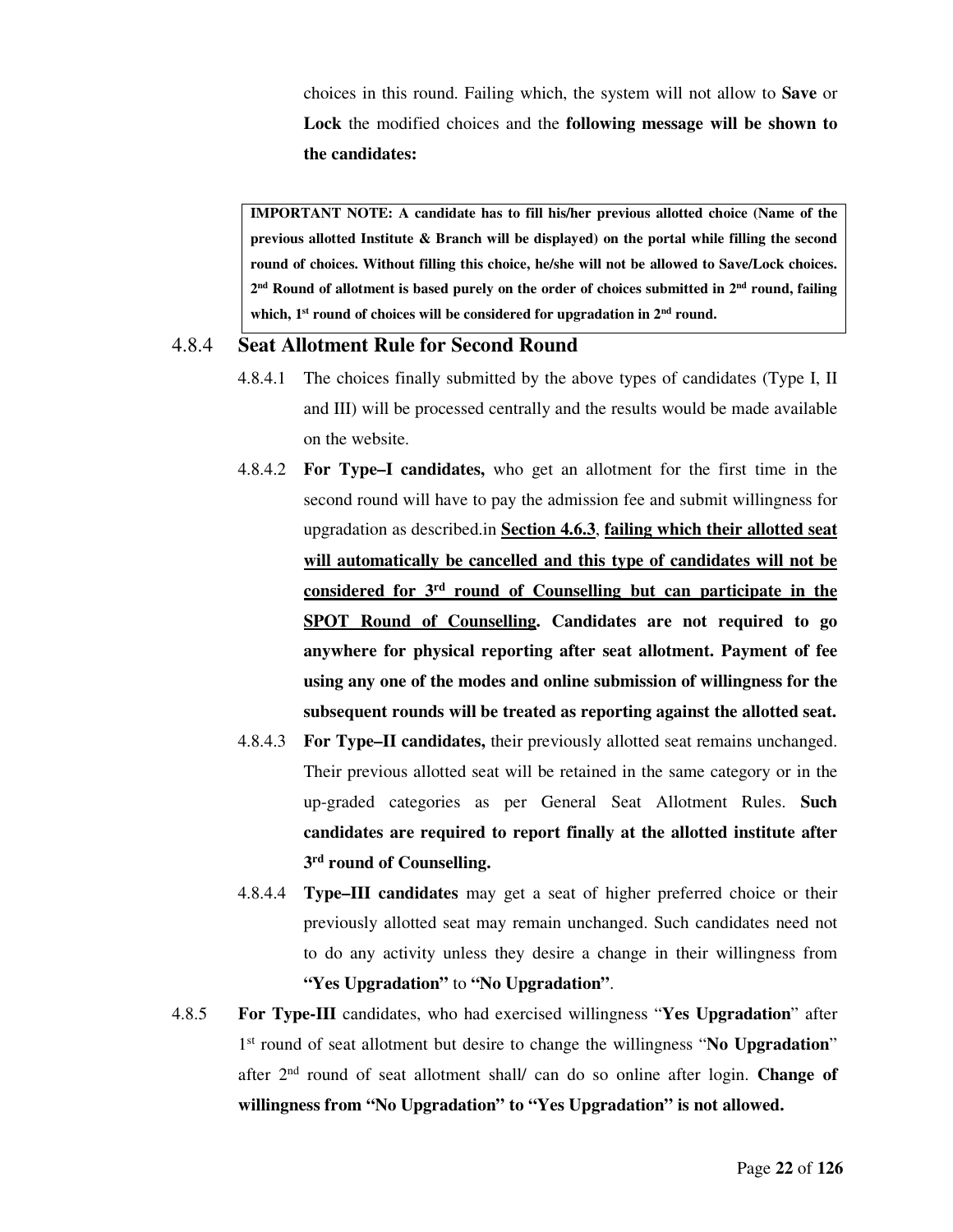#### **4.9 Third Round of Counselling**

- 4.9.1 No fresh registrations would be allowed in the third round of Counselling.
- 4.9.2 **Who is Not Eligible**: The following types of candidates are not eligible
	- a. Not paid Admission Fee after 1<sup>st</sup>/2<sup>nd</sup>round of allotment.
	- b. Withdrawal after getting admission in1st/2<sup>nd</sup>round.
- 4.9.3 **Who is Eligible**: The following types of candidates are eligible
	- a**. Type–I:** Registered candidates who were not allotted any seat in the 1st/2nd round of allotment. This type of candidates may visit the website and modify their earlier choices (OPTIONAL) else choices submitted in the 1 st/2nd round will be considered in this round as well.
	- b. **Type–II:** Candidates who were allotted a seat in the 1<sup>st</sup>/2<sup>nd</sup> round of Counselling and paid the admission fee and submitted willingness "**No upgradation"**. This type of candidates will not be allowed to modify their choices in the 3rd round. **Note: Their earlier allotted seat will be retained in the same category or in the upgraded categories as per General Seat Allotment Rules.**
	- c. **Type–III:** Candidates who were allotted a seat in the 2<sup>nd</sup> round of Counselling and paid the admission fee and submitted willingness "**Yes upgradation"**. This type of candidates may also modify their earlier submitted choices (OPTIONAL) or their  $2<sup>nd</sup>$  round of choices will be considered for 3rd round of seat allotment. As per their final choices, **a new seat may be allotted or the previous seat will be retained.** If such type of candidates desire to modify their choices in this round, then it is mandatory for these candidates to have the previous allotted option as one of the filled choices in this round. In case of failure to do so, the system will not allow to **Save** or **Lock** the modified choices and the following message will be shown to the candidates.

**IMPORTANT NOTE: A candidate has to fill his/her previous allotted choice (Name of the previous allotted Institute & Branch will be displayed) on the portal while filling the third round of choices.** 

#### 4.9.4 **Seat Allotment Rules for Third Round**

4.9.4.1 The choices finally submitted by above types of candidates (Type I, II and III) will be processed centrally and the results would be made available on the website.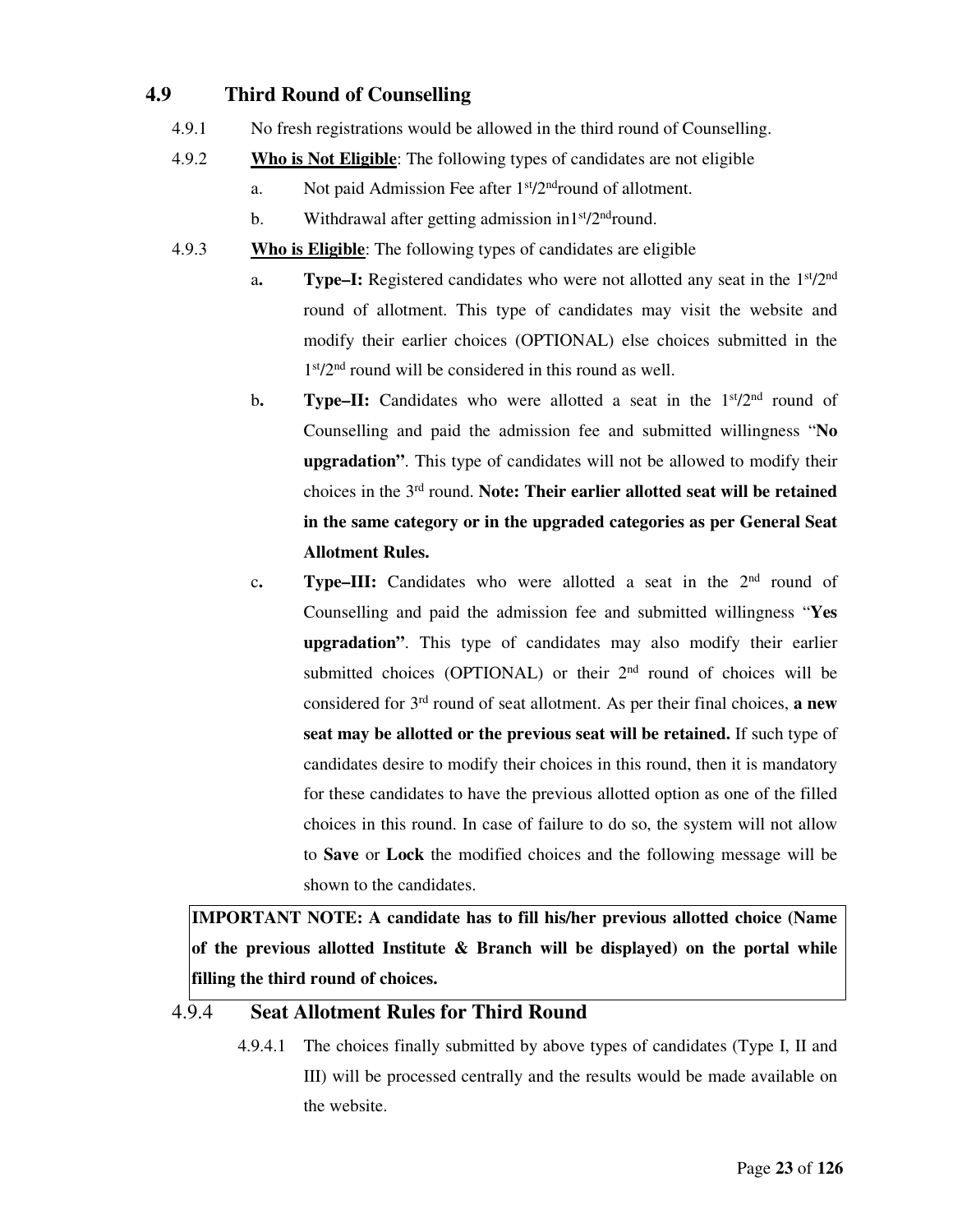- 4.9.4.2 **For Type–I candidates,** who get an allotment for the first time in 3rd round will have to pay the admission fee online as described in **Section 4.6.3**, **failing which their allotted seat will be automatically cancelled. After fee payment, to complete the admission process, the candidates have to physically report to the allotted institute as per the Counselling Schedule given in Chapter 10.**
- 4.9.4.3 **For Type–II candidates,** their previously allotted seat remains unchanged. Such candidates are also required to physically report to the allotted institute as per Counselling Schedule given in Chapter 10, to complete the admission process
- 4.9.4.4 **Type–III candidates** may get a seat of higher preferred choice or their previously allotted seat may remain unchanged. Such candidates are also required to physically report to the allotted institute as per the Counselling Schedule given in Chapter 10, to complete the admission process.

## **4.10 Physical Reporting at finally Allotted Institute after the THIRD round of Allotment**

- 4.10.1 All the candidates who have paid the admission fee after seat allotment in the first round or in the second round or in the third round will have to physically report to the final Allotted Institute as per Counselling Schedule given in Chapter 10, to complete the admission process and subsequently attend the classes**.**
- 4.10.2 All participating institutes will update the Physical Reporting status of the candidates online and the actual number of reported candidates and vacant seats will be displayed for the last SPOT Round of Counselling.
- 4.10.3 Final vacancy for SPOT Round of Counselling will be published on the website before choice filling for SPOT Round.

#### **4.11 SPOT Round of Counselling**

- 4.11.1 **SPOT Round is also Online Counselling**. The only difference between SPOT Round and other three rounds of Counselling is that for participating in SPOT Round of Counselling, the candidate is required to pay  $\bar{\xi}40,000/4$  as participation fee before the seat is allotted to him or her. If a seat is allotted, the participation fee will not be refunded. If a seat is not allotted, the participation fee will be fully refunded.
- 4.11.2 All registered candidates who have paid Registration Fee, irrespective of whether any seat is allotted or not, up to the  $3<sup>rd</sup>$  round of Counselling, are eligible for the SPOT Round of Counselling against the available vacant seats and all these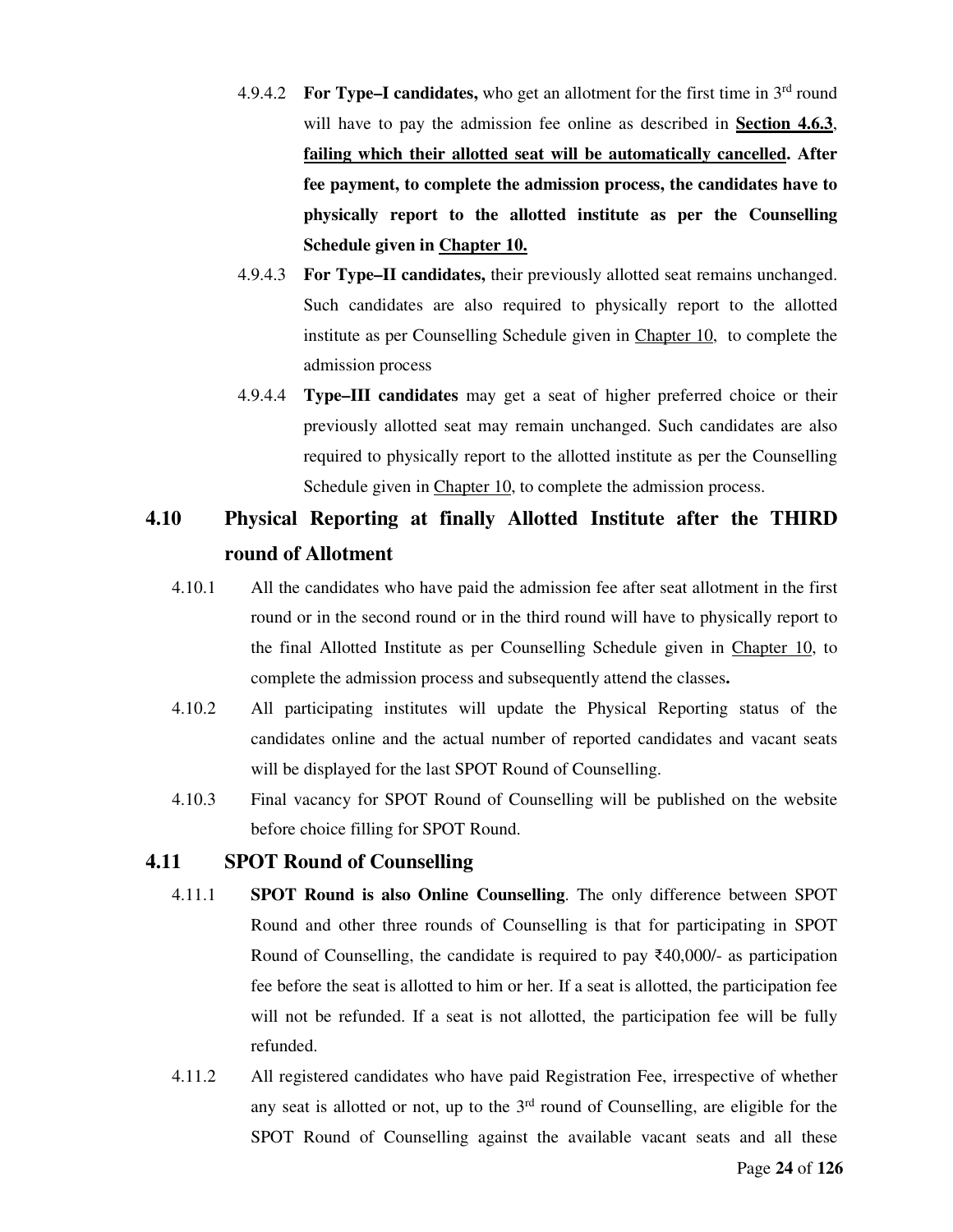candidates are not required to register again for the SPOT Round. However, fresh registration (only for the candidates who have not registered earlier) would be allowed in the SPOT Round.

- 4.11.3 Those candidates, who are admitted and have physically reported after  $3<sup>rd</sup>$  round of Counselling and do not wish to participate in SPOT Round, will not be considered for seat allocation. **However, he/she will be considered for category upgradation. Their earlier admitted seat after third round will be retained in the same branch and in the same institute**. **This category upgradation will not be applicable for candidates who have been allotted a branch under the EWS category under Tuition Fee Waiver Scheme.**
- 4.11.4 **Who is Eligible**: The following types of candidates are eligible:
- a) Type 1- Fresh candidates: All those candidates who did not register in the first round of counselling or not paid the registration fee in main counselling will be treated as Fresh Candidates for SPOT Round of counselling. These candidates will be eligible for SPOT Round of counselling against the available vacant seats. All these types of candidates will register fresh in SPOT Round by paying the required fee.
- b) Type 2 Registered but NOT have any seat: All registered candidates who have paid Registration Fee before the first round of counselling irrespective of whether any seat is allotted or not up to  $3<sup>rd</sup>$  round, allotted and seat withdrawn, allotted and not physically reported at the allotted institute are eligible in the SPOT Round of counselling. They are two types of candidates:
	- (i). Who have already paid the Seat Acceptance Fee Such candidates are not required to pay any fee in SPOT Round.
	- (ii). Who have NOT paid the Seat Acceptance Fee Such candidates are required to pay the participation fee in SPOT Round
- c) Type 3- Provisionally Admitted Candidates: All registered candidates who have paid Registration Fee before the first round of counselling and allotted the seat in any first three rounds and reported physically at finally allotted institute after 3<sup>rd</sup> round are eligible in the SPOT Round of counselling. - Such candidates are not required to pay any fee in SPOT Round.
	- 4.11.5 Vacancy due to not-reporting at allotted institutes and withdrawal candidates after third round will be compiled and published on the website. All vacancies, inclusive of the virtual ones (i.e. those created while running the SPOT Round seat allotment), would be considered for seat allotment.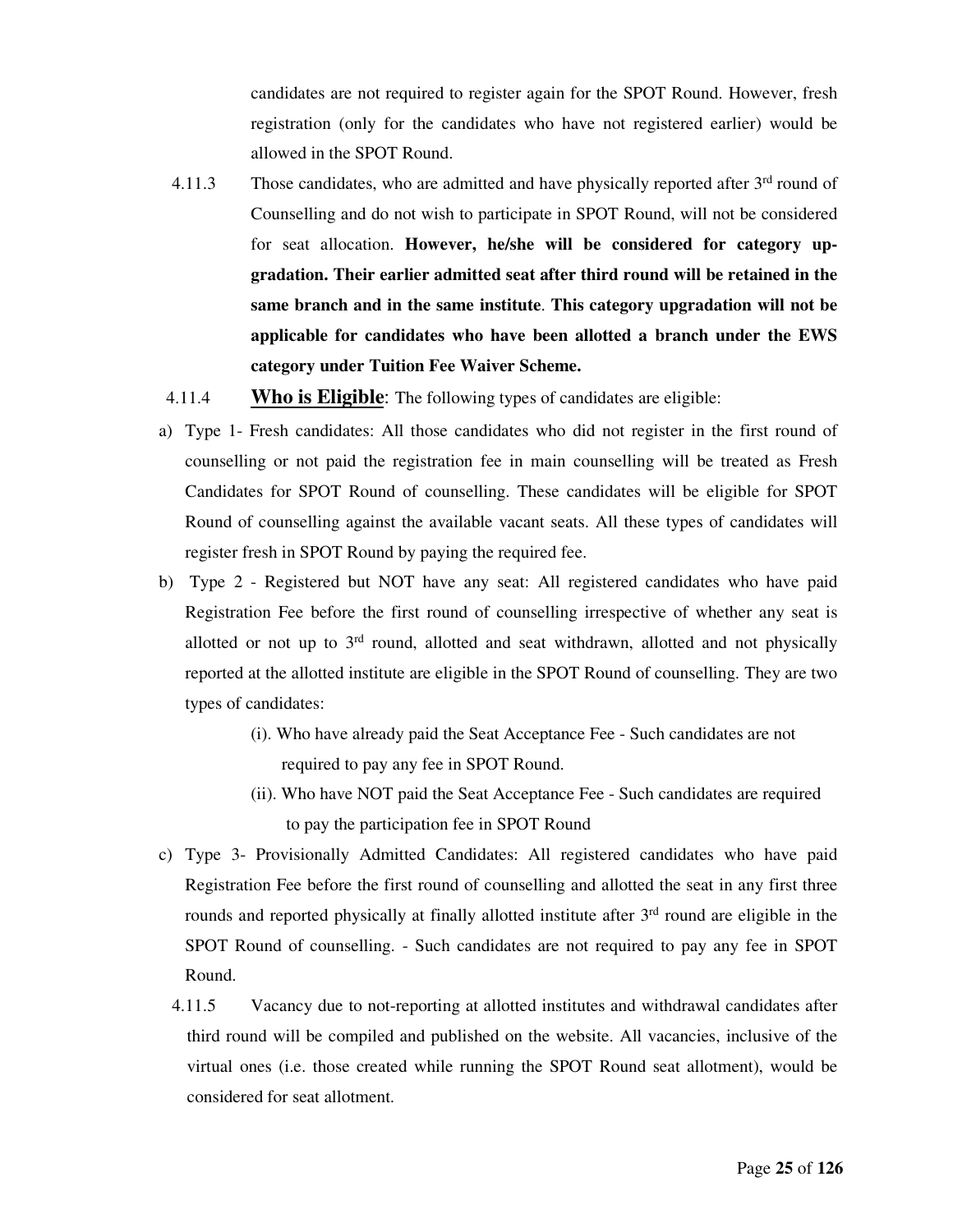#### 4.11.6 **Choice Filling and Seat Allotment**

4.11.6.1 Candidates who have **not been** allotted any seat up to 3rd round in SPOT Round are required to pay SPOT Round participation fee of ₹40,000/- online using Debit card/Credit card/ Internet banking/e-Challan before Choice filling. **If a seat is allotted, the participation fee will NOT be refunded. If a seat is not allotted, SPOT Round participation fee will be FULLY refunded.** 

- 4.11.6.2 **Fresh choice submission for all those candidates who want to participate in SPOT Round is mandatory.** Earlier filled choice(s) will not be considered for seat allotment for SPOT Round of Counselling**.**
- 4.11.6.3 Candidates who are admitted and have reported physically after the third round are not required to pay any additional amount before choice filling for SPOT Round of Counselling. If they desire to participate in the SPOT Round, then they have to submit fresh choices. During choice submission, all the choices will be shown to the candidate irrespective of whether the actual seat is available or not (including finally admitted seat) because during processing few virtual vacancies may arise. In this round as per the fresh choice(s), seat will be allotted. If a new seat is not available according to the candidate's choice, his/her earlier admitted seat after 3rd round will be retained.
- 4.11.7 The successfully allotted candidates have to report directly to the freshly allotted institute as per the Counselling Schedule and complete the admission formalities.

**IMPORTANT NOTE: Fresh choice submission for all those candidates who want to participate in SPOT Round is mandatory. During filling of choices, the candidate has to fill his/her previous allotted choice, if any (i.e., Name of the previous allotted Institute & Branch will be displayed). Without filling this choice, he/she will not be allowed to Save/Lock choices. SPOT Round of allotment is based purely on the order of choices submitted freshly in the SPOT Round.** 

#### **4.12 Withdrawal of Allotted Seat and Refund of Fee**

- 4.12.1 The candidates, who are provisionally admitted after paying the admission fee of ₹40,000/- and want to withdraw their allotment before the SPOT Round, can do so directly through the web portal as per the schedule given below in Table 4.2 and also given in Chapter 10.
- 4.12.2 The candidates have to log in using their login credentials and initiate online withdrawal request. They are also required to submit bank details for refund of fee like Bank Name, Branch Name, IFSC Code, Account No and Name of the Account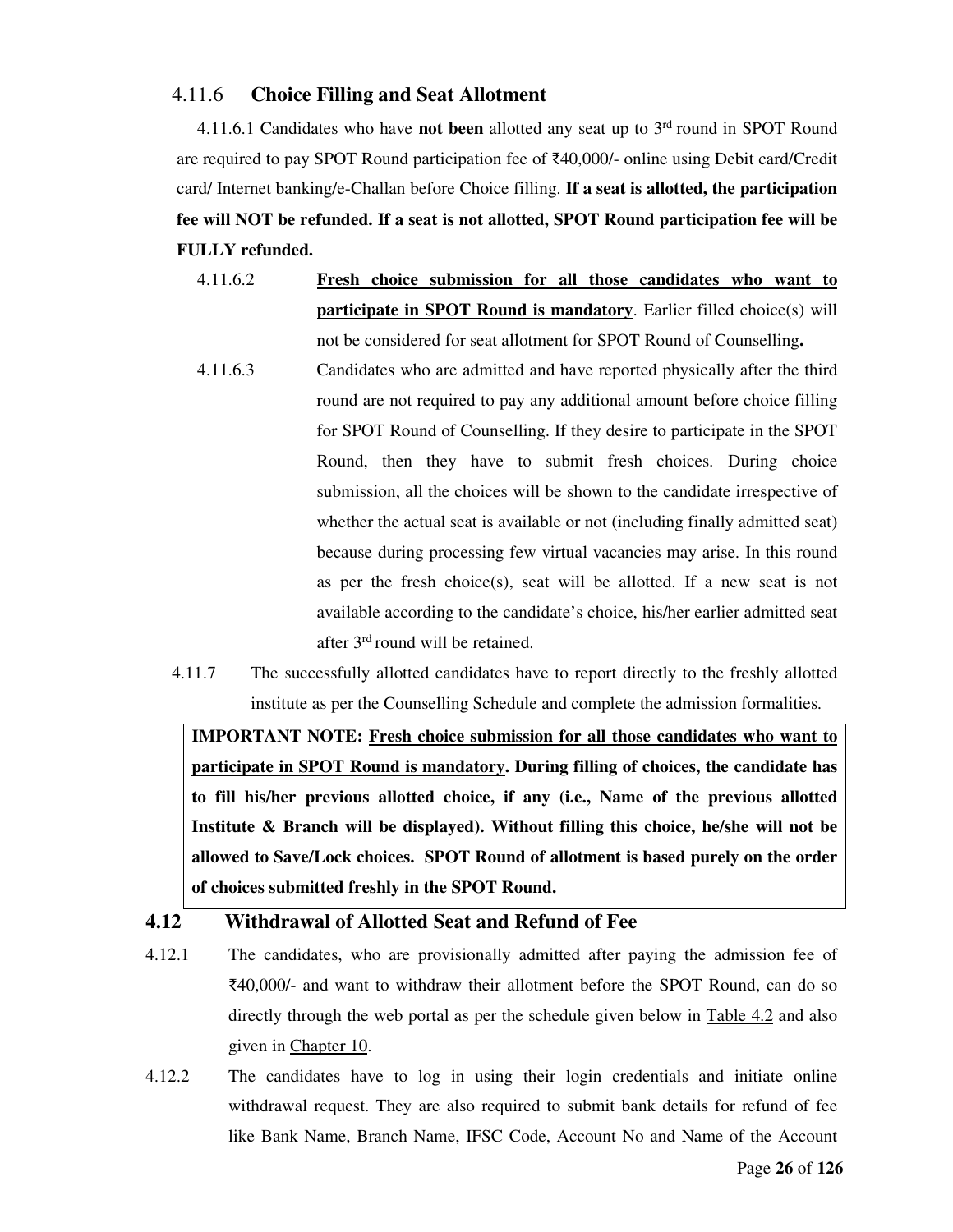Holder. They have to agree with the online declaration that after withdrawal operation, their currently allotted seat will be cancelled, and they will not be participating in the subsequent rounds of counselling. However, such candidates may participate in the SPOT Round of counselling.

- 4.12.3 To verify the request of the candidate, an OTP will be sent to the candidate on the registered mobile number. After verification of OTP, withdrawal will be made in the system.
- 4.12.4 Admission fee will be refunded by JAC-2021 after completion of SPOT Round of counselling.

| Round             | Date and Time                                             |
|-------------------|-----------------------------------------------------------|
| After $1st$ round | 28 <sup>th</sup> October, 2021 (Thursday) till 7:00 p.m.  |
| After $2nd$ round | $6th$ November, 2021 (Saturday) till 7:00 p.m.            |
| After $3rd$ round | 13 <sup>th</sup> November, 2021 (Saturday) till 7:00 p.m. |

 **Table 4.2: Schedule for the withdrawal of allotted seat.** 

**4.13 Physical Reporting at the Allotted Institute and Document Verification after Third round of Counselling** 

> All provisionally admitted candidates of  $(1<sup>st</sup> / 2<sup>nd</sup> / 3<sup>rd</sup>$  round) are required to physically report at the final allotted Institute as per the Counselling Schedule given in Chapter 10, for final Document verification and attending the classes. **All candidates will submit self-attested photocopies of the documents (list of documents required for each category is given in Chapter 7) at the time of reporting.**

> For the guidance of the candidates, the formats of some of the required certificates/affidavits/undertakings are given in **Chapter 8**. Original certificates supporting the claim for a category, as prescribed, should be signed by the authorities mentioned therein, under the legible seal of office.

#### **4.14 Refund of Fee**

- a. The Registration Fee is non-refundable.
- b. Candidates who had applied for withdrawal of allotted seat as per schedule given in Table 4.2 and those who had deposited SPOT Round participation fee of ₹40,000/- but could not be allotted any seat, will be refunded the fee after SPOT Round of Counselling by JAC-2021.
- c. Request for withdrawal through e-mail/Phone shall not be entertained during counselling.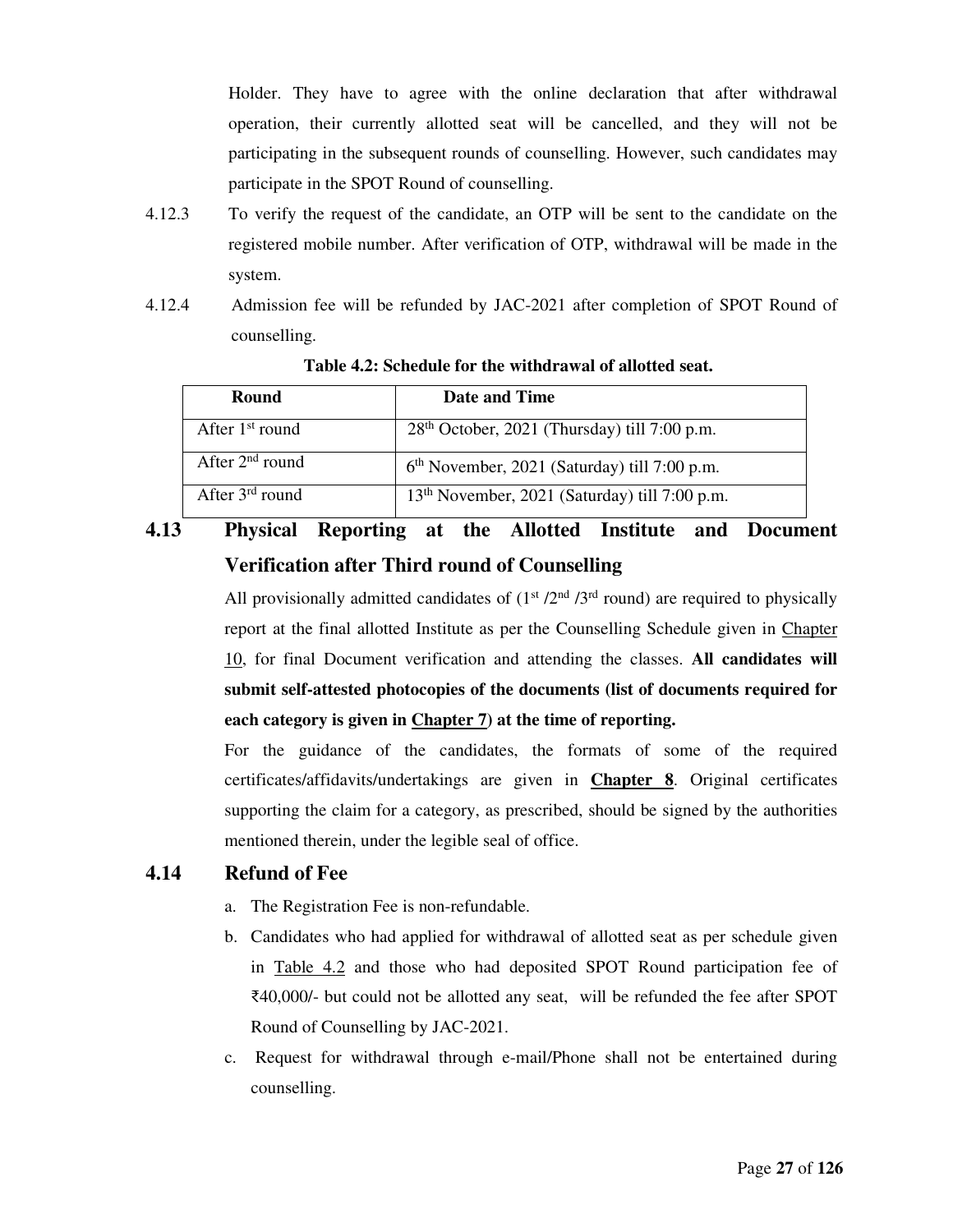## **Chapter 5**

### **Participating Institutes of Panjab University, Chandigarh**

Out of the five participating institutes, the following three institutes are governed by the rules and regulations of Panjab University, Chandigarh:

- 1. Dr. S.S. Bhatnagar University Institute of Chemical Engineering and Technology, Panjab University, Chandigarh *(Formerly Department of Chemical Engineering & Technology)*
- 2. University Institute of Engineering and Technology, Panjab University, Chandigarh
- 3. University Institute of Engineering and Technology, Panjab University SSG Regional Centre, Hoshiarpur

#### **5.1 About Panjab University, Chandigarh**

Founded in 1882 at Lahore and shifted to Chandigarh in 1956, Panjab University was the fourth teaching and affiliating University on the Indian Subcontinent under British rule. This Interstate Corporate body, substantially supported by Central Government, is drawing students from all over the country*.* Stretched over 550 acres, the university offers education and research facilities in various disciplines like engineering, medical sciences, physical and chemical sciences, bio-sciences, management, pharmaceutical sciences, law, arts and languages through regular courses as well as through correspondence and evening courses backed by faculty of national and international repute. The beautifully laid compact campus is equipped with modern amenities in pollution-free environment of the university. University Computer Center has established 10 Gigabit campus wide Network to provide high speed connectivity to various departments. The University library, with internet connectivity for access to huge research reported the world over and with 24-hour access, is one of the largest library in Asia. Other amenities include extensive modern hostels (about 7000 seats), vast play grounds, swimming pool of international standards, gymnasium, dispensary, market and banking etc. University has networked itself with universities/institutes of national and international repute.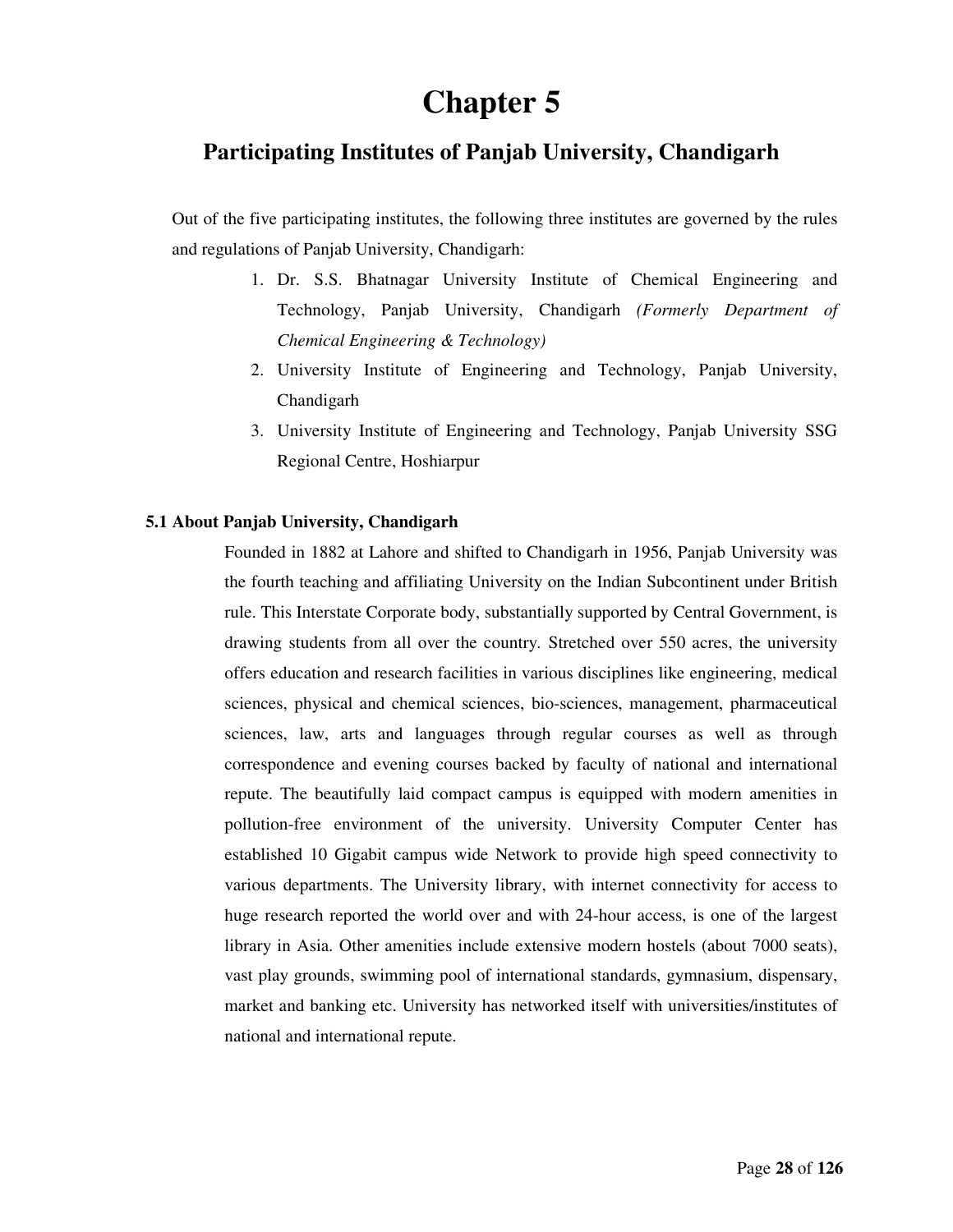#### **5.1.1 Dr. S. S. BHATNAGAR UNIVERSITY INSTITUTE OF CHEMICAL ENGINEERING & TECHNOLOGY (Dr. SSBUICET) (FORMERLY KNOWN AS DEPARTMENT OF CHEMICAL ENGINEERING & TECHNOLOGY)**

Department of Chemical Engineering & Technology, Panjab University, Chandigarh was established in collaboration with the Illinois Institute of Technology, USA. This department is currently known as Dr S.S. Bhatnagar University Institute of Chemical Engineering and Technology (Dr. SSBUICET) and is one of the oldest and the most reputed Institute of Chemical Engineering in India and traces its history back to Prof. Shanti Swarup Bhatnagar (founder Director of CSIR and Father of Research Laboratories). In 1958, Professor R.E. Peck from IIT, Chicago joined as Head of the Department of Chemical Engineering & Technology. Over the period of time, the Institute expanded its horizons to include postgraduate and Ph.D. Programmes in Chemical Engineering, Polymer Technology, Industrial Chemistry and Food Technology. In view of the growing demand, Undergraduate programme in Food Technology was introduced in 1999. Later a 5-Year Integrated programme of B.E. (Chemical)-MBA was introduced in the year 2008. The mission and vision of Dr. SSBUICET are:

#### **Vision:**

To achieve National and International recognition in the field of Chemical Engineering and allied fields thus fulfilling the Panjab University's proud heritage through excellence in teaching, research and service.

#### **Mission:**

To develop human resource in Chemical Engineering, Food Technology and allied areas to cater to the requirements of industry, academics and  $R \& D$  organizations, both at national and international levels, by providing value based high quality technical education.

To equip the students with technical, research and personality development skills by providing them competitive and stimulated academic environment and to create awareness about the needs and requirements of the society and industry by regularly revising and reorienting courses and curriculum.

To make significant contributions towards improving the quality of life by involving students in basic and applied research in collaboration with industries and research institutes to meet the changing needs of society.

Over the years Dr. SSBUICET has continued to maintain global standards of excellence and infrastructure which has been upgraded regularly through GOI grants like FIST, PURSE, SAP etc. The Institute has completed the TEQIP II and is beneficiary of World Bank Assisted Technical Education Quality Improvement Programme-III of Government of India (TEQIP-III).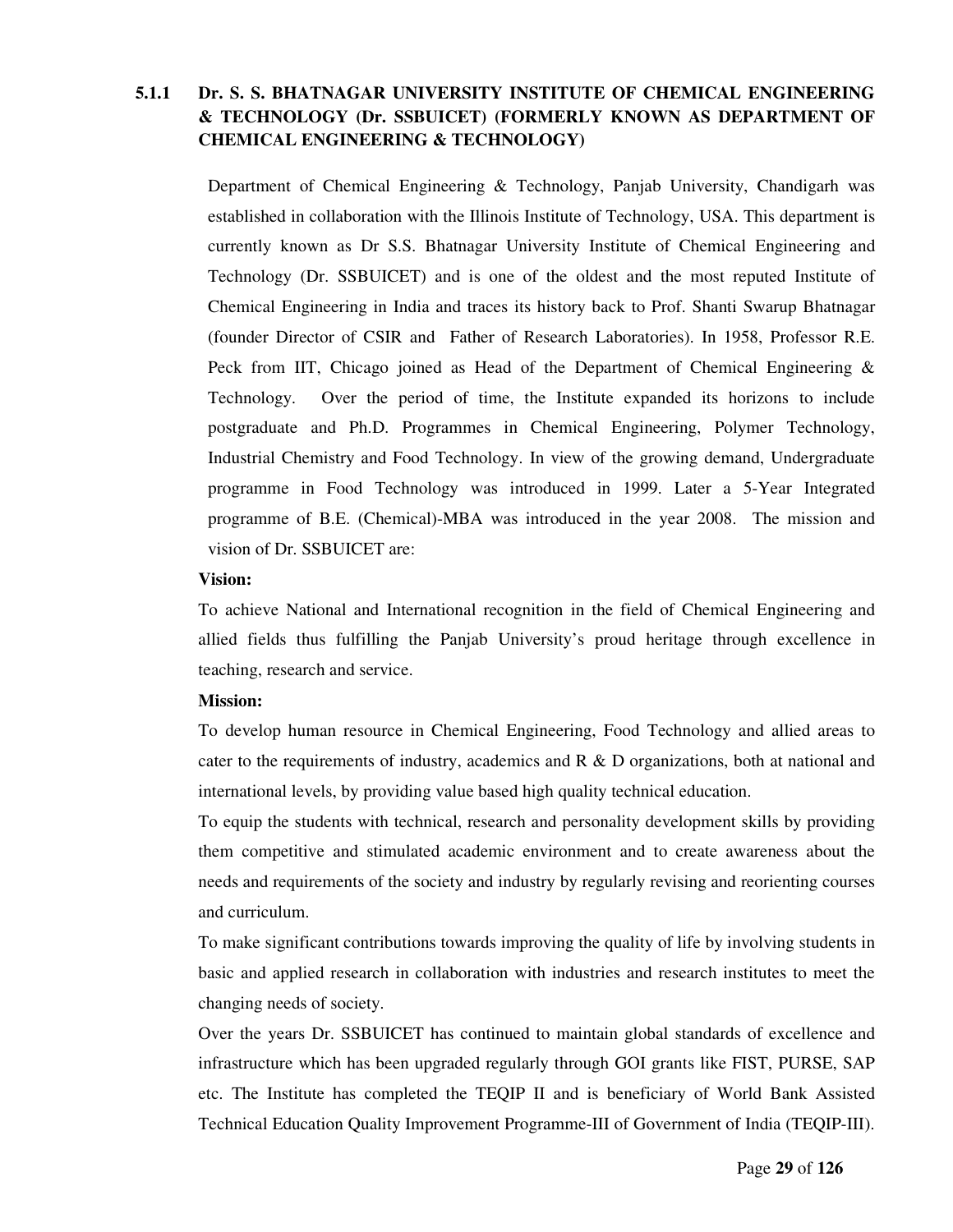Institute has a very strong alumni base. The alumni occupy positions of responsibility and eminence in all spheres of industry, academia and Government in India and abroad. They are associated with Institutions like IOCL, Petronet LNG, HMEL, Hindustan Unilever Ltd., Vedanta, UOP, ITC, Nestle, Wrigley, KBR, ONGC, Shell India Ltd., EIL, Bectal, GAIL and many more. Many MNC's and some of the reputed National companies that have visited our institute include; Universal Oil Products (UOP), Reliance Industries Limited (RIL), Petronet LNG, Indian Synthetic Rubber Limited (ISRL), Infosys, Kellogg Brown & Root (KBR), Samsung Engineering, Technip KT India Ltd., SRF Chemicals, Crain India, Exxon Mobil, Jaro Education, Nestle, Mondleze etc. The maximum package offered to the B.E. students during placements in the Institute is about Rs. 10.89 lacs/annum.

#### **Seats Distribution**

*Illustration: In a course which has 35 seats, the distribution of seats among the various categories will be as under:-* 

| 15%<br>SC | 7.5%<br>51 | $5\%$<br>BC | 5%<br>Sports | Defence Personnel<br>5% | Persons with<br>Disability (PwI<br>5% | Riot Victim<br>2% | Freedom Fighter<br>2% | $5\%$<br>Open<br>53. | Total |
|-----------|------------|-------------|--------------|-------------------------|---------------------------------------|-------------------|-----------------------|----------------------|-------|
|           | 3          | ◠<br>∠      | ◠            | $\overline{2}$          | ◠<br>∠                                |                   |                       | 19                   | 37    |

*Note: If the total number of seats is increased to 37 (as above), the 36th & 37th seat will be treated as an additional seat in the course for that year only. The additional seat, if required to be created, shall be created for the Reserved Category and not for the General Category. Such additional seat, if remains unfilled, will not be converted to General Category* 

Fee Structure of the courses being run by the Institute will be displayed shortly on the website of JAC Admissions-2021.

A candidate who is offered admission in Dr. S.S. Bhatnagar University Institute of Chemical Engineering and Technology is required to pay an amount of Rs. 40,000/- for B.E.(Chemical), B.E.(Food Tech.) and Integrated B.E. (Chemical)-MBA to Joint Admission Committee-2021. In addition to above mentioned fees, the admitted candidates are also required to deposit a sum of Rs. 3500 /- in the form of Bank Draft in favour of "Deptt of Chem Engg Socie" or through Bank Transfer in the Beneficiary Name Deptt of Chem Engg Socie, Beneficiary Account No. 10444977420, IFSC SBIN0000742, State Bank of India, Sector 14, Panjab University, Chandigarh. The balance fee of the first Installment for Integrated B.E. (Chemical)-MBA has to be deposited in the Institute in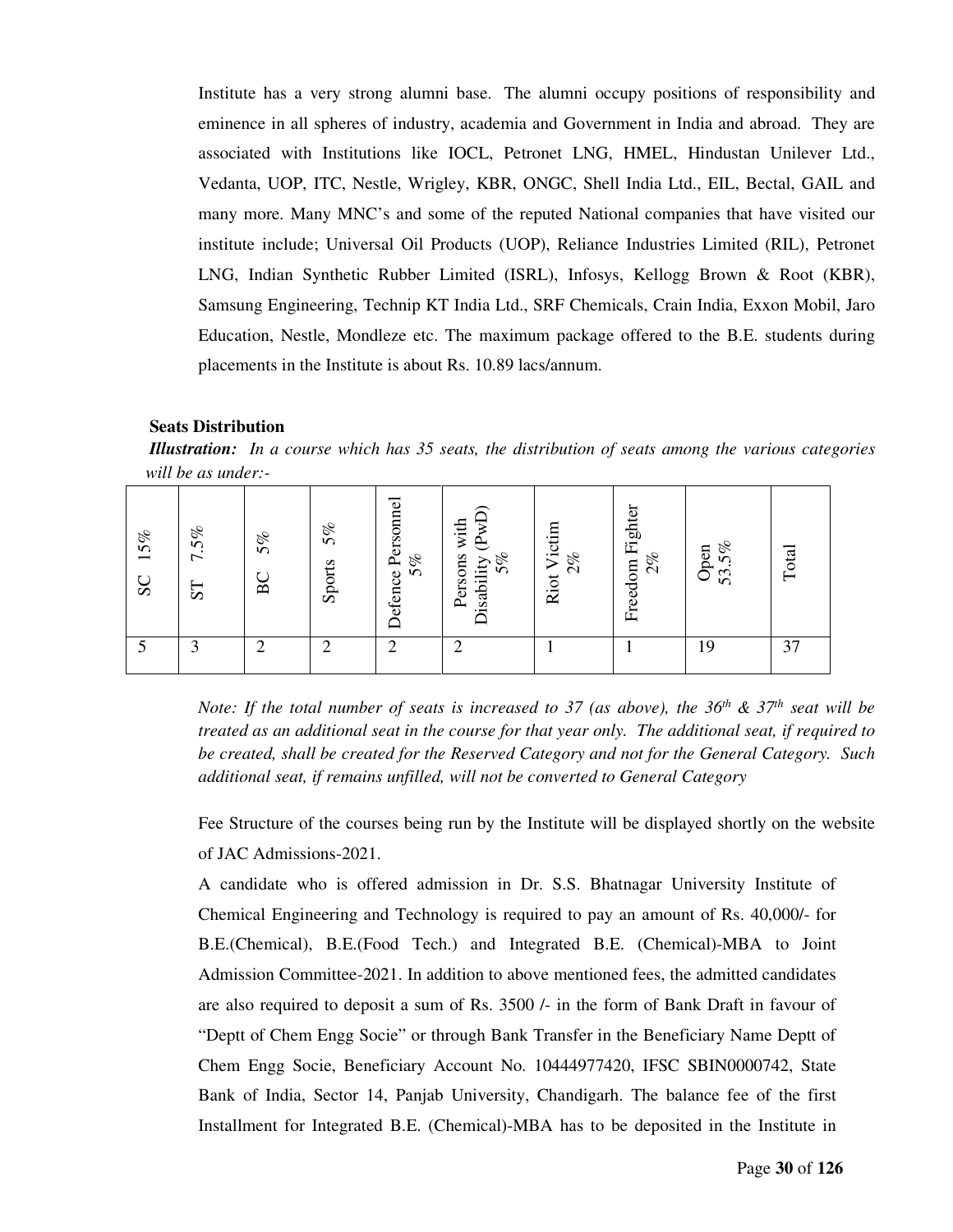December, 2021. The excess fee for B.E. (Chem.)  $\&$  (F.T.) will be adjusted in next year fees after SPOT Round of Counseling.

#### **Scholarship/Financial Assistance**

The institute offers a number of merit as well as merit-cum-means scholarships. These scholarships include Thakur Datta Sharma Dharmarth Trust Scholarship, Extra Mural Activities Scholarship, Need Based Assistance, Need-cum-Merit Scholarship, Handicapped Scholarship, Sports Scholarship, 'Class of 1969' Scholarship, Yamuna Devi-Tejaswigiri Scholarship, IIChE Scholarship, Award of Sh. Inder Pal Singh 'Palu' Memorial Scholarship, Merit-cum-means Loan Subsidy Scheme. Financial assistance to SC/ST Candidates is also available. For further information visit: https://puchd.ac.in/scholarship.php

| <b>S. No.</b>  | <b>B.E.</b> (Chemical            | B.E. (Food                       | <b>Integrated B.E.</b>          |
|----------------|----------------------------------|----------------------------------|---------------------------------|
|                | <b>Engineering</b> )             | <b>Technology</b> )              | (Chemical)-MBA                  |
| Course Fee     | ₹ 22.085/-                       | ₹ 22.085/-                       | ₹ 1,04,475/-                    |
| (per annum)    | (1 <sup>st</sup> installment: ₹) | (1 <sup>st</sup> installment: ₹) | $(1st installment: ₹ 57,440/-)$ |
|                | $16,635/-$                       | $16,635/-$                       |                                 |
| Alumni Affairs | ₹ 2,000 / - (One Time            | ₹ 2,000 /- (One Time             | ₹ 2,000 /- (One Time            |
|                | Subscription Fee)                | Subscription Fee)                | Subscription Fee)               |
| Deptt of Chem  | ₹ 1,500 /- (Annual               | ₹ 1,500 / - (Annual              | ₹ 1,500 /- (Annual              |
| Engg Socie     | Subscription)                    | Subscription)                    | Subscription)                   |

**Total Approximate Fee of B.E. (2021-2022) (Yearly)** 

### **5.1.2 UNIVERSITY INSTITUTE OF ENGINEERING AND TECHNOLOGY, CHANDIGARH (UIET)**

University Institute of Engineering  $&$  Technology (UIET) was established by Panjab University as a department in 2002. With the vision to be the front runner in Engineering Education and Research, the mission of University Institute of Engineering and Technology (UIET) is to produce professionally competent students for career in Engineering and Technology by providing value-based quality education. It offers four years Bachelor of Engineering (B.E), two years Master Engineering (M.E), and full time Ph.D degrees in Biotechnology, Computer Science and Engineering, Information Technology, Electrical and Electronics, Electronics and Communication and Mechanical Engineering. It offers 9 post graduate programs in Biotechnology, Computer Science and Engineering, Computer Science and Engineering (Cybersecurity) Information Technology, Electrical, Electronics and Communication, Mechanical Engineering, Microelectronics and Material Science & Technology. Four UG Programs have got NBA accreditation namely Computer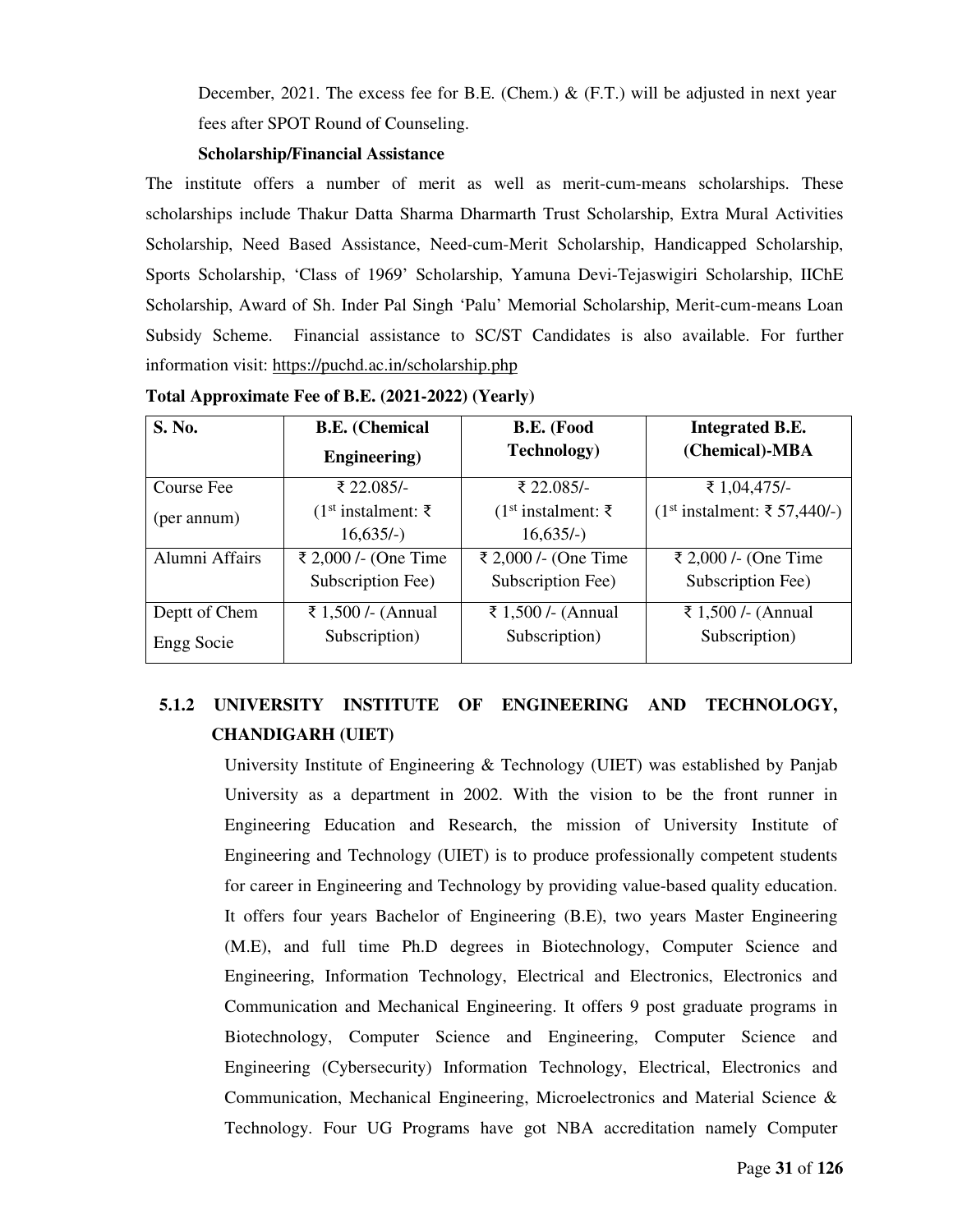Science and Engineering, Electrical and Electronics, Electronics and Communication and Mechanical Engineering. The well qualified faculty is the backbone of institute. Well-equipped laboratories provide the exposure to the students towards practical aspects of engineering. State-of-art computing facilities and internet connectivity provide ample scope for students to learn round the clock. The whole campus is Wi-Fi enabled and students may avail this facility in the institute as well as in the hostels.

UIET has MOUs with industry leaders and academia like Infosys, Spice Digital Limited, PGIMER, CSIO, C-DAC, the University of Western Australia, IIT Kanpur, IIT Roorkee, Nottingham Trent University (UK) etc. The Pedagogy at UIET places high emphasis on the development and application of Engineering principles across disciplines and training students for addressing the challenges faced by industry, research organizations and community. Hands on training in design Laboratories, and networking with industry makes our students ready for research, teaching, product development and problem solving. UIET nurtures exchange relationships with institutes abroad, wherein our students are facilitated to participate in summer training programs.

The faculty attracts various sponsored research projects at the national and international level. A number of sponsored research projects from agencies like DIT, AICTE, DST, Department of Biotechnology Welcome Trust, etc. have led to the establishment of a number of specialized research laboratories which are freely available to students for learning by working. Some of the major projects that have developed UIET in recent years include, grants under TEQIP-III, a world Bank project and a Design Innovation Centre (DIC) from the Ministry of Human Resource Development (MHRD), Government of India.

UIET has inculcated a culture to promote 'Make in India' Campaign of GoI by providing a budding Start-ups an incubation and co-working space at UIET. UIET incubator provides a co-working platform where all engineering expertise converges. UIET provide an ecosystem to evolve and refine technologies and products that require expertise at the interphase of engineering sciences. Some of the Start-ups incubated at, UIET have won the prizes at National Level also.

Over the years, the alumni of the institute occupy eminent positions in reputed industries and institutes like Microsoft technologies, Google, Amazon, ST Microelectronics, American express, Goldman Sachs, Samsung, Accenture, TCS, Infosys, Wipro, Tech-Mahindra, SAP, Oracle, Swaraj Pvt. Ltd., Maruti Udyog Ltd,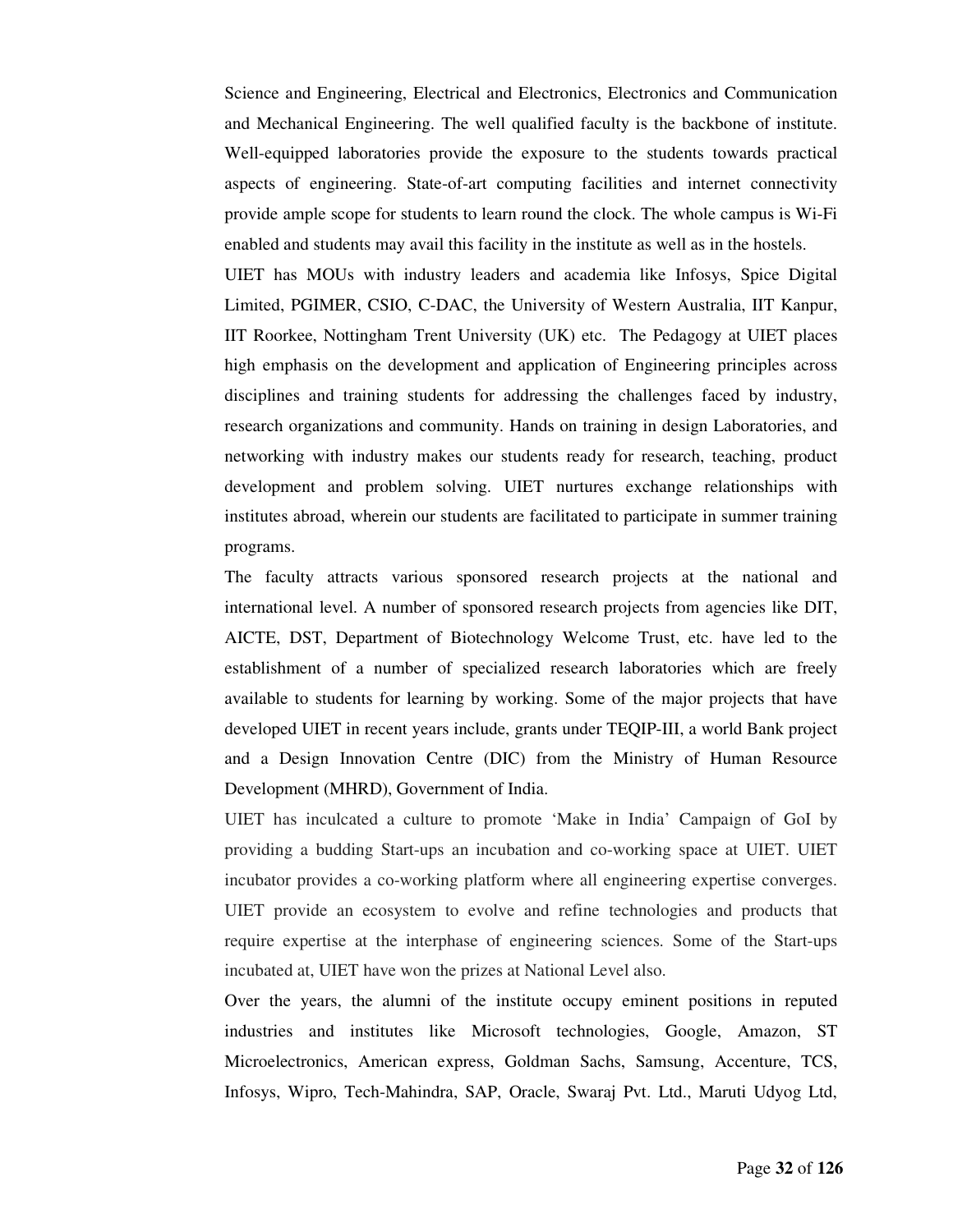Panacea Biotech, BHEL, etc. Further details are available on the institute website

#### **http://uiet.puchd.ac.in**.

**Total Approximate Fee of B.E. (2021-2022)** 

| <b>S. No.</b>                   | General & other reserved categories |
|---------------------------------|-------------------------------------|
| Course Fee (per annum)          | ₹ 94501*/- (approx.)                |
|                                 | $(1st installment: ₹ 58,463/-)$     |
| <b>Students Activities Fees</b> | ₹ 5,500 /-                          |
| (One Time Course Fee)           |                                     |

*\*Fee subject to revision by Panjab University, Chandigarh from time to time* 

A candidate who is offered admission in UIET, Chandigarh is required to pay an amount of ₹40,000/- to JAC - 2021. Second instalment of the fee will have to be deposited as per the fee payment schedule of Panjab University.

 **For hostel accommodation please visit on** https://hms.puchd.ac.in/

#### **Scholarships/Financial Assistance**

The institute offers a number of merit as well as merit-cum-means scholarships. The scholarships are: Smt. Somawati& Sh. Thakur DassFarwaha Memorial Scholarship, Shanti Rani Sahni Scholarship, Abhishek Sethi Memorial Award to the topper. The scholarship to the topper of the university examination in each branch of  $1<sup>st</sup>$ ,  $2<sup>nd</sup>$  &  $3<sup>rd</sup>$  year is also awarded. The Financial assistance to SC/ST candidates and to candidates admitted under EWS is also available.

Persons with Physical Disability (PwD) who join a regular degree/Post-graduate degree/selffinancial courses at the P.U. would be allowed exemption from payment of tuition fee only for progressive courses and not for parallel courses and rules as applicable to other students would be applicable to them. The free education, including examination fee is provided to the PwD student belonging to below poverty line, as described by the relevant Government notification/s, in any course/self-financing courses, only for progressive courses and not for parallel courses in the University and its affiliated Colleges, subject to the student being otherwise eligible. The candidate has to submit an affidavit to this effect by 1st class Magistrate. Hostel Fund subsidy may also be provided apart from this. Provision for the free hostel accommodation may also be considered by the Dean of Student Welfare, if required by the student, but he will have to pay the mess and canteen charges regularly, i.e. every month, which are already subsidized, failing which the penalty would be imposed, as applicable. A limited number of course books (one per paper) may also be provided, which would be returnable after the completion of the course. *[vide P.U. Syndicate Para 10, dated 16.03.2019]*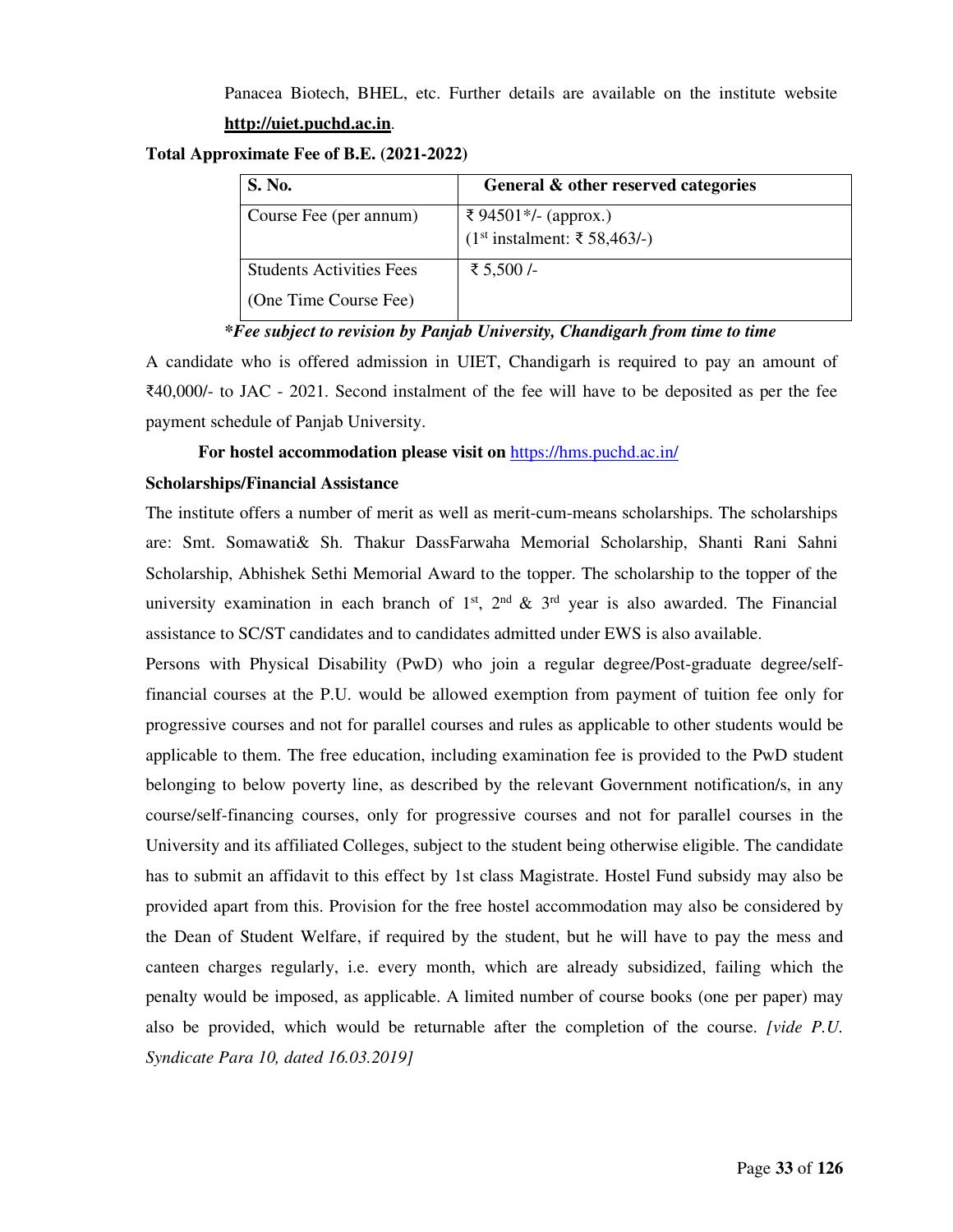### **5.1.3 UNIVERSITY INSTITUTE OF ENGINEERING & TECHNOLOGY, PANJAB UNIVERSITY SWAMI SARVANAND GIRI REGIONAL CENTRE, HOSHIARPUR (UIET, PUSSGRC)**

Keeping with its long tradition of pursuing excellence in teaching and research, Panjab University, Chandigarh established a Regional Centre in the Kandi area of Punjab to cater to the academic needs of the rural students of the region. Earlier known as Swami Sarvanand Giri Regional Centre, this campus was renamed as Panjab University Swami Sarvanand Giri Regional Centre in the year 2011. Spread in picturesque environment near Shivalik foothills, the centre is a landmark donation of infrastructure spread in 10.86 acres of lush green area in the land of saints (Hoshiarpur) by Late Dr. Lajpat Rai Munger. The Centre was started with an aim to provide innovation and preeminence in the fields of Engineering and Research, conforming to the standards of Panjab University, Chandigarh. The Centre has been reinstated with several branches like University Institute of Engineering and technology (UIET), Department of Computer Science and Applications (DCSA) and University Institute of Legal Studies (UILS).

 UIET, Hoshiarpur offers Graduate Engineering programs in four branches i.e. Computer Science and Engineering (CSE), Electronics and Communication Engineering (ECE), Information Technology (IT), and Mechanical Engineering (ME). The institute has well qualified faculty committed to both academics and research. Some of the faculty members have DST/CSIR funded/sponsored research projects. The centre has well equipped infrastructure, self-sufficient state-of-the-art laboratories and workshops. The secured campus offers hostel accommodation for both boys and girls with Wi-Fi facility, Health Centre, Cafeteria, 500 Mbps leased line Internet Connectivity, buses for transportation, 24 hours uninterrupted power supply through hotline etc. Apart from academics, UIET PUSSGRC also promotes interaction of students and faculty with the experts from industries and other organizations through National & International level conferences, symposiums, seminars, short term courses and workshops on regular basis. The department also has a rich collection of library books with latest edition.

The institute has commendable placement record with students getting placed in reputed companies like Infosys, TCS, Capgemini, Cognizant, Gemini solutions, SUFI, Net Solutions, Aricent, Emerson, Quark, Nagaroo, TT Consultants, GreyB, Sonalika, SML ISUZU, Optum, Software AG, Honda, IFB and others. The campus has a proud alumni serving at good positions in various renowned organizations in India and abroad. In addition to this, students of our campus are working in various Public sector undertakings, state services  $\&$  armed forces. Every year students pursue higher studies in India and abroad. Students of our campus have also established successful Start-ups and providing employment to large number of people. Central Placement Cell, Panjab University provides active support to UIET, PUSSGRC for campus placements. For enhancing the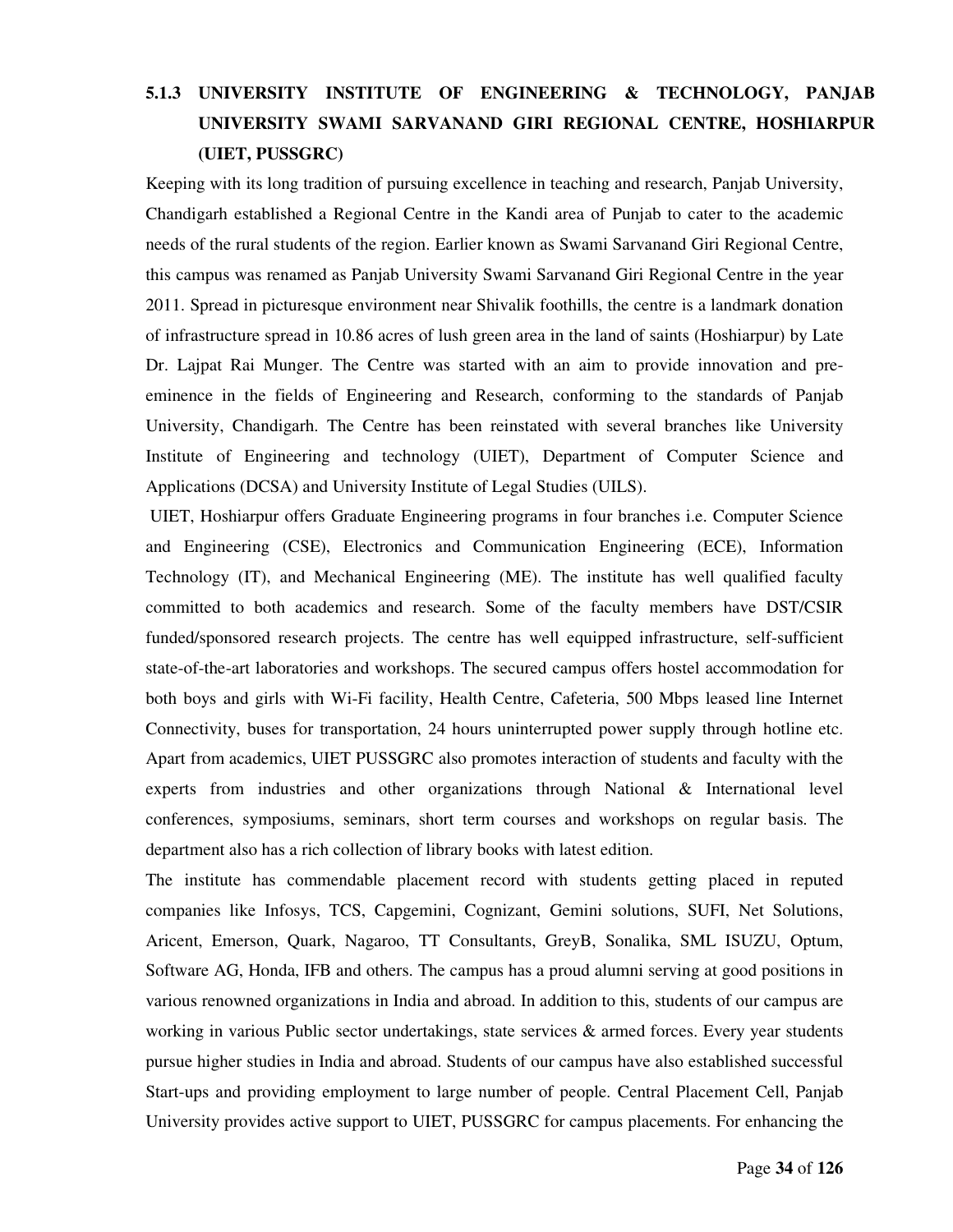employability of the students, various workshops, seminars and expert talks are conducted for students. In addition to this, several industrial visits are also organized for students to provide industry exposure. Further, UIET has MOU with Infosys for Campus Connect Program, Centre Institute of Hand tools, Jalandhar and Industry Institute Partnership with local Industries.

For channelizing the energy of the students, the campus also offers NSS, NCC, Gymnasium and all other necessary sports amenities. It also houses an air conditioned auditorium with a seating capacity of more than 300 persons for academic and cultural activities.

#### Total Fee (2021-2022) (Yearly)

| <b>Class</b>      | <b>Open &amp; other reserved categories</b>         |
|-------------------|-----------------------------------------------------|
| B.E. $(1st Year)$ | Total Fee Rs.99,295/-* (instalment: Rs $60,895/$ -) |

**\*Fee subject to revision by Panjab University, Chandigarh from time to time**.

**A candidate who is offered admission in University Institute of Engineering and Technology, PANJAB UNIVERSITY SSG REGIONAL CENTRE, BAJWARA, HOSHIARPUR is required to pay an amount of** ₹ **40,000/- (Rupees Forty Thousand only) to Joint Admission Committee-2021.** The balance fee of the institute is to be deposited in the month of November 2021 as a second installment.

In addition to fee, the admitted candidates are also required to deposit a sum of ₹ **1000/- (nonrefundable)** in the form of Bank draft/Cash in the favour of **"SSGPURC Student Society, Hoshiarpur",** payable at **Hoshiarpur.**

### **5.2 Distribution of Seats for General and Reserved Categories (for UIET, Dr. SSBUICET and UIET PUSSGRC)**

The number of seats in each course offered in the University Institutes, as announced in this Information Brochure, shall be strictly adhered to, except for such minor adjustment as may be necessary on account of rounding off of fractions to accommodate reservations. The seats distribution is given below.

# W h i  $115%$ prescribed number fixed for the course, the necessary additional seats shall be created with SC ST BC Sports Defence Persons with Disability (PwD) Riots/Terrorist Victim Freedom Fighter General 15% 7.5% 5% 5% 5% 5% 2% 2% 53.5%

#### **Seats Distribution**

e working out the percentage of seats in the reserved categories as given above, if the number arrived at contains a fraction, this shall be resolved as follows -

If the fraction is 0.5 or more, it shall be rounded off to 1; if it is less than 0.5, it shall be ignored. This shall, however, not affect the total number of seats in the General Category. To ensure this, if the total number of seats after making this adjustment exceeds the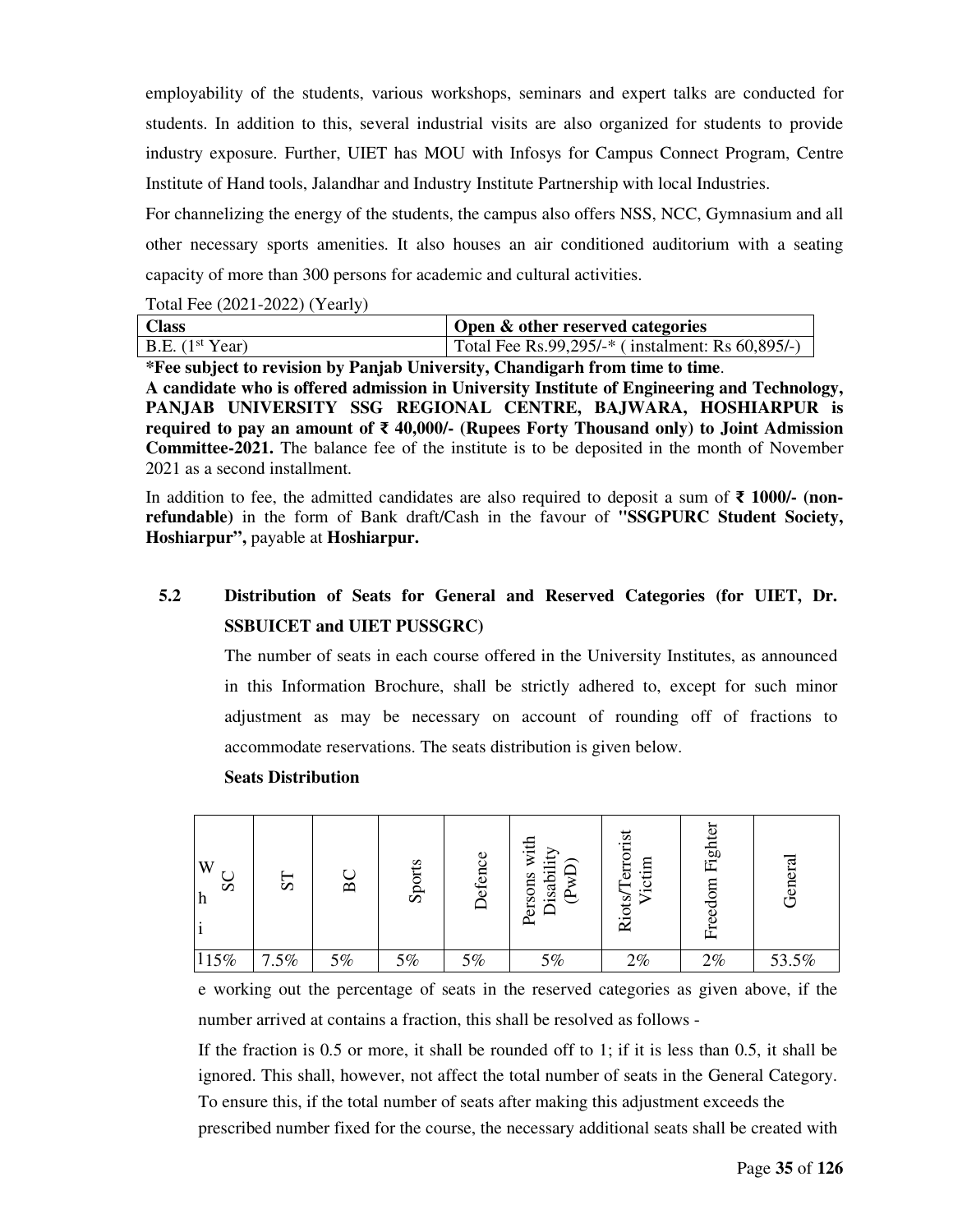the prior permission of the DUI/Vice-Chancellor. Such seats, if created, shall be treated as additional only for the year in question.

- **5.2.1 General Category:** 53.5% of the seats in each course shall be treated as belonging to the General Category.
- **5.2.2** 15% for candidates belonging to the Scheduled Castes (SC).
- **5.2.3** 7.5% for candidates belonging to the Scheduled Tribes (ST).

In the Reserved Categories given in Sections 5.2.2 and 5.2.3, i.e. SC and ST, the seats shall be regarded as 'interchangeable', i.e., if a sufficient number of eligible candidates are not available to fill up the seats reserved for Scheduled Tribes, seats may be filled up from among the eligible candidates belonging to Scheduled Castes and vice versa.

- **5.2.4** 5% for candidates belonging to the Backward Classes
	- The above reservation shall be subject to the following conditions:
		- (a) The number of students admitted on merit of General Category shall not be included in the number of seats reserved;
		- (b) Members of Scheduled Castes/Tribes and Backward Classes shall be allowed a concession of 5% marks for admission to the courses in which a certain percentage of minimum marks has been prescribed provided they have obtained minimum pass marks prescribed by regulations;
		- (c) A Scheduled Caste/ Scheduled Tribe person on migration from the State of his origin will not lose his status as Scheduled Caste/Scheduled Tribe but he will be entitled to the concessions / benefits admissible to the Scheduled Castes/Scheduled Tribes from the State of his origin and not form the State where he has migrated. (Regulation 29.1, P.U Cal. Vol-I, 2007 page 168).
- **5.2.5** 5% seats will be horizontally reserved for persons or class of Persons with Disability (PwD)\* shall be reserved for persons suffering from the disabilities specified under the RPWD 2016 Act:
	- 1. Physical Disability
		- A. Locomotor disability
			- (a) Leprosy cured persons (b) Cerebral palsy (c) Dwarfism (d) Muscular dystrophy
			- (e) Acid attack victims
			- B. Visual impairment
				- (a) Low Vision
		- C. Hearing Impairment
			- (a) Deaf (b) Hard of Hearing
		- D. Speech and language disability
	- 2. Disability caused due to
		- A. Blood Disorder
			- (a) Haemophilia (b) Thalassemia (c) Sickle cell disease
	- 3. Any other category as may be notified by the Central Government
	- (Annexure the Schedule of RPWD Act 2016, Page Nos. 33, 34, 35)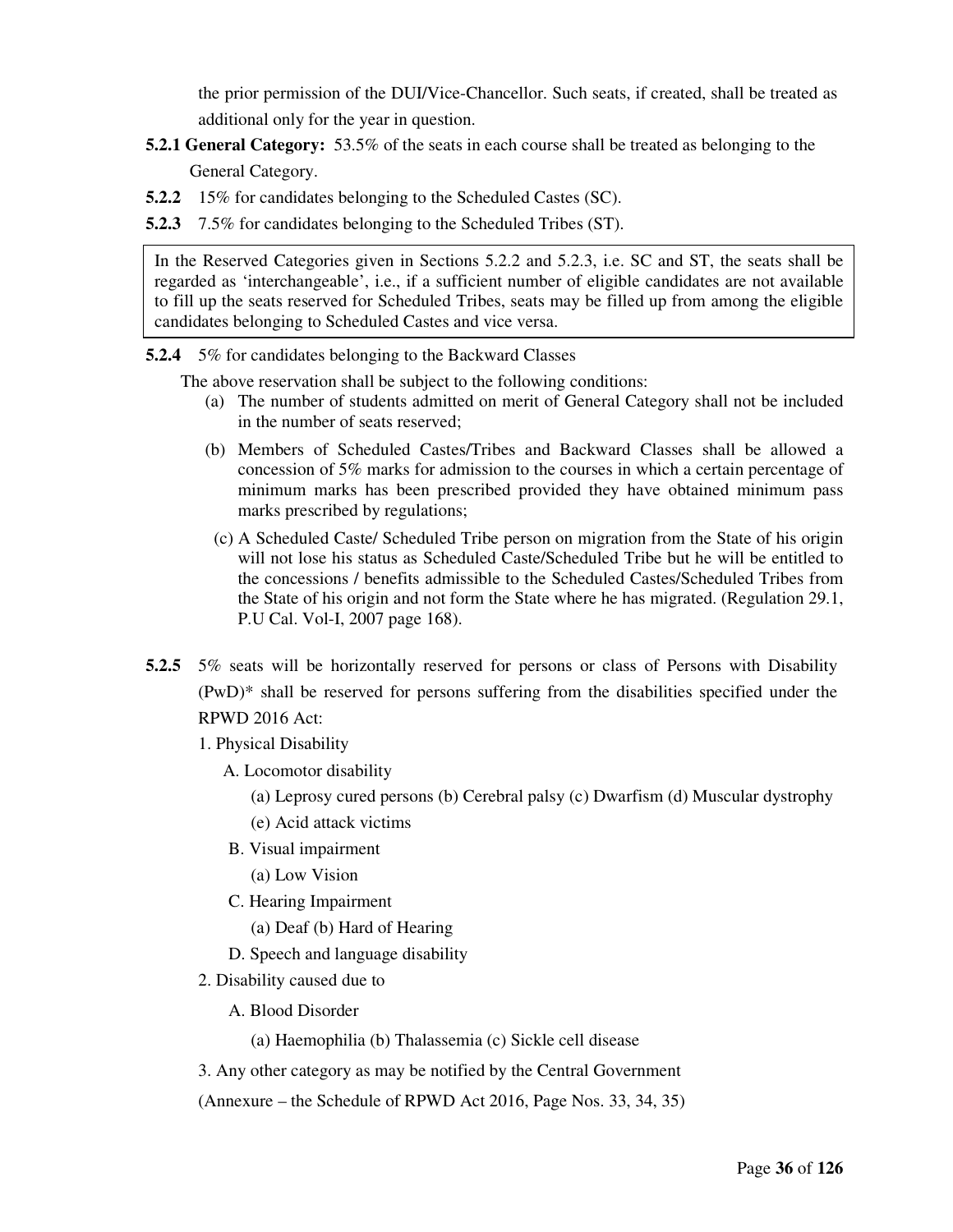- (a) If 5% of reservation of seats comes to 0.5 to 0.9, it shall be treated as one seat. However, if after calculating seats on the basis of 5%, the number of seats is divisible by 5, equal distribution of seats will be made for all the five categories. If after the division, any remainder is left, it shall be distributed on the basis of inter-se merit amongst all the five categories. If the seats after calculating on the basis of 5% comes to less than 5 it shall be distributed on the basis of inter-se merit amongst all the five categories
- (b) In the absence of availability of candidates in any of the categories, the seats shall be interchanged inter-se.
- (c) If seats reserved for Persons with Bench mark Disabilities remained unfilled, these shall be treated in the sanctioned strength of seats for General Category. Applicants under the Reserved Category of Persons with Bench mark Disabilities shall be allowed a relaxation of 5% marks for calculation of merit in seeking admission to the courses in which a certain percentage of minimum marks has been specified, provided they have obtained minimum pass marks prescribed by the University regulations. The candidate under the Reserved Category of Persons with Bench mark Disabilities shall be allowed an upper-age relaxation of 5 years for admission, in the courses wherever upper age restriction is applicable.

 A claimant who fraudulently avails or attempts to avail any benefit meant for persons with benchmark disability shall be punishable with imprisonment for a term which may extend to 2 years or with fine which may extend to one lakh rupees or with both.

- **5.2.6** 5% for candidates belonging to Sports Category (see detailed guidelines in <u>Section 5.4</u>).
- **5.2.7** 5% for candidates belonging to Defence (for all the under-mentioned categories taken together) who fall in one of the following categories (which are given here in order of precedence) :-
	- 1. Son/Daughter/Spouse of such Defence personnel and CAPF personnel<sup>1</sup> who died in action. (Only those who were wholly dependent on such personnel shall be considered).
	- 2. Son/Daughter/Spouse as are wholly dependent on such Defence Personnel and CAPF Personnel who were incapacitated<sup>2</sup>/died while in service.
	- 3. Defence and CAPF personnel who were incapacitated while in service.
	- 4. Son/Daughter/Spouse of ex-servicemen<sup>3</sup> who are wholly dependent on them.

-

<sup>1</sup>CAPF earlier known as Para-military forces, includes Assam Rifles (AR), Border Security Force (BSF), Central Industrial Security Force (CISF), Central Reserve Police Force (CRPF), Indo Tibetan Border Police (ITBP), National Security Guard (NSG), Sashastra Seema Bal (SSB) etc.

<sup>2</sup> Incapacitation will mean incapacitation leading to the discharge of the person by authorities concerned

<sup>3</sup>Ex-serviceman means a person who has served in any rank whether as a combatant or non-combatant in the regular Army, Navy and Air Force of the Indian Union or in CAPF-

i) Who retired from the service after earning his/her pension; or

ii) Who has been boarded knout of the service on medical grounds attributable to military service/CAPF or Circumstance beyond his control and awarded medical or other disability pension; or

iii) Who has been released from the service as a result of reduction in establishment; or

iv)Who has been released from the service after completing the specific period of engagement, (otherwise than at his own request, or by way of dismissal, or discharge on account of misconduct or inefficiency) and has been given gratuity.

Territorial Army Personnel of the following categories shall also be considered as ex-servicemen-

<sup>(</sup>a) Pension holders for continuous embodied service.

<sup>(</sup>b) Disabled Territorial Army Personnel with disability attributable to military service.

<sup>(</sup>c) Gallantry award winner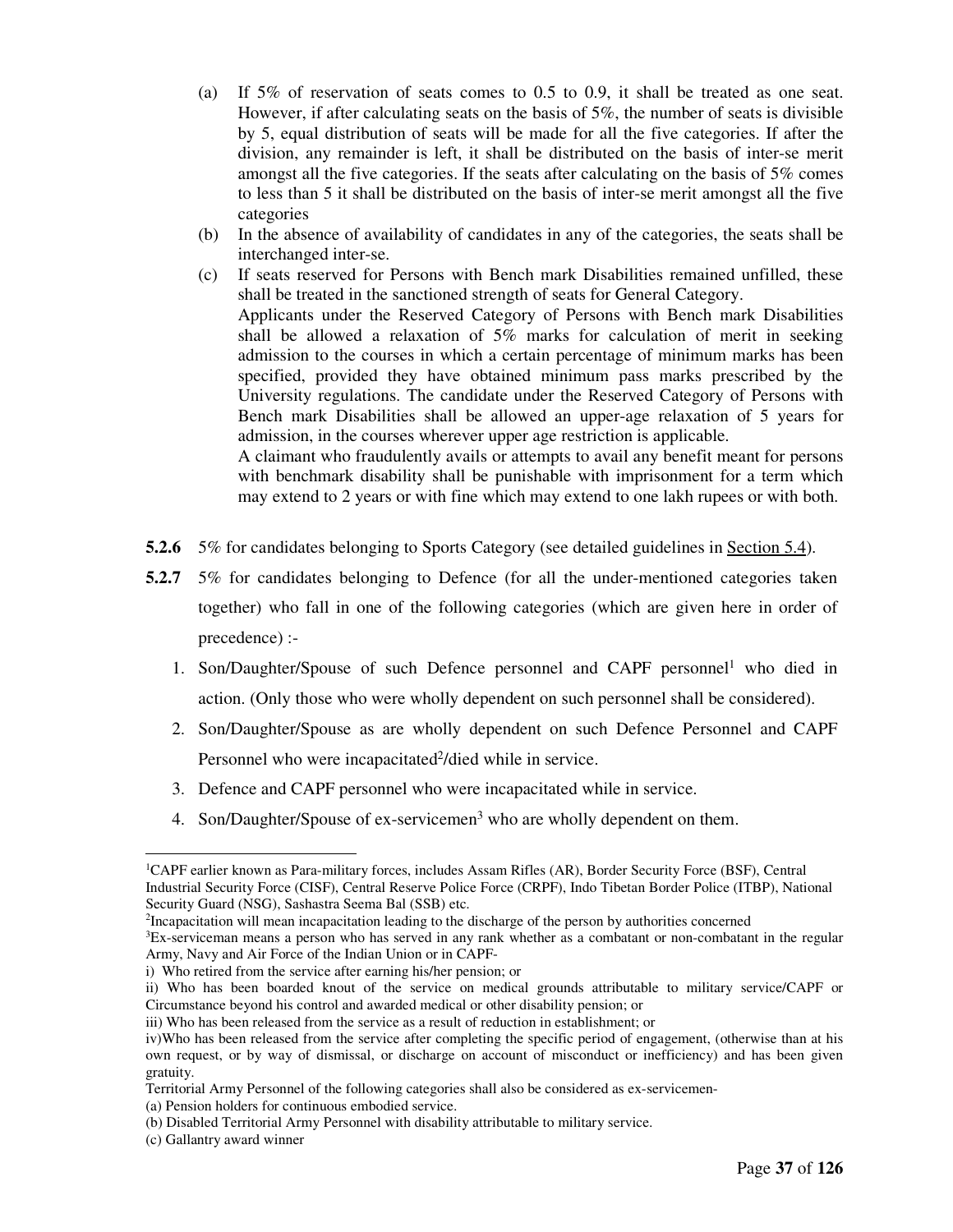- 5. Son/daughter/spouse of serving Defence personnel and CAPF who are wholly dependent on them.
- 6. Ex-Servicemen
- 7. Serving Defence personnel and CAPF personnel

**Important Note: Son/Daughter/Spouse of ex-servicemen (Defence and CAPF personnel as are wholly dependent on them, must produce Original and Photocopies of Discharge Book along with Pension Book at the time of Document verification.**

- **5.2.8 2%** for Sons / Daughters / Husband / Wife / Brothers / Sisters of persons killed / incapacitated in November, 1984 riots and of persons killed / incapacitated in Terrorist Violence in Punjab and Chandigarh. A Certificate from the District Magistrate to this effect must be submitted by the candidate. Migrant Card alone is not enough (vide Syndicate Para, dated 17<sup>th</sup> June, 2018).
- **5.2.9 2%** for the Children/Grandchildren of **Freedom Fighters** who have been sanctioned pension by Central/State Govt. or awarded Tamra Patra by Government of India (Synd. Para 15 dated 30-5-1997) or those who have been certified to be freedom fighters by the Centre/State Govts.
- **Additional Seats** (Refer to Seat Matrix 5.3.1 to 5.3.3)
- **5.2.10 Wards of Kashmiri Migrants and Kashmiri Pandit / Kashmiri Hindu families (nonmigrants living in Kashmir Valley)**
	- (i) Reservation of atleast one seat in merit quota in technical / professional institutions
	- (ii) Waving off domicile requirements.

**Note:** Seats in the above listed courses are subject to the norms of Regulatory bodies.

#### **Documents required:-**

-

- A candidate seeking admission against this seat is required to produce a certificate from an authorized Government Officer (i.e. Relief Commissioner/ Deputy Commissioner of the concerned district/area) to the effect that the candidate is a ward of Kashmiri displaced person.
- Proof of current residence (such as Ration Card/Photo Identity Card issued by the Election Commissioner / Driving License/Aadhaar Card/Passport etc.)
- The admission of a candidate against this category shall be provisional subject to verification of his/her above mentioned certificates by the competent authority. (Vide Syndicate Para 4, dated 13.07.2020)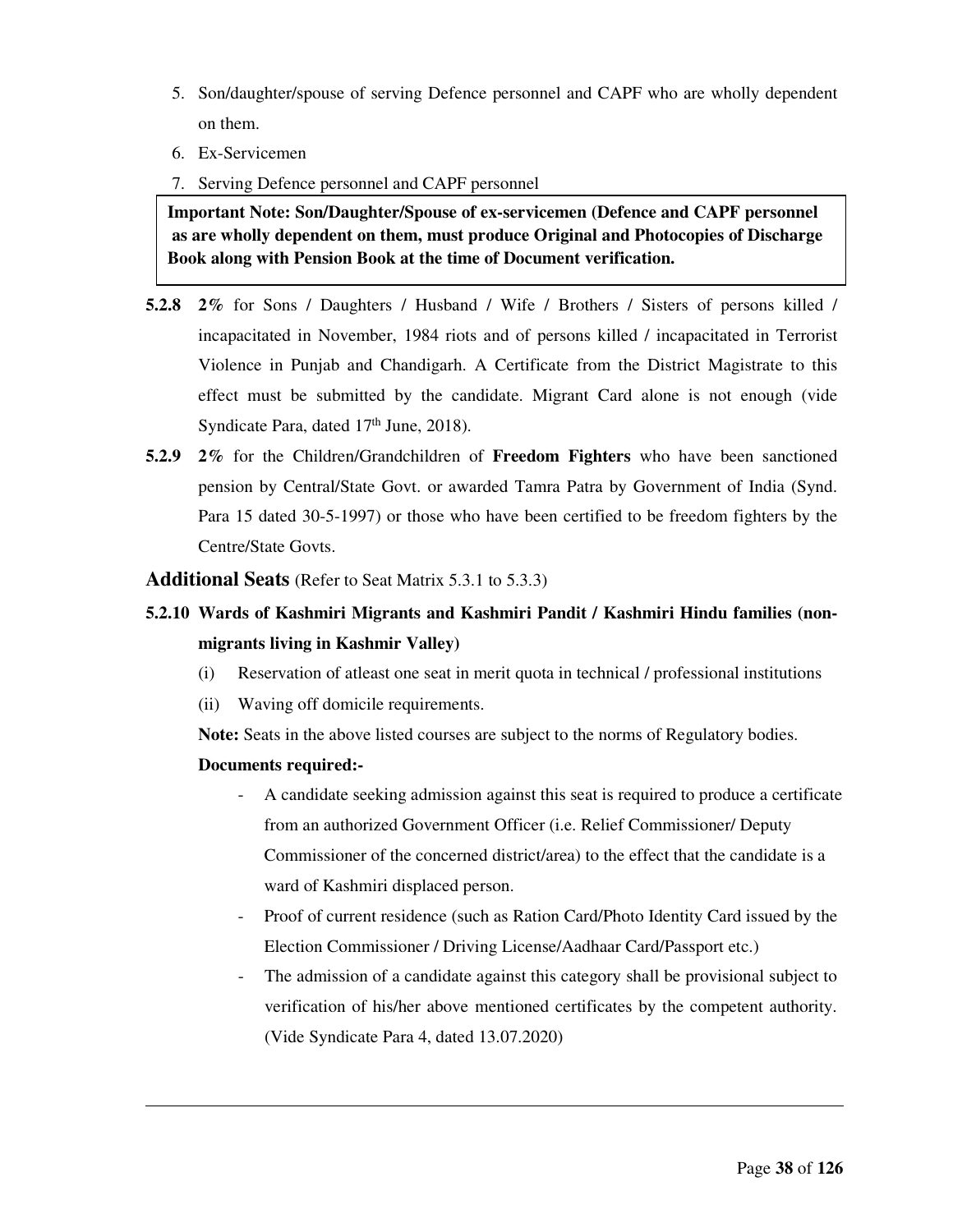- **5.2.11 One Girl Child out of the only two Girl Children:** Two additional seats per course have been reserved for one girl child out of the two girl children provided she is otherwise eligible. The additional seats are only for those girl Children who are either a single girl child of her parents or one amongst the only two girl Children with no male Child. The additional seat will be available to only one of the two girl children of a couple. An undertaking is to be obtained from the parents of the girl children declaring therein that the benefit of this scheme is being claimed for only One Girl Child out of the two girl Children and the parents shall not claim the same for the 2nd girl child in any of the Institute/Departments of Panjab University including its affiliated colleges.
- **5.2.12 Cancer / AIDS / Thalassemia**: One additional seat each for the student suffering from Cancer/AIDS/Thalassemia patient has been reserved in each course provided he/she is otherwise eligible. The candidates will have to submit a **certificate with proof from the National Medical Institute like PGIMER, AIIMS, etc.** in support of their claim.
- **5.2.13 Two seats for Rural Area Students:** Only those candidates will be considered in this category, who have passed their Matriculation and +2 examination from those rural schools that do not fall in the area of the Municipal Corporation/Municipal Committee/Small Town/Notified Area/Cantonment Area. A candidate claiming such benefit will have to produce a certificate from the D.E.O./Principal of the concerned institute of the area certifying that the school from where the candidate has passed the Matriculation and +2 examination, falls within the aforesaid rural area.
- **5.2.14 One seat for Border Area students:** The border area students shall mean those candidates who have passed their Matriculation from a Border Area school situated within 20 kilometres from the International border and  $12<sup>th</sup>$  class from a school situated in any other area. A candidate claiming such benefit will have to produce **a certificate from the Tehsildar or the Principal/Headmaster/Head of the School certifying that the school from where the candidate has passed the Matriculation falls within the aforesaid Border area.**

*[vide P.U. Senate Para XXIV(I-27) held on 15.12.2018/08.07.2018]* **5.2.15** The Inter-Ministerial Committee of the Ministry of Human Resource Development, as a part of the Special Scholarship Scheme for Jammu & Kashmir, has decided to create 02 seats under supernumerary quota (maximum of 10 in any institute) in all recognized higher education institutions for students from Jammu & Kashmir. The Syndicate of Panjab University has implemented the decision and created two additional seats in each Institute under supernumerary quota. The admission of such candidates is done by AICTE, New Delhi and MHRD, New Delhi. The candidates are advised to visit the website of AICTE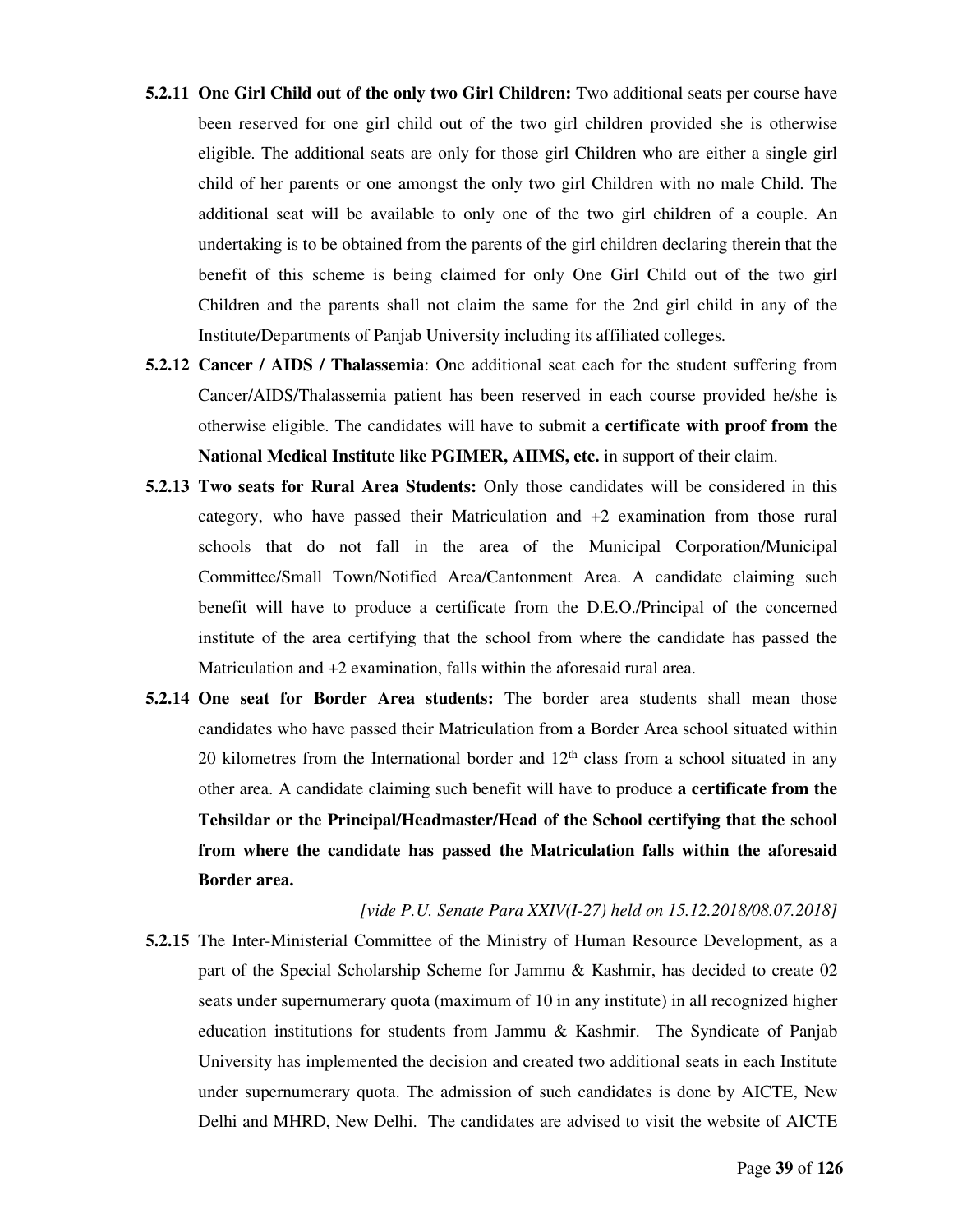for advertisement under Prime Minister Special Scholarship Scheme (PMSSS) 2021-22.

#### **5.2.16 Seats under Economically Weaker Section quota:**

In addition, 5% of the seats in each course are available for meritorious candidates belonging to Economically Weaker Sections of the society.

*For admission under this category, candidate should have passed the qualifying examination in First class (60% marks- proof to be attached) and the total family annual income from all sources should not exceed* ₹ *2.5 lakh. For proof of family income from all sources the income certificate shall be accepted when issued by the competent authority, which shall mean Deputy Commissioner/ Tehsildar /SDM or the employer as the case may be. In addition to this, an affidavit duly attested by a magistrate, giving full details of total family income should also be submitted with the admission form (See Chapter 8). The candidates admitted under this category shall be exempted from payment of tuition fee. However, such candidates shall be required to pay other funds as are being paid by other candidates. Candidates holding yellow cards/ yellow ration cards would be given preference over other candidates provided other merit conditions remain the same.* 

For continuation of the freeship in the subsequent years, the candidates must pass the previous examination with 60% marks in the aggregate. Further, the candidates should have passed the examination in first attempt i.e. should not have any reappear/compartment.

# **5.2.17 Additional seats for Foreign Nationals/Persons of Indian Origin (PIOs) /Non – Resident Indians (NRIs):**

Admission of Foreign Nationals/Persons of Indian Origin (PIOs) /Non – Resident Indians (NRIs)/ Children of Indian Workers Working in Gulf (CIWG) to Undergraduate Engineering Programmes for the session 2021-22 at UIET, Chandigarh, Dr. SSBUICET (*formerly known as DCET*), Chandigarh and UIET, PUSSGRC, Hoshiarpur are being coordinated by Malaviya National Institute of Technology , Jaipur, Rajasthan under DASA Scheme 2021-22. Eighty Six (86) seats are available for admission of international students at UIET, Twenty Seven (27) seats are available for admission of international students at Dr. SSBUICET (formerly known as DCET), and Twenty (20) seats are available for admission of international students at UIET, PUSSGRC, Hoshiarpur. For further details, please visit website https://dasanit.org

Important Note:

(i) Seats in this category will not be converted into General Category.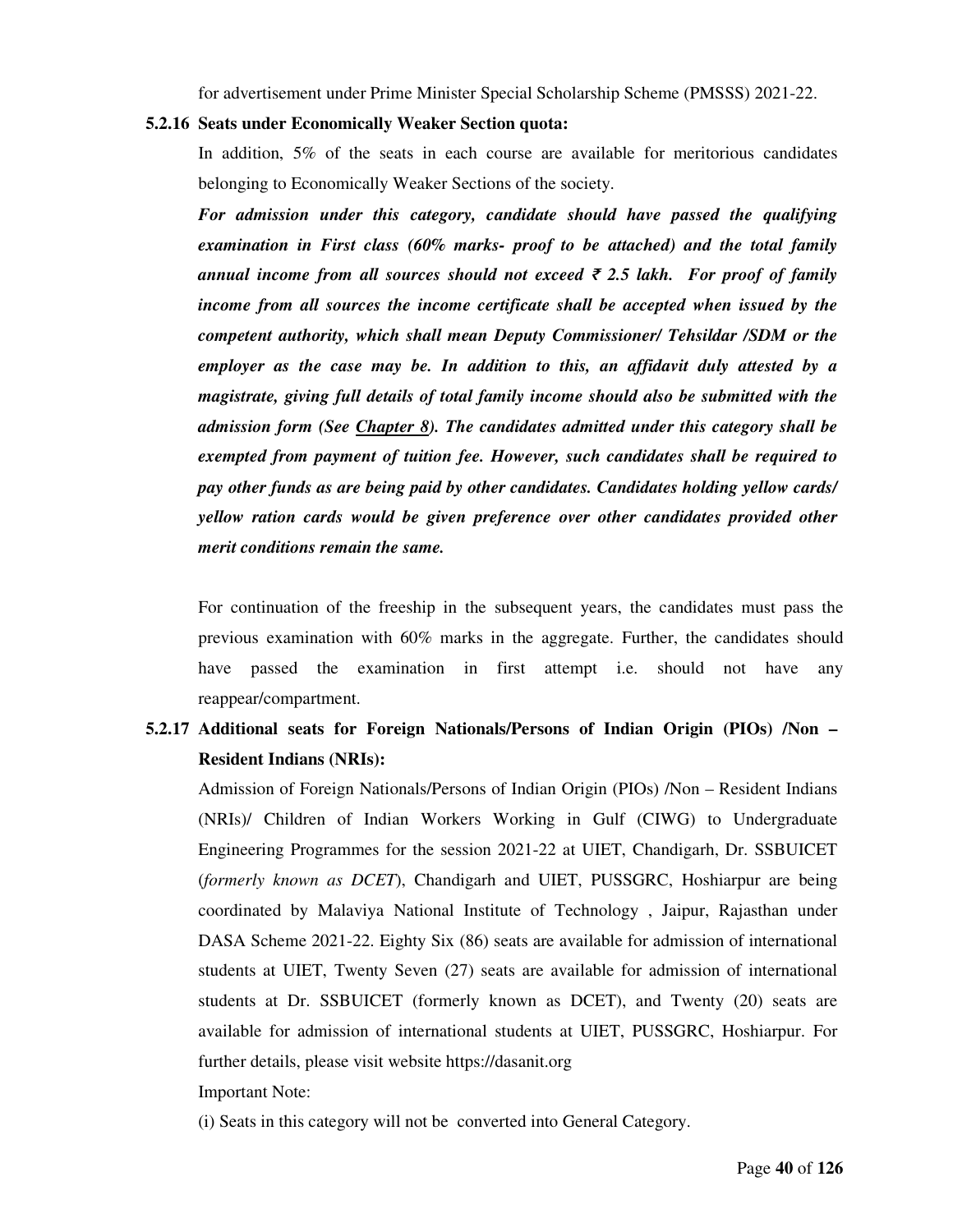(ii) Foreign/NRI candidates of foreign nationality shall have to comply with visa requirement of Govt. of India.

(iii) Foreign/NRI candidates shall also have to comply with any other requirements prescribed by the Govt. of India and Panjab University, from time to time.

(iv) Foreign/NRI candidates shall have to Pay prescribed tuition fees (payable annually) and all other dues and charges in full to the Panjab University, Chandigarh immediately after the admission is granted to the candidate as also during the subsequent year of study. Tuition fees shall be paid in U.S. Dollars/Pounds/Sterling/Euros or equivalent amount in Indian currency with a Bank certificate for encashment of foreign currency through Bank Draft in favour of the Registrar, Panjab University, Chandigarh. In addition to tuition fees he/she shall also pay all other dues and charges to the Panjab University as payable by other students of the same class belonging to same category in foreign currency or in Indian Rupees, as per university rules and regulations.

**Candidates seeking admission under NRI Category are required to follow the process as mentioned at** http://uiet.puchd.ac.in, www.dasanit.org

The vacant seats in the reserved categories as remain unfilled shall be transferred to open category during SPOT Round of Counselling after offering admission to eligible candidates of reserved categories. Any additional seat(s), if created for the reserved categories shall stand cancelled in such a case.

**NOTE:** Seats in reserved categories will be included in the General category right from beginning of the admission in case there are no candidates belonging to these categories who have qualified the entrance test.

**Specimen of forms of certificates to be attached to admission forms wherever applicable has been provided in Chapter 8.** 

For various scholarship schemes of Govt. of India and Govt. of Punjab applicable for institutes of Panjab University, for both General and Reserved Categories, kindly visit http://puchd.ac.in/scholarship.php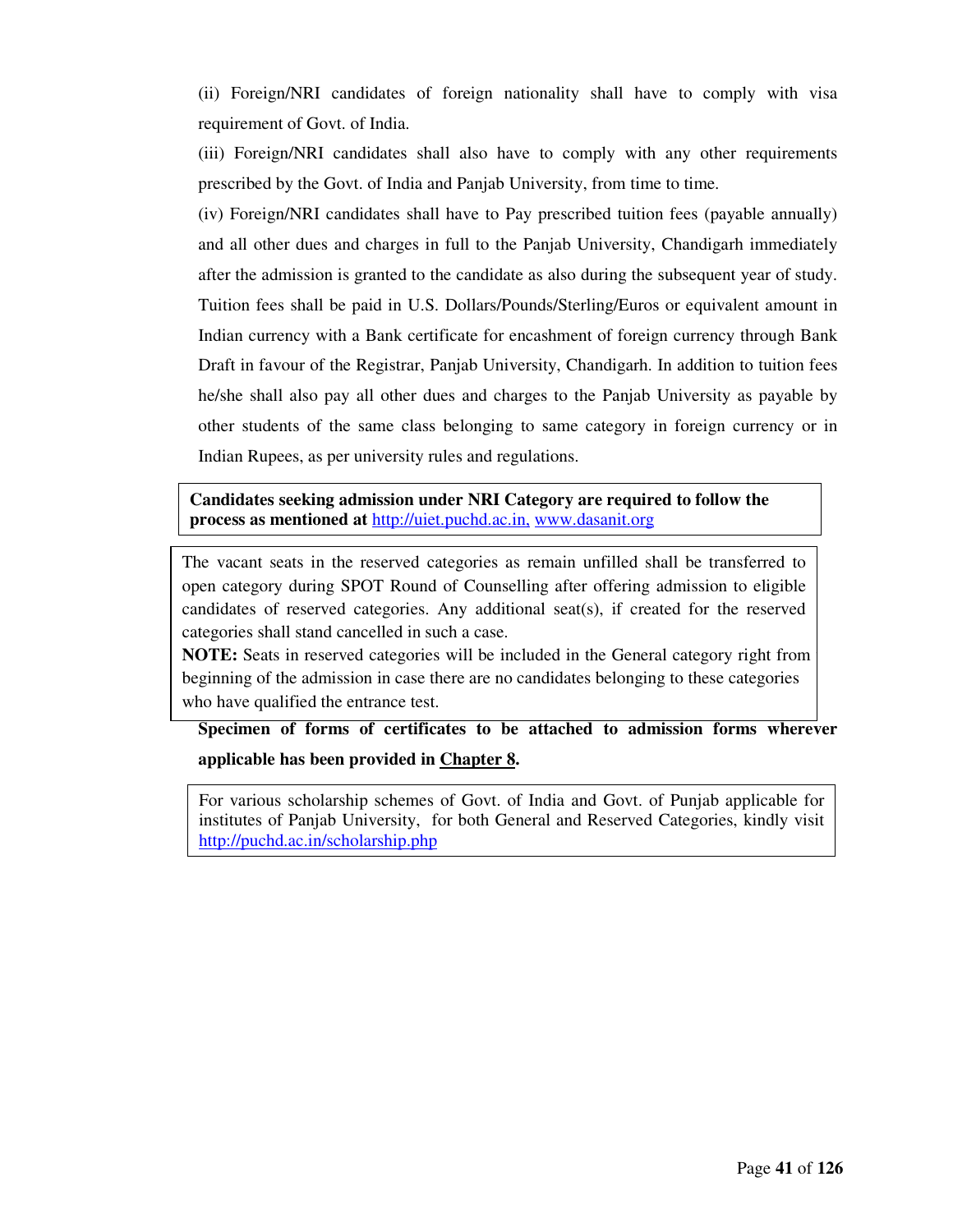# **5.3.1 Seats Distribution at Dr. SSBUICET**

| $\overline{\mathbf{S}}$ .<br>No. | Category                                                 | B.E.(Chem.)<br>$(89+11NRI+10^*$<br><b>Additional seats +</b><br>4 Foreign | 5 year Integrated B.E. (Chemical)-MBA (36+5<br>NRI+3 EWS**+9*Additional seats+2 Foreign<br><b>Nationals</b> ) (Self Financing) | <b>B.E.(Food Tech.)</b><br>$(30+3NRI+9*)$<br><b>Additional seats+2</b><br><b>Foreign Nationals</b> ) |
|----------------------------------|----------------------------------------------------------|---------------------------------------------------------------------------|--------------------------------------------------------------------------------------------------------------------------------|------------------------------------------------------------------------------------------------------|
|                                  |                                                          | <b>Nationals</b> )                                                        |                                                                                                                                |                                                                                                      |
| 1.                               | General 53.5%                                            | 49                                                                        | 19                                                                                                                             | 16                                                                                                   |
| 2.                               | <b>Scheduled Castes 15%</b>                              | 13                                                                        | 0 <sub>5</sub>                                                                                                                 | 05                                                                                                   |
| 3.                               | <b>Scheduled Tribes 7.5%</b>                             | 07                                                                        | 03                                                                                                                             | 02                                                                                                   |
| 4.                               | <b>Backward Classes 5%</b>                               | 04                                                                        | 02                                                                                                                             | 02                                                                                                   |
| 5.                               | <b>Persons with Disability</b><br>(PwD) 5%               | 04                                                                        | 02                                                                                                                             | 02                                                                                                   |
| 6.                               | Sports $5\%$                                             | 04                                                                        | 02                                                                                                                             | 02                                                                                                   |
| $\overline{7}$ .                 | Defence 5%                                               | 04                                                                        | 02                                                                                                                             | 02                                                                                                   |
| 8.                               | <b>Terrorist/Riot Victim 2%</b>                          | 02                                                                        | 01                                                                                                                             | 01                                                                                                   |
| 9.                               | Freedom Fighter 2%                                       | 02                                                                        | 01                                                                                                                             | 01                                                                                                   |
| 10.                              | EWS**                                                    | $\blacksquare$                                                            | 03                                                                                                                             | $\overline{\phantom{a}}$                                                                             |
| 11.                              | NRI <sup>S</sup>                                         | 11                                                                        | 05                                                                                                                             | 03                                                                                                   |
| 12.                              | <b>Kashmiri</b><br>Migrant/Displaced*                    | 01                                                                        | 01                                                                                                                             | 01                                                                                                   |
| 13.                              | Cancer patient*                                          | 01                                                                        | 01                                                                                                                             | 01                                                                                                   |
| 14.                              | AIDS patient*                                            | 01                                                                        | 01                                                                                                                             | 01                                                                                                   |
| 15.                              | Thalassemia patient*                                     | 01                                                                        | 01                                                                                                                             | 01                                                                                                   |
| 16.                              | One Girl Child out of the<br>only two girl children *    | 02                                                                        | 02                                                                                                                             | 02                                                                                                   |
| 17.                              | <b>Wards of martyrs/permanent</b><br>disabled of Kargil* | 01                                                                        |                                                                                                                                |                                                                                                      |
| 18.                              | <b>Rural Area Students*</b>                              | 02                                                                        | 02                                                                                                                             | 02                                                                                                   |
| 19.                              | <b>Border Area Students*</b>                             | 01                                                                        | 01                                                                                                                             | 01                                                                                                   |
| 20.                              | <b>Foreign Nationals</b> <sup>S</sup>                    | 04                                                                        | 02                                                                                                                             | 02                                                                                                   |

**\*Additional seat as approved by the Syndicate for the candidates in each course who are otherwise eligible.** 

 **\*\*Additional seats available for meritorious students belonging to Economically Weaker Section of the society who are otherwise eligible. The seats falling vacant from S. No. 10 to 20 will not be converted into General Category.** 

**\$ These seats shall be filled through DASA 2021.**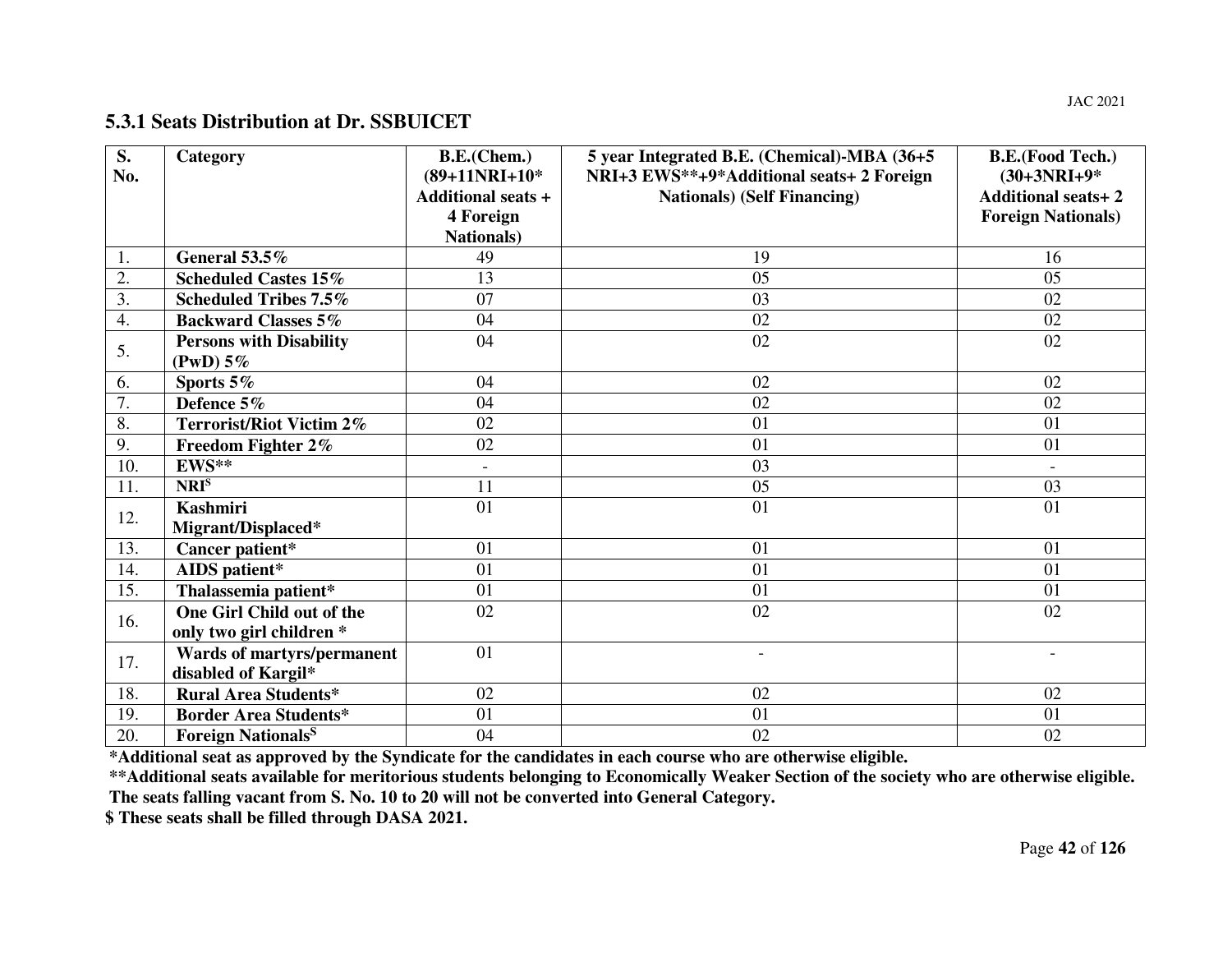# **5.3.2 Seats Distribution at UIET, Panjab University, Chandigarh**

| Sr.<br>No. | Category                                             | Information<br>Technology<br>$(108 + 11)$ NRI<br>$+5FN +$<br>$5$ EWS + 9<br>additional<br>seats) | Computer<br>Science &<br>Engineering<br>$(108 + 11)$ NRI<br>$+5FN + 5$ EWS<br>+9 additional<br>seats) | Electronics &<br>Communication<br>Engineering $(120 +$<br>$12$ NRI + 6FN+6<br>$EWS + 9$ additional<br>seats) | Biotechnology<br>$(81 + 8 \text{ NRI})$<br>$+4FN+4$ EWS +<br>9 additional seats) | Electrical &<br>Electronics<br>Engineering (81<br>$+ 8$ NRI<br>$+4FN+4$ EWS<br>+ 9 additional<br>seats) | Mechanical<br>Engineering<br>$(81 + 8 \text{ NRI})$<br>$+4FN+4$<br>$EWS + 9$<br>additional<br>seats) |
|------------|------------------------------------------------------|--------------------------------------------------------------------------------------------------|-------------------------------------------------------------------------------------------------------|--------------------------------------------------------------------------------------------------------------|----------------------------------------------------------------------------------|---------------------------------------------------------------------------------------------------------|------------------------------------------------------------------------------------------------------|
|            | <b>Intake</b>                                        | 108                                                                                              | 108                                                                                                   | 120                                                                                                          | 81                                                                               | 81                                                                                                      | 81                                                                                                   |
| 1.         | General (53.5%)                                      | 60                                                                                               | 60                                                                                                    | 65                                                                                                           | 43                                                                               | 43                                                                                                      | 43                                                                                                   |
| 2.         | Scheduled Castes (15%)                               | 16                                                                                               | 16                                                                                                    | 18                                                                                                           | 12                                                                               | 12                                                                                                      | 12                                                                                                   |
| 3.         | Scheduled Tribes (7.5%)                              | $\overline{8}$                                                                                   | 8                                                                                                     | $\overline{9}$                                                                                               | 6                                                                                | 6                                                                                                       | 6                                                                                                    |
| 4.         | Persons with Disability (5%)                         | 5                                                                                                | 5                                                                                                     | 6                                                                                                            | $\overline{4}$                                                                   | $\overline{4}$                                                                                          | $\overline{4}$                                                                                       |
| 5.         | Sports $(5%)$                                        | 5                                                                                                | 5                                                                                                     | 6                                                                                                            | $\overline{4}$                                                                   | $\overline{4}$                                                                                          | $\overline{4}$                                                                                       |
| 6.         | Backward Classes (5%)                                | 5                                                                                                | 5                                                                                                     | 6                                                                                                            | $\overline{4}$                                                                   | $\overline{4}$                                                                                          | $\overline{4}$                                                                                       |
| 7.         | Defence $(5\%)$                                      | 5                                                                                                | 5                                                                                                     | 6                                                                                                            | $\overline{4}$                                                                   | $\overline{4}$                                                                                          | $\overline{4}$                                                                                       |
| 8.         | Riots/ Terrorist Victim (2%)                         | $\overline{c}$                                                                                   | $\overline{2}$                                                                                        | 2                                                                                                            | $\overline{2}$                                                                   | $\overline{c}$                                                                                          | $\overline{c}$                                                                                       |
| 9.         | Freedom Fighter $(2\%)$                              | $\overline{c}$                                                                                   | $\overline{2}$                                                                                        | $\overline{2}$                                                                                               | $\overline{2}$                                                                   | $\overline{2}$                                                                                          | $\sqrt{2}$                                                                                           |
| 10.        | $NRI^{*}(10\%)$                                      | 11                                                                                               | 11                                                                                                    | 12                                                                                                           | $8\,$                                                                            | 8                                                                                                       | 8                                                                                                    |
| 11.        | Cancer patient*                                      | $\mathbf{1}$                                                                                     |                                                                                                       |                                                                                                              |                                                                                  |                                                                                                         | $\mathbf{1}$                                                                                         |
| 12.        | AIDS patient <sup>*</sup>                            |                                                                                                  |                                                                                                       |                                                                                                              |                                                                                  |                                                                                                         | 1                                                                                                    |
| 13.        | Thalassemia patient*                                 | $\mathbf{1}$                                                                                     |                                                                                                       |                                                                                                              |                                                                                  |                                                                                                         | $\mathbf{1}$                                                                                         |
| 14.        | One Girl Child out of the only two<br>girl children* | $\overline{2}$                                                                                   | $\overline{2}$                                                                                        | $\overline{c}$                                                                                               | $\overline{2}$                                                                   | $\overline{2}$                                                                                          | 2                                                                                                    |
| 15.        | $EWS^{**}$                                           | 5                                                                                                | 5                                                                                                     | 6                                                                                                            | $\overline{4}$                                                                   | $\overline{4}$                                                                                          | $\overline{4}$                                                                                       |
| 16.        | Rural Area Students*                                 | $\overline{2}$                                                                                   | 2                                                                                                     | 2                                                                                                            | 2                                                                                | $\overline{c}$                                                                                          | $\overline{c}$                                                                                       |
| 17.        | Border Area Students*                                |                                                                                                  |                                                                                                       |                                                                                                              |                                                                                  |                                                                                                         | 1                                                                                                    |
| 18.        | Wards of Kashmiri<br>Displaced<br>Persons**          | $\mathbf{1}$                                                                                     |                                                                                                       |                                                                                                              |                                                                                  |                                                                                                         |                                                                                                      |
| 19.        | Foreign Nationals <sup>*\$</sup> (5%)                | 5                                                                                                | 5                                                                                                     | 6                                                                                                            | 4                                                                                | $\overline{4}$                                                                                          | $\overline{4}$                                                                                       |
| 20.        | Total                                                | 138                                                                                              | 138                                                                                                   | 153                                                                                                          | 106                                                                              | 106                                                                                                     | 106                                                                                                  |

**\* Additional seat as approved by the Syndicate.** 

 **\*\* 5% (Freeship) additional seats available for meritorious students belonging to Economically Weaker Section of the society who are otherwise eligible. # Subject to approval of Govt. of India** 

**The seats falling vacant from S. No.10 to 19 will not be converted into General Category.** 

**\$These seats be filled through DASA.**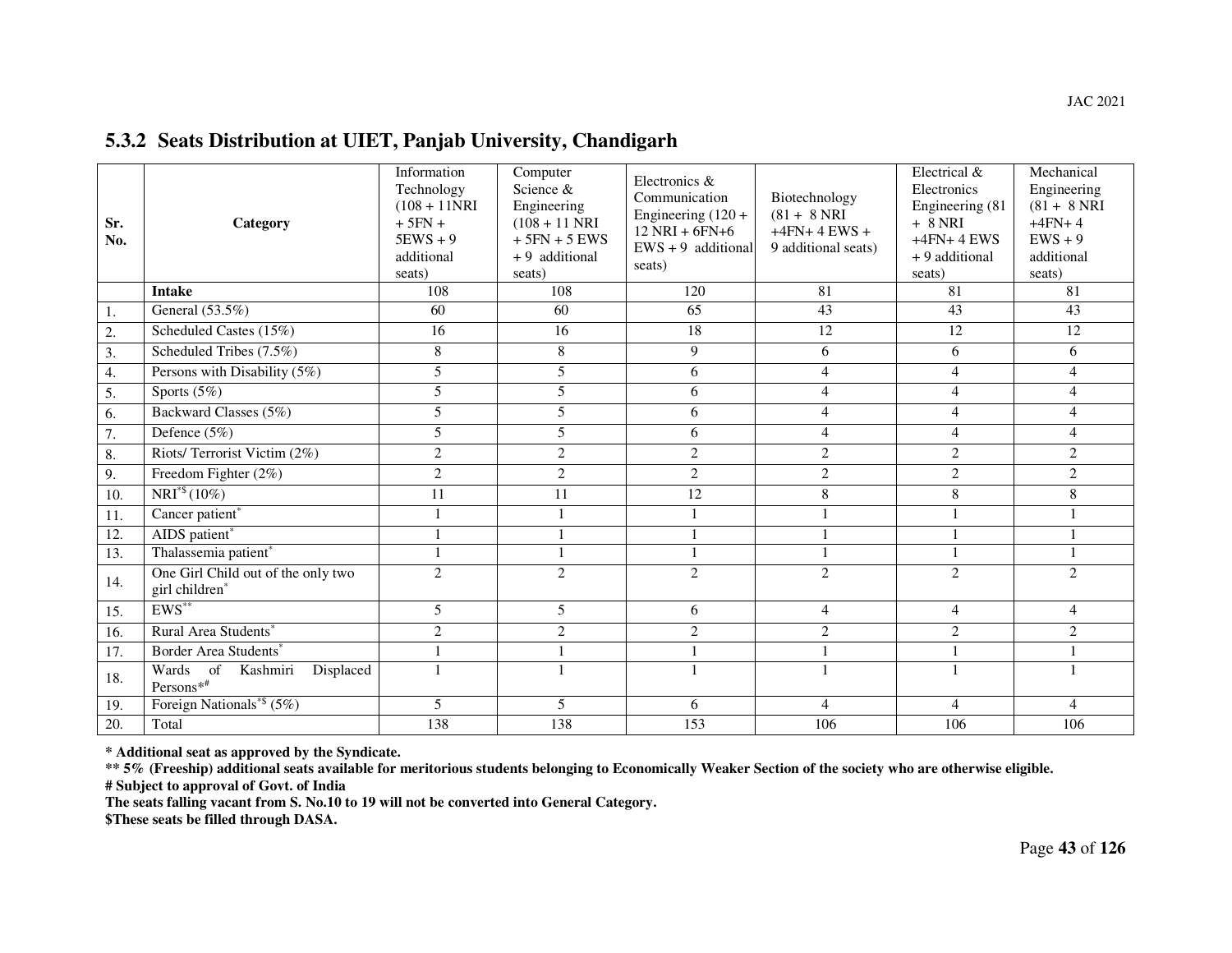# **5.3.3 Distribution Seats: UIET, PUSSGRC**

The seat matrix of admission in B.E course (CSE, ECE, IT & Mech.) for the session 2021-22, UIET, PUSSGRC, Hoshiarpur is as under:

|       | Seats Matrix of UIET PUSSGRC, Hoshiarpur for the session 2021-2022 |                |                |                |                |  |
|-------|--------------------------------------------------------------------|----------------|----------------|----------------|----------------|--|
| S.No. | Category                                                           | <b>CSE</b>     | <b>ECE</b>     | MECH.          | <b>IT</b>      |  |
| 1.    | General (53.5%)                                                    | 28             | 28             | 28             | 28             |  |
| 2.    | Schedule castes $(SC)$ $(15\%)$                                    | 8              | 8              | 8              | 8              |  |
| 3.    | Schedule Tribes (ST) (7.5%)                                        | $\overline{4}$ | $\overline{4}$ | $\overline{4}$ | $\overline{4}$ |  |
| 4.    | Persons with disability (PwD) $(5\%)$                              | 3              | 3              | 3              | 3              |  |
| 5.    | Backward class $(BC)(5\%)$                                         | 3              | $\overline{3}$ | $\overline{3}$ | $\overline{3}$ |  |
| 6.    | Sports $(5\%)$                                                     | 3              | 3              | 3              | 3              |  |
| 7.    | Defence $(5\%)$                                                    | 3              | 3              | 3              | 3              |  |
| 8.    | Terrorist/Riots victim (2%)                                        | 1              | $\mathbf{1}$   | $\mathbf{1}$   | 1              |  |
| 9.    | Freedom fighter $(2\%)$                                            | $\mathbf{1}$   | $\mathbf{1}$   | $\mathbf{1}$   | $\mathbf{1}$   |  |
| 10.   | Cancer patient*                                                    | $\overline{1}$ | $\mathbf{1}$   | $\mathbf{1}$   | $\mathbf{1}$   |  |
| 11.   | <b>AIDS</b> patient*                                               | $\mathbf{1}$   | $\mathbf{1}$   | 1              | 1              |  |
| 12.   | Thalassemia patient*                                               | $\mathbf{1}$   | $\mathbf{1}$   | $\mathbf{1}$   | 1              |  |
| 13.   | One girl child out of the only two girl<br>children*               | 2              | $\overline{2}$ | $\overline{2}$ | $\overline{2}$ |  |
| 14.   | <b>Rural Area Students*</b>                                        | $\overline{2}$ | $\overline{2}$ | $\overline{2}$ | $\overline{2}$ |  |
| 15.   | <b>Border Area Students*</b>                                       | $\mathbf{1}$   | $\mathbf{1}$   | $\mathbf{1}$   | $\mathbf{1}$   |  |
| 16.   | Wards of Kashmiri Displaced Person#                                | $\mathbf{1}$   | 1              | 1              | 1              |  |
| 17.   | $EWS**$                                                            | $\overline{3}$ | $\overline{3}$ | $\overline{3}$ | $\overline{3}$ |  |
| 18.   | <b>Foreign Nationals<sup>\$</sup></b>                              | $\overline{3}$ | $\overline{3}$ | $\overline{3}$ | $\overline{3}$ |  |
| 19.   | NRI <sup>§</sup>                                                   | $3 + 2^{\&}$   | $3+2^{k}$      | $3 + 2^{\&}$   | $3 + 2^{\&}$   |  |
|       | <b>TOTAL</b>                                                       | 74             | 74             | 74             | 74             |  |

\* Additional seats created by the Syndicate for the candidates in each course who are otherwise eligible. \*\* 5% additional seats available for meritorious students belonging to economically weaker section of the society who are otherwise eligible.

**#** subject to approval of Govt. of India.

**&** Seats reserved for children of Indian Workers Working in Gulf (CIWG)

\$ These seats be filled through DASA.

The seats falling Vacant from S.NO. 10 TO 19 will not be converted into General Category.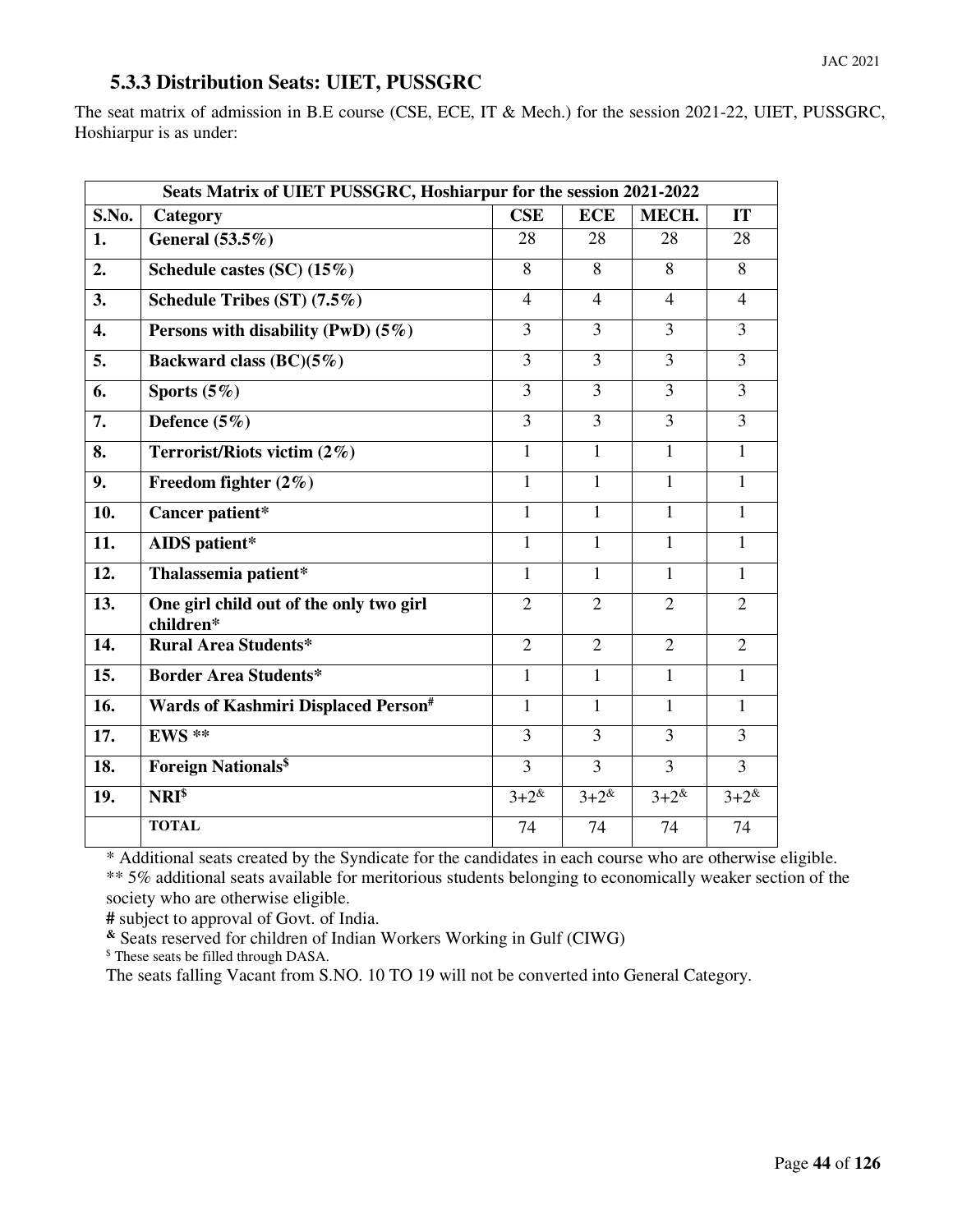# **5.4Guidelines for Admission to the Reserved Category of Sports in the institutes of Panjab University (Candidates are advised to visit website of Sports Department at www.sports.puchd.ac.in)**

*The candidate applying under this category will start filling the choices from the 2nd round onwards. However, for 1st round of counseling they can apply under General Category.* 

Five percent (5%) seats of the total number of seats in each course are reserved under this category. No benefit on the basis of sports shall be given to candidates not applying for admission under sports category.

- 1. Each candidate applying for admission in this category shall, during registration process, upload the scanned copy as a single pdf of the following documents on the registration portal to claim the seat in this category.
	- a) Self-attested sports certificates with photograph duly attested by the respective issuing authority or Head of the Institution of last attended.
	- b) Self-attested photocopies of Class 10+2 marks certificates.
	- c) Undertaking of the sports achievements (Annexure-VI-A) and attendance in sports grounds (Annexure-VI-D), if the candidate gets admission
	- d) List of players of the team/ competitors of the concerned sports tournaments duly attested by the respective issuing authority / Head of the Institution of last attended/ downloaded from concerned official website.

The claim of candidate in the 'sports' category will be determined based on the documents uploaded by the candidate. No document including undertaking etc. will be accepted by post or e-mail.

- 2. The D.U.I. has the authority to cancel admission at any time, if it is found that the candidate has obtained such admission on the basis of a false certificate or incorrect statement/record.
- 3. Candidate seeking admission under Sports category will be considered for admission only in the games and disciplines in which the Panjab University sends its teams for participation in the Inter-University Tournaments (for the inclusion of such games and discipline, see Annexure-VI-B).
- 4. Reservation under Sports Category is meant only for those active sports-persons<sup>4</sup> who would participate in the Campus, University, State, National, International level Sports Tournaments. Such students will be considered for admission only if:
	- i. Their achievement in sports relates to their activities in any of three years immediately preceding the year of admission<sup>5</sup>(relaxable to 4years in exceptional cases, on merit, for outstanding sportspersons<sup>6</sup>).

-

<sup>4</sup> Means a person attending the grounds regularly so as to appear himself/ herself for participation in the Inter-College and Inter-University Tournaments. However, his/her age falls within the age group which is eligible for participation in Inter-College/Inter-University Competition

<sup>&</sup>lt;sup>5</sup> Preceding three years means from  $1<sup>st</sup>$  July 2018 to 30<sup>th</sup> June 2021.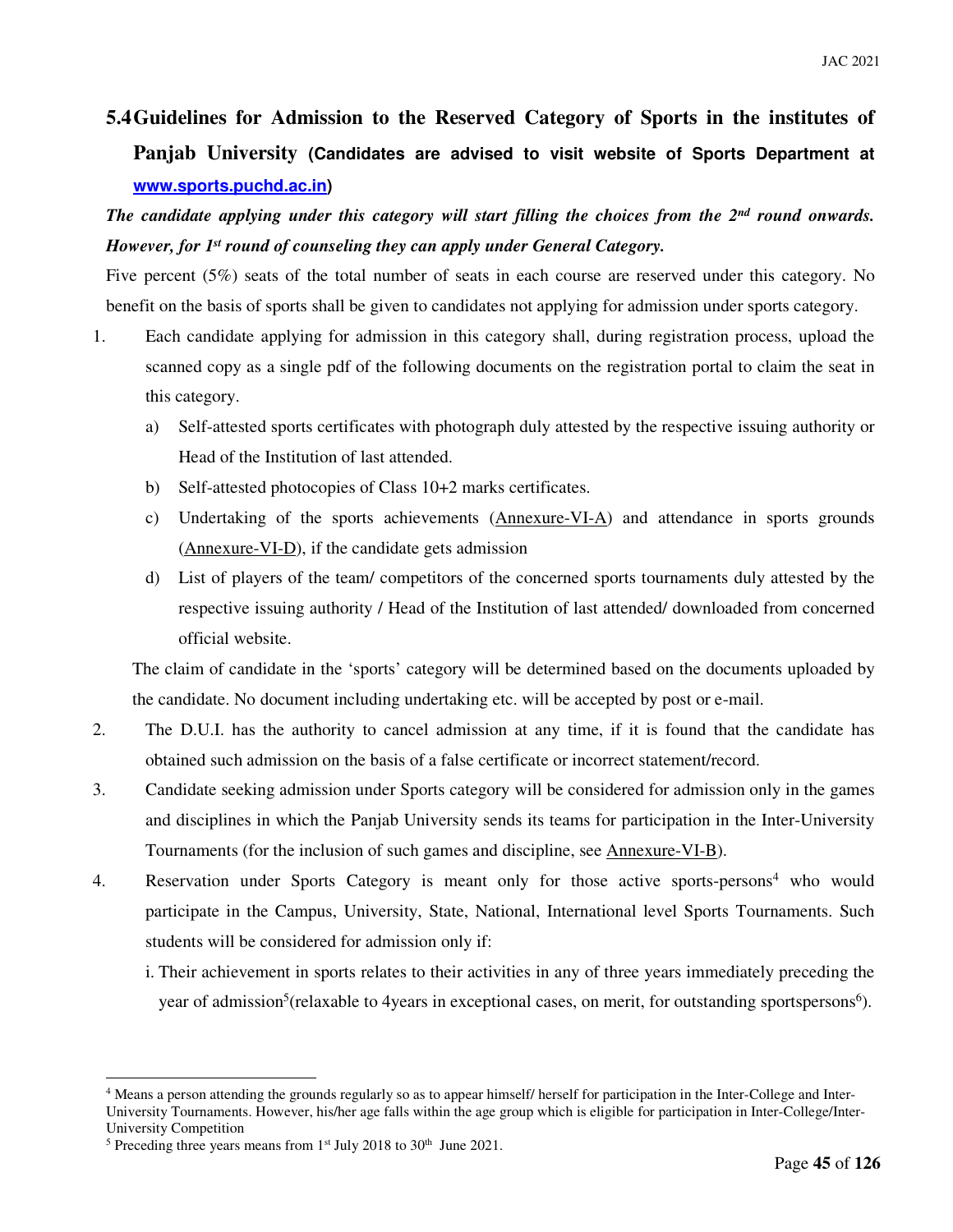- ii. They are otherwise also eligible for participation in Inter-College, Inter-University tournaments. Candidates applying for sports quota must also be eligible on the basis of age to participate in the Inter University Competitions representing Panjab University for the next one year of their course duration.
- iii. The Candidate qualifies in the Sports trials i.e. General Fitness test and Skill  $\&$  Game Performance Test in the concerned game. Dates of the trials will be notified later on. It is essential to qualify the General Fitness Test as per the norms laid in (Annexure-VI-G) for appearing in Skill & Game Performance Test and it is essential to qualify the Skill and Game Performance test to be eligible for verification of original sports certificates for awarding marks. The Sports Merit will be prepared as per Annexure-VI-C.
- iv. No document including undertaking etc. will be accepted after the last date of submission of Admission Form by the Campus Sports Department. However, in case any sports persons earn any achievement up to  $30<sup>th</sup>$  June, 2021, he/she may submit supplementary copy of the document to the campus sports department along with additional undertaking.
- v. Sports Participation in the same game in two different competitions in two different academic sessions (irrespective of the event) is essential for the candidates seeking admission under this category within the prescribed period of three years i.e. from 1<sup>st</sup> July, 2018 to 30<sup>th</sup> June, 2021. The merit for admission in the sports category will be purely on the basis of gradation criteria given in Annexure-VI-C. However, the minimum level of sports participation to be considered for supporting certificates will be Inter school / Inter College /Regional/ Cluster /District/ State Level Participations.
- 5. A committee constituted by the Vice-Chancellor shall prepare the sports merit of applicants applying under reserved category of Sports by screening the applications, conducting General Fitness Test, Skill & Game Performance Test and verifying the original Merit / Participation Sports Certificates of the applicants as per norms incorporated in Annexure-VI-C. Only such applicants will be allowed to appear for the actual sports trials, whose application is found in conformity with the requirement/ qualifications mentioned in the Guidelines by the Campus sports Department. Candidates are to appear for sports trials in proper sports kit with all the original sports certificates and required academic certificates.
- 6. The Campus Sports Department, Panjab University shall take an undertaking (Annexure-VI-D) from the candidates that they will attend the grounds regularly and must have 75% of attendance in the sports ground and would also participate in the Inter-College, Inter-University, State, National and International sports tournaments. Their admission would be liable to be cancelled if the terms of the undertaking thus given are not adhered to.

 $\overline{a}$ 

<sup>6</sup> Securing first three positions in All India Inter-University/Seniors National Championship/National Games/ Participation in International competition at Senior or junior level recognized by respective National Federation, Indian Olympic Association / Ministry of Youth Affairs and Sports/ International Olympic Committee/BCCI.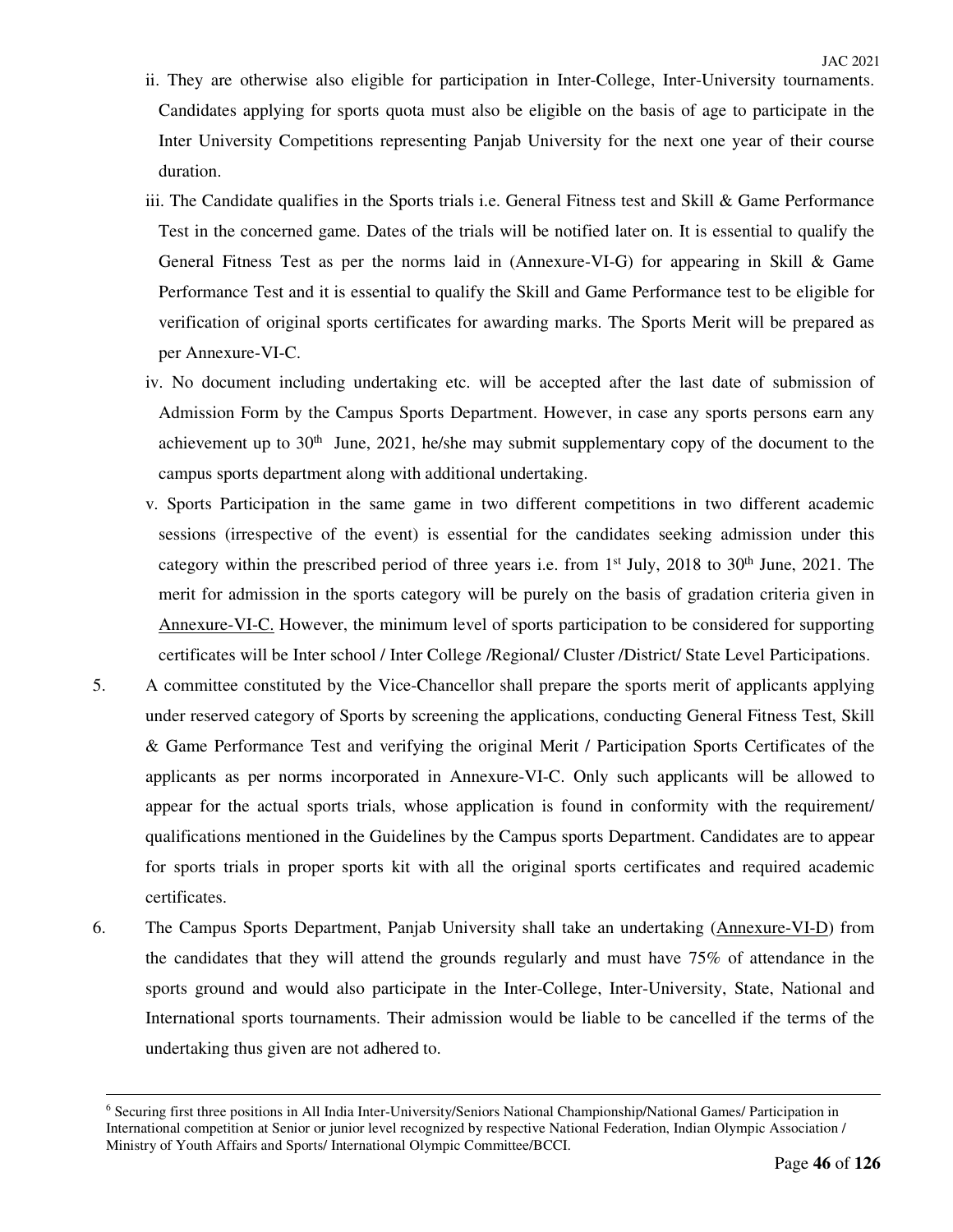- 7. The order of precedence in the selection of candidates for admission will be as per Annexure-VI-C.
	- i. A candidate falling under category 'A' shall be placed higher in merit than a student falling under category 'B'. Similarly, a candidate falling under category 'B' shall be placed higher in merit than a candidate falling under category 'C' and so on.
	- ii. Likewise, within each category a candidate falling in category 'A' (1) will be placed higher in merit than a candidate falling in category 'A' (2) and so on.
	- iii. A candidate who attains first position in a competition shall be rated higher in merit than the one who gets second position in a competition of the same level. Similarly, second position will be rated higher in merit than the third in the same level of competition and so on.
	- iv. If there is a tie within the same category, the tie shall be resolved by considering the 'JEE Main rank'.
- 8. Age category tournaments such as sub-junior, junior, youth, cadet etc. vary from game to game. In this regard, P.U. Admission Committee for sports will take the decision whether the performance of the players fall under junior/ youth category as per age criteria mentioned in Annexure-VI-G.
- 9. It is mandatory to participate actively in all sports competitions, if selected, and at least 75% attendance in Panjab University sports grounds is required to enable to sit in the examination for all the candidates admitted against reserved category of sports. The attendance certificates shall be issued by the Campus Sports Department in favor of each candidate whose attendance in sports grounds is at least 75% and admit card for examination shall be issued by the Chairperson only on the production of such a certificate.
- 10. When a candidate is required to abstain from the Department for participation in Inter College / Inter University / National / International / State Sports Tournaments, he/she shall give prior information to the Chairperson of the concerned Department.
- 11. If a candidate admitted under the reserved category of Sports, remains absent from the grounds for regular practice for a continuous period of seven days without leave, his/her names shall be struck off the rolls by the Chairperson of the concerned Department on the recommendation of the Director Physical Education & Sports, Panjab University, Chandigarh.
- 12. Deficiency of equal numbers of lectures (theory, practical, seminars and tutorials etc.) shall be condoned for sportspersons for attending Coaching Camps and participation in various tournaments i.e. Inter Hostel and Inter Department (Conducted by P.U. Campus Sports), Inter College, Inter District, State, Inter State, Inter University, National and International level tournament.
- 13. In case a candidate does not attend the grounds for practice or does not participate in the P.U. Campus Sports Activities including Campus Annual Athletic Meet, Inter College Competition, Inter University Tournaments on medical grounds, the Medical Certificate issued only by the University Chief Medical Officer will be accepted.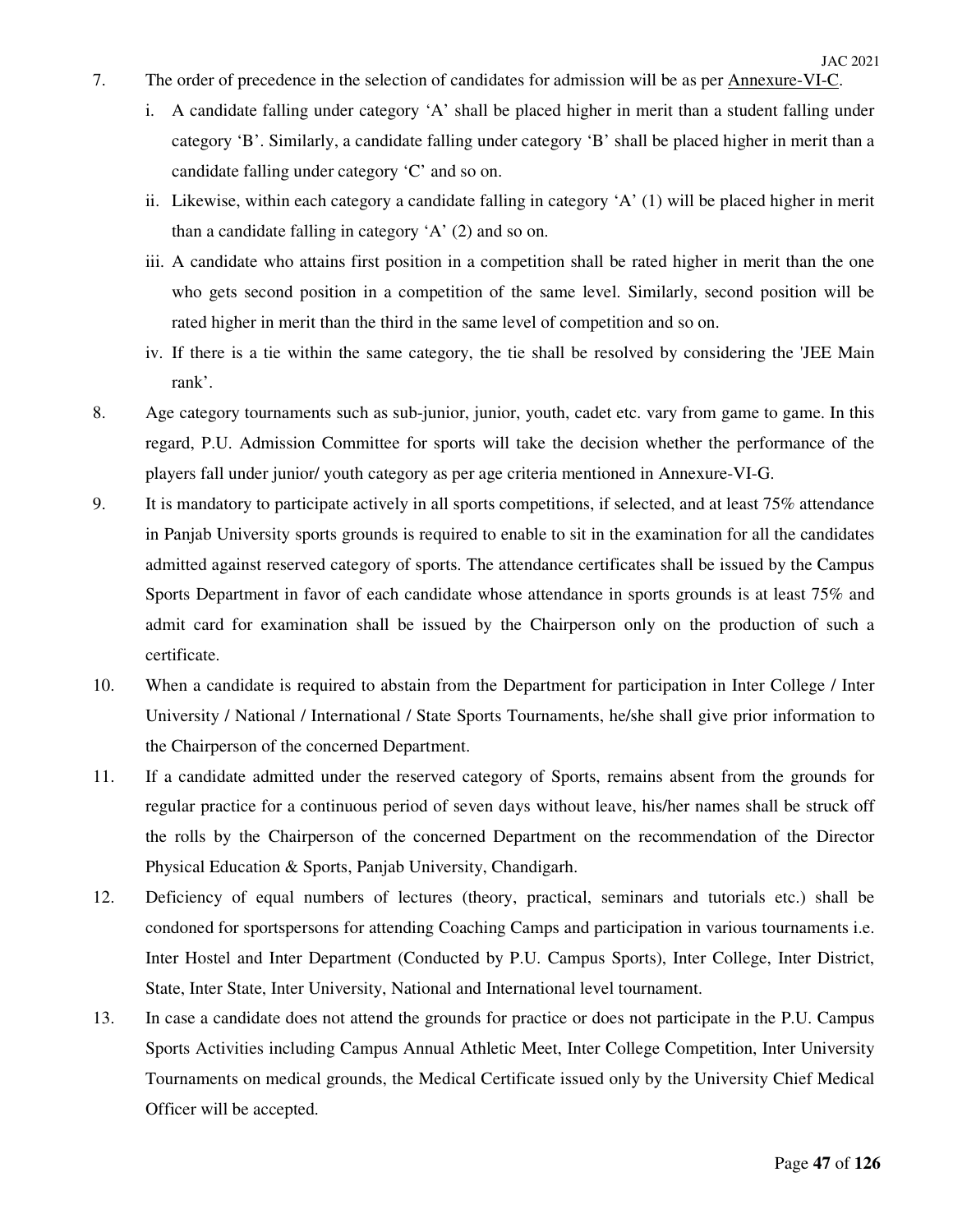NOTE: In case a student remains present in the concerned Department for classes but absent in the grounds for sports then his/her Medical Certificate will not be accepted and his/her admission shall liable to be cancelled.

- 14. In case there is one association or more than one association or federation in any game the sports certificates issued by those State Associations will be considered which are recognized by concerned State Olympic Association and respective National Federation. For Inter state and National level competitions the certificates issued by only those National Federations will be considered which are duly recognized by Indian Olympic Association or Ministry of Youth Affairs and Sport. In case of Cricket, BCCI will be the competent authority. For International level competitions, the certificates issued by those National Federation will be considered which are duly recognized by concerned Country's Olympic Association, such National Olympic Association should be duly recognized by International Olympic Committee.
- 15. Certificate on Letter head will not be considered in normal course. However, if the certificates are not issued by some sports Organization / Association in a particular game, those cases will be looked after separately by the screening committee on the recommendation of Campus Sports Department.
- 16. The clause 4 (i) and (ii) will not be applicable for Arjuna Awardeee / Rajiv Khel Ratan Awardee/ Padam Shree Awardee / Olympians in any game/sports with the condition that if such a candidate is successful in getting admission but barred for participation due to age bar then he/she will coach or groom a team of his expertise for at least five hours a week without seeking any remuneration.
- 17. The admission of students under reserved category of sports will be provisional until the verification of sports certificates from the concerned issuing authority.
- 18. No invitational / Memorial / Open /Prize Money League/ Ranking tournament will be considered for admission under reserved category of sports. Further, marks will not be given for tournament which are held more than once a year.
- 19. The sportspersons who have represented in the recognized competitions recognized by Ministry of Youth Affairs and Sports, Olympic Games by International Olympic Committee, World Championship / World Cup by International Sports Federations, Commonwealth Games by Commonwealth Games Federation, Asian Games by Olympic Council of Asia, Asian Championships by International Sports Federations, South Asian Federation Games (SAF) by South Asian Sports Council, Paralympic Games by International Paralympic Committee, World University Games By FISU/ Asian University Games / Championship by AUSF (Asian University Sports Federation), University games by AIU, National games and Championships by National Sports Federations of the concerned game recognized from Ministry of Youth Affairs & Sports or Ministry itself, State Level Games by recognized State Sports Associations/ State Directorate of Education / School Boards and Inter College by concerned University will only be eligible for admission under reserved category of sports in Panjab University, Chandigarh.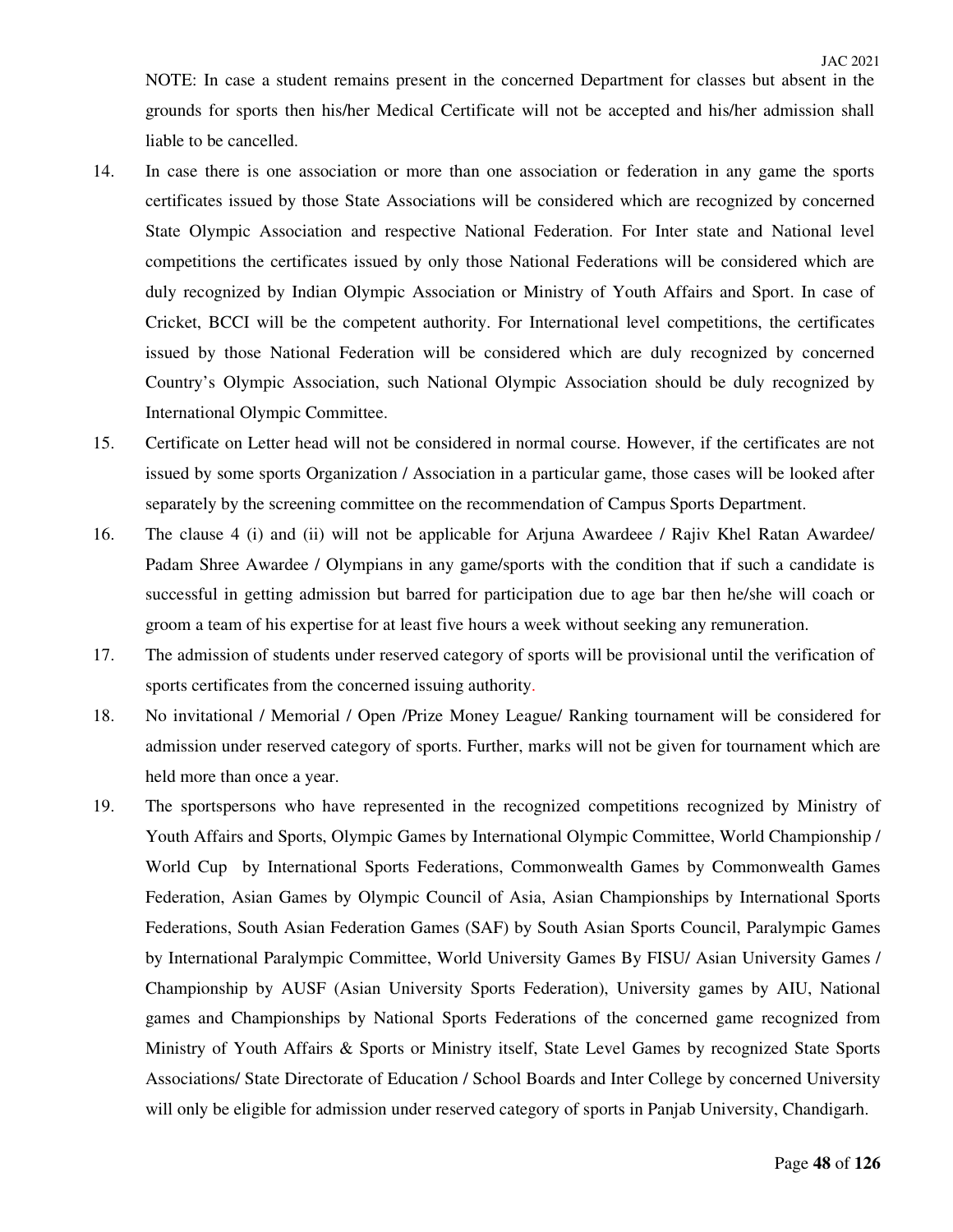# **5.5 Hostel Facility:**

- 1. The candidates, who want to avail hostel facilities, should contact the respective allotted institute/college on the day of physical reporting to apply for their seat in the hostel. It may not be possible to accommodate a candidate in the hostel, if he/she does not apply for the hostel seat on the same day and does not follow the prescribed procedure for the same. The hostel accommodation will be given as per rules and regulations of participating institutes.
- 2. **For hostel accommodation please visit on** https://hms.puchd.ac.in/
- 3. Candidates admitted till the third round of online Counselling in institutes under Panjab University, Chandigarh, i.e. UIET, Dr. SSBUICET and UIET PUSSGRC, Hoshiarpur and physically reporting on the date(s) as per Counselling Schedule at respective institutes will get preference in getting hostel accommodation over the candidates admitted in SPOT Round of Counselling irrespective of their JEE (Main)-2021 merit.

# **5.6 Cancellation of seats/ admissions**

Admission of all such students who fail to attend at least 33% of the total lectures/ tutorials/ practical etc. delivered/ held in all the subjects during the first ten working days from the start of teaching work shall be cancelled by the Board of Control after following the procedure given below:

- (i) By the  $12<sup>th</sup>$  day after the start of classes for a particular course, the names of those students who fail to attend at least 33% of the total lectures/ tutorials/ practical, etc. shall be put up on the Notice Board and online Notice Board of the Department and also a copy of the same shall be sent to the office of the Dean of University Instructions (DUI). Within 4 days of the date of such notice, a student who falls short of attendance may apply in writing citing the reasons for his/her absence from the classes for retaining the seat.
- (ii) If a student does not submit an application in writing within the prescribed time as stated above, or the reasons adduced by the student in his application are not found to be sufficient and justified in the opinion of the Board of Control/Joint Admission Cell, his admission shall be cancelled.
- (iii)All the seats thus falling vacant shall be filled strictly in the order of merit from the waiting list or through subsequent counselling before the expiry of the last date fixed for admissions by the University.
- (iv)When the admission of the student(s) is cancelled as stated above, the Department shall display on the Notice Board and online Notice Board, the list of the person(s) next in the waiting list and make admissions accordingly.
- (v) Approval of cancellation of admission and permission to fill up the cancelled seat(s) to be sought from the DUI

**Note:** It is obligatory on the part of students to keep in touch with the Department concerned for the possibility the seats to fall vacant.

### **5.7 Refund Rules**

- 1. The Registration Fee is non-refundable.
- 2. Those candidates who have reported after 3<sup>rd</sup> round or SPOT Round and later on surrendered his/her allotted seat after SPOT Round, their refund will be given as per rules governed by the Panjab University, Chandigarh.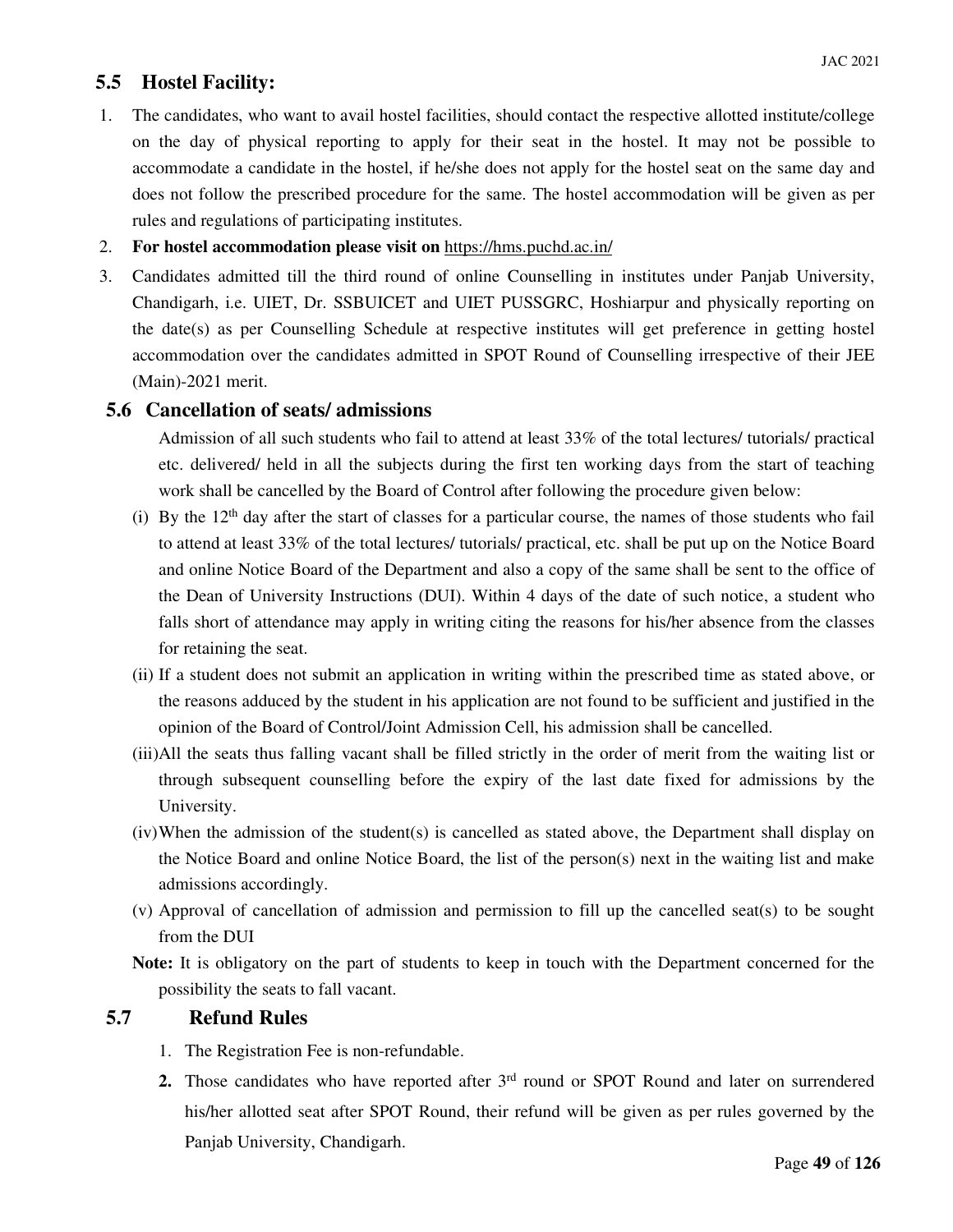# **Chapter 6**

# **Participating Institutes under Chandigarh Administration**

Out of the five participating institutes, following institutes are governed by the rules and regulations of Chandigarh Administration:

- 1. Chandigarh College of Engineering and Technology, Sector 26, Chandigarh
- 2. Chandigarh College of Architecture, Sector 12, Chandigarh

# **6.1 CHANDIGARH COLLEGE OF ENGINEERING AND TECHNOLOGY, CHANDIGARH**

Chandigarh College of Engineering and Technology has the unique distinction of being the College under the administrative control of Chandigarh Administration. It is affiliated to Panjab University, Chandigarh. The campus is divided into various functional zones like Academic and Administrative Block, Hostels and Residential complex for faculty and staff. In addition to spacious Virtual Classrooms, Tutorial Rooms and Drawing Halls, the College has an Auditorium, computerized Library with Online E-Journals through INDEST-AICTE consortium, Computer Centre, Cyber Café, Reading Rooms, Workshops, well-equipped Laboratories and Playgrounds.

### **A. FEE:**

- 1. Registration Fee (Rs. 2500/- for General category and Rs 1250/- for SC/ST/PwD Category) paid by students as counseling fee is non-refundable.
- 2. The payment of fee is required to be made online. A candidate gets admission in College is required to deposit Rs. 40,000/- in Joint Admission Committee account as per instruction of Joint Admission Committee -2021 Brochure. The excess amount of fee, if any, is adjustable against the fee payable for next semester.
- 3. Hostel Fee (applicable to hostlers only): Rs. 4450\* /- approximately to be paid on the date of counselling or within Two days from the date of final counseling.
	- Details of fee which includes Annual Charges, University Charges & Tuition fee are available in the college prospectus and college website (www.ccet.ac.in). The total fee of CCET is Rs. 36,805/ for 1<sup>st</sup> semester.

### **NOTE:**

- \* The above fee is subject to change as per instructions of Chandigarh Administration/PU from time to time & will be binding on the students.
- 4. Tuition Fee Waiver Scheme to the extent 5% of sanctioned intake in each course is available for Economically Weaker Section Students as per Chandigarh Administration, Technical Education Department letter No. 16/1/53-1H(2)/2013/11208, dated 20-6-2014.
- 5. Financial assistance is available for students belonging to SC/ST categories and meritorious students under the scheme introduced by the Chandigarh Administration.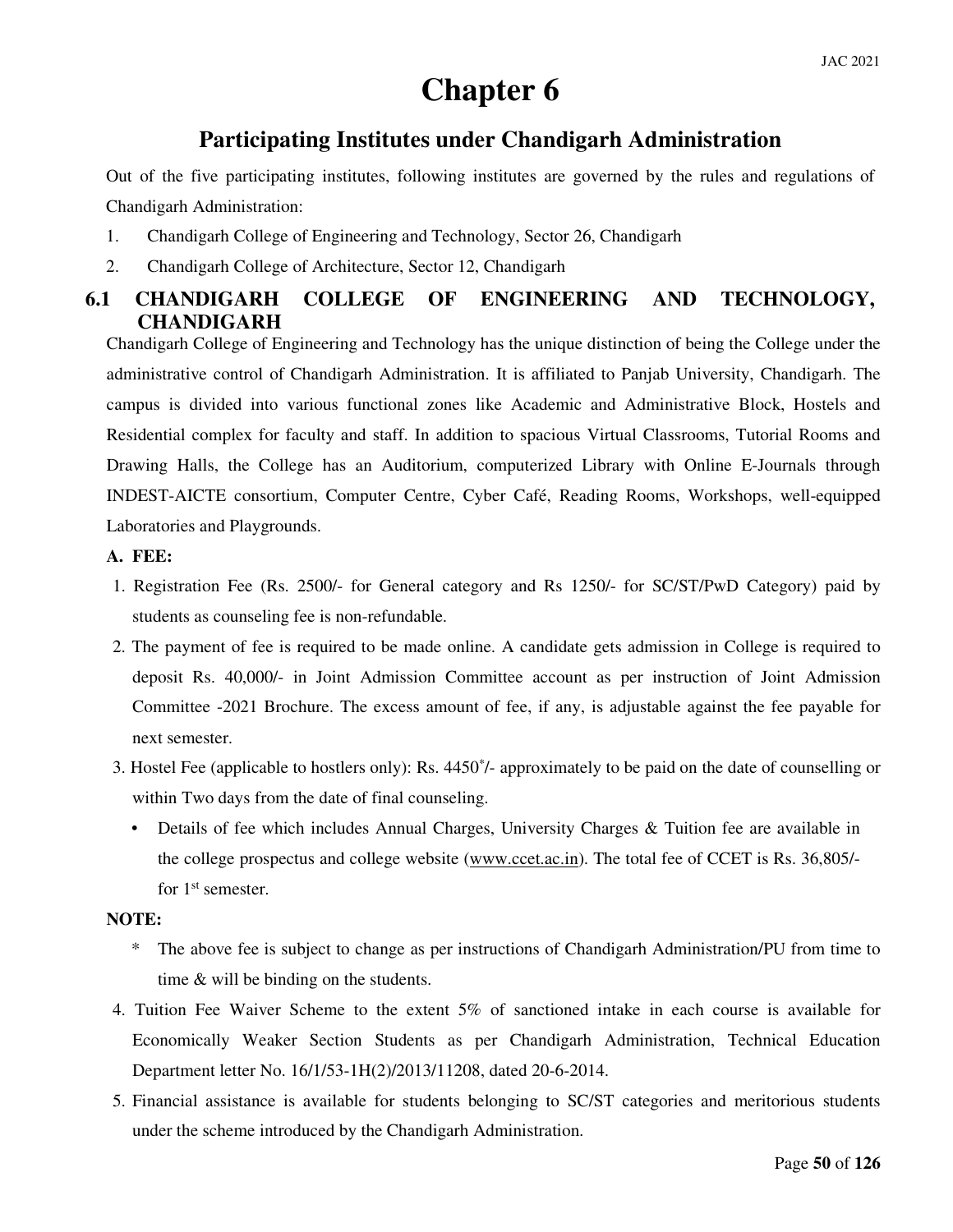6. No admission under any quota during the counselling period will be made if the matter is subjudice in the Court of law.

## **B. REFUND RULES**

- 1. The amount of registration fee (Rs. 2500/- for General category and Rs 1250/- for SC/ST/PwD Category) paid by a student at the time of counselling is non-refundable.
- 2. The refundable deposits will be fully refunded whenever the student withdraws his/her admission from the institute.
- 3. If a student after being granted admission pays the fee but does not register with the institute on the prescribed date, withdraws his admission and applies for a refund **before the date of final counselling**, the entire fee paid by him/her shall be refunded by Joint Admission Committee -2021 except for the non-refundable Rs. 2500/- for General category and Rs. 1250/- for SC/ST/PwD Category paid as registration-cum-counseling fee. All refund cases before the date of final counselling will be made by Chairman, Joint Admission Committee-2021 and accordingly,the student who wants to withdraw his/her seat should submit his/her application addressed to Chairman, Joint Admission Committee-2021 with a copy to Principal, CCET, Sector-26, Chandigarh.
- 4. A student who withdraws his/her seat after the final counselling for admissions for the year has taken place, will not be entitled to refund of any fee paid by him/her except for the refundable deposits.
- 5. Refund of fee, in the above cases, shall be made after the close of final counselling in applicable cases.
- 6. Refund cases during counselling including SPOT Round shall be governed by JAC refund rules.

### **C. Total Sanctioned Intake: 240 Seats (Plus 37 No. additional seats)= 277 Seats**

| (a) | STATE QUOTA (UT CHANDIGARH): All those candidates who                     | 204 seats |
|-----|---------------------------------------------------------------------------|-----------|
|     | have passed their qualifying examination $(10+2)$ ) not earlier than 2018 |           |
|     | from schools/colleges located in the Union Territory, Chandigarh and      |           |
|     | recognized by the Chandigarh Administration.                              |           |
| (b) | <b>OUTSIDE CHANDIGARH QUOTA:</b>                                          | 36 seats  |
|     | Candidates who have passed their qualifying examination $(10+2)$ not      |           |
|     | earlier than 2018 but are not covered under category (a) above.           |           |

#### **(i) Detailed Break-up of Seats**

|      | <b>Category</b>                                                    | <b>No. of Seats</b> |
|------|--------------------------------------------------------------------|---------------------|
| (a)  | <b>State Quota (UT Chandigarh)</b>                                 |                     |
| 1.   | Scheduled Castes (15%)                                             |                     |
| ii.  | Sons/daughters/spouses of Military/ Paramilitary Personnel<br>(5%) |                     |
| iii. | Persons with Benchmark Disability (PwD) $(5\%)$                    |                     |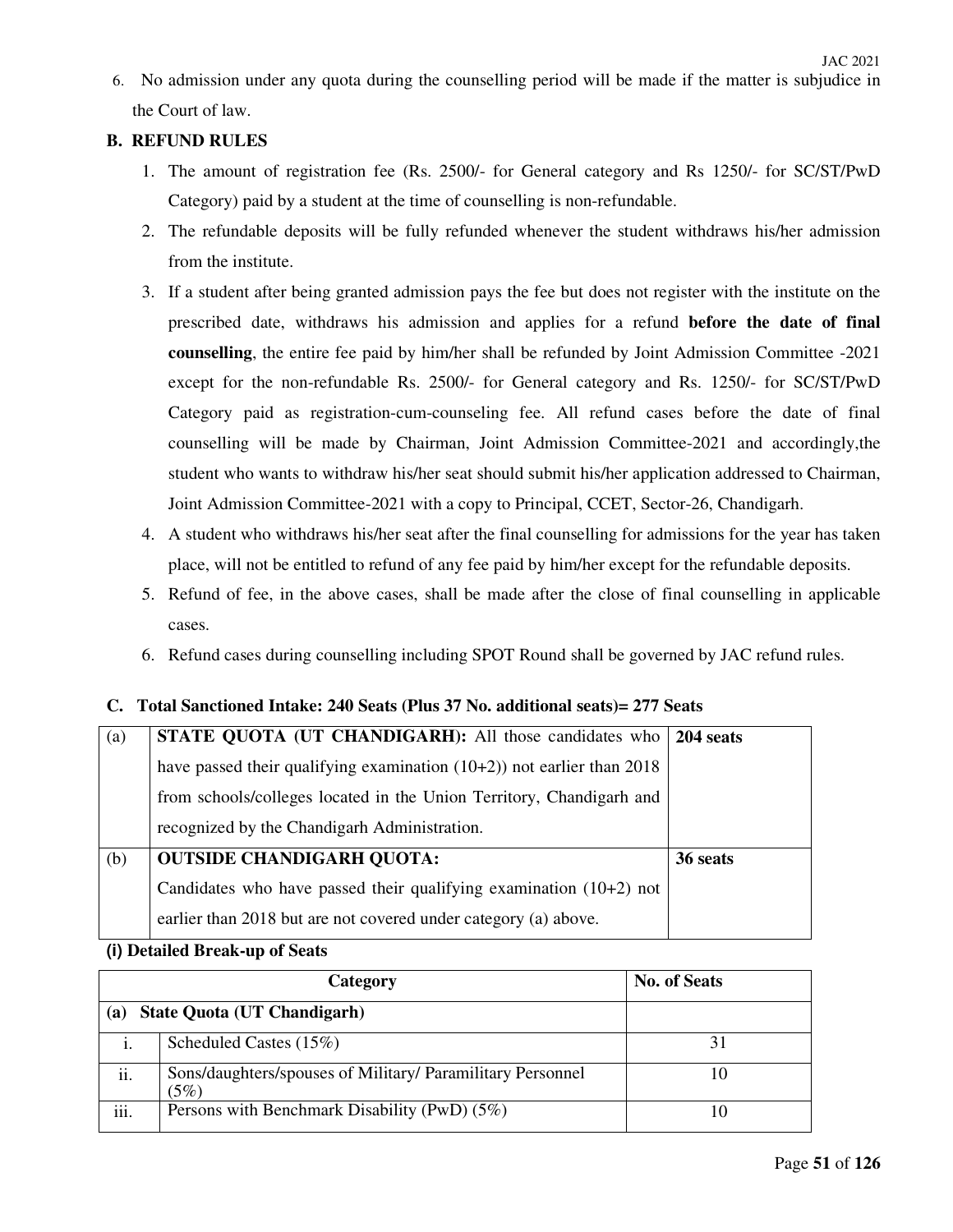| iv.  | Children & Grandchildren of Freedom Fighters $(2\%)$                | 04  |
|------|---------------------------------------------------------------------|-----|
| V.   | Sportspersons (2% of total seats)                                   | 05  |
| vi.  | Open seats                                                          | 144 |
|      | Total seats under Chandigarh quota                                  | 204 |
| (b)  | Outside Chandigarh Quota                                            |     |
| i.   | Scheduled Castes (15%)                                              | 05  |
| ii.  | Scheduled Tribes $(5\%)$ (AIQ)                                      | 02  |
| iii. | Sons/daughters/spouses of Military/Paramilitary<br>Personnel $(5%)$ | 02  |
| iv.  | Persons with Benchmark Disability (PwD) (5%)                        | 02  |
| V.   | Children & Grandchildren of Freedom Fighters $(2\%)$                | 01  |
| vi.  | <b>Open Seats</b>                                                   | 24  |
|      | Total seats under Outside Chandigarh Quota                          | 36  |
|      | <b>Total sanctioned Intake</b>                                      | 240 |

**Note: In addition to above mentioned 240 seats additional 37 seats under various categories are available as supernumerary seats. The detailed breakup of all 277 seats is given in the next table.** 

#### **(i) Seat for Kashmiri Migrants**

In addition to the sanctioned intake, an additional seat has been created by the Chandigarh Administration for Kashmiri Migrants vide notification No. 19/1/3-IH (3)-2002/13345 dated 17.7.2001. This seat does not belong to any specific quota (State/ All India) and shall be filled in the branch preferred by the eligible candidate on the basis of the combined merit list drawn by NTA on the basis of JEE-2021. A candidate seeking admission against this reserved seat is required to produce a certificate, from the Deputy Commissioner of the concerned district to the effect that he/she belongs to a migrant family from Jammu & Kashmir having a valid domicile of J & K. The admission of a candidate against his category will be provisional, subject to the verification of his/her aforesaid certificate from the issuing authority.

#### **(ii) Seats Under Tuition Fee Waiver Scheme for Economically Weaker Section**

Chandigarh Administration, (Technical Education Department) Chandigarh has implemented Tuition Fee Waiver Scheme contained in AICTE Approval Process Hand Book 2011-12 to the extent of 5% of sanctioned intake in each course in respect of students belonging to Economically Weaker Section vide its letter No. 16/153-1H(2)-2013/11208, dated 20-06-2014. The Admission of candidates against the category of Tuition Fee Waiver for Economically Weaker Section shall be made on the basis of JEE Merit subject to the fulfilment of following conditions. Under the Tuition Fee Waiver Scheme, the candidates are not required to pay Tuition Fee and shall only pay the required dues and PU's examination fee etc.

- a) Candidates should have passed the qualifying examination in  $1<sup>st</sup>$  class in 60% marks.
- b) His total family income from all sources should not exceed Rs. 2.5 lakh per year.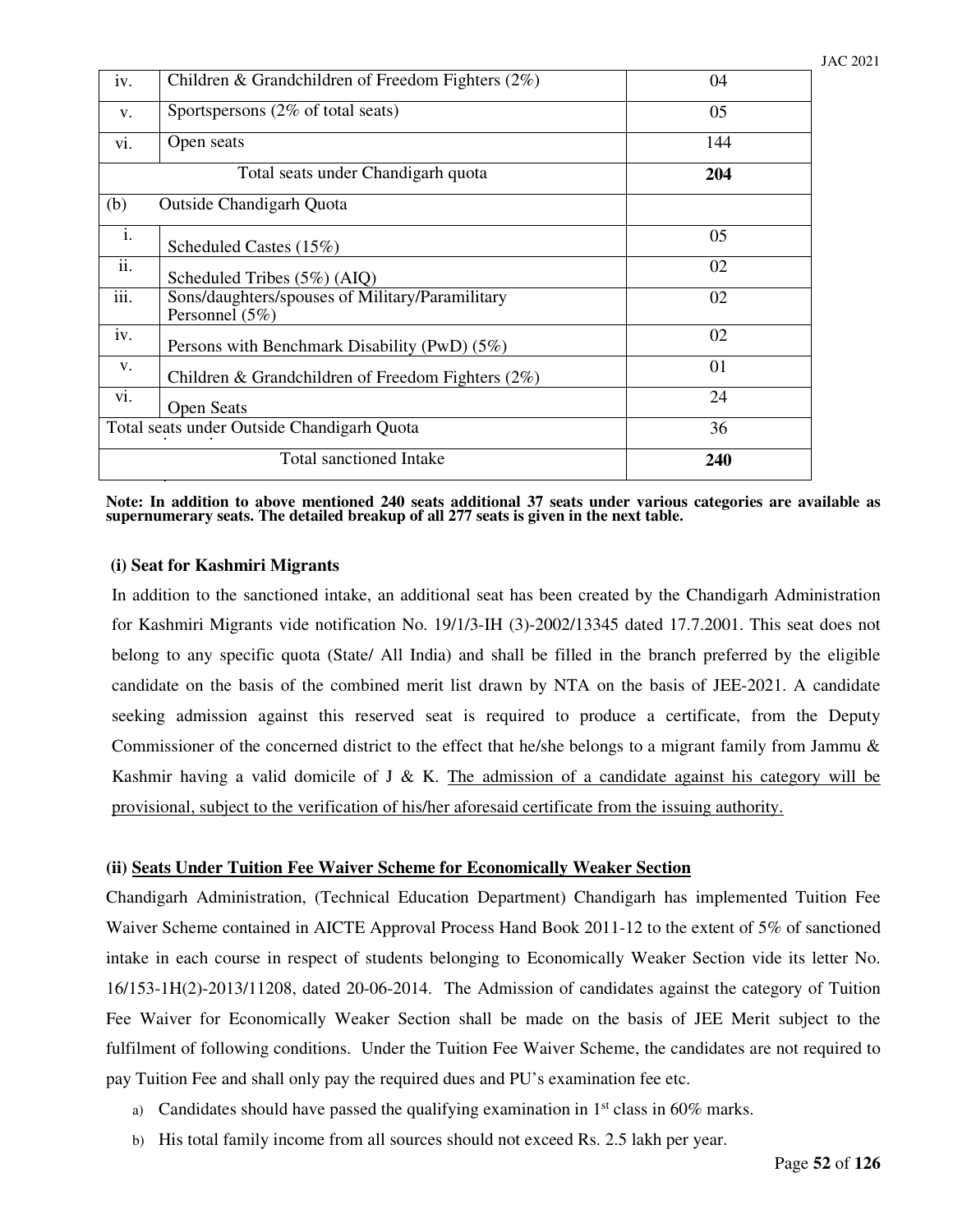- c) Candidates should furnish a certificate regarding his category of being an Economically Weaker Section in the prescribed form duly issued by the Deputy Commissioner/SDM of the concerned state.
- d) A candidate should furnish an affidavit on non-judicial stamp paper of Rs. 20/- duly attested by a Magistrate, giving full details of total family income.
- e) Candidates holding yellow cards/ yellow ration cards would be given preference in admission.

# **(iii) Reservation for Economically Weaker Section who are not covered under the existing scheme of reservations for the Scheduled Castes, the Scheduled Tribes and the Socially and Educationally Backward Classes**

Chandigarh Administration, (Technical Education Department) Chandigarh has implemented reservation for Economically Weaker Section who are not covered under the existing scheme of reservations for the Scheduled Castes, the Scheduled Tribes and the Socially and Educationally Backward Classes in admissions in educational institutions to the extent of 10% of sanctioned intake in each course in respect of students belonging to Economically Weaker Section vide its letter No. 19/1/13-1H(10)-2019/7185, dated 01-05-2019. The admission of candidates against this category shall be made on the basis of JEE Merit subject to the fulfilment of the following conditions: -

1. Persons who are not covered under the existing scheme of reservations for the Scheduled Castes, the Scheduled Tribes and the Socially and Educationally Backward Classes and whose family has gross annual income below Rs. 8.00 lakh are to be identified as EWSs for the benefit of reservation. Family for this purpose will include the person who seeks the benefit of reservation, his/her parents and siblings below the age of 18 years as also his/her spouse and children below the age of 18 years. The income shall include income from all sources i.e. salary, agriculture, business, profession etc. and it will be income for the financial year prior to the year of application. Also, persons whose family owns or possesses any of the following assets shall be excluded from being identified as EWSs, irrespective of the family income:

- i. 5 acres of Agricultural Land and above;
- ii. Residential flat of 1000 sq. ft. and above;
- iii. Residential plot of 100 sq. yards and above in notified municipalities;
- iv. Residential plot of 200 sq. yards and above in areas other than the notified municipalities.

2. The income and assets of the families as mentioned in para 1 above would be required to be certified by an officer not below the rank of Tehsildar in the States/UTs as per Annexure XVI (Chapter 8). The officer who issues the certificate would do the same after carefully verifying all relevant documents following due process as prescribed by the respective State/UT.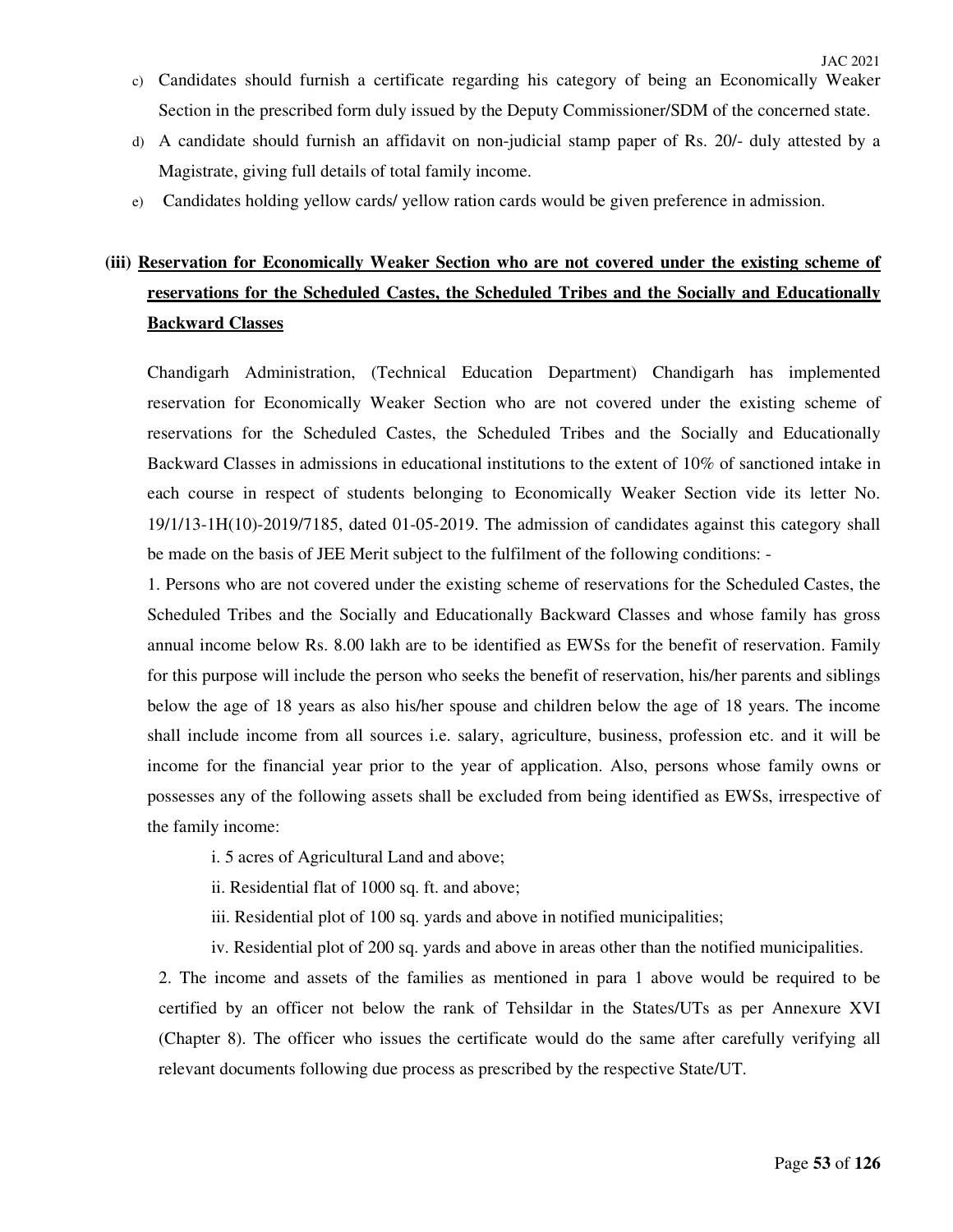#### (iv) **The Branch-wise break –up of 277 seats is given in the table below:**

| Sr.<br>No.          | Category                                                                               | Quota                              | Computer<br>Science &<br>Engg. | <b>Electronics &amp;</b><br><b>Communication Engg.</b> | Civil<br>Engg. | <b>Mechanical</b><br>Engg. | <b>Total</b>   |
|---------------------|----------------------------------------------------------------------------------------|------------------------------------|--------------------------------|--------------------------------------------------------|----------------|----------------------------|----------------|
| $\mathbf 1$         | a) Scheduled Caste* (15%)                                                              | State Quota (UT Chd.)              | 8                              | 8                                                      | $\overline{7}$ | 8                          | 31             |
|                     |                                                                                        | <b>Outside Chandigarh</b><br>Ouota | $\mathbf{1}$                   | $\mathbf{1}$                                           | $\overline{2}$ | $\mathbf{1}$               | 5              |
|                     | b) Scheduled Tribe* (5%)                                                               | All India Quota                    | $\mathbf{1}$                   | 0                                                      | $\mathbf 0$    | $\mathbf{1}$               | $\overline{2}$ |
| $\overline{2}$      | Sons/ Daughters/ Spouses of<br>military/ Paramilitary                                  | State Quota (UT Chd.)              | 3                              | $\overline{c}$                                         | $\overline{2}$ | 3                          | 10             |
|                     | Personnel's<br>(5%)                                                                    | Outside Chandigarh<br>Quota        | $\mathbf 0$                    | $\cdot$ 1                                              | $\mathbf{1}$   | $\mathbf 0$                | $\overline{2}$ |
| $\overline{3}$      | Persons with Benchmark<br>Disability (PwD) as defined in<br>The Rights of Persons with | State Quota (UT Chd.)              | $\overline{2}$                 | 3                                                      | 3              | $\overline{c}$             | 10             |
|                     | Disabilities Act, 2016. (5%)                                                           | <b>Outside Chandigarh</b><br>Quota | $\mathbf{1}$                   | $\bullet$<br>$\mathbf 0$                               | $\Omega$       | $\mathbf{1}$               | $\overline{c}$ |
|                     | Children & Grandchildren                                                               | State Quota (UT Chd.)              | $\mathbf{1}$                   | $\mathbf{1}$                                           | $\mathbf{1}$   | $\mathbf{1}$               | $\overline{4}$ |
| 4                   | of Freedom Fighters $(2\%)$                                                            | Outside Chandigarh<br>Ouota        | $\mathcal{L}$                  | $\overline{1}$                                         | $\overline{a}$ |                            | $\mathbf{1}$   |
| 5<br>$\blacksquare$ | <b>Sports</b><br>Persons**(2% of total seats)                                          | State Quota (UT Chd.)              | $\mathbf{1}$                   | $\mathbf{1}$                                           | $\overline{2}$ | $\mathbf{1}$               | 5              |
| .6                  | Open Seats                                                                             | State Quota (UT Chd.)              | 36                             | 36                                                     | 36             | 36                         | 144            |
|                     |                                                                                        | <b>Outside Chandigarh</b><br>Ouota | 6                              | 6                                                      | 6              | 6                          | 24             |
|                     |                                                                                        | <b>Total</b>                       | 60                             | 60                                                     | 60             | 60                         | 240            |
| $\overline{A}$      | <b>Additional Seats for Kashmiri</b><br>Migrant                                        |                                    |                                |                                                        |                |                            | 1              |
|                     | <b>Additional Seats</b><br>(Supernumerary) under                                       | State Quota (UT Chd.)              | 3                              | $\overline{\phantom{0}}$ 3                             | $\overline{2}$ | $\overline{2}$             | 10             |
| B                   | Tuition Fee Waiver Scheme<br>for Economically Weaker<br>Section                        | Outside Chandigarh<br>Ouota        |                                |                                                        | $\mathbf{1}$   | $\mathbf{1}$               | 02             |
| ×.                  | <b>Economically Weaker Section</b>                                                     | State Quota (UT Chd.)              | 05                             | $\bullet$<br>05                                        | 05             | $\hat{\textbf{r}}$<br>05   | 20             |
| $\mathbf{c}$        | (EWS) other than SC/ST/BC<br>(GENERAL-EWS Category)                                    | Outside Chandigarh<br>Ouota        | 01                             | 01                                                     | 01             | ä,<br>01                   | 04             |
|                     |                                                                                        | <b>Grand Total</b>                 | 69                             | 69                                                     | 69             | 69                         | 277            |

\* Candidates seeking admission against reserved seats meant for Scheduled Castes/ Scheduled Tribes/Economically Weaker Section are required to submit a Certificate regarding their category in the prescribed form duly issued by the Deputy Commissioner of the concerned State. The admission of a candidate against reserved seat meant for SC/ST/EWS will be provisional subject to verification of his/her certificate from the issuing authority. If at any time after enquiry it is proved that the student has got the benefit by misrepresentation of facts or submitting false documents, his/her candidature shall be deemed to have been cancelled.

- **Imp. Note: -** The Institute follows the reservation policy of Chandigarh Administration issued from time to time.
	- \*\* Only those candidates will be considered who have obtained Gradation Certificate(s) from the Sports Department of Chandigarh Administration before the last date of submission of the application form. New/modified gradation certificates issued after the last date of submission of application form will not be entertained.

#### Page **54** of **126 Imp. Note: - The Institute follows the Sports policy of Chandigarh Administration issued from**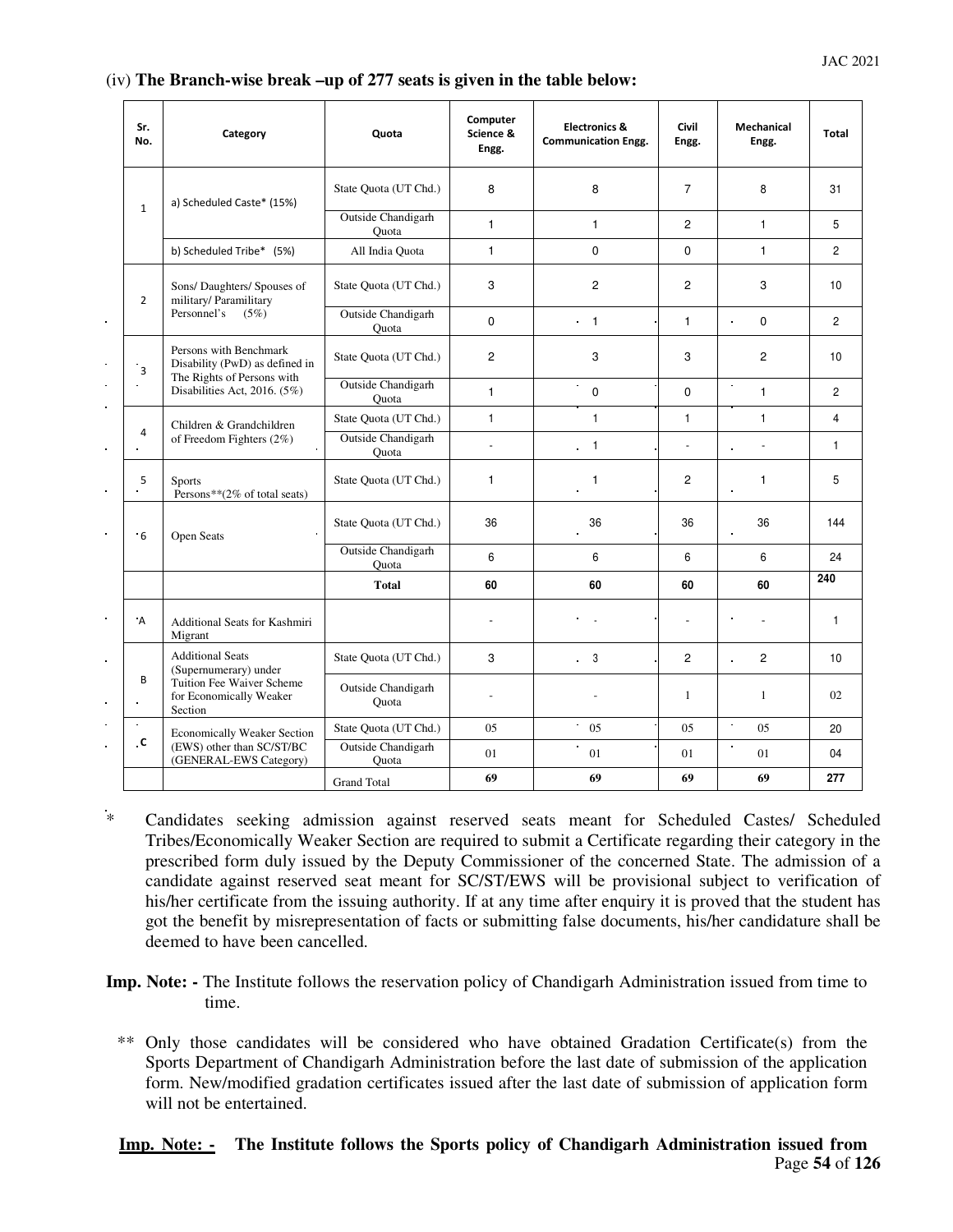#### **time to time**.

 Note: Reservation for Kargil Martyrs category shall be subject to the directions of the Chandigarh Administration at the time of counselling. Please refer to www.ccet.ac.in for notification in this regard.

• Tuition Fee Waiver Scheme for Economically Weaker Section Students would be as per Chandigarh Administration, Technical Education department letter No.16/1/53-1H(2)-2013/11208, dated 20-6-2014.

#### **Date of Registration: - Next Day after the date of final Counselling**

#### **6.2 CHANDIGARH COLLEGE OF ARCHITECTURE, CHANDIGARH (CCA)**

Chandigarh College of Architecture (CCA) was established on 7th August 1961 and was set up as a part of the great "Chandigarh Experiment" to impart education in Architecture. The college conducts a five-year course leading to the degree of Bachelor of Architecture (B.Arch.). This Institution is affiliated to the Panjab University in the Faculty of Design and Fine Arts. Chandigarh College of Architecture is a premier architectural institution of the entire north-western region covering the States of Punjab, Haryana, Himachal Pradesh, Jammu & Kashmir, Rajasthan as well as the Union Territory of Chandigarh. A large number of the alumni of this college are now doing extremely well professionally in architectural practice in the government and public sector undertakings, teaching or research. The college is located in the educational zone of the city within the PEC Deemed to be University Campus in Sector 12, Chandigarh.

The institution is having various facilities such as library with approximately 26000 volumes and 1700 periodicals, two computer labs equipped with latest design software, workshop, material museum, smart lecture halls, lighting lab, photography lab, assembly hall, seminar room and separate hostel facility for boys and girls.

#### **ELIGIBILITY CRITERIA FOR THE ADMISSION IN THE FIRST SEMESTER OF TEN SEMESTER B.ARCH. COURSE IN CHANDIGARH COLLEGE OF ARCHITECTURE. The Candidate should have to fulfil the following criteria:**

- 1. All India Rank prepared by National Testing Agency (NTA) on the basis of score in JEE (Main)-2021 Paper -II (B. Architecture/ B. Planning).
- 2. No candidate shall be admitted to architecture course unless she/he has passed an examination at the end of the 10+2 scheme of examination with Physics, Chemistry & Mathematics subjects or passed 10+3 Diploma Examination with Mathematics as compulsory subject.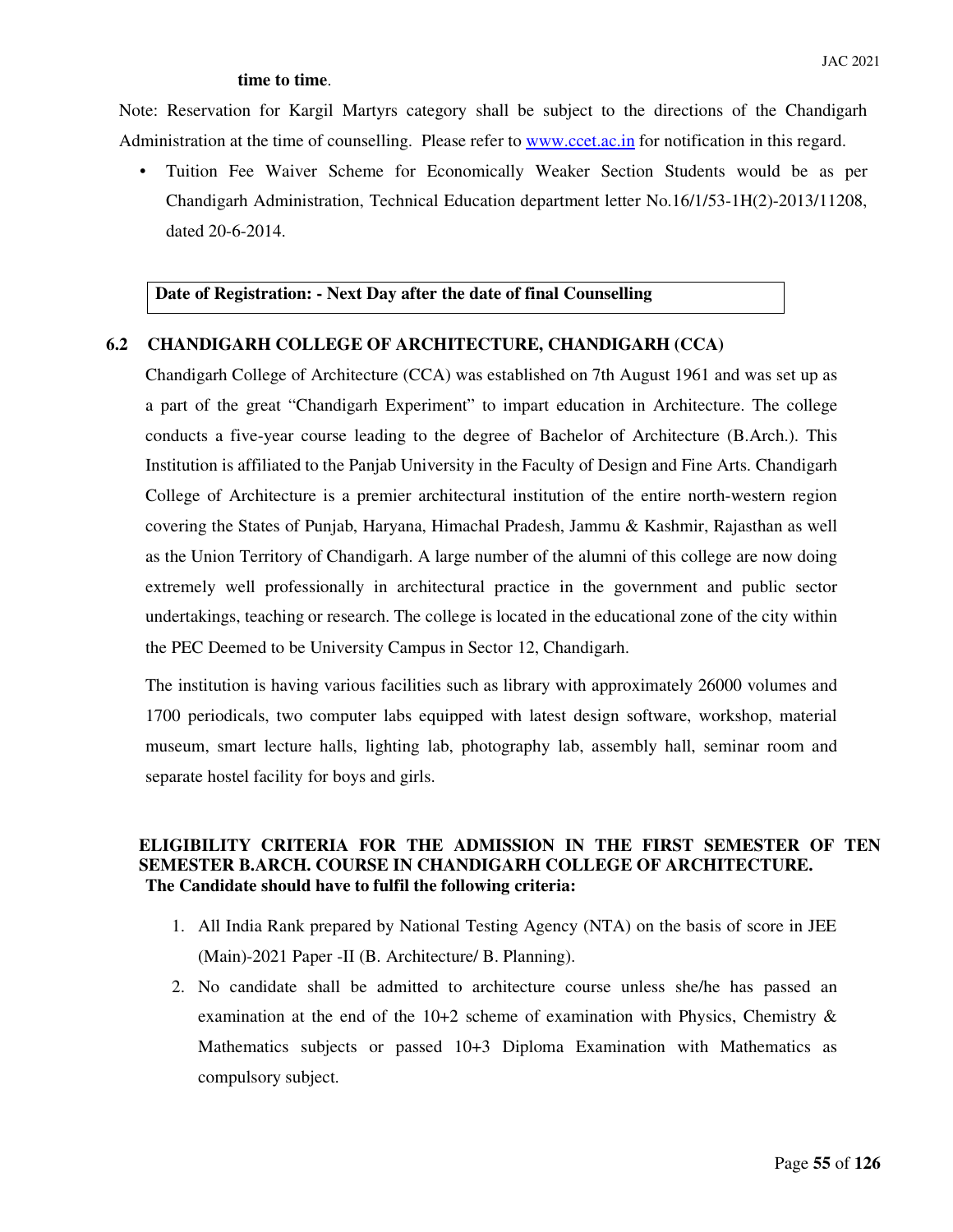The total sanctioned intake is 44 seats for the session 2021-22. The break-up of the 44 seats is as below :-

| (A) | <b>CHANDIGARH QUOTA</b>                                                                                                           | No. of seats |
|-----|-----------------------------------------------------------------------------------------------------------------------------------|--------------|
|     | All those candidates who have passed their qualifying<br>examination $(+2)$ from Schools/Colleges located in the                  |              |
|     | Union Territory, Chandigarh and recognized by the<br>Chandigarh Administration.                                                   |              |
|     | (i) Scheduled Caste $(15\%)$                                                                                                      | 05           |
|     | (ii) Scheduled Tribes (Nil)                                                                                                       | <b>Nil</b>   |
|     | (iii) Defence $(5\%)$                                                                                                             | 02           |
|     | (iv) Persons with Disability $(5\%)$                                                                                              | 02           |
|     | (v) Children of Freedom Fighter $(2\%)$                                                                                           | 01           |
|     | (vi) Open                                                                                                                         | 21           |
|     | (vii) Sportspersons $(2\%)$                                                                                                       | 01           |
|     | <b>Total</b>                                                                                                                      | 32           |
| (B) | <b>OUTSIDE CHANDIGARH QUOTA</b>                                                                                                   |              |
|     | Candidates<br>who<br>have<br>passed<br>their<br>qualifying<br>examination( $+2$ ) but are not Covered under category (A)<br>above |              |
|     | (i) Scheduled Caste $(15\%)$                                                                                                      | 01           |
|     | (ii) Scheduled Tribes (Nil)                                                                                                       | Nil          |
|     | (iii) Defence $(5\%)$                                                                                                             | <b>Nil</b>   |
|     | (iv) Persons with Disability $(5\%)$                                                                                              | <b>Nil</b>   |
|     | (v) Children of Freedom Fighter $(2\%)$                                                                                           | <b>Nil</b>   |
|     | (vi) Open                                                                                                                         | 05           |
|     | <b>Total</b>                                                                                                                      | 06           |
| (C) | ALL INDIA QUOTA                                                                                                                   |              |
|     | *Ward of Kashmiri Migrant                                                                                                         | 01           |
|     | *Ward of Direct Descendants of Kargil Martyrs                                                                                     | 01           |
|     | #General-EWS                                                                                                                      | 04           |
|     | <b>Total</b>                                                                                                                      | 06           |
|     |                                                                                                                                   |              |

\*If fallen vacant, may be filled from Chandigarh Quota Open.

# If fallen vacant, will not be converted into any other category.

JAC 2021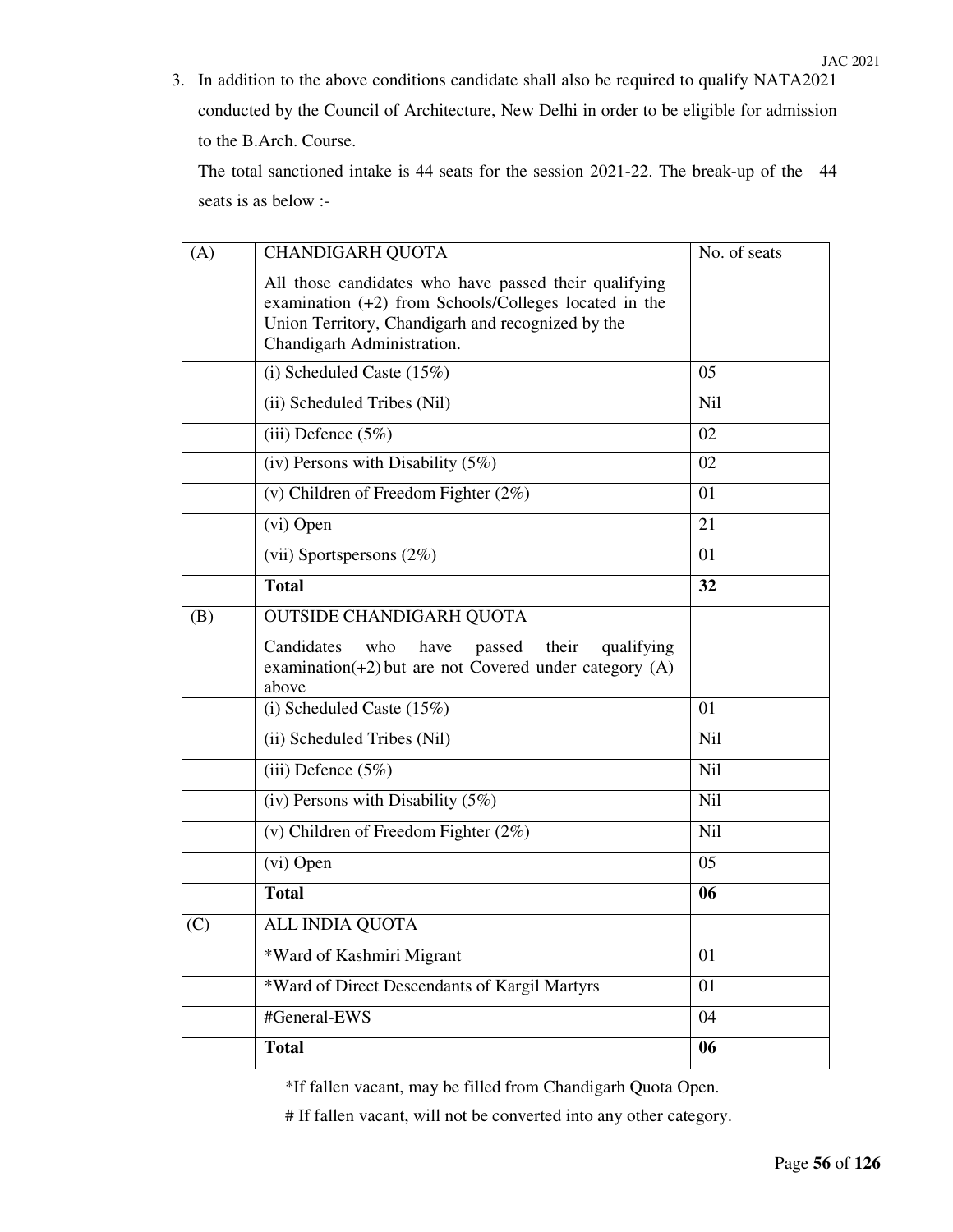**Note:** *The above-given break-up of seats will be subject to changes/ modifications in case of any legal directive pertaining to it.*

#### **Seat for Kashmiri Migrants**

One seat is available for Kashmiri Migrants vide notification no. 16/2/94-IH(3)- 2007/11638 dated 12.6.2007 of the Chandigarh Administration. This seat does not belong to any specific quota (Chandigarh / Outside Chandigarh) and shall be filled in by the eligible candidate on the basis of the eligibility criteria and combined merit list drawn by National Testing Agency (NTA) on the basis of Joint Entrance Examination JEE (Main) - 2021 paper -II (B. Architecture/B. Planning).

A candidate seeking admission against Kashmiri Migrant reserved seat is required to produce Domicile Certificate of either of the parents and a certificate, from the Deputy Commissioner/ Relief Commissioner of the concerned district to the effect that he/she belongs to a migrant family from Jammu and Kashmir**. The admission of a candidate against this category will be provisional, subject to the verification of his/her abovementioned certificate by the issuing authority.** 

#### **Seat for the wards of Direct Descendants of Kargil Martyrs**

Within total sanctioned intake of 44 seats, one seat has been allocated by Chandigarh Administration for the wards of Direct Descendants of the Kargil Martyrs vide No. 19/1/3-IH(3)- 2007/19947 dated 5.10.2007. This seat does not belong to any specific quota (Chandigarh / Outside Chandigarh) and shall be filled in by the eligible candidate on the basis of the eligibility criteria and combined merit list drawn by National Testing Agency (NTA) on the basis of Joint Entrance Examination JEE (Main) - 2021 paper-II (B. Architecture/ B. Planning).

A candidate seeking admission against this reserved seat is required to produce a valid certificate, from the Ministry of Defense to the effect that he/she is a ward of Direct Descendants of Kargil Martyrs.

**The admission of a candidate against this category will be provisional, subject to the verification of his /her above-mentioned certificate by the issuing authority.** 

**Seat for the wards of Economically Weaker Section who are not covered under the existing scheme of reservations for the Scheduled Castes, the Scheduled Tribes and the Socially and Educationally Backward Classes**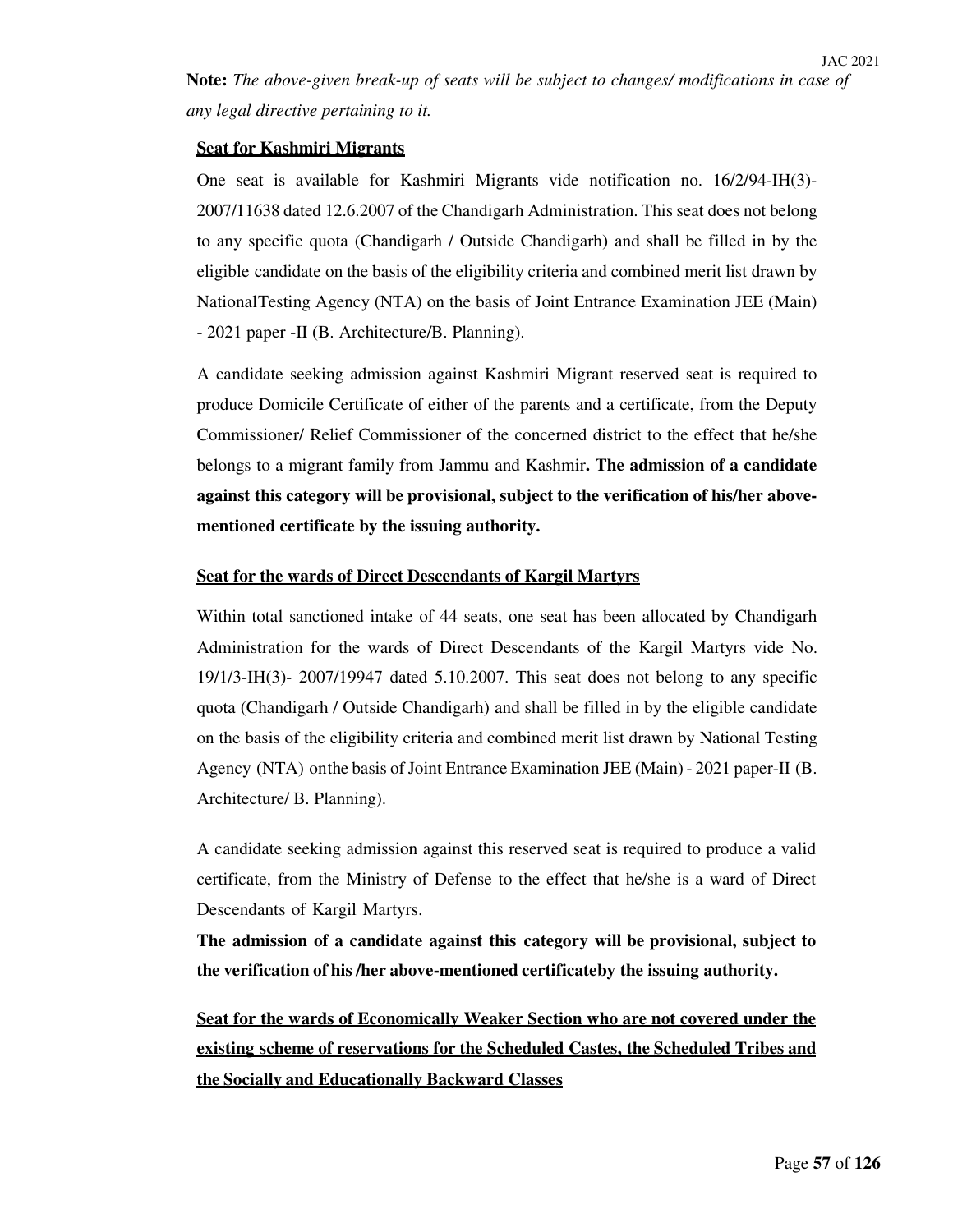Chandigarh Administration, (Technical Education Department) Chandigarh has implemented reservation for Economically Weaker Section who are not covered under the existing scheme of reservations for the Scheduled Castes, the Scheduled Tribes and the Socially and Educationally Backward Classes in admissions in educational institutions to the extent of 10% of sanctioned intake in each course in respect of students belonging to Economically Weaker Section vide its letter No. 19/1/13-1H(10)- 2019/7185, dated 01-05-2019. The admission of candidates against this category shall be made by merit list drawn by National Testing Agency (NTA) on the basis of JEE - 2021 paper-II (B. Architecture/ B. Planning) subject to the fulfilment of following conditions:

1. Persons who are not covered under the existing scheme of reservations for the Scheduled Castes, the Scheduled Tribes and the Socially and Educationally Backward Classes and whose family has gross annual income below Rs. 8.00 lakh are to be identified as EWSs for the benefit of reservation. Family for this purpose will include the person who seeks benefit of reservation, his/her parents and siblings below the age of 18 years as also his/her spouse and children below the age of 18 years. The income shall include income from all sources i.e. salary, agriculture, business, profession etc. and it will be income for the financial year prior to the year of application. Also persons whose family owns or possesses any of the following assets shall be excluded from being identified as EWSs, irrespective of the family income:

i. 5 acres of Agricultural Land and above;

-

ii. Residential flat of 1000 sq. ft. and above;

iii. Residential plot of 100 sq. yards and above in notified municipalities;

iv. Residential plot of 200 sq. yards and above in areas other than the notified municipalities.

2. The income and assets of the families as mentioned in para 1 above would be required to be certified by an officer not below the rank of Tehsildar in the States/UTs as per Annexure XVI (Chapter 8). The officer who issues the certificates would do the same after carefully verifying all relevant documents prescribed by the respective State/UT.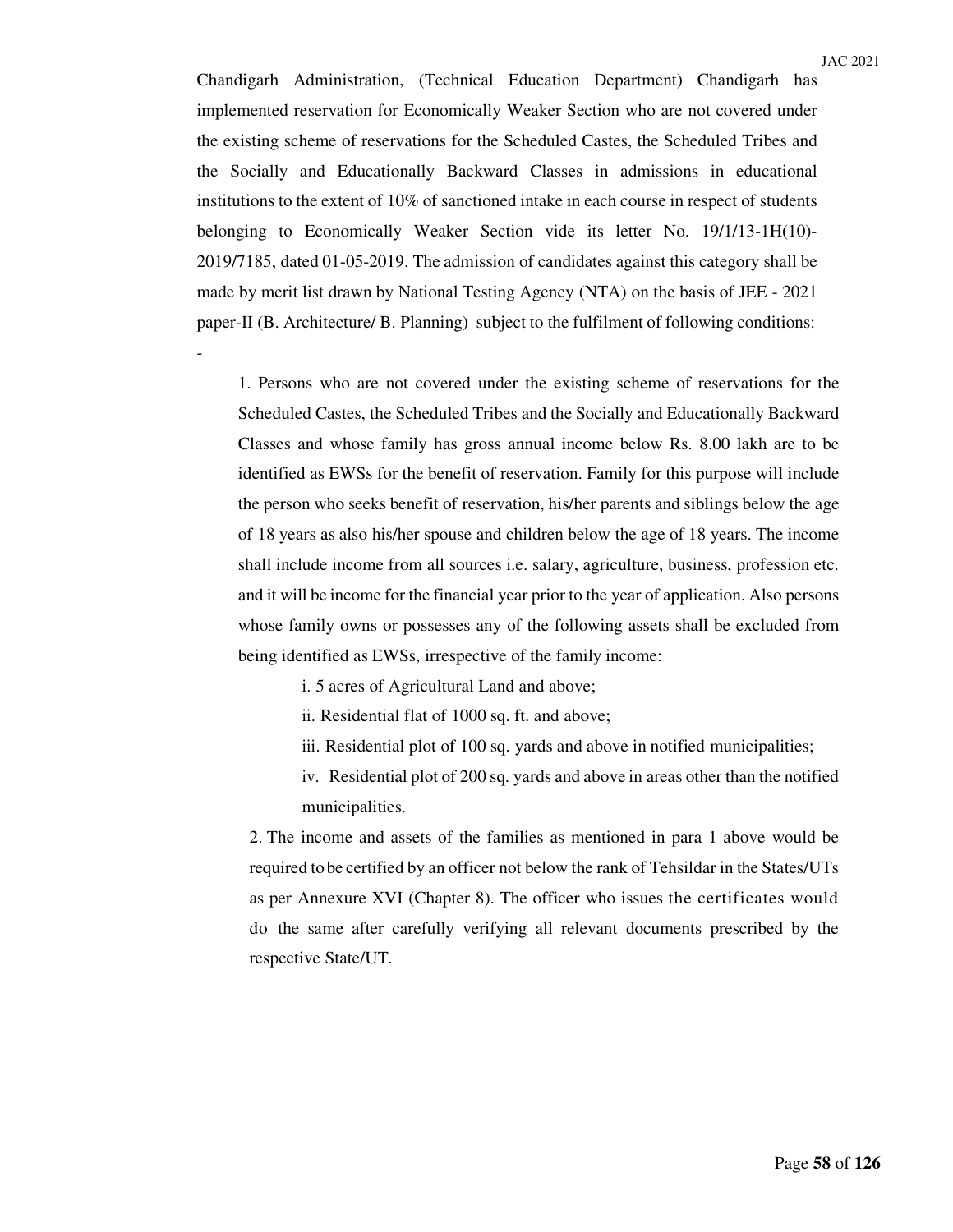#### **NOTE:**

- i) Commencement of classes: As per the schedule of JAC and Panjab University Academic Calendar
- ii) Fees at the time of admission to the  $1<sup>st</sup>$  semester: Rs. 9717/ (Approx.) and Hostel Charges extra as per respective Hostel rules.
	- **1.** The above fee is subject to change as per instructions of Chandigarh Administration from time to time.
	- **2.** Financial assistance is available for meritorious students belonging to SC category under a scheme introduced by the Chandigarh Administration (Please refer to concerned page for the details of the scheme).
	- **3.** Vide Chandigarh Administration Memo. No. 89-IH(2)-2010/3865 dated 3.3.2010, assistance in the form of full fee waiver to one woman candidate, two economically weaker students (annual income of parents/guardians less than Rs.2.50 lakhs from all sources) and one physically handicapped student, based on merit, is available. In case of non-availability of student/s in a specific category, the waiver shall be given to any other candidate, according to merit.

\* Fee payable at the time of admission is Rs. 40,000/- as per instruction of JAC-2021 brochure. The excess amount of fee, if any, will be refunded to the admitted candidate.

#### **REFUND RULES**

- 1. The amount of registration fee paid by a student at the time of counselling is nonrefundable.
- 2. The Refundable deposits will be fully refunded whenever the student withdraws his admission from the institute.
- 3. If a student after being granted admission pays the fee but does not register with the institute on the prescribed date, withdraws his admission and applies for refund before the date of final counselling, the entire fee paid by him/her shall be refunded by Joint Admission Committee-2021 except for the non-refundable registration fee paid as registration-cum-counseling fee. For withdrawal procedure, refer to Section 4.12 (As per JAC brochure).
- 4. A student who withdraws his/her seat after the final counselling for admissions for the year has taken place, will not be entitled to refund of any fee paid by him/her except for the refundable deposits.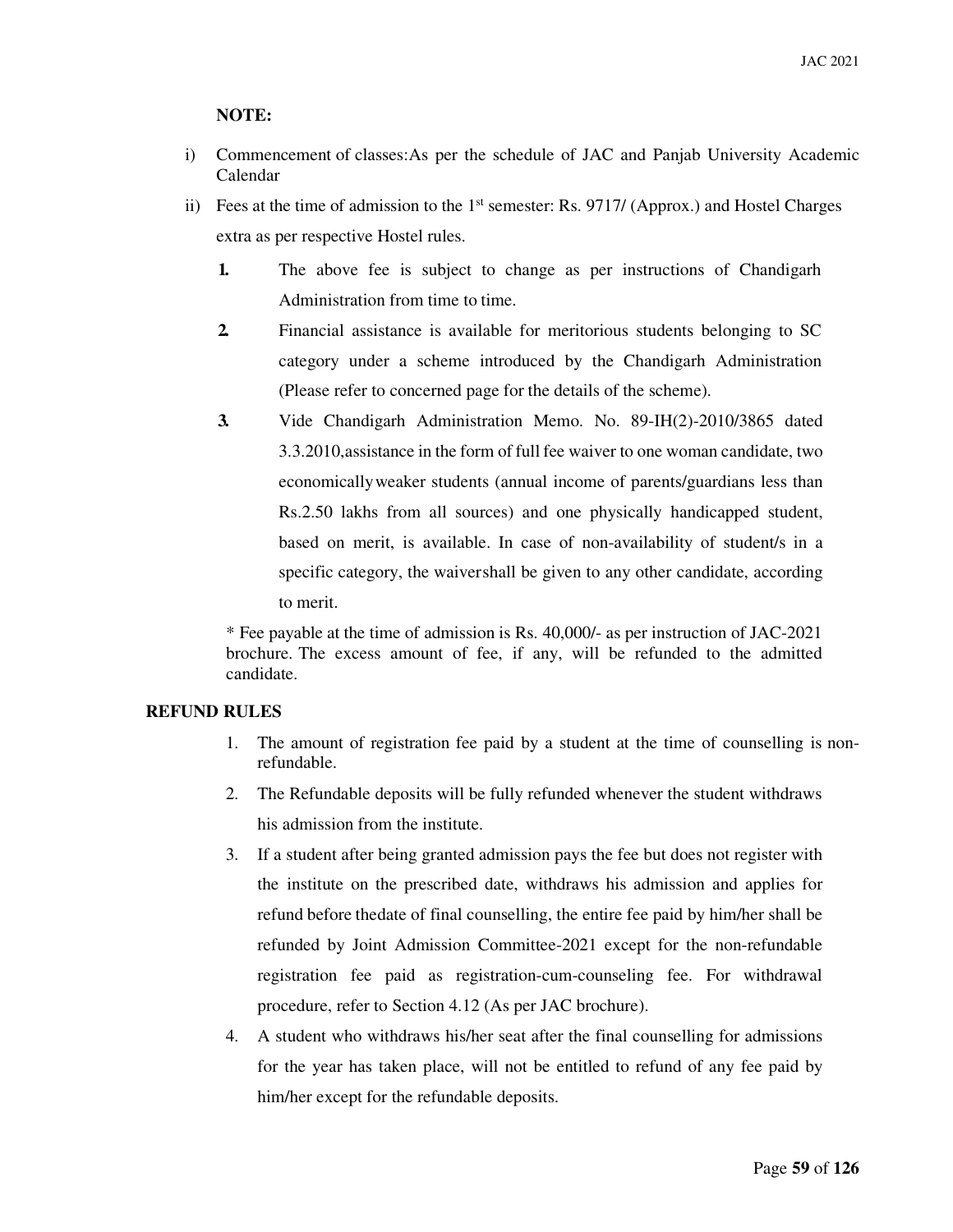5. Refund of fee, in above cases, shall be made after the close of final counseling in applicable cases.

# **6.3 Procedure for filling up of seats under Reserved Categories (Common to CCET & CCA only)**

### **6.3.1 General**

- (a) Every candidate applying for admission against reserved seats, belonging to any category, could also be considered for admission against the open seats of the respective quota, as per his /her merit. Depending on his /her preference for a college/branch, a candidate may take admission against his/her reserved category or against the General Category. If an applicant belonging to any reserved category is admitted against the open seats on the basis of his/her JEE(Main)-2021 rank, then he/she will not be considered against the reserved seat.
- (b) The student who has applied in more than one reserved category will be considered in each reserved category in which he/she has applied for admission maintaining his/her inter-seniority in each reserved category on the basis of merit in each category. In such a case, the student will get the benefit in one category of his/her choice or as per his/her preference of branches submitted at the time of Counselling. However, no further reservation shall be allowed within the reserved categories.
- (c) In case, seats belonging to any reserved category remain unfilled for want of eligible candidates, the same may be filled from amongst General Category candidates belonging to the same quota. **Seats in the Chandigarh Quota and All India Quota are not interchangeable.**
- **NOTE: In case of All India Quota, if a seat belonging to the SC category remains** unfilled**, it will first be thrown open to the ST category candidates,** *and vice-versa.* **Only after all the eligible candidates in both the SC & ST categories have been considered, a vacant seat belonging to any of these categories, can be offered to a General Category candidate**.

#### **Shifting of a candidate from a Reserved Category seat to a General Category seat:**

A candidate who has already been admitted to a particular college & branch against a reserved category seat (during the Counselling for such seats) will be automatically shifted to a General Category seat in the same college  $\&$  branch (during the Counselling for the General Category seats held after that for the reserved categories) provided he/she is eligible for the same as per his/her merit in the General Category. The reserved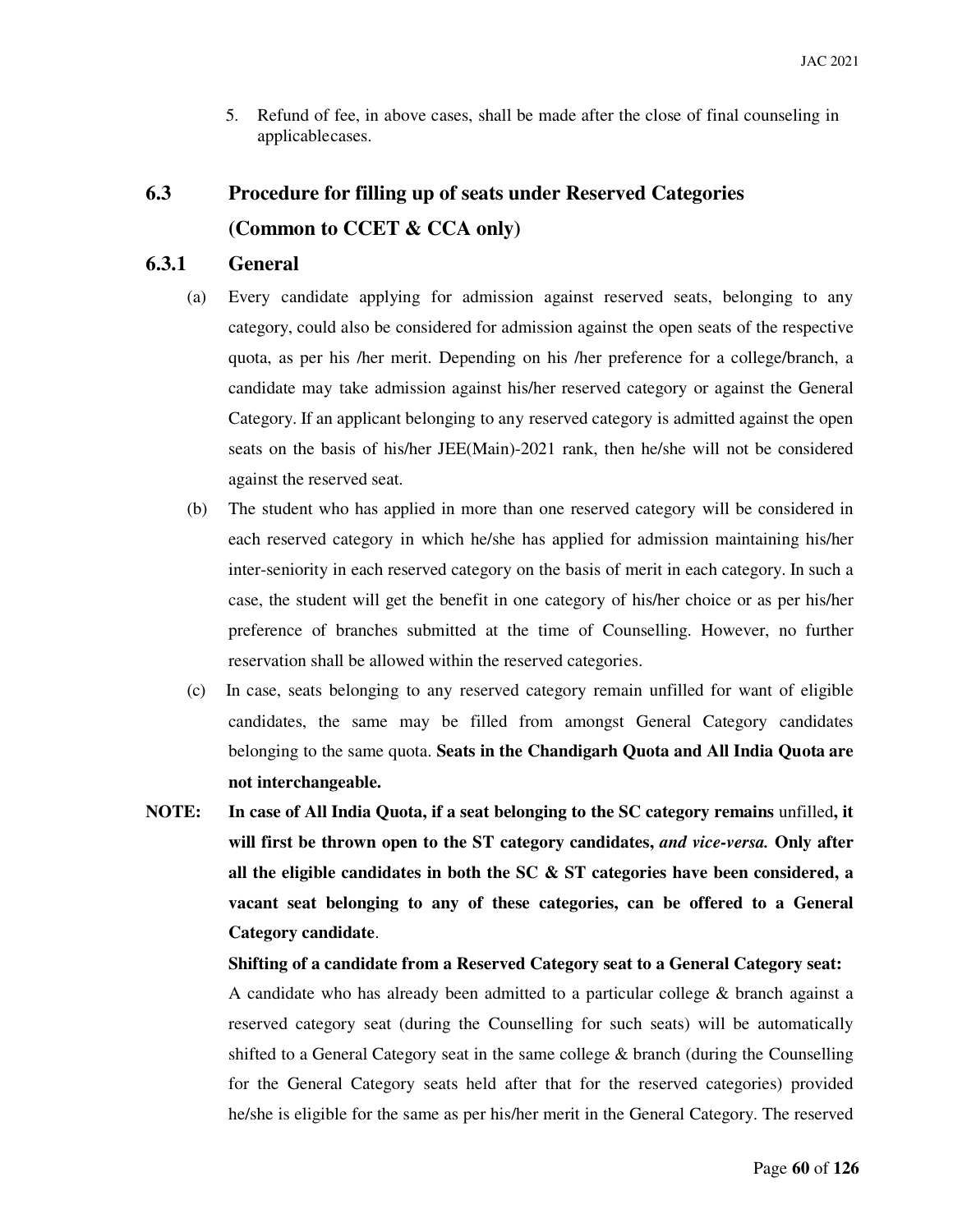category seat(s) falling vacant as a result of any such shifting will be offered subsequently to other eligible candidates (s) belonging to the same reserved category as per merit.

## **6.3.2 Category-wise Conditions**

#### **6.3.2.1 Scheduled Castes/Scheduled Tribes Candidates**

An applicant seeking admission under these reserved categories has to submit his/her caste certificate from the competent authority at the time of Counselling. **The admission of SC/ST candidates will be subject to subsequent verification of their caste/tribe certificate by the issuing authority.**

#### **6.3.2.2 Children and Grand Children of Freedom Fighters**

- (i) A grandchild, for the purpose of this reservation, means son's son/daughter, or daughter's son/daughter.
- (ii) The children/grandchildren of freedom fighters, who have been sanctioned pension by Central/State Govt. or awarded Tamra Patra by Government of India, would be eligible for reservation under this category.
- (iii) Such candidates are required to produce a certificate, testifying the above criteria, from the Deputy Commissioner of the concerned district.

#### **6.3.2.3 Persons with Disability (PwD)**

5% seats will be reserved for Persons with benchmark Disability (PwD) suffering from disabilities as specified under the RPWD 2016 Act:

- 1. Physical Disability
	- a. Locomotor Disability
		- i. Leprosy Cured Person
		- ii. Cerebral Palsy
		- iii. Dwarfism
		- iv. Muscular Dystrophy
		- v. Acid Attack Victims
	- b. Visual Impairment
		- i. Blindness
		- ii. Low Vision
	- c. Hearing Impairment
		- i. Deaf
		- ii. Hard of Hearing
	- d. Speech and Language Disability
- 2. Intellectual Disability
	- a. Specific Learning Disabilities
	- b. Autism Spectrum Disorder
- 3. Mental Behaviour (Mental Illness)
- 4. Disability caused due to-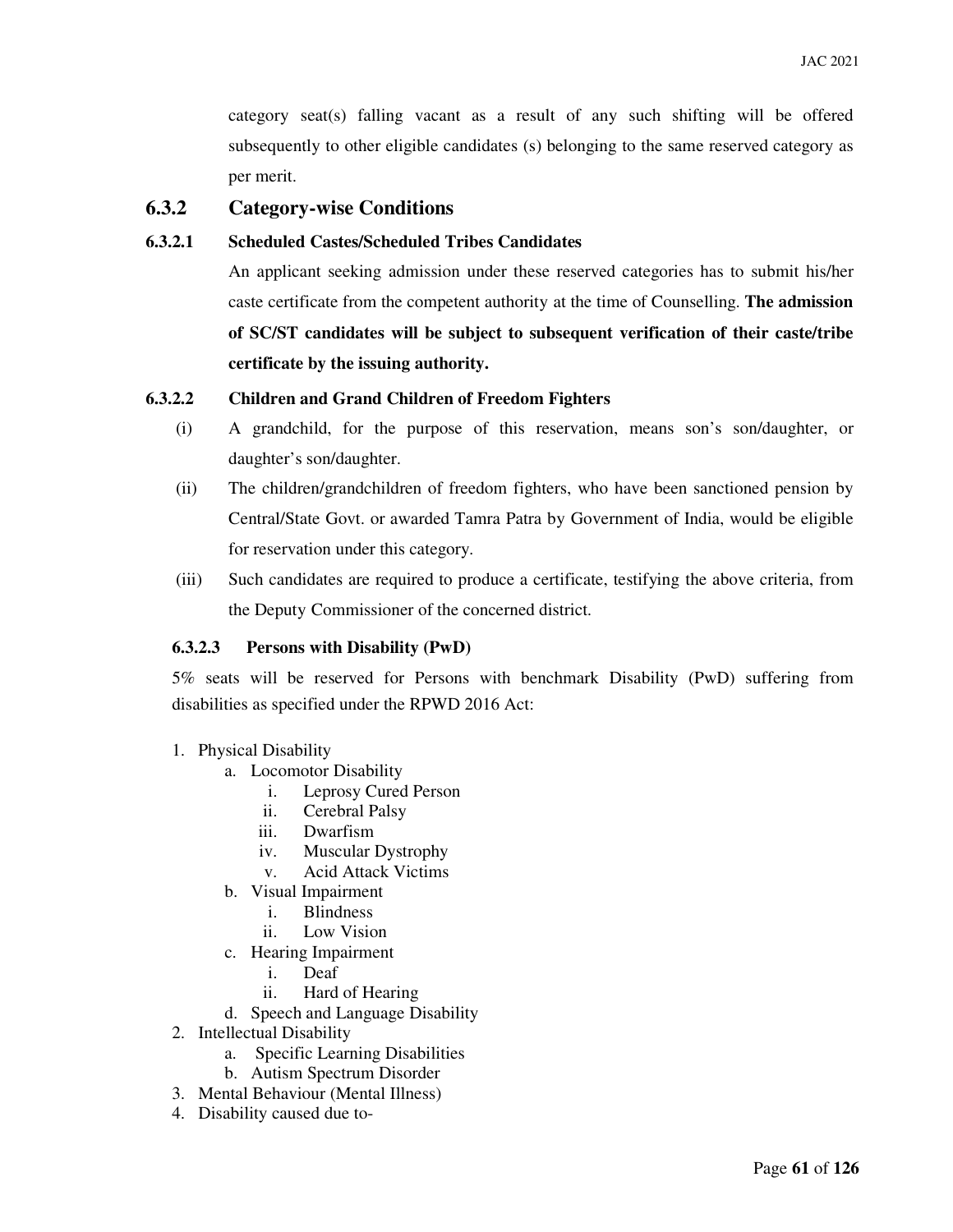- a. Chronic Neurological Conditions such as
	- i. Multiple Sclerosis
	- ii. Parkinson's Disease
- b. Blood Disorder
	- i. Haemophilia
	- ii. Thalassemia
	- iii. Sickle Cell Disease
- 5. Multiple Disabilities (more than one of the above specified disabilities)
- 6. Any other category as may be notified by the Government

(As per the Annexure – The Schedule of RPWD Act 2016, Page Nos. 35, 36)

Claimant in this category should be capable of pursuing the course for which the admission is sought. The Persons with Benchmark Disability (as per section 2(r) of the Rights of Persons with Disabilities (RPWD) Act 2016 should have a minimum of 40% disability duly certified by the Civil Surgeon of a District/Director/Principal or a Professor of a Medical College affiliated to University or an institution of national importance.

Applicants will be considered in this category only if the minimum loss of earning capacity due to handicap is 40%, according to the criteria laid down in the standards of E.S.I. Corporation of India. Candidates under (PwD) category **shall produce a certificate of their permanent physical disability from a Civil Surgeon of a District/Director/Principal or a Professor of a Medical College affiliated to University or an institution of national importance provided that the claimant in this category is otherwise capable to pursue the course for which the admission is sought. If this certificate is not attached with the application, the candidate will not be considered against the seats reserved for this category**. The candidate will be called for the Counselling on the basis of the certificate attached/uploaded with the application.

After provisional admission, the candidate will have to appear before the Medical Board constituted by the Principal Medical Officer, General Hospital, Sector 16, Chandigarh, for determination of the percentage loss of earning capacity through handicap/disability and getting a certificate to this effect. This certificate will also indicate the name of the disease-causing the handicap; whether the handicap is progressive or non-progressive; and whether the candidate is able to carry on the studies and perform the duties of an engineer/architect. The final admission will be based on this certificate issued by the Medical Board. **In case any candidate does not present himself/herself before the Medical Board on the date intimated to him, his candidature against this category will be rejected and no subsequent opportunity will be given to him.**

**An applicant having a temporary or progressive handicap would not be considered for admission against the seats reserved for this category.**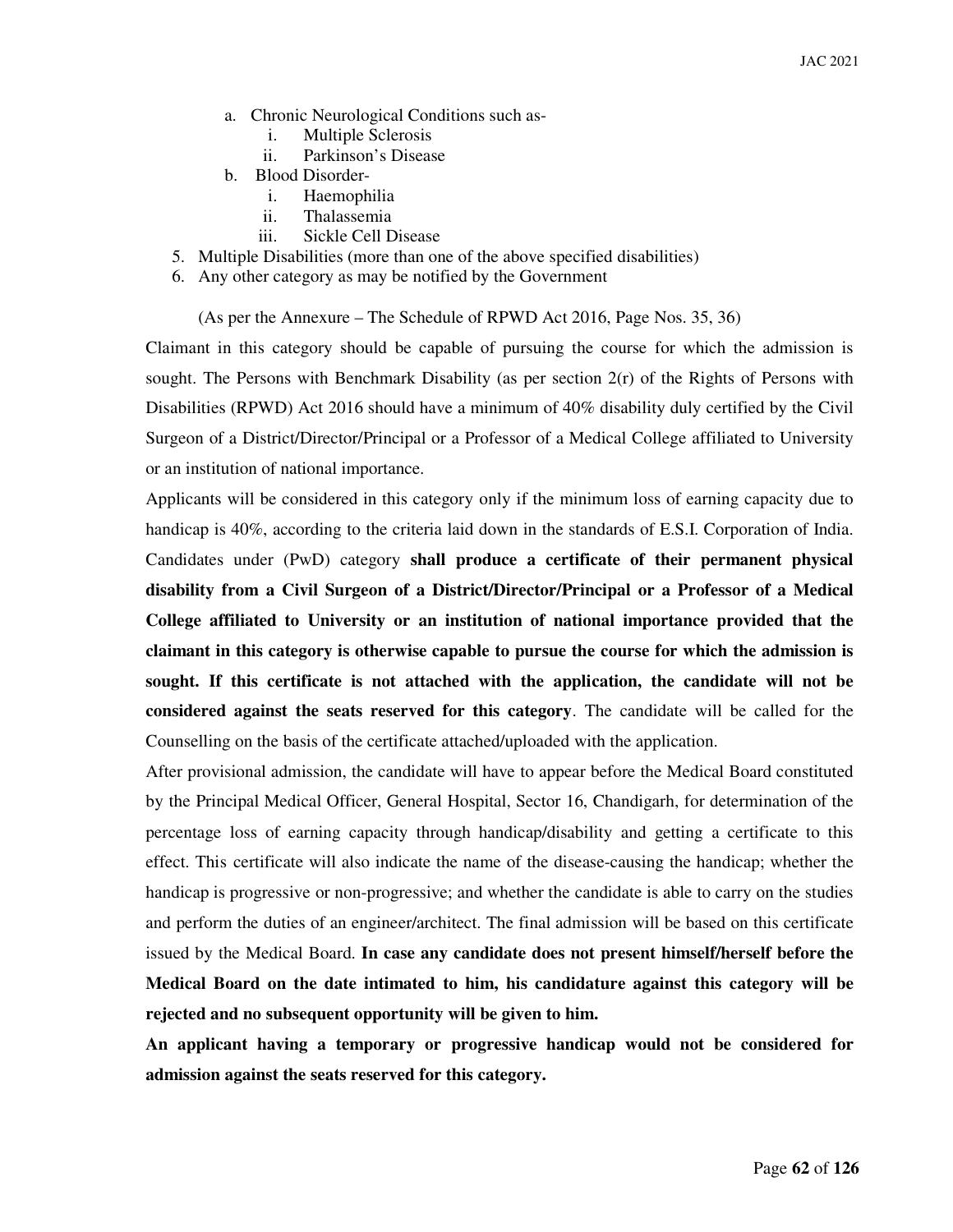#### **6.3.2.4 Sportspersons**

*The candidate applying under this category will start filling the choices from the 2nd round onwards. However, for 1st round of counseling they can apply under General Category.*

The benefit of reservation under this category shall be available only to the category of students, who pass their qualifying examination, as regular students, from Schools/Colleges, recognized by the Chandigarh Administration and situated in the Union Territory of Chandigarh, and who have studied in Chandigarh Schools/Colleges for at least two years before applying for gradation certificate, subject to the condition that such students must have represented Chandigarh State/Schools etc. in the National/ other recognized tournaments

- (i)The *inter-se* merit of the candidates seeking admission against seats in the reserved category of sports shall be determined only on the basis of their merit in sports as per grading criteria mentioned in the succeeding paragraphs, provided they have qualified in the JEE (Main)-2021.
- (ii)Performance in the following sports disciplines only, shall be considered for the purpose of admission against this category, provided that the association/federation holding the tournaments should be affiliated to/recognized by the National Federation of the concerned game:

| 1.               | Archery                   | 17. | Kabaddi                              |
|------------------|---------------------------|-----|--------------------------------------|
| 2.               | Athletics                 | 18. | Kho Kho                              |
| 3.               | <b>Badminton</b>          | 19. | Rowing                               |
| $\overline{4}$ . | <b>Baseball</b>           | 20. | Shooting                             |
| 5.               | <b>Basketball</b>         | 21. | Softball                             |
| 6.               | Boxing                    | 22. | Skating /Roller Sports (Sub Jr. upto |
|                  |                           |     | 14 years, Jr. upto 16 years, Seniors |
|                  |                           |     | above 16 years individual games)     |
| 7.               | Canoe/Kayak               | 23. | Swimming                             |
| 8.               | Cricket                   | 24. | <b>Table Tennis</b>                  |
| 9.               | Cycling-BMX, Road, Track, | 25. | Taekwondo                            |
|                  | Mountain Bike             |     |                                      |
| 10.              | Fencing                   | 26. | Tennis                               |
| 11.              | Football                  | 27. | Volleyball                           |
| 12.              | Golf                      | 28. | Weightlifting                        |
| 13.              | Gymnastics-<br>Artistic,  | 29. | Wrestling                            |
|                  | Rhythmic, Trampoline      |     |                                      |
| 14.              | Handball                  |     |                                      |
| 15.              | Hockey                    |     |                                      |
| 16.              | Judo                      |     |                                      |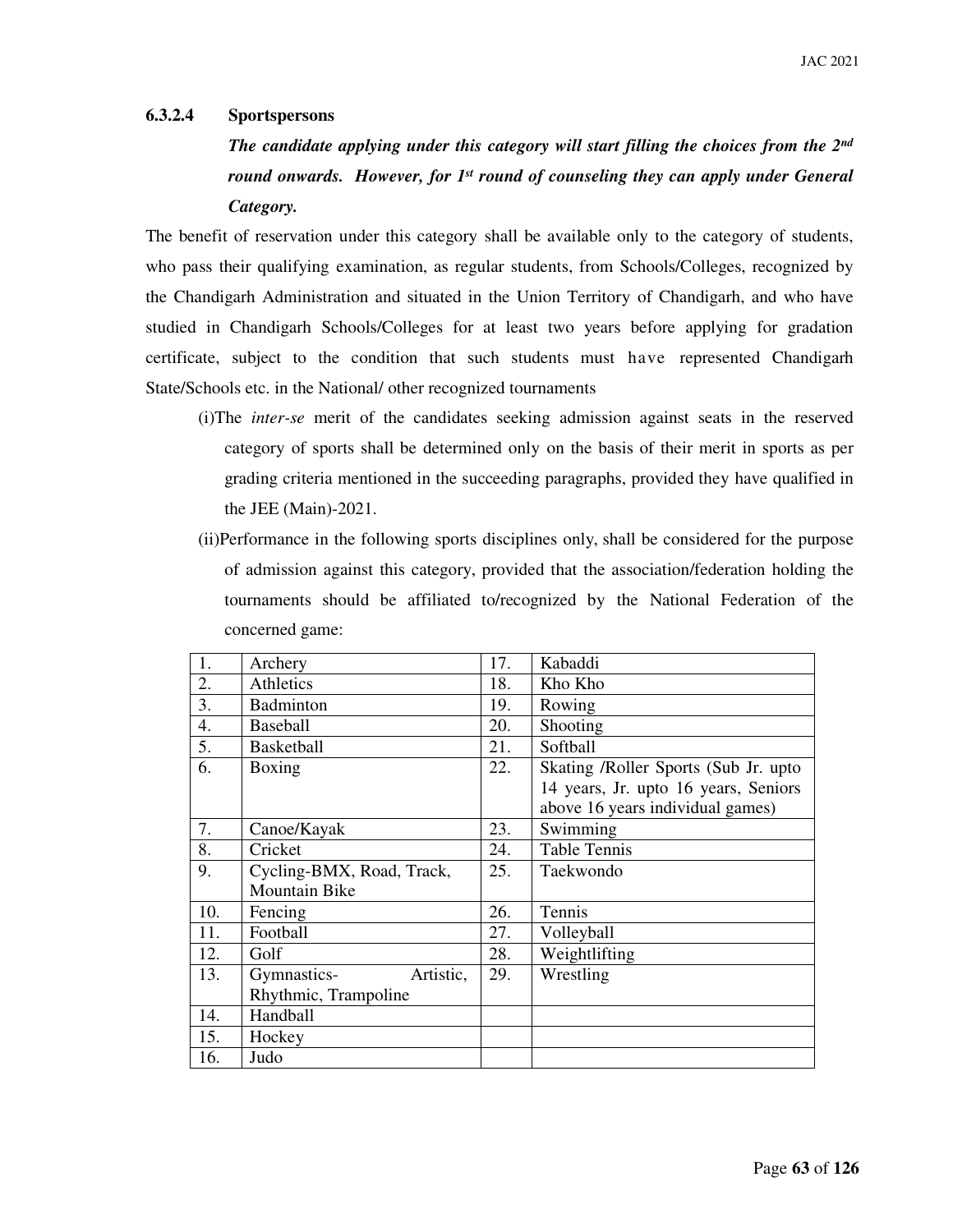(iii) To avail the benefit of reservation under this category, a candidate must obtain gradation certificate from Director of Sports, Union Territory, Chandigarh, and attach the same with his/her application. No application shall be entertained in this category in the absence of gradation certificate.

# **PROVISIONAL GRADATION CERTIFICATES ARE NOT ACCEPTABLE**. **NO GRADATION CERTIFICATE SHALL BE ACCEPTED AFTER THE LAST DATE OF RECEIPT OF THE APPLICATION**.

(iv) A candidate shall be considered for admission against seats belonging to this category, only if

(a) his/her age falls within the age group which is eligible for participation in Inter-College/ Inter-University tournaments.

(b) his/her achievement in sports relates to his/her activity in any of the three years preceding the year of admission (for admission in the year 2021-2022, the achievements shall not be prior to  $1<sup>st</sup>$  April 2018).

(c) Gradation Certificate will not be meant for employment purposes.

(v) The sports gradation certificates shall be in the following descending order of merit. \***\*Any fresh guidelines in this regard issued by Sports Department, Chandigarh Administration till the last date of receipt of applications shall be applicable.** 

#### *GRADE 'A'*

A sportsperson of international standing i.e. one who has represented India/ donned India colour in one or more of the following International Tournaments/Meets/Championships/ Competitions/ etc.:

(i) Olympic Games

(ii) (a) World Cups/Championships/Tournaments in respective games, organized by the International Federation(s) at the highest level. (b) Test Matches/One-day International Matches in Cricket. Grand Slam/Davis Cup in Tennis. (iii) Commonwealth Games (iv) Asian Games

#### *GRADE'B'*

(a)A sports person who has participated in one or more of the following Tournaments/ Competitions/championships etc.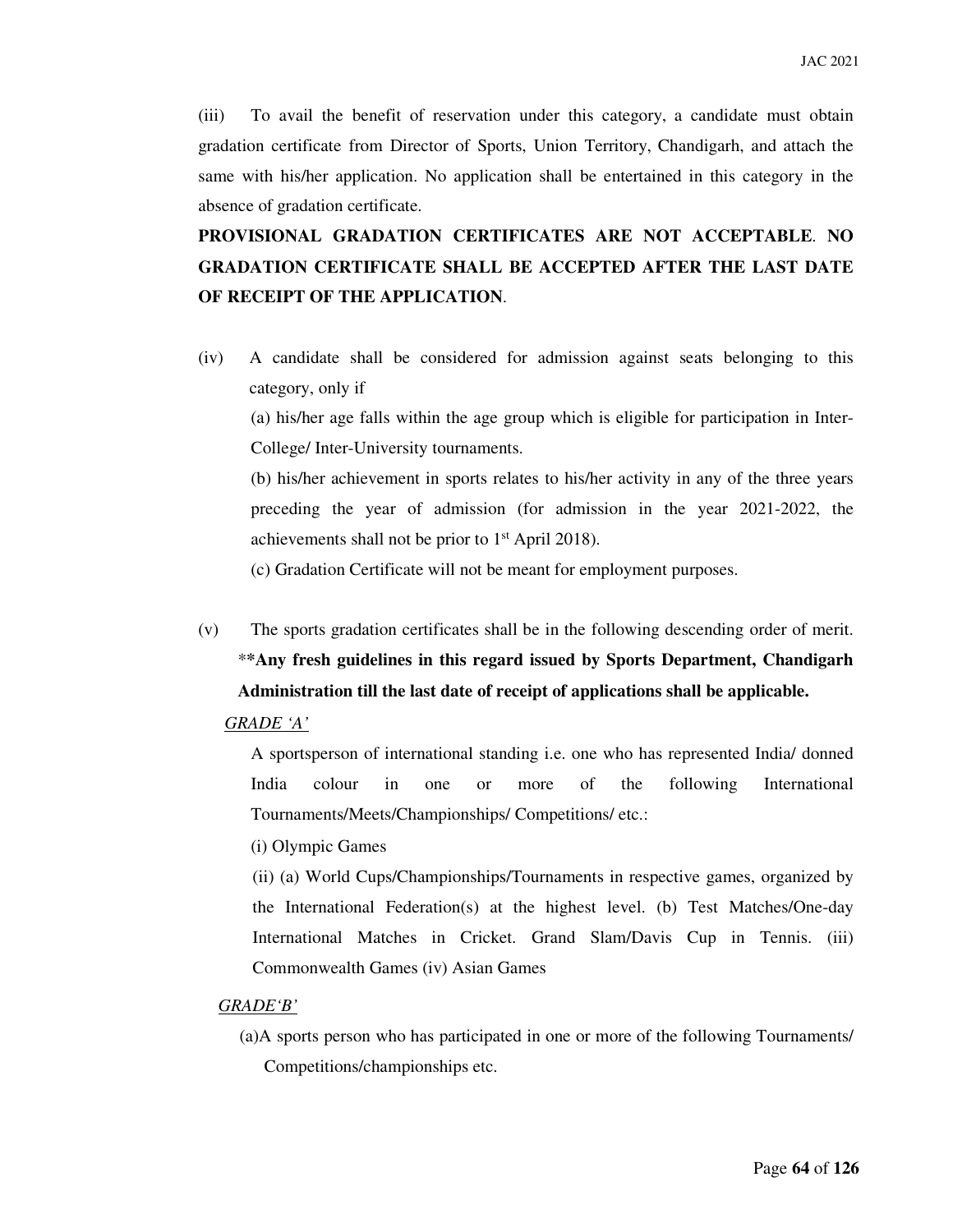- (i) World Universities/ International tournaments/games other than those mentioned under Grade 'A' where in at least 10 teams took part.
- (ii) Asian Federation Cup/ Tournament/ Championship/ SAF Games.
- (iii) Asian School Games (at least eight teams took part).
- (iv) Nehru/Senior National Tournaments as a member of the All India Combined Universities Team.
- (v) International Meets / Championships for Juniors conducted by the concerned International organization.
- (b) A sports person getting any of the first three positions in one or more of the following:
	- (i) Recognized National Championships/Inter-State Championships, organized by the National Federations.
	- (ii) All India Inter-Varsity tournaments organized by the AIU.
	- (iii) National School Games organized by the SGFI.
	- (iv) National Championships for Juniors organized by the concerned Federation/ All India Rural Sports Meet organized by the SAI.

#### *GRADE 'C'*

- (a) A sports person who has participated in one or more of the following Tournaments/ Competitions/Championships etc. :
	- (i) Senior Nationals / Inter-University tournaments/Federation Cup organized by the Federation/ AIU.
	- (ii) Junior National Championship/National School games/KVS National team participated in the National School Games. *Provided that a sports person, who intends to get the benefit of (i) and (ii) above, must have obtained first three positions in the respective State/Inter-College/Inter-School/KVS Nationals.*
- (b) A sports person getting any of the first three positions in one or more of the following tournaments:
	- (i) Recognized Chandigarh State Championships in Seniors provided minimum 7 teams participated.
	- (ii) Panjab University Inter-college Tournaments provided minimum 7 teams participated.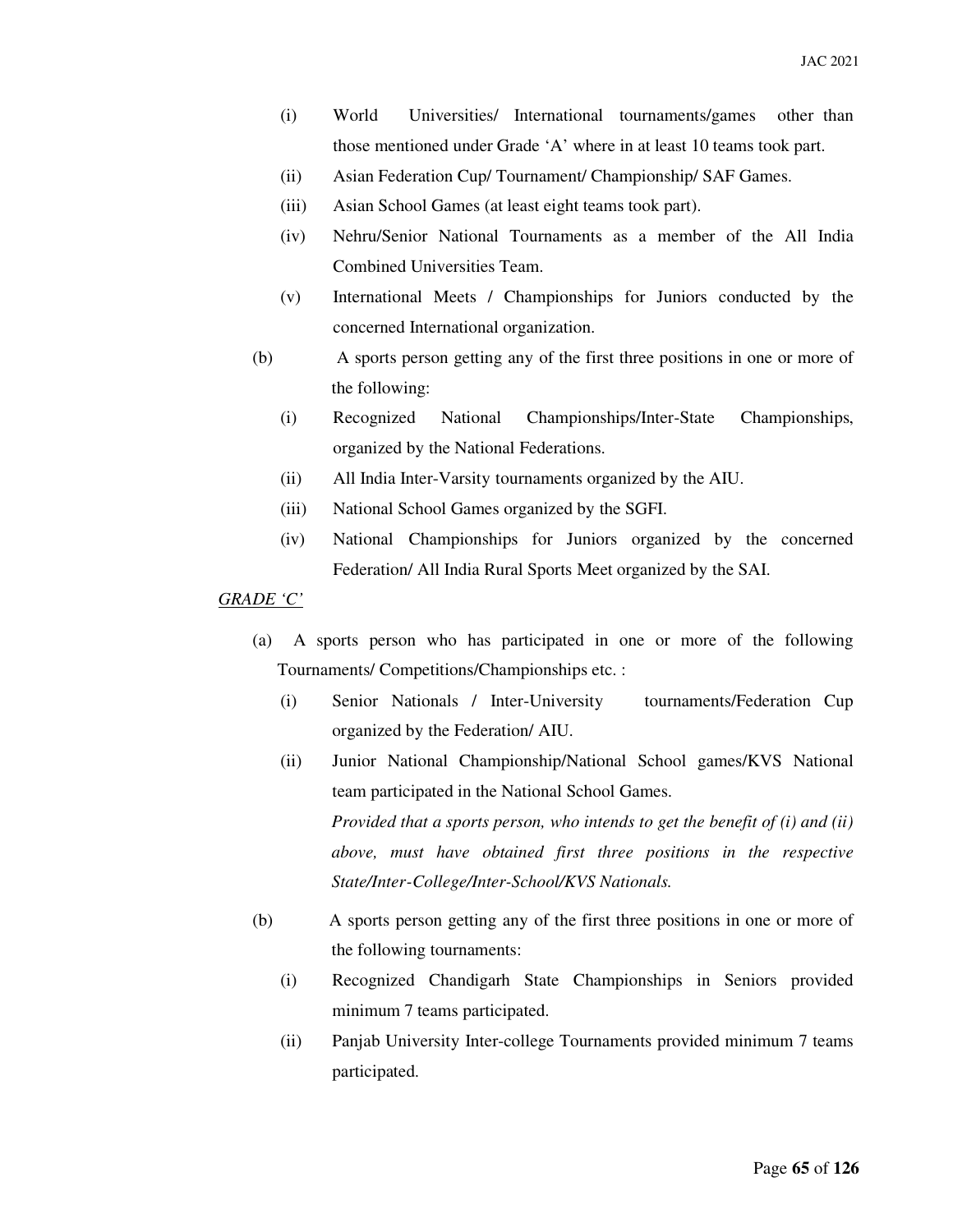- (iii) Recognized Chandigarh State Championships for Juniors provided minimum 7 teams participated.
- (iv) Chandigarh Inter-school tournaments conducted by the Sports Deptt. / KVS National Tournaments for Seniors and Juniors, provided minimum 7 teams participated.

#### *GRADE 'D'*

A sportsperson who has participated in one or more of the following:

- (i) Senior National Championships/ National Games.
- (ii) Recognized Junior National Championships.
- (iii) National School Games.

#### Provided;

- Gradation will be done in case of sportsperson taking part in the Nationals without obtaining any position in the state.
- No gradation for State participation.
- (vi) Only '**A', 'B', 'C' and 'D' Grade** will be awarded by the Chandigarh Administration.

In the matter of rating inter-se, preference in the same grade shall be given in the following descending order, namely:

- a. Record holders in any event (b)Winners
- b. Runners up
- $\mathbf{c}$ . rd position holders
- d. Number of times participated
- e. Number of disciplines participated.

#### **NOTE:**

- 1. If there is a tie within the same category, it shall be resolved by considering the academic merit of the concerned sports persons in JEE (Main)- 2021. In case of a tie in the academic merit also, the same shall be resolved by considering the seniority in age.
- 2. Regarding Senior and Junior Tournaments/Championships, Senior shall have precedence over Junior. Further, Junior and School championships will be considered at par.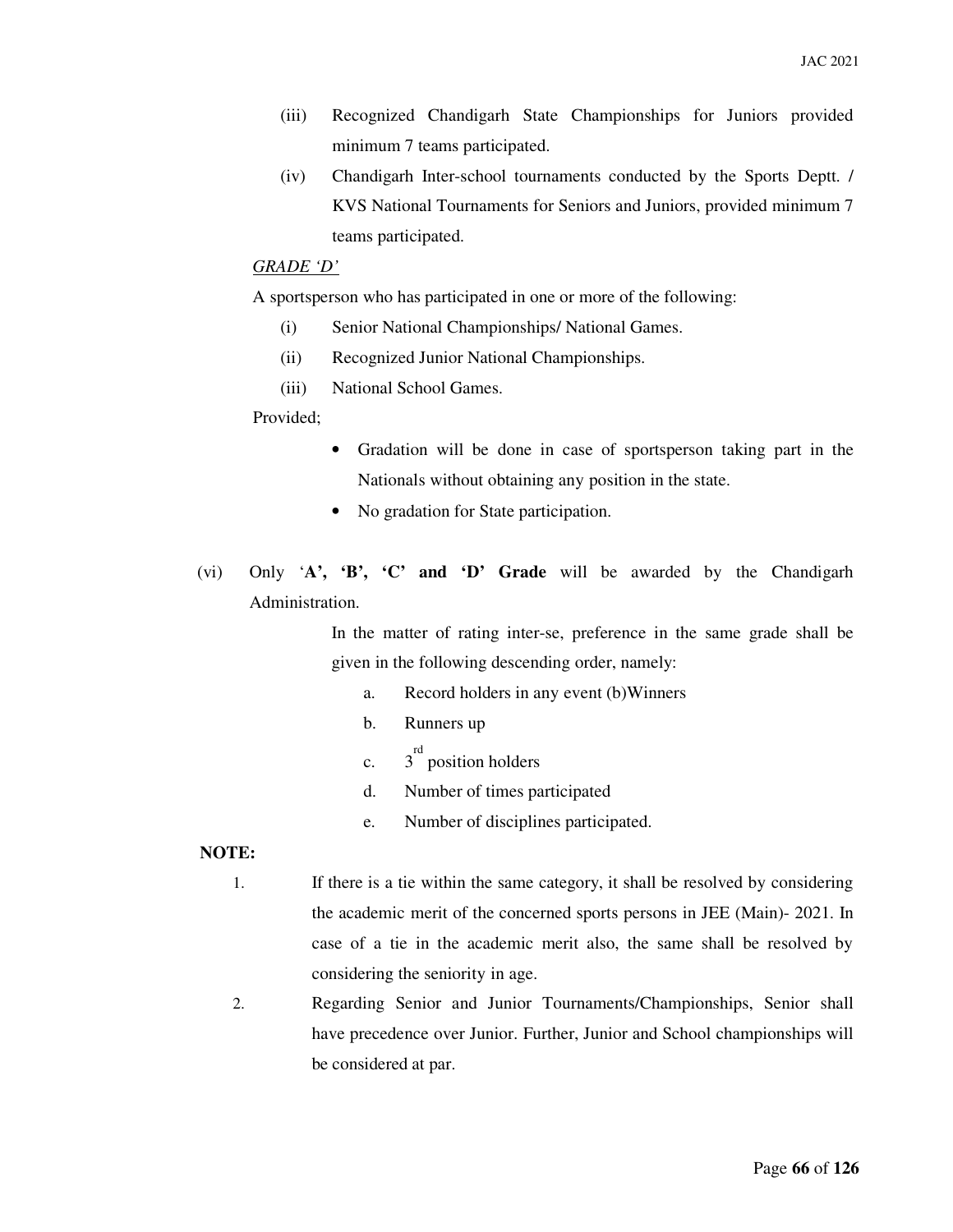- 3. Performance shall only be considered for the purpose of admission against this category provided that the Association/Federation holding the tournament should be affiliated/recognized by the National Federation of the concerned game.
- (vii) No Sports Gradation shall be issued to the players, who have participated in Mini/Sub-junior (under 15 years of age)/ Open/ Ranking tournament/ Memorial tournaments and individual events.
- (viii) Only those certificates, issued by the concerned Sports Federations/ Associations shall be entertained, as are duly signed in ink by at least one of the office-bearers of the respective Sports Federations/ Associations. The position holders certificate(s) issued by the State Association must have photograph attested by the concerned association with serial number. The application shall be entertained only when received through an affidavit affirming the authenticity of the claim(s) duly attested by the Magistrate  $(1^{st}$  Class) on non-judicial stamp paper worth Rs. 5/-or above. (**Annexure VI-E**)
- (ix) In the context of Individual events/Team Games, position achieved will be considered only if it has been achieved through a competition with seven or more competitors/ at least seven units, i.e. for State, Senior, Junior/ Inter-College.
- (a) International Tournaments for Senior and Junior organized by the International Federation of that discipline and where at least 10 countries have participated, other than those mentioned against
- (b) Grade-A. Cricket will be excluded from this
- (c) At least 10 States/Universities for Nationals, i.e. Senior/Junior and All India Inter-Varsity, respectively, shall take part for gradation purposes.
- (x) The applicants shall be interviewed and may also be given field test(s) in the  $discipline(s)$  concerned to ascertain the genuineness of the testimonial(s)/ certificate(s) which they produce in support of their claim(s), to make the grading of the candidate(s) not merely on the basis of the certificate(s) but after due examination and verification.
- (xi) The Director Sports, Chandigarh Administration, or his nominee, not below the rank of the Joint Director Sports will issue the certificate, and also have the authority to cancel any certificate at any time, if it is found to have been issued on false/incorrect/concealed information or record.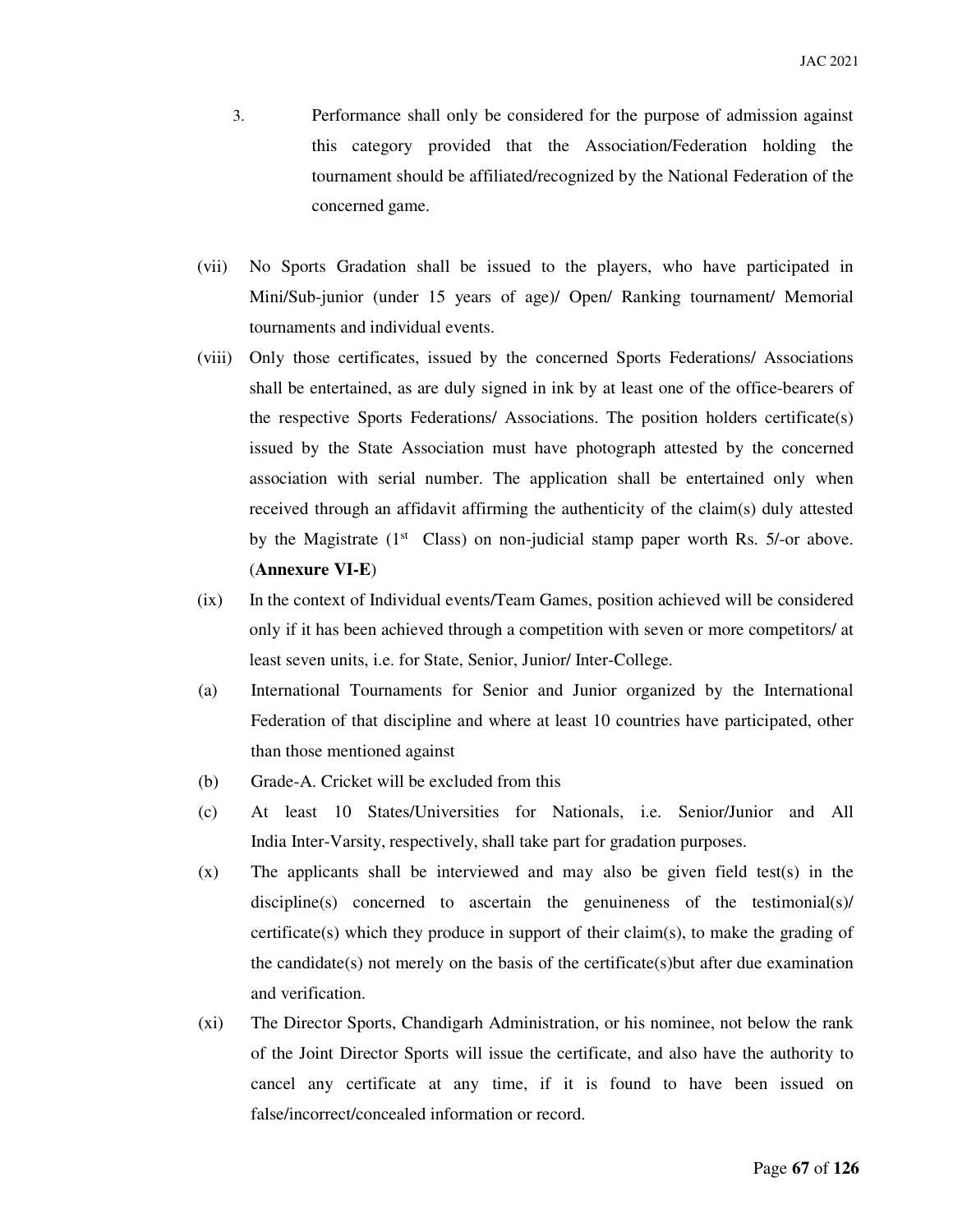(xii) The Committee for screening, interviewing, ascertaining the claim on the basis of physical performance/considering the sports certificate(s), grading shall consist of the following, namely: -

| 1. | Director Sports/ Additional Director Sports, UT Chandigarh                              | Chairman |
|----|-----------------------------------------------------------------------------------------|----------|
| 2. | Joint Director Sports, UT Chandigarh                                                    | Convener |
| 3. | Director Technical Education (or nominee), UT Chandigarh                                | Member   |
| 4. | DPI (Colleges) (or nominee), UT Chandigarh                                              | Member   |
| 5. | Eminent Sports personality nominated by Sports Department<br>(On yearly rotation basis) | Member   |
| 6. | District Sports Officer, UT Chandigarh                                                  | Member   |
| 7. | Coach of the concerned game                                                             | Member   |

#### **Important:**

- Screening/Trials/Meeting for issuance of Gradation Certificate will be held on quarterly basis. It may be done on monthly basis, if need be, with the prior approval of the competent authority as a special case.
- In case of any doubt or clarification about the criteria, the decision of the Secretary Sports, Chandigarh Administration, shall be final.
- (xiii) The candidate shall give an undertaking (Annexure VI-F) to the effect that he/she will attend the grounds regularly and will also participate in inter-college and interuniversity tournaments when required. His/Her admission will be cancelled if the terms of undertaking thus given, are not adhered to.
- (xiv) **Principal/Director has the authority to cancel the admission at any time if it is found that the candidate obtained such admission on the basis of a false certificate or incorrect statement/record.**

#### **6.3.2.5 Sons/Daughters/Spouses of Military/Paramilitary Personnel**

Paramilitary personnel mean persons serving with Assam Rifles/ Border Security Force/ Central Reserve Police Force/ Central Industrial Security Force/ Indo-Tibetan Border Police Force/ Railway Protection Force/ Secretariat Force/Intelligence Bureau/National Security Guards/Special services Bureau. **The ward of a Govt. official serving on deputation with paramilitary forces will not be considered for the benefit of reservation under this category.** The admission of the candidates against the reserved seats under this category will be made on the basis of merit list prepared from the following categories of the applicants, in order of preference: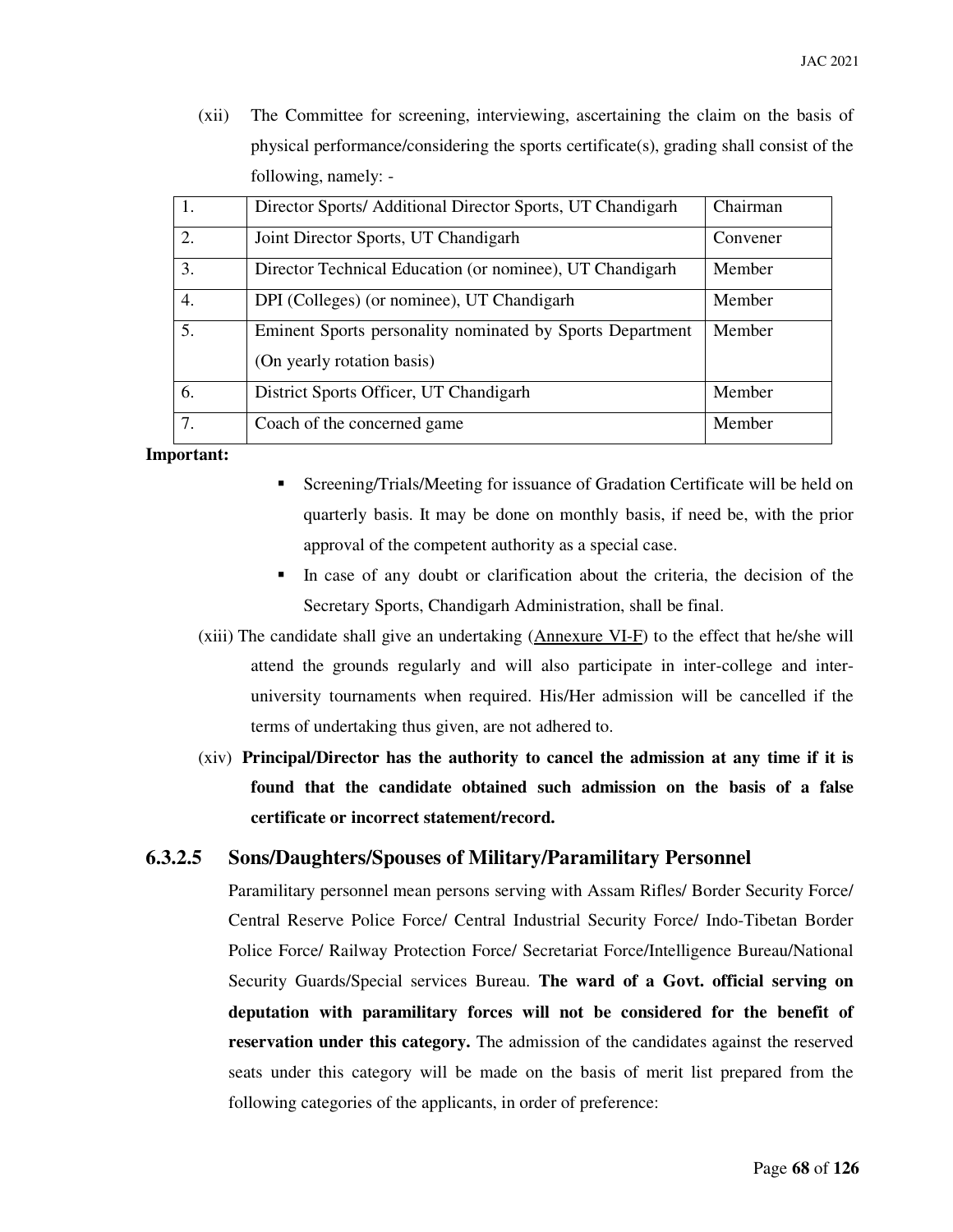- i. Wholly dependent sons/daughters/spouses of military personnel and paramilitary personnel who were killed in action while in service.
- ii. Wholly dependent sons/daughters/spouses of military personnel and paramilitary personnel who were disabled, to the extent of 50% or more, in action while in service and boarded out from service.
- iii. Wholly dependent sons/daughters/spouses of military and paramilitary personnel who died while in service and whose death was attributable to military service.
- iv. Wholly dependent sons/daughters/spouses of military personnel and paramilitary personnel who were disabled, to the extent of 50% or more, while in service and boarded out with disability attributable to military services.
- v. Wholly dependent sons/daughters/spouses of military personnel who are awardees of **Gallantry Decorations** (in person or posthumously) as given below, in order of preference:
	- a. Param Vir Chakra (PVC)
	- b. Ashok Chakra (AC)
	- c. Maha Vir Chakra (MVC)
	- d. Kirti Chakra (KC)
	- e. Vir Chakra (VrC)
	- f. Shaurya Chakra (SC)
	- g. Sena/ Nausena/ Vayusena Medal
	- h. Mention-in-Despatches
- (vi) Sons/Daughters/Spouses of ex-servicemen (military and paramilitary personnel) who are wholly dependent on them must produce discharge Book along with Pension Book.
- (vii) Sons/Daughters/Spouses of serving military personnel and paramilitary personnel who are wholly dependent on them.

#### **Important**

- The candidates claiming admission under category  $6.4.2.5$  (i)/ $6.4.2.5$ (ii) are required to submit a certificate from the respective headquarters regarding death/disablement in action while in service.
- The candidates claiming admission under category 6.4.2.5 (iii) and 6.4.2.5 (iv) are required to submit a certificate from the respective headquarters regarding death/disablement while in service, and attributable to military service.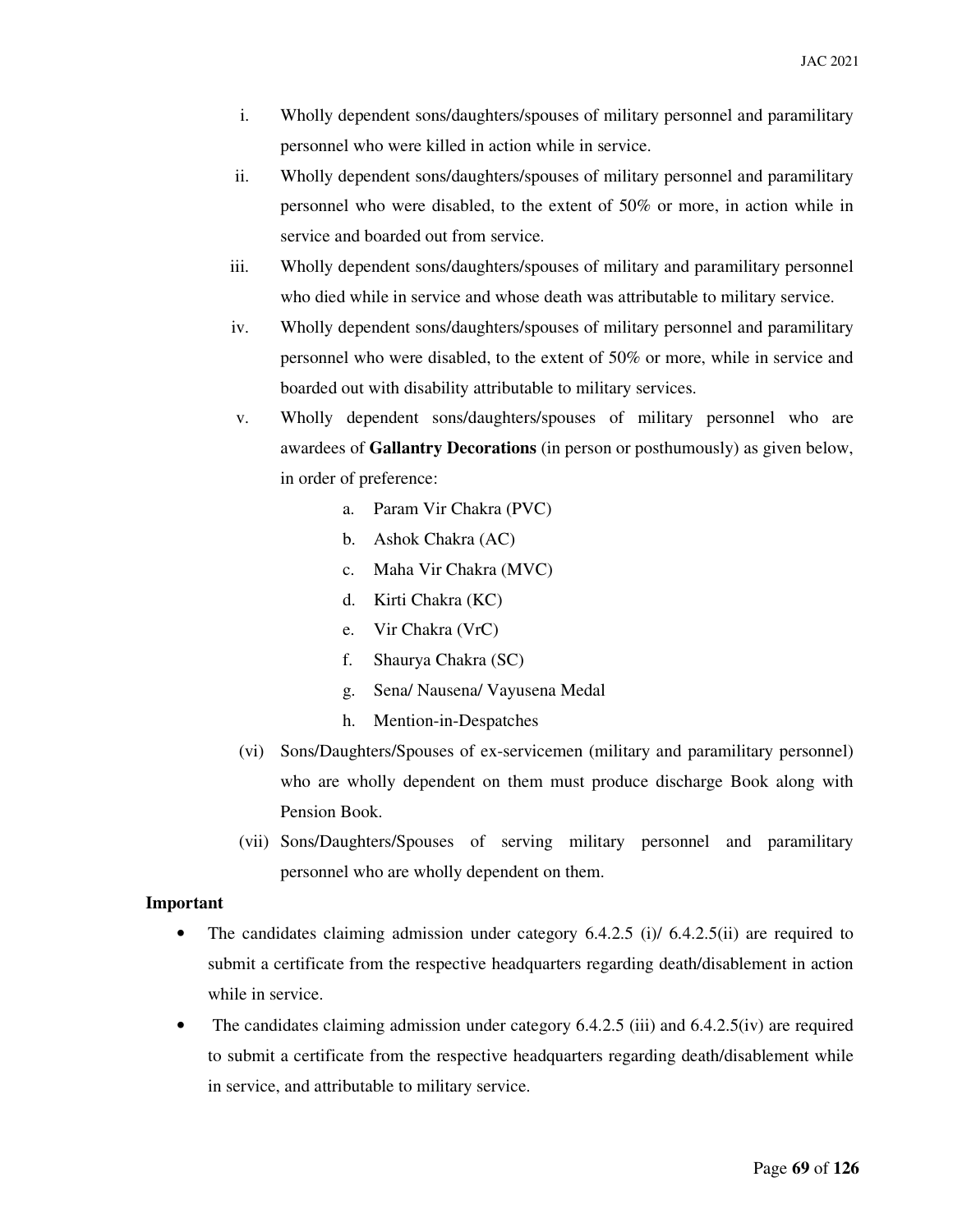- The candidates claiming admission under category  $6.4.2.5$  (v) are required to submit the photocopy of citation for the gallantry award, failing which the application will not be considered in this category.
- The candidates claiming admission under category  $6.4.2.5$  (vi) are required to submit certificate of discharge from service of the parent/spouse and certificate of dependence on parent/spouse from the competent authority.
- The candidates claiming admission under category 6.4.2.5(vii) are required to submit the certificate of dependence from the unit in which parent/spouse is serving.
- Specimens of the required certificates are given in **Chapter 8** of this brochure. If there is a tie within the same category, it shall be resolved by considering the academic merit of the concerned candidate in JEE (Main)- 2021. In case of a tie in the academic merit also, the same shall be resolved by considering the seniority in age.
- **6.3.2.6** Free Education for Meritorious SC Students (Applicable to CCET/CCA) *(Notification No. RA/SW/98/2766 dated 11th December, 1998 issued by the Social Welfare Department, Chandigarh Administration as amended by the same department vide subsequent notification No. RA/SW/2001/2049 dated 09.08.2001)* For enabling the students belonging to Scheduled Castes and Other Backward Classes, with unfavourable economic conditions to pursue higher studies and for their better academic performance, the Administrator, Union Territory, Chandigarh hereby makes the following scheme, namely:-
	- 1. This scheme shall be called the "Free Education for Meritorious Scheduled Castes and Other Backward Classes Students Scheme, 1998".
	- 2. This shall come into force with immediate effect.
	- 3. This scheme is open for those students passing  $12<sup>th</sup>$  level and seeking admission to the following courses of study, namely: -
	- "MBBS, BDS, BVSc, BAMS, B.E., B.Arch., Bachelor of Fine Arts, B. Pharmacy, B.Sc. (Nursing), Degree/Diploma in Hotel Management, Degree/Diploma in Laboratory Technology, B.Ed., M.Ed., L.L.B., L.L.M., MBA, M.C.A. and any other course decided by the Committee.
	- 4. All those students having passed +2 examinations from any college/school in the U.T. Chandigarh, in the first attempt, with a minimum of 50% marks and having studied in U.T. Chandigarh for a minimum of two years and whose parents are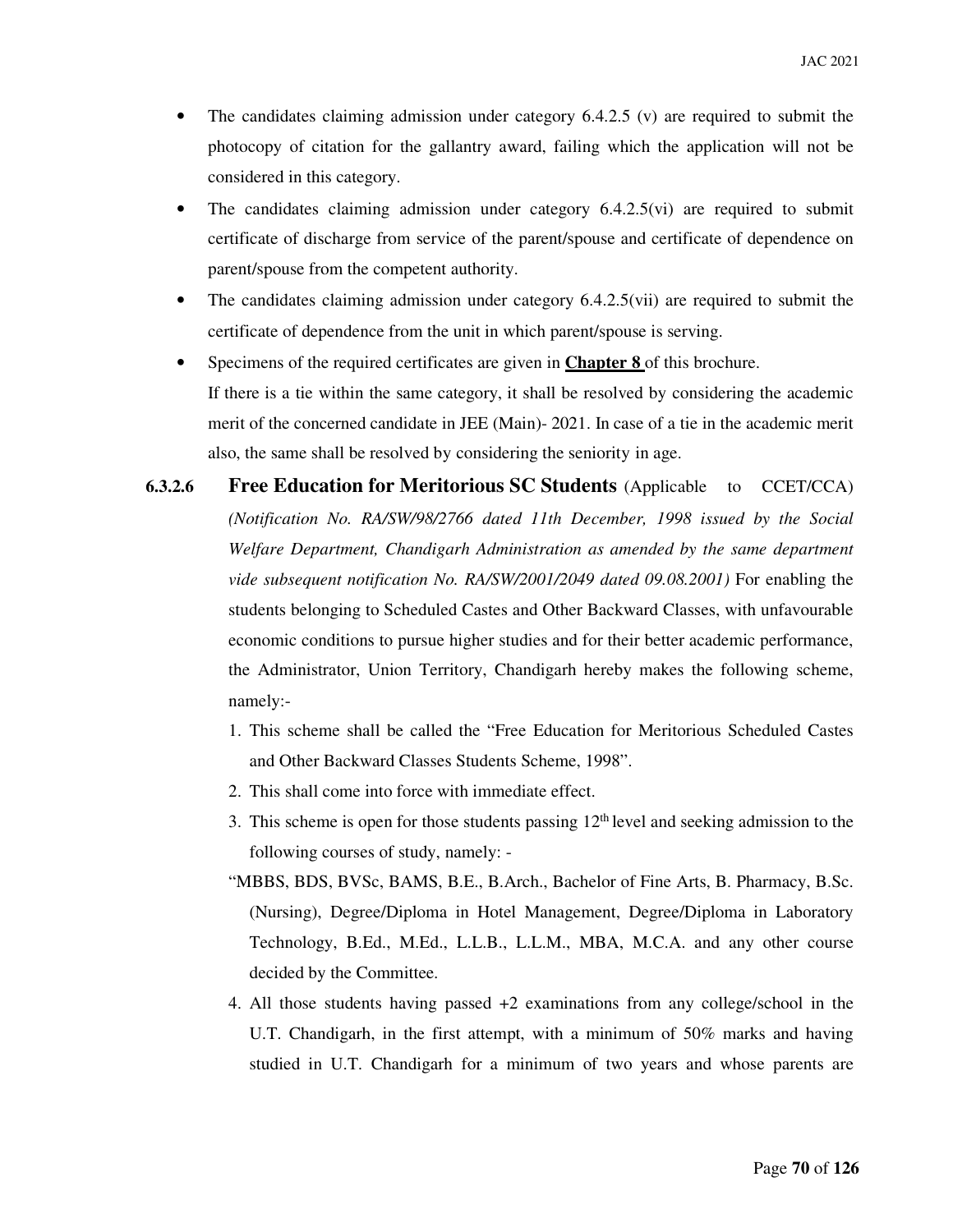bonafide residents of Chandigarh for the last three years, shall be eligible for the benefits under this scheme.

- 5. Applications under the scheme shall be invited by the Director Social Welfare, Union Territory, Chandigarh, by giving publicity through press, every year by 10th of August.
- 6. Selection of beneficiaries shall be done by a Committee headed by the Secretary Education, Union Territory, Chandigarh and DPI(C), Union Territory, Chandigarh as its members.
- 7. The Director Social Welfare, Union Territory, Chandigarh shall be the Drawing & Disbursing Officer, for the purpose.
- 8. Assistance as under shall be given to the students so selected under this scheme:
	- i. A lump sum annual allowance of ₹5,000/- payable in one instalment in the start of the academic session.
	- ii. Full reimbursement of tuition fee upto a maximum of ₹30,000/- and other non-refundable charges payable to the institution.
	- iii. A monthly pocket allowance of ₹500/- for day students.
	- iv. A monthly allowance of ₹1000/- for hostellers.
	- v. For students taking admission in cities other than Chandigarh, reimbursement of actual journey fare will be admissible thrice in one academic year provided fare for to and fro journey by ordinary bus or ordinary class rail does not exceed Rs. 150/-.
	- vi. Minimum essential books and stationery.
	- vii. Any other allowance considered necessary by Administration from time to time.
	- 9. Students fulfilling the following criteria shall be eligible under the Scheme, namely
		- i. He/She should belong to any caste declared as Scheduled Caste or other Backward Class for the Union Territory of Chandigarh.
		- ii. The total annual family income of parents shall not exceed Rs. 2,50,000/.
		- iii. He/She should have passed  $12<sup>th</sup>$  or qualifying examinations in the first attempt from any school/college in UT Chandigarh with minimum of 50% marks and he/she should have studied in UT Chandigarh for at least two academic sessions.
		- iv. Parents of the students should be bonafide residents of UT, Chandigarh for the past three years.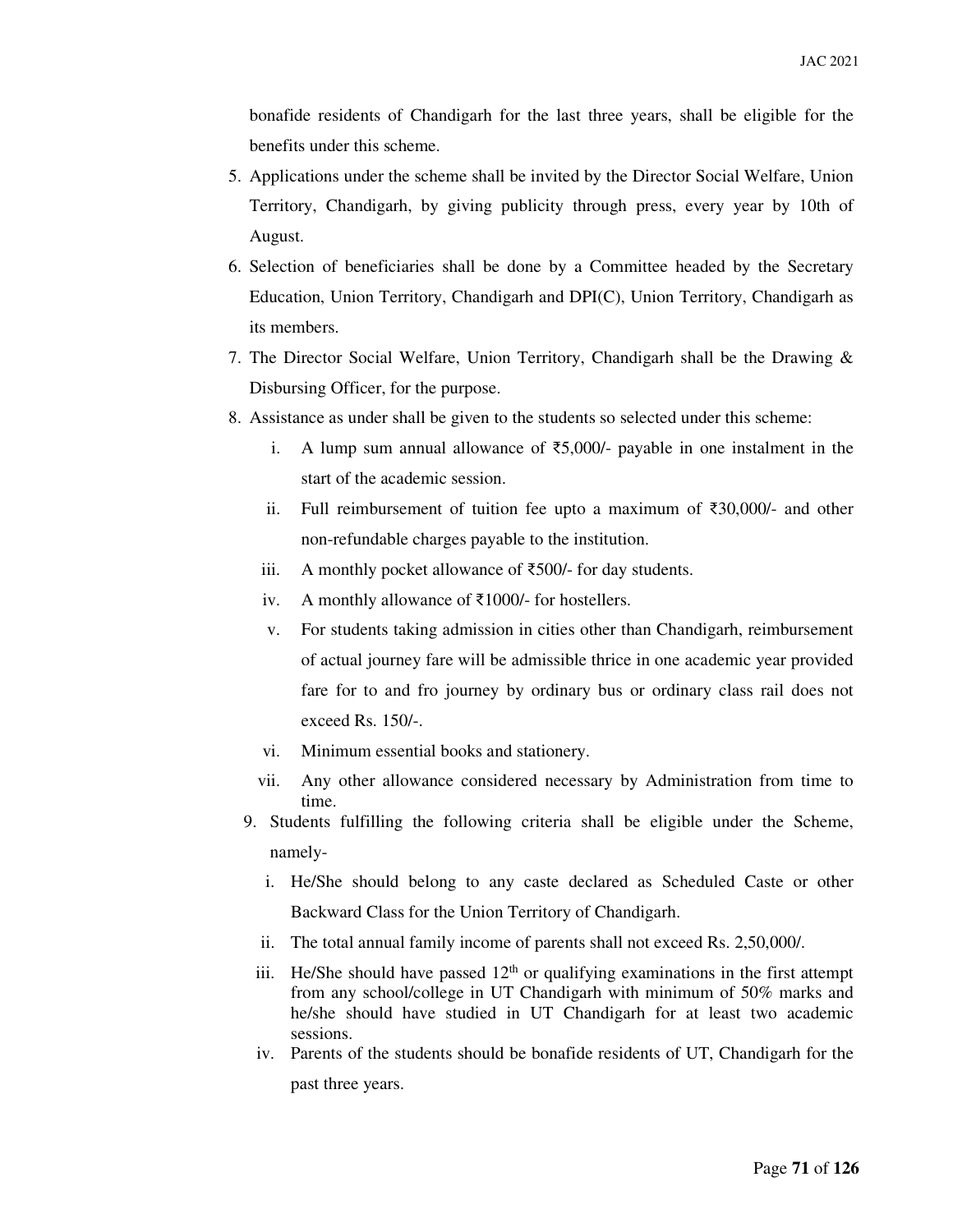# **Chapter 7**

# **List of Required Documents**

All the candidates who have been allotted seat must report at the allotted institute for document verification physically after the completion of  $3<sup>rd</sup>$  Round of Counselling or SPOT Round of counselling respectively as per the schedule given in Chapter 10.

On the day of Physical Reporting, the candidates are required to bring their original documents, along with a set of photocopies.

## **Original Documents required during Physical Reporting**

#### **7.1 General Category Candidates**

- a) JEE (Main)-2021 Result Card.
- b) Detailed Marks Sheet of class 12<sup>th</sup>.
- c) Class X Certificate for Date of birth.
- d) Character Certificate from the last attended institute (See Annexure I).
- e) Migration/Transfer Certificate from candidates who have appeared for  $12<sup>th</sup>$  or equivalent examination from the concerned **BOARD.**
- f) Gap Year Affidavit is required from the candidates who have appeared for the  $12<sup>th</sup>$  exam earlier than the year 2021 (See Annexure II).
- g) Certificate from the institution where the candidate has already taken admission (Original Certificate): In case the original certificates have been submitted in some other institute, the candidate has to submit a certificate from the Head of that institution where those certificates have been submitted, certifying the same (After getting admission in any of the participating institutes under JAC-2021, the original certificates must be submitted in the respective institute within next 05 working days).
- **7.2 Candidates applying under Reserved Categories**

In **addition to the documents** mentioned above for General Category, the candidates applying under any of the categories need to upload **the following original documents** for verification in support of their claim for the respective category.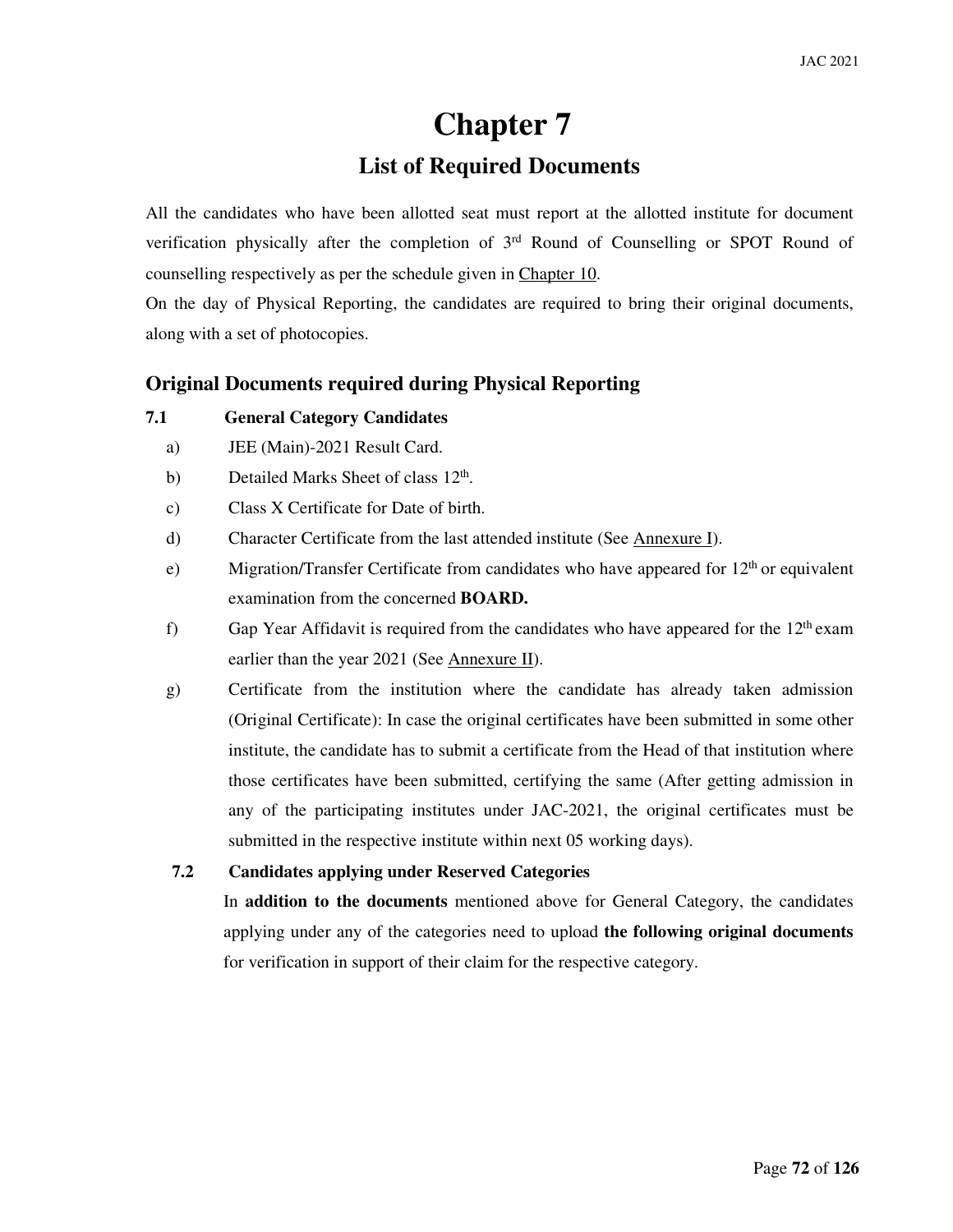## **7.2.1 Scheduled Castes/Scheduled Tribes**

#### **A. For institutes of Panjab University:**

The candidates belonging to Scheduled Castes/Scheduled Tribes have to bring the Caste certificate in original (See **Annexure III-A)** to this effect, issued by any one of the authorities mentioned below:

- 1) District Magistrate/ Additional District Magistrate/ Collector/Deputy Commissioner/ Additional Deputy Commissioner/ Deputy Collector/ 1st Class Stipendiary Magistrate/ Sub-Divisional Magistrate/ Taluka Magistrate/ Executive Magistrate/ Extra Assistant Commissioner.
- 2) Chief Presidency Magistrate/ Additional Chief Presidency Magistrate/ Presidency Magistrate.
- 3) Revenue Officer not below the rank of Tehsildar.
- 4) Sub-Divisional Officer of the area where the candidate and/or his/her family normally resides.
- 5) Administrator/ Secretary to Administrator/ Development Officer (Lakshadweep Islands).

Certificate, if issued by other than one of the authorities mentioned above, notification of Government must be included. **A certificate not bearing the seal/stamp of the competent authority shall not be accepted.** (**Two copies** of the same may be submitted – one photocopy is required for the subsequent verification from the issuing authority).

## **B. For Institutes under Chandigarh administration:**

The candidates belonging to Scheduled Castes/Scheduled Tribes needs to bring a certificate to this effect issued by the Tehsildar/Magistrate/SDO (civil)  $1<sup>st</sup> Class/Deputy$ Commissioner of the area to which the candidate actually belongs (**Annexure III-B)**.

Certificate, if issued by other than one of the authorities mentioned above, notification of Government must be included. **A certificate not bearing the seal/stamp of the competent authority shall not be accepted.** (**Two copies** of the same may be submitted – one photocopy is required for the subsequent verification from the issuing authority).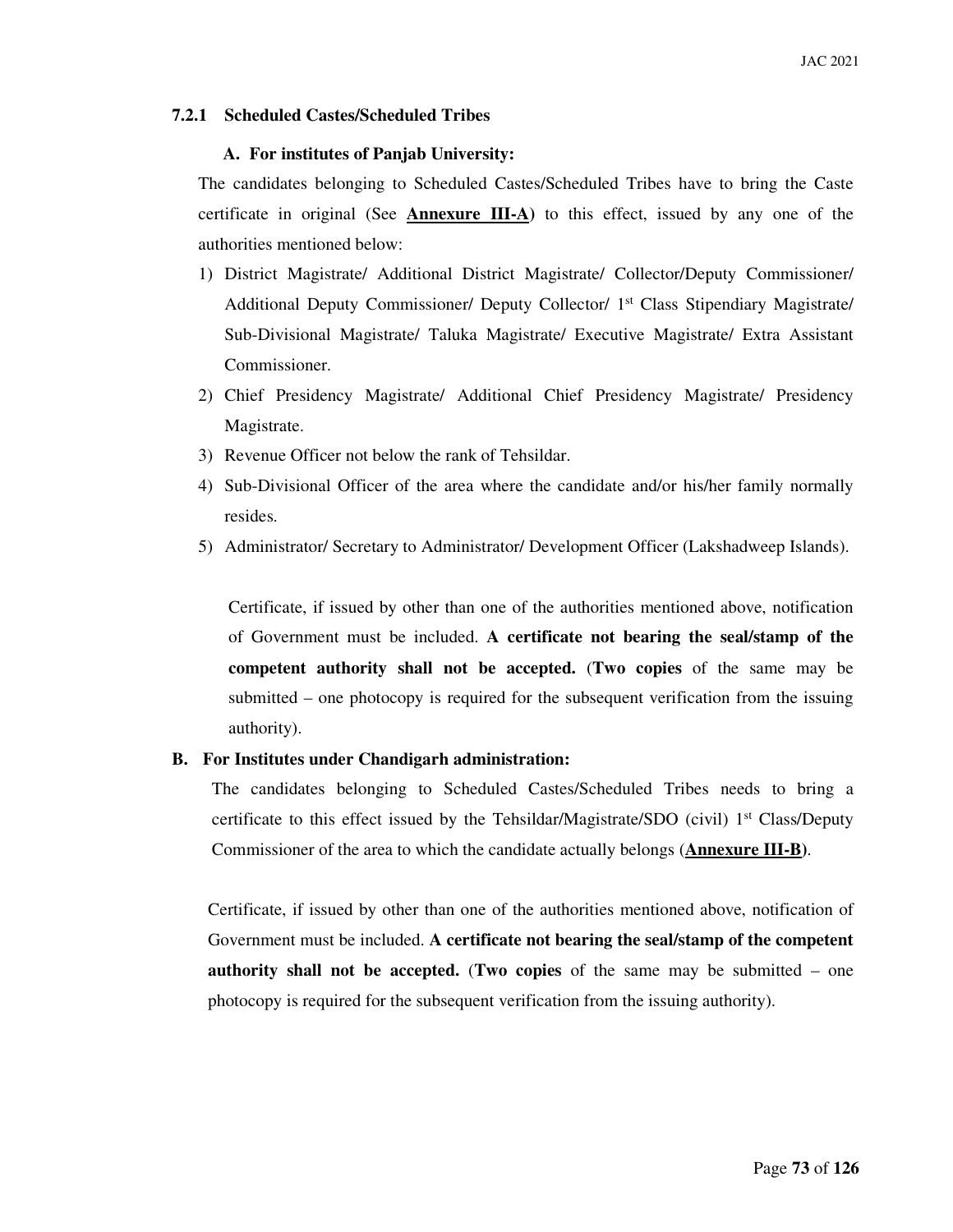# **7.2.2 Persons with Disability (PwD)**

# **A. For institutes of Panjab University:**

The PwD candidates need to produce **certificates as provided in Annexure IV (Chapter 8)** of their permanent physical disability. Such PwD candidates should have a minimum **of 40% disability duly certified by the Medical Board of District/State/UT/Medical Institution of National importance** provided that the claimant in this category is otherwise capable to pursue the course for which the admission is sought. After provisional admission, such certificate shall be further verified by the Medical Board of the Panjab University Health Centre.

## **B. For Institutes under Chandigarh administration:**

Candidates under PwD category **shall produce a certificate of their permanent physical disability from a Civil Surgeon of a District/Director/Principal or a Professor of a Medical College affiliated to University or an institution of national importance (See Annexure IV)** provided that the claimant in this category is otherwise capable to pursue the course for which the admission is sought. If this certificate is not attached with the application, the candidate will not be considered against the seats reserved for this category.

After provisional admission, the candidate will have to appear before the Medical Board constituted by the Principal Medical Officer, General Hospital, Sector 16, Chandigarh, for determination of the percentage loss of earning capacity (minimum 40%) through handicap/disability and getting a certificate to this effect.

# **7.2.3 Backward Class (BC) Category (only applicable for candidates applying for institutes of Panjab University)**

The candidates belonging to Backward Class have to bring a certificate in original to this effect (See **Annexure V**)**,** issued by any one of the authorities mentioned below:

- 1. Deputy Commissioner
- 2. Additional Deputy Commissioner
- 3. Sub-Divisional Magistrate
- 4. Executive Magistrate
- 5. Tehsildar
- 6. Naib Tehsildar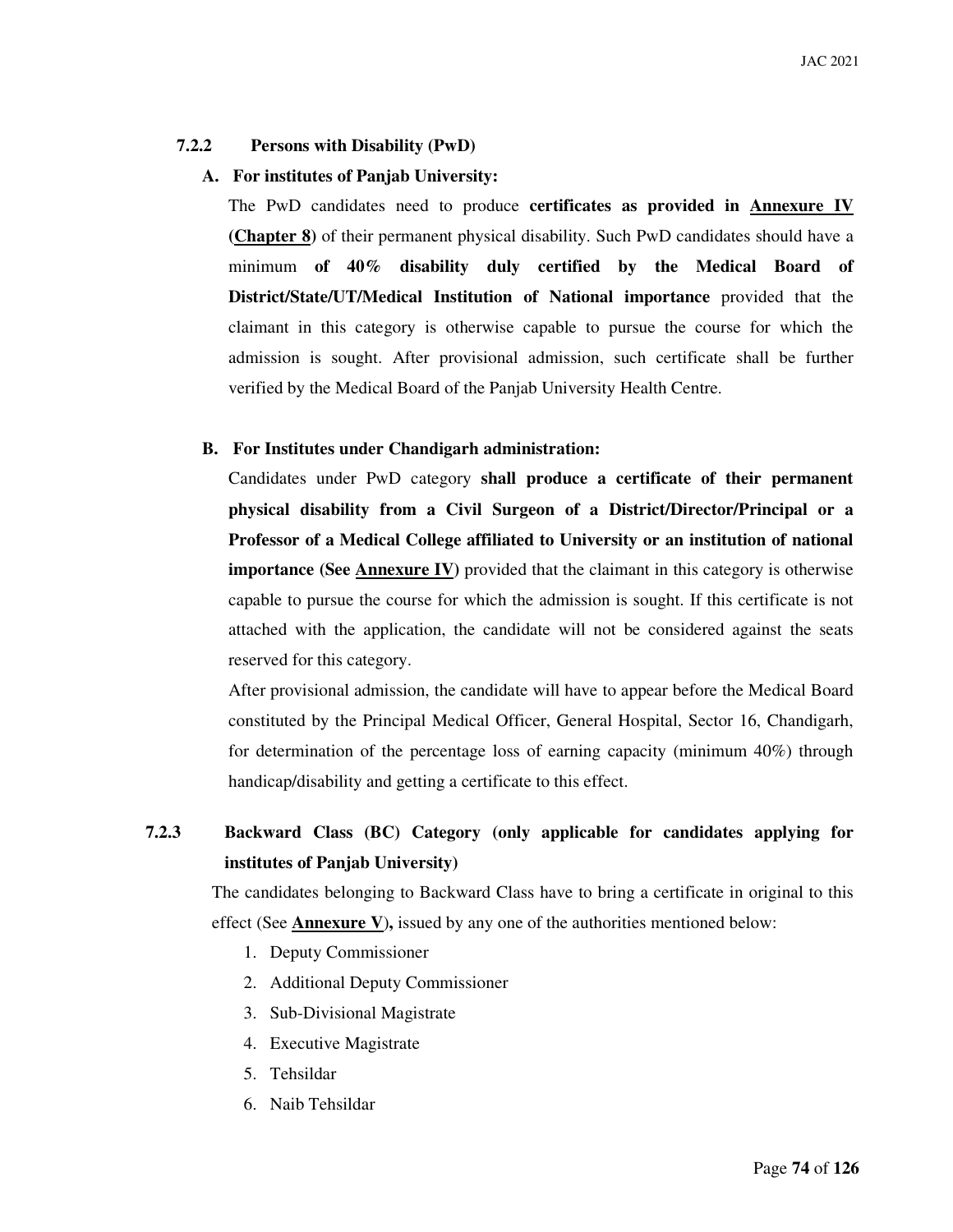- 7. Block Officer
- 8. District Revenue Officer

**A certificate not bearing the seal/stamp of the competent authority will not be accepted. Please note that OBC/SBC certificate is not acceptable. Candidate whose certificate is older than one year from the date of issue must submit the selfdeclaration as per Annexure-V-A.** 

#### **7.2.4 Sports Category**

In case of candidates applying against the seats reserved for the sports persons, they must bring the following documents:

#### **A. For institutes of Panjab University:**

- a) Self-attested photocopies of sports certificates with photograph duly attested by the respective issuing authority or Head of the Institution of last attended along with their originals.
- b) Undertaking of sports achievements **(Annexure VI-A)** and attendance in sports grounds **(Annexure VI–D)** both in original.
- c) Roster form/list of players/ competitors of the concerned tournament duly attested by the respective issuing authority or Head of Institution last attended.

## **B. For Institutes under Chandigarh administration:**

- a) **An affidavit in original** (**Annexure VI-E**) duly attested by a Magistrate class I/II regarding his/her achievement in sports on stamp paper of Rs 5/- or above along with original sports certificates. In case of minor, the affidavit may be given by the parents/guardians in respect of their ward(s)/children achievements in sports.
- b) **Sports Gradation certificate (original)**: Gradation certificate from the Director of Sports, Union Territory, Chandigarh.
- c) **Undertaking to attend the Sports ground regularly**: The candidate shall give an undertaking(**Annexure VI-F**) to the effect that he/she will attend the grounds regularly and will also participate in inter-college and inter-university tournaments when required. His/ her admission will be cancelled if the terms of undertaking thus given, are not adhered to.

## **7.2.5 Defence Personnel:**

The candidates desirous of getting admission under this category have to bring the following certificates in original:

 **A. For institutes of Panjab University:**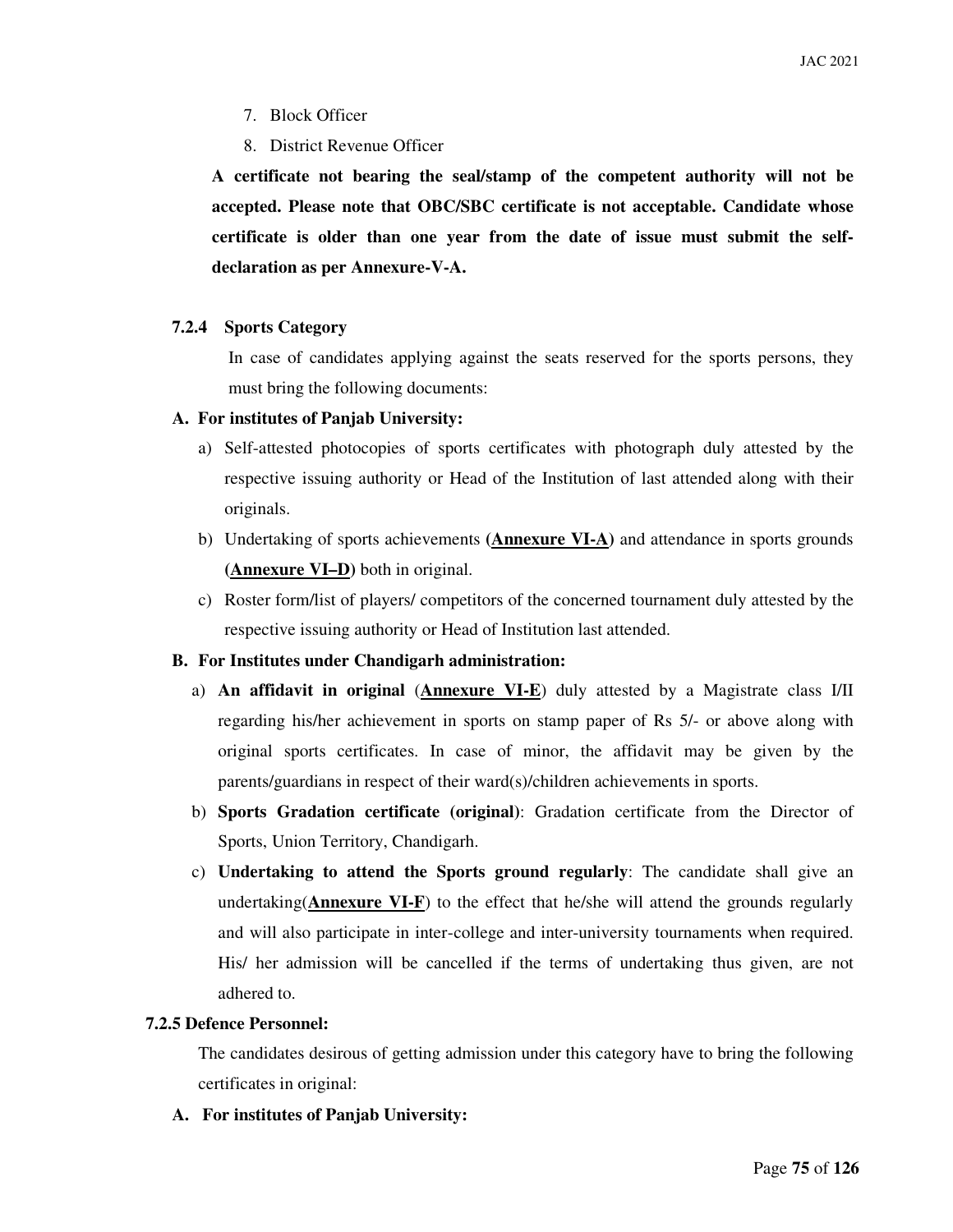- a. Certificate from the competent military authority as given in **Annexure VII-A** is required.
- b. DISCHARGE BOOK AND PENSION BOOK MUST ALSO BE PRODUCED IN CASE OF EX-SERVICEMEN.

# **B. For Institutes under Chandigarh administration:**

a) **Dependence on Military Personnel certificate**:

 Certificate from the competent military authority is required for those applying against the reserved seats for the sons/daughters/wives of military personnel (See **Annexure VII-B**).

 In addition to dependent certificate, depending upon subcategory in which the candidate is applying, he/she has to produce:

- b) **Defence Personnel died/incapacitated while in service certificate** (**Annexure VII-C**)**.**
- c) **Gallantry award certificate (specify the award)** (**Annexure VII-D**).
- d) **Ex-Servicemen defence personnel (Self Admission) certificate.**
- e) DISCHARGE BOOK AND PENSION BOOK MUST ALSO BE PRODUCED IN CASE OF EX-SERVICEMEN.
- **7.2.6 Terrorists/Riot Victim (applicable for institutes of Panjab University only)**  The candidates eligible of applying under this category have to bring the **Riot/Terrorist Victim Dependent Certificate** in original (**Annexure VIII**).

## **7.2.7 Freedom Fighter Category:**

The candidates applying for admission under Freedom Fighter Category must produce in original the following documents:

- i. **Freedom Fighter and Pension Certificate** (**Annexure IX**) from the Deputy commissioner of the concerned district.
- ii. In addition, they must produce the Pension booklet and/or Tamra Patra Certificate.

# **7.2.8 Wards of Martyrs/permanent disabled of Kargil War (applicable for candidates seeking admission in institutes under Chandigarh Administration**

- a) Such candidates have to produce a valid certificate in original from the Ministry of Defence that they are wards of martyrs/permanent disabled (up to 80% leading to incapacitation) of Kargil war
- b) The Pension Book of the family in which the same has been entered.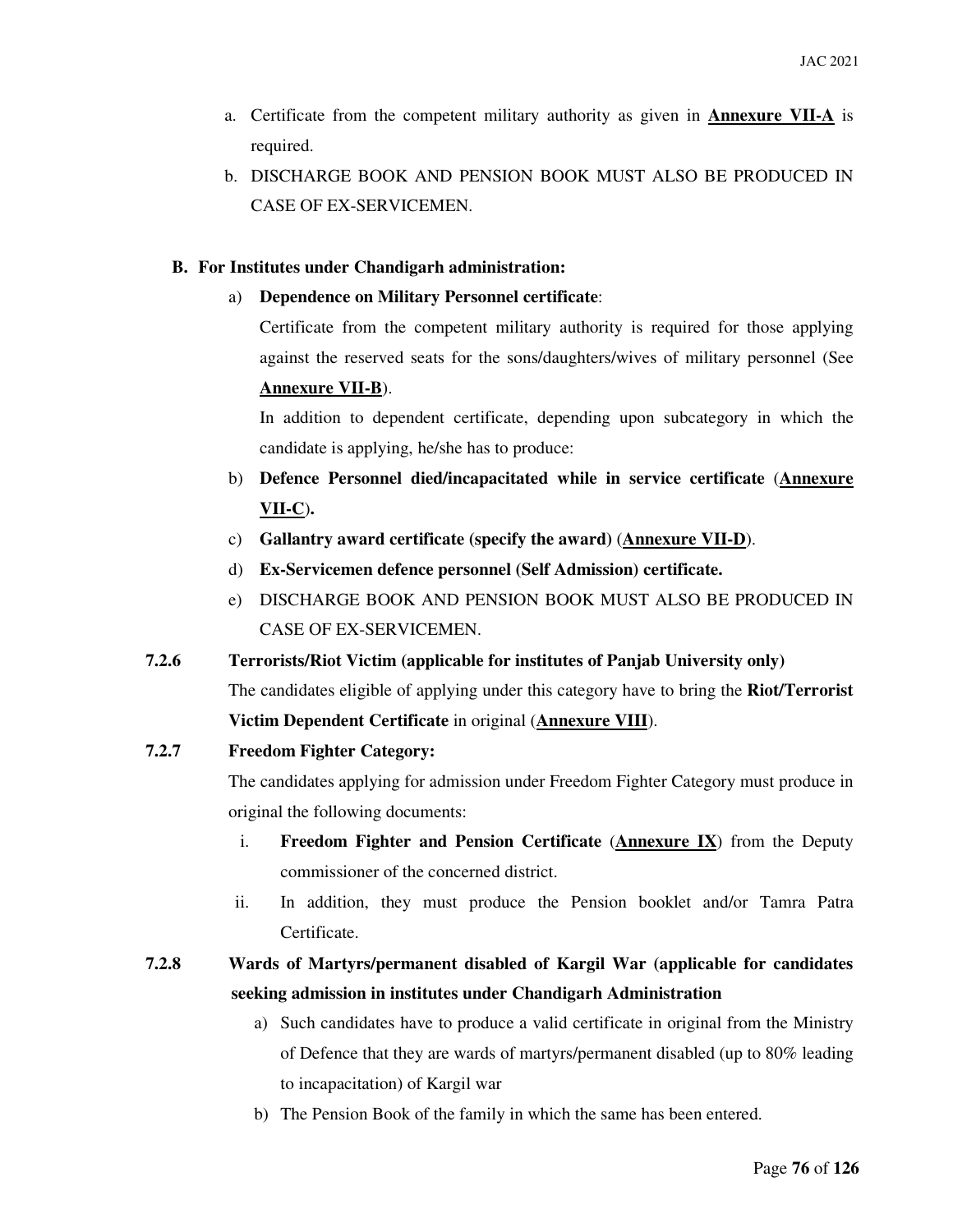# **7.2.9 One Girl Child out of the only two girl Children (for institutes of Panjab University)**

Such candidates have to bring a certificate from their parents. The format of the Certificate has been given in **Annexure X.** 

# **7.2.10 Economically Weaker Section (ES) under Tuition Fee Waiver Scheme (applicable for institutes of Panjab University and CCET only)**

The additional certificates required to be brought are:

- a) **Affidavit:** An affidavit duly attested by a magistrate, giving full details of total family income should also be submitted with the admission form (See **Annexure XI-A**).
- b) **Income certificate:** For proof of family income from all sources the income certificate issued by the competent authority, which shall mean Deputy Commissioner/ Tehsildar /SDM or the employer as the case may be (See **Annexure XI-B**).

#### **7.2.11 Border Area Students (for institutes of Panjab University)**

The border area students shall mean those candidates who have passed their Matriculation from a Border Area school situated within 20 kilometres from the International border and  $12<sup>th</sup>$  class from a school situated in any other area. A candidate claiming such benefit will have to produce **a certificate from the Tehsildar or the Principal/Headmaster/Head of the School certifying that the school from where the candidate has passed the Matriculation falls within the aforesaid Border area.**  (See **Annexure XII**).

## **7.2.12 Rural Area Students (for institutes of Panjab University)**

Only those candidates will be considered in this category, who have passed their Matriculation and +2 examination from those rural schools that do not fall in the area of the Municipal Corporation/Municipal Committee/Small Town/Notified Area/Cantonment Area. A candidate claiming such benefit will have to produce a certificate from the D.E.O./Principal of the concerned institute of the area certifying that the school from where the candidate has passed the Matriculation and +2 examination, falls within the aforesaid rural area. (See **Annexure XIII**).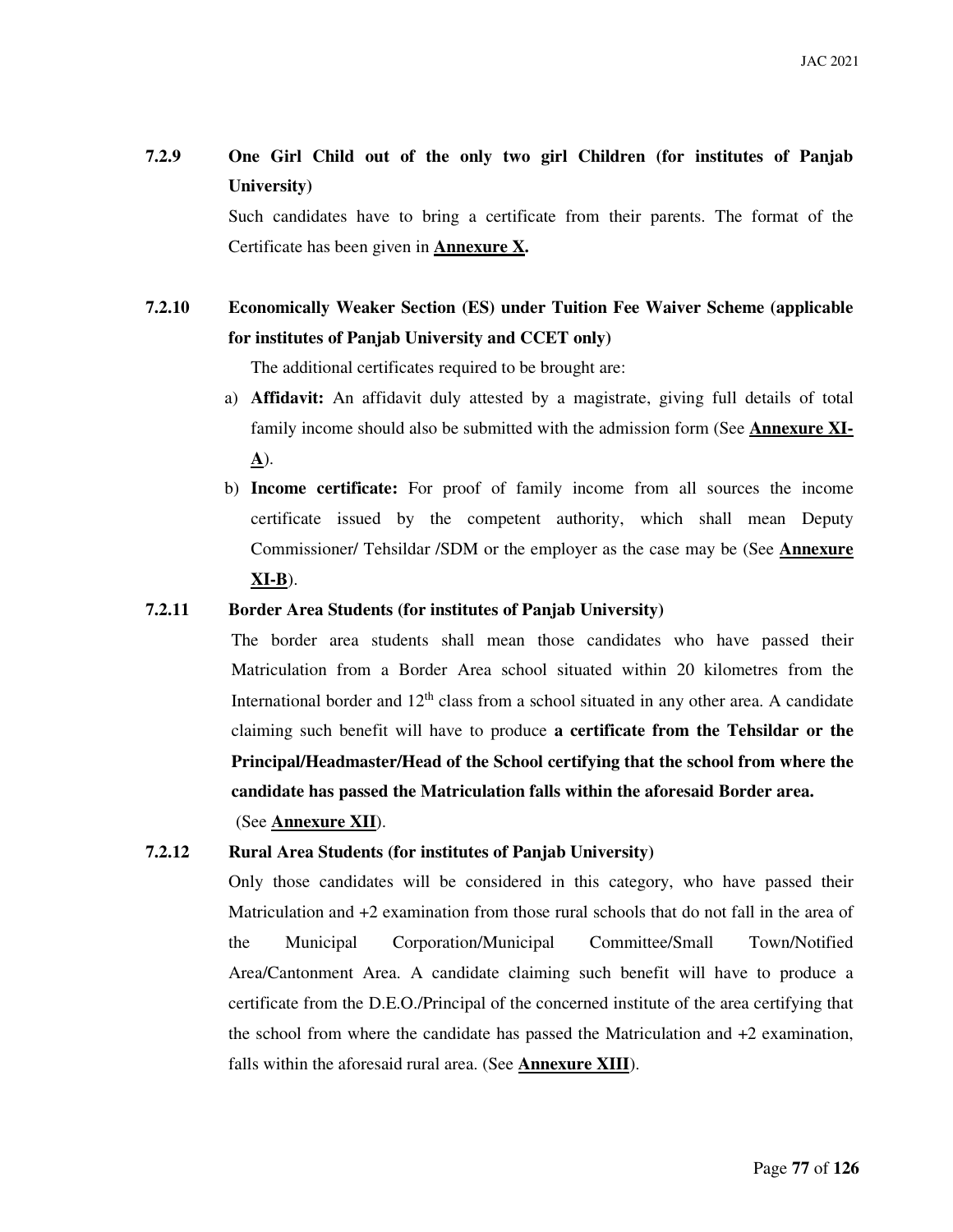#### **7.2.13 Cancer/AIDS/ Thalassemia Patient Category (for institutes of Panjab University)**

 Candidates applying for admission under Cancer/AIDS/Thalessemia Patient category must produce the **certificate** in original from Medical Institute of National repute like PGIMER and AIIMS (See **Annexure XIV**).

## **7.2.14 Kashmiri Migrants/Displaced Persons** (See **Annexure XV**).

A candidate seeking admission against this seat is required to produce-

# **A. Wards of Kashmiri Migrants and Kashmiri Pandit / Kashmiri Hindu families (nonmigrants living in Kashmir Valley) (for institutes of Panjab University):**

- A candidate seeking admission against this seat is required to produce a certificate from an authorized Government Officer (i.e. Relief Commissioner/ Deputy Commissioner of the concerned district/area) to the effect that the candidate is a ward of Kashmiri displaced person.
- Proof of current residence (such as Ration Card/Photo Identity Card issued by the Election Commissioner / Driving License/Aadhaar Card/Passport etc.)
- The admission of a candidate against this category shall be provisional subject to verification of his/her above mentioned certificates by the competent authority.

#### **B. For Institutes under Chandigarh administration:**

- a. A certificate from an authorized Government Officer (i.e. Relief Commissioner/ Deputy Commissioner of the concerned district/area) to the effect that the candidate is a ward of Kashmiri displaced person.
- b. They should also carry a valid domicile (of J&K) of either of their parents.

The admission of a candidate against this category shall be provisional subject to verification of his/her above mentioned certificates by the competent authority.

# **7.2.15 General-EWS (EWS other than SC/ST/BC) - applicable for CCET/CCA only** (See **Annexure XVI**).

 The candidates applying for admission under this category must produce in original the Income and Assets Certificate for Economically Weaker Sections issued by an officer not below the rank of Tehsildar in the States/UTs as per Annexure XVI (Chapter 8).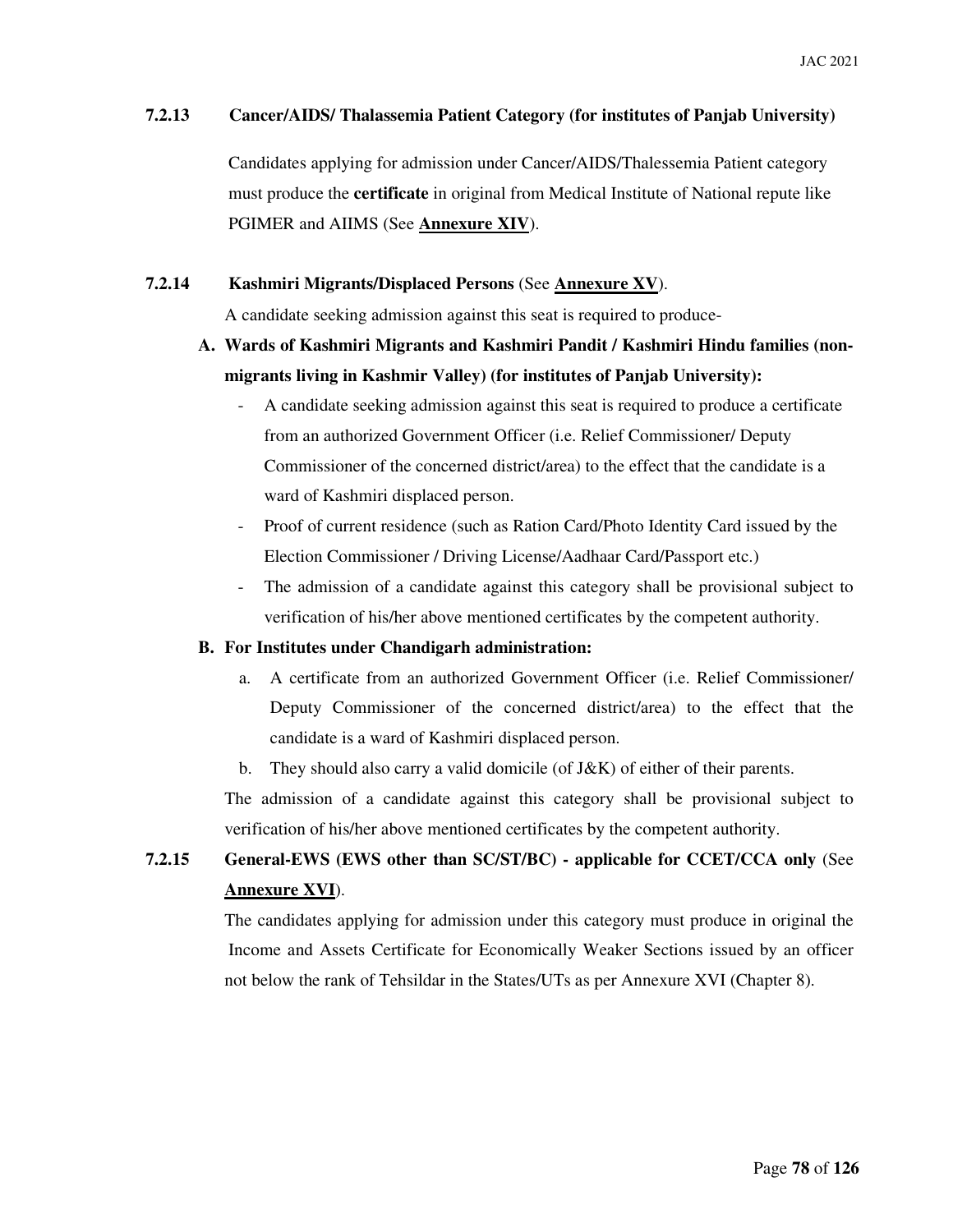# **Chapter 8**

# **Proforma for Certificates, Affidavits and Undertakings**

| Annexure                | <b>Annexure Type</b>                                                                                                    |
|-------------------------|-------------------------------------------------------------------------------------------------------------------------|
| $\mathbf I$             | Character Certificate (Common to all Participating Institutes)                                                          |
| $\mathbf{H}$            | Gap Year Affidavit                                                                                                      |
| $III-A$                 | SC/ST Certificate for Institutes of Panjab University                                                                   |
| $III-B$                 | SC/ST Certificate for Institutes under Chandigarh Administration                                                        |
| IV                      | PwD Certificates (Form-I, II, III and IV) (Common to all Participating<br>Institutes)                                   |
| V                       | Backward Class Certificate for Institutes of Panjab University                                                          |
| $V-A$                   | Self-declaration Proforma for BC category                                                                               |
| VI-A to VI-D,<br>$VI-G$ | Undertakings and other annexures related to Sports Category for<br>Institutes of Panjab University                      |
| VI-E and VI-F           | Undertaking and Certificate related to Sports Category for Institutes<br>under Chandigarh Administration                |
| VII-A                   | Defence Certificate for Institutes of Panjab University                                                                 |
| VII-B to VII-D          | Defence Certificates for Institutes under Chandigarh Administration                                                     |
| VIII                    | Riots/Terrorist Victim Certificate for Institutes of Panjab University                                                  |
| IX                      | Freedom Fighter Certificate (Common to all Participating Institutes)                                                    |
| X                       | Only Girl Child Certificate for (for institutes of Panjab University)                                                   |
| XI-A and XI-B           | EWS Certificates (Common to Institutes of Panjab University and<br>CCET)                                                |
| XII                     | Border Area Certificate (for institutes of Panjab University)                                                           |
| XIII                    | Rural Area Certificate (for institutes of Panjab University)                                                            |
| XIV                     | Cancer/AIDS/Thalassemia Patient Certificate (for institutes of Panjab<br>University)                                    |
| XV                      | Documents required for wards of Kashmiri Migrant/ Displaced Persons                                                     |
| XVI                     | Income and Assets Certificate to be produced by Economically Weaker<br>Sections (For General-EWS Category) for CCET/CCA |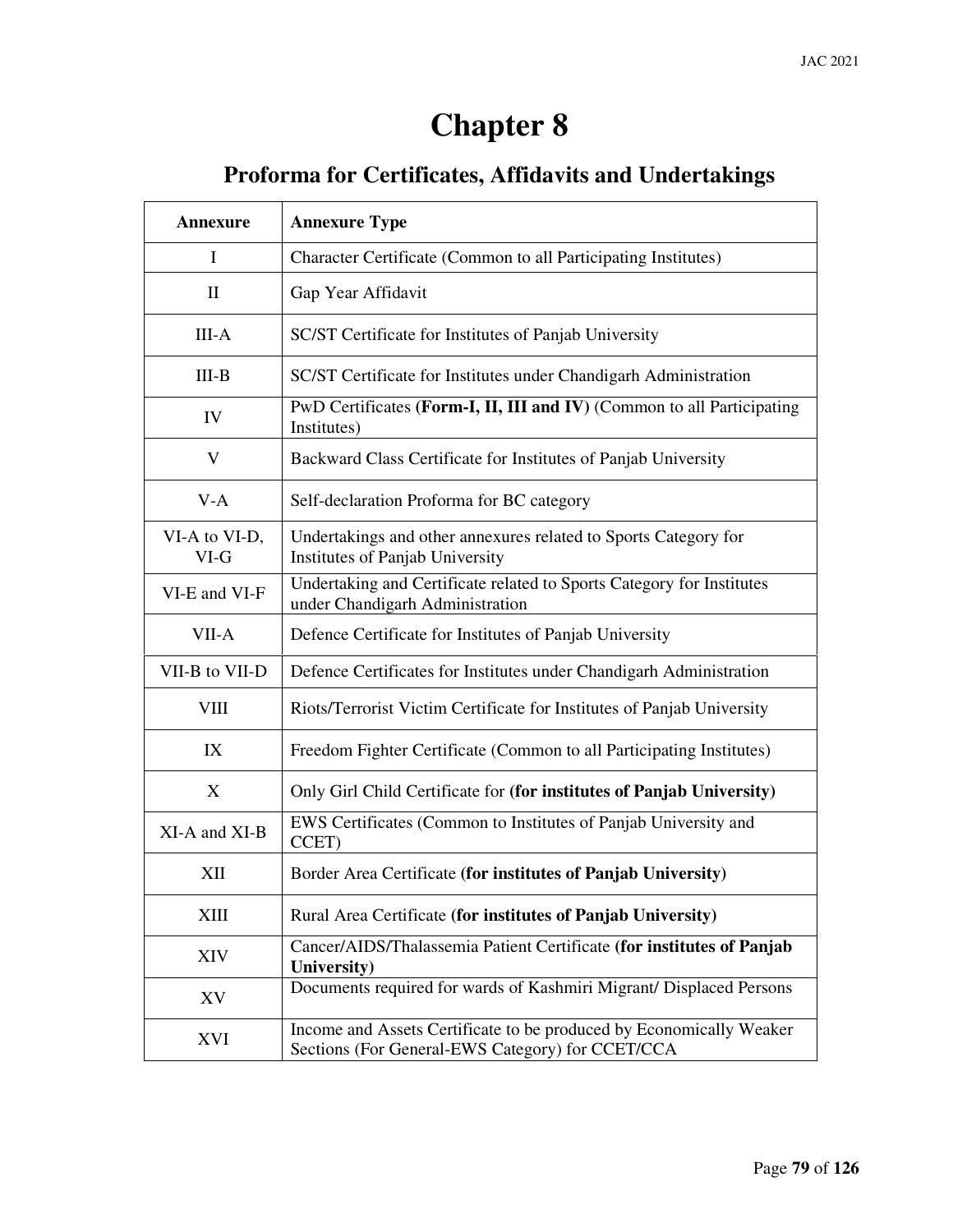# **Annexure I**

# **Certificate of Educational Qualifications and Character (***to be submitted by all candidates***)**

# **(Common to all participating institutes)**

(The certificate must be signed by the Head of the Institution where the candidate has studied for 12th Class, or Institution last attended)

|                           | Certified that Mr./Ms./Mx.                                                                   |  |                                   |
|---------------------------|----------------------------------------------------------------------------------------------|--|-----------------------------------|
|                           |                                                                                              |  | passed his/her $12th$ examination |
|                           | from this college/school as a regular student in the year _________________.                 |  |                                   |
|                           | He/She bears a good moral character and has not been disqualified by any Board/University or |  |                                   |
| convicted on any account. |                                                                                              |  |                                   |

**\_\_\_\_\_\_\_\_\_\_\_\_\_\_\_\_\_\_\_\_\_\_\_\_\_\_\_\_\_\_\_\_\_\_\_\_\_\_\_\_\_\_\_\_\_\_\_\_\_\_\_\_\_\_\_\_\_\_\_\_\_\_\_\_\_\_\_\_\_\_\_\_\_** 

Date Seal Seal Signature of Principal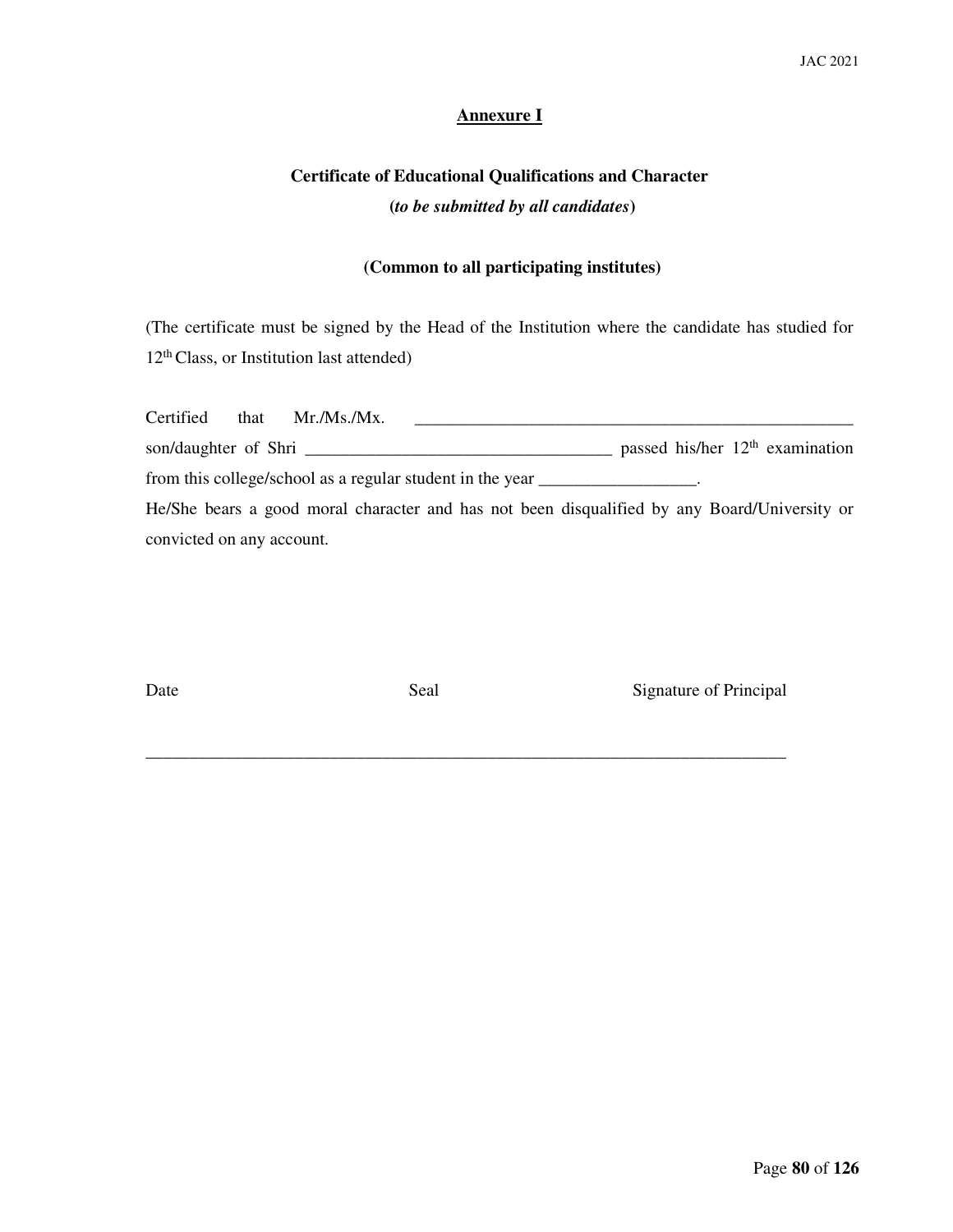# **Annexure II**

# **Gap Year Affidavit**

(To be submitted on non-judicial stamp paper of the value of  $\bar{\tau}$  5/- or above, duly attested by

Notary Public/1st Class Magistrate)

# **AFFIDAVIT**

|               |                                                                                                             | Resident          |
|---------------|-------------------------------------------------------------------------------------------------------------|-------------------|
|               | of $\overline{\phantom{a}}$                                                                                 | do hereby declare |
| as under-     |                                                                                                             |                   |
| $\mathbf{i}$  | That I am seeking admission in one of the institutes participating under Joint Admission<br>Committee-2021. |                   |
| $\mathbf{ii}$ |                                                                                                             | during the        |
|               |                                                                                                             |                   |
| iii)          | That I was not involved in any offence/unlawful activities during the gap                                   |                   |
|               | $year$ ____________________.                                                                                |                   |
|               |                                                                                                             |                   |
| DATE:         |                                                                                                             |                   |
| PLACE:        |                                                                                                             | <b>DEPONENT</b>   |

#### **VERIFICATION**

I solemnly declare that the above statement is correct to the best of my knowledge and belief and that nothing has been concealed there in.

# DATE:

#### PLACE: DEPONENT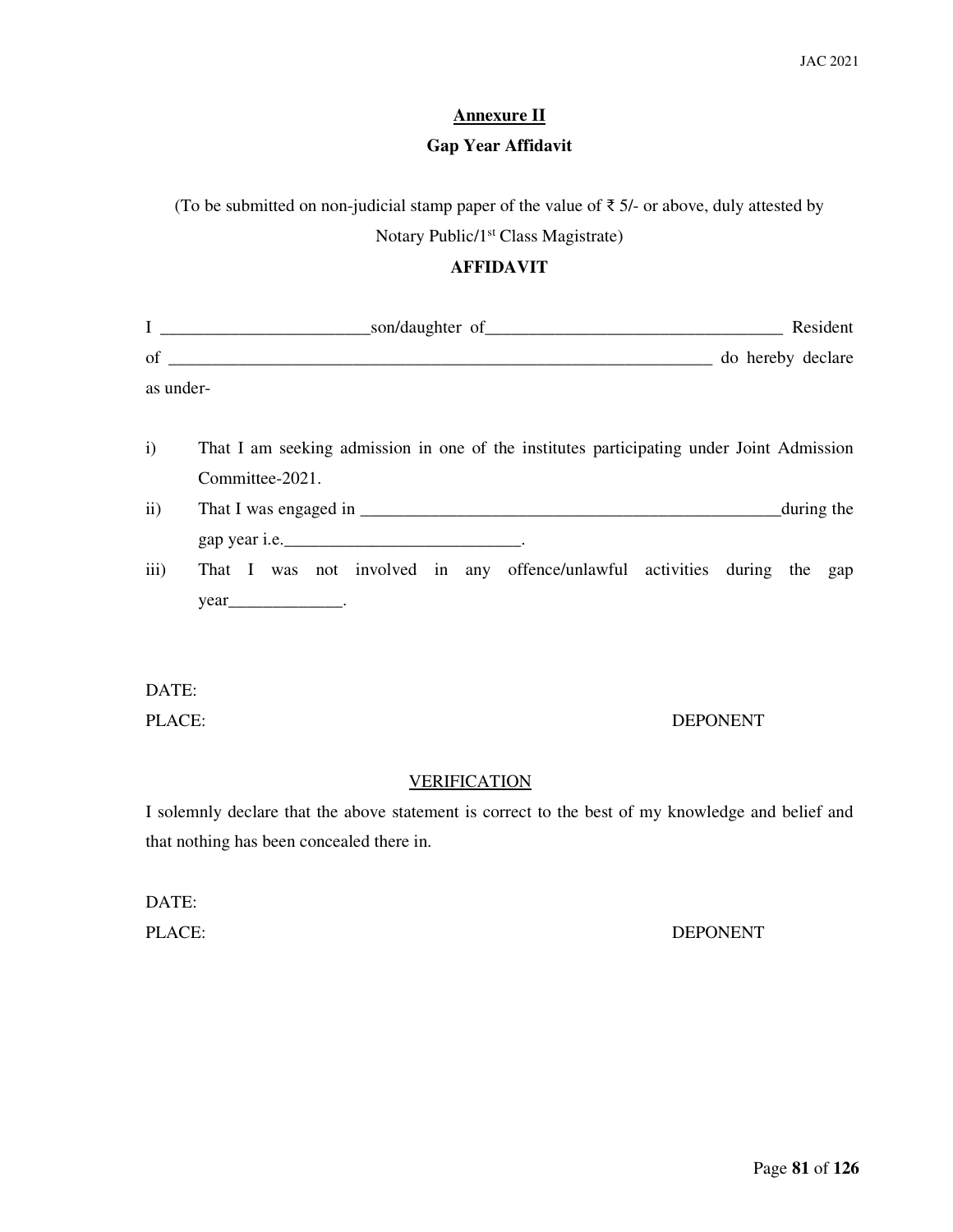# **Annexure III-A**

# **Scheduled Caste/ Scheduled Tribe Certificate (For institutes of Panjab University)**

The Caste/Tribe Certificate should necessarily contain the following information about:

- (a) Name of the person;
- (b) Father's name;
- (c) Permanent place of residence
- (d) Name of the Caste/ Tribe
- (e) Constitutional order under which the caste/ tribe has been notified
- (f) Signature of issuing authority along with the designation, seals and date

#### **Authorities Empowered to issue SC/ST certificate**

- 1) District Magistrate/ Additional District Magistrate/ Collector/Deputy Commissioner/ Additional Deputy Commissioner/ Deputy Collector/ 1st Class Stipendiary Magistrate/ Sub-Divisional Magistrate/ Taluka Magistrate/ Executive Magistrate/ Extra Assistant Commissioner.
- 2) Chief Presidency Magistrate/ Additional Chief Presidency Magistrate/ Presidency Magistrate.
- 3) Revenue Officer not below the rank of Tehsildar.
- 4) Sub-Divisional Officer of the area where the candidate and/or his/her family normally resides.
- 5) Administrator/ Secretary to Administrator/ Development Officer (Lakshdweep Islands)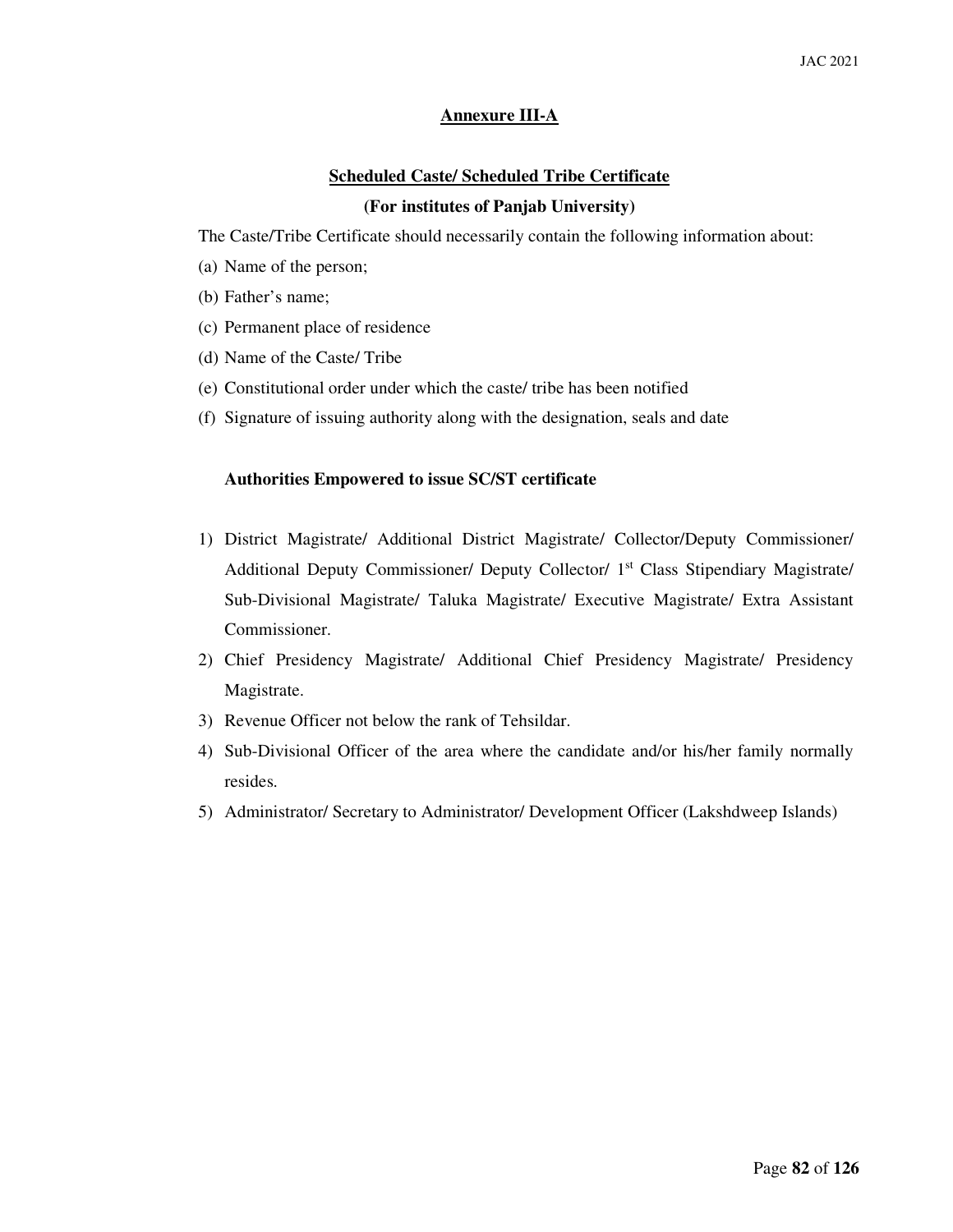# **Annexure III-B**

# **Certificate of Caste**

# *(to be submitted by Scheduled Castes/Scheduled Tribes candidates only)* **(For institutes under Chandigarh Administration)**

| Despatch No. |  |       |                                                                  |           |          |
|--------------|--|-------|------------------------------------------------------------------|-----------|----------|
|              |  |       |                                                                  |           |          |
|              |  |       |                                                                  |           | resident |
|              |  |       |                                                                  |           |          |
|              |  |       |                                                                  |           |          |
|              |  |       | has been recognized as a Scheduled Caste/Tribe vide notification |           |          |
| No.          |  | dated | <u> 1980 - Andrea Andrew Maria (h. 1980).</u>                    | issued by |          |
|              |  |       |                                                                  |           |          |

| Name of the        | Signature of the Revenue Officer of the |
|--------------------|-----------------------------------------|
| Certifying Officer | District concerned, not below the rank  |
| Designation        | of Tehsildar                            |
| Date               | Seal                                    |

**Note: Certificate, if issued by other than mentioned authority, notification of Government must be included.** 

\_\_\_\_\_\_\_\_\_\_\_\_\_\_\_\_\_\_\_\_\_\_\_\_\_\_\_\_\_\_\_\_\_\_\_\_\_\_\_\_\_\_\_\_\_\_\_\_\_\_\_\_\_\_\_\_\_\_\_\_\_\_\_\_\_\_\_\_\_\_\_\_\_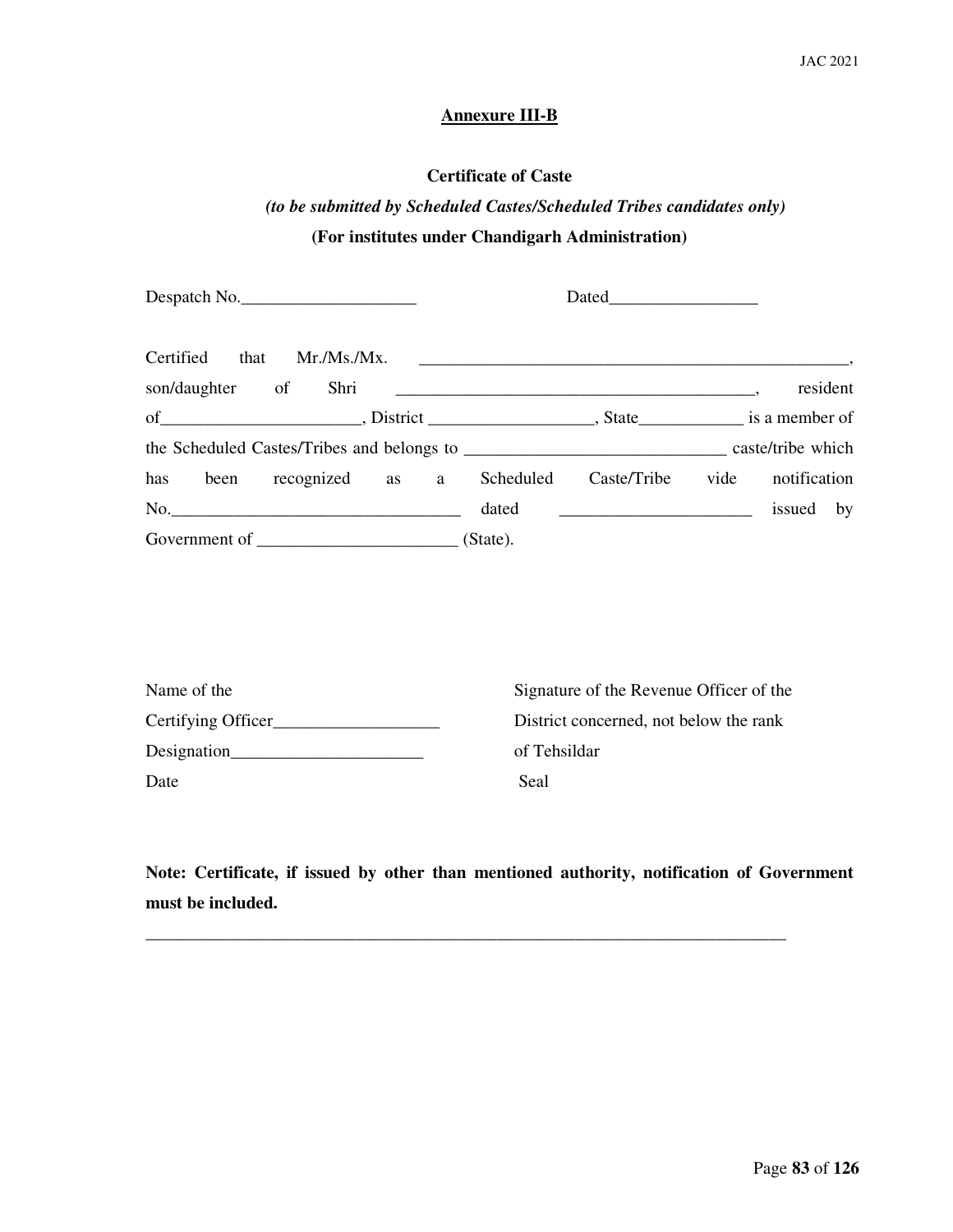## **Annexure IV**

#### (**Common to institutes of Panjab University and institutes under Chandigarh Administration)**

*Important Note:- Under this category of Physically Challenged, persons only with Permanent Physical Disability (PPD) will be considered. Candidates with temporary physical disability will not be eligible for applying under this category.* 

**Format of Certificate of Physically Challenged Category for Applying for Admission** 

**(Detailed information is available at Ministry of Social Justice and Empowerment, Government of India website: www.socialjustice.nic.in as per RPWD ACT, 2016 as adopted by Syndicate of Panjab University in its meeting dated-28th May, 2017.** 

**(Copies of Form-I, Form-II, Form-III and Form-IV, attached).** 

# **Form-I APPLICATON FOR OBTAINING DISABILITY CERTIFICATE BY PERSONS WITH DISABILITIES**

| 2.          |                                                   |  |
|-------------|---------------------------------------------------|--|
|             |                                                   |  |
| 4.          |                                                   |  |
|             | 5. Sex: ____________ Male/Female                  |  |
| 6. Address: | (a) Permanent address                             |  |
|             | (b) Current Address (i.e. for communication)      |  |
|             | (c) Period since when residing at current address |  |
|             | 7. Educational Status (Pl. tick as applicable)    |  |
| L.          | Post Graduate                                     |  |
| П.          | Graduate                                          |  |
|             | III. Diploma                                      |  |
|             | IV. Higher Secondary                              |  |
|             | V. High School                                    |  |
|             | VI. Middle                                        |  |
| VII.        | Primary                                           |  |
| VIII.       | Illiterate                                        |  |
| 8.          | Occupation                                        |  |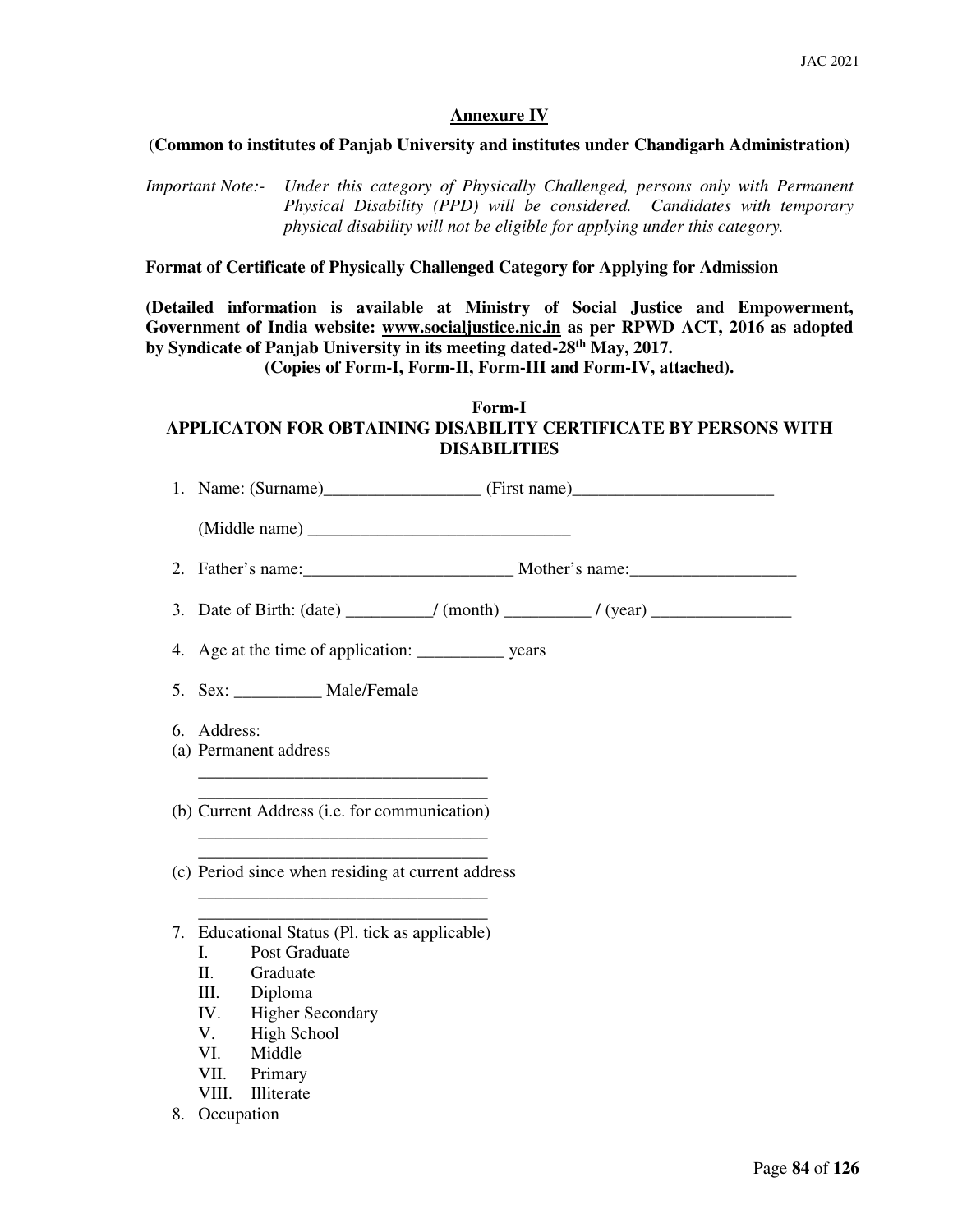| 9. Identification marks (i)                                                                                                                                                                                                                 |    |      | (11) |          |    |       |
|---------------------------------------------------------------------------------------------------------------------------------------------------------------------------------------------------------------------------------------------|----|------|------|----------|----|-------|
| 10. Nature of disability: locomotor/hearing/visual/mental/others                                                                                                                                                                            |    |      |      |          |    |       |
| 11. Period since when disabled: From Birth/Since year                                                                                                                                                                                       |    |      |      |          |    |       |
| 12. (i) Did you ever apply for issue of a disability certificate in the past______YES/NO                                                                                                                                                    |    |      |      |          |    |       |
| (ii) If yes, details:                                                                                                                                                                                                                       |    |      |      |          |    |       |
| Authority<br>a. the contract of the contract of the contract of the contract of the contract of the contract of the contract of the contract of the contract of the contract of the contract of the contract of the contract of the contrac | to | whom | and  | district | 1n | which |
| applied                                                                                                                                                                                                                                     |    |      |      |          |    |       |
| <b>b</b> Decult of enplication                                                                                                                                                                                                              |    |      |      |          |    |       |

b. Result of application

13. Have you ever been issued a disability certificate in the past? If yes, please enclose a true copy.

Declaration: I hereby declare that all particulars stated above are true to the best of my knowledge and belief, and no material information has been concealed or misstated. I further, state that if any inaccuracy is detected in the application, I shall be liable to forfeiture of any benefits derived and other action as per law.

 $\overline{\phantom{a}}$  , and the contract of the contract of the contract of the contract of the contract of the contract of the contract of the contract of the contract of the contract of the contract of the contract of the contrac

 (Signature or left thumb impression of person with disability, or of his/her legal guardian in case of persons with mental retardation, autism, cerebral palsy and multiple disabilities)

Date:

Place:

Encl:

- 1. Proof of residence (Please tick as applicable)
	- a. ration card,
	- b. voter identity card,
	- c. driving license,
	- d. bank passbook,
	- e. PAN card,
	- f. Passport,
	- g. Telephone, electricity, water and any other utility bill indicating the address of the candidate ,
	- h. A certificate of residence issued by a Panchayat, municipality, cantonment board, any gazette officer, or the concerned Patwari or Head Master of a Govt. school,
	- i. In case of an inmate of a residential institution for persons with disabilities, destitute, mentally ill, etc., a certificate of residence from the head of such institution.

## 2. Two recent passport size photographs

(For office use only) Date:

Place: Signature of issuing authority **Stamp**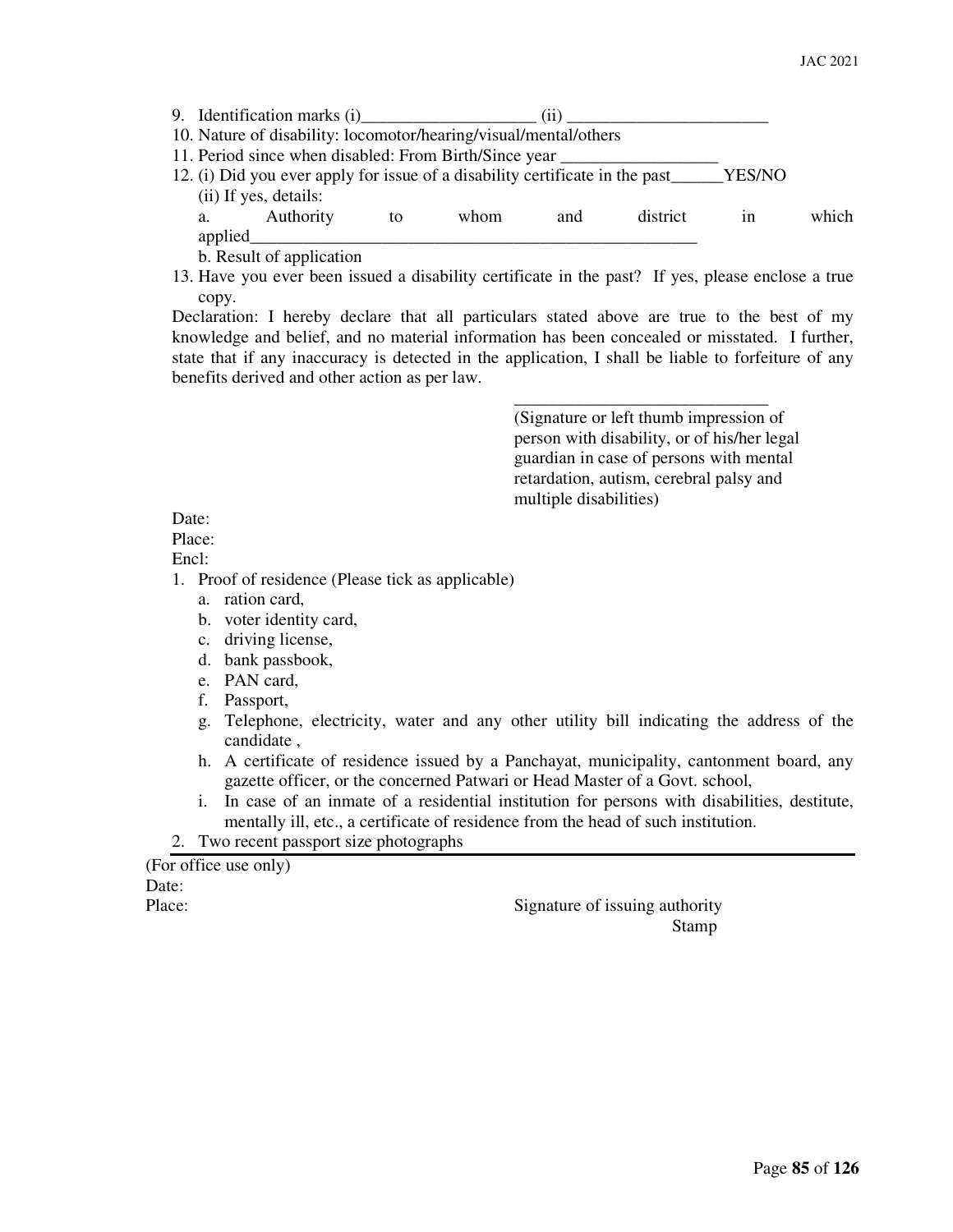#### **Annexure IV (Form-II)**

#### (**Common to institutes of Panjab University and institutes under Chandigarh Administration)**

## **Disability Certificate**

# **(In cases of amputation or complete permanent paralysis of limbs and in case of blindness) (Name and Address of the Medical Authority Issuing the Certificate)**

 $\mathbf{r}$ 

|                                                                                           |               |       | Recent passport size<br><b>Attested Photograph</b><br>(showing face only)<br>of the person with<br>disability |
|-------------------------------------------------------------------------------------------|---------------|-------|---------------------------------------------------------------------------------------------------------------|
| Certificate No.                                                                           |               | Date: |                                                                                                               |
| This is to certify that I have carefully examined Mr./Ms./Mx.                             |               |       |                                                                                                               |
|                                                                                           |               |       |                                                                                                               |
|                                                                                           |               |       |                                                                                                               |
|                                                                                           |               |       |                                                                                                               |
| Office____________________, District________________________, State_______________, whose |               |       |                                                                                                               |
| photograph is affixed above, and am satisfied that:                                       |               |       |                                                                                                               |
| $(A)$ He/she is a case of:                                                                |               |       |                                                                                                               |
| locomotor disability<br>$\bullet$                                                         |               |       |                                                                                                               |
| dwarfism<br>٠                                                                             |               |       |                                                                                                               |
| blindness<br>$\bullet$                                                                    |               |       |                                                                                                               |
| (Please tick as applicable)                                                               |               |       |                                                                                                               |
|                                                                                           |               |       |                                                                                                               |
|                                                                                           |               |       | (C) He/She has ___________ % (in figure) ______________ percent (in words) permanent                          |
|                                                                                           |               |       | physical impairment/blindness in relation to his/her________________ (part of body) as                        |
| per guidelines (to be specified).                                                         |               |       |                                                                                                               |
| The candidate has submitted the following document as proof of residence:-<br>2.          |               |       |                                                                                                               |
| <b>Nature of Document</b>                                                                 | Date of Issue |       | Details of authority issuing certificate                                                                      |
|                                                                                           |               |       |                                                                                                               |

person in whose Notified Medical Authority)<br>favour disability  certificate is issued. Signature/ Thumb impression of the person in whose disability

Signature and Seal of Authorised Signatory of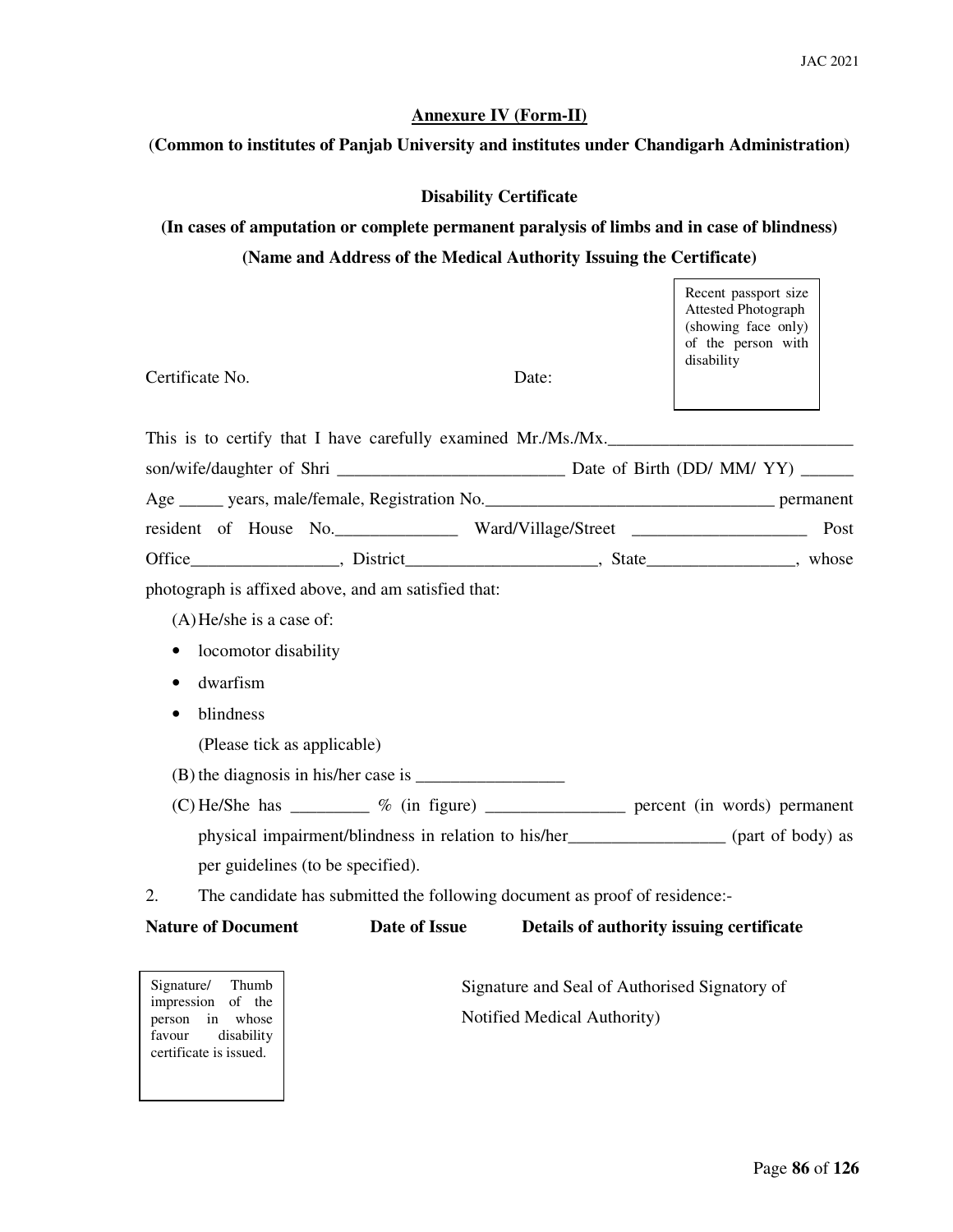#### **Annexure IV (Form-III)**

# (**Common to institutes of Panjab University and institutes under Chandigarh Administration) Disability Certificate**

#### **(In case of multiple disabilities)**

#### **(Name and Address of the Medical Authority Issuing the Certificate)**

Recent pp size Attested Photograph (showing face only) of the person with disability

Certificate No. Date:

This is to certify that we have carefully examined Mr./Ms./Mx. son/wife/daughter of Shri \_\_\_\_\_\_\_\_\_\_\_\_\_\_\_\_\_\_\_\_\_\_\_\_\_\_ Date of Birth (DD/ MM/ YY) \_\_\_\_\_\_ Age \_\_\_\_\_ years, male/female, Registration No.\_\_\_\_\_\_\_\_\_\_\_\_\_\_\_\_\_\_\_\_\_\_\_\_\_\_\_\_\_\_\_\_\_ permanent resident of House No.\_\_\_\_\_\_\_\_\_\_\_\_\_\_ Ward/Village/Street \_\_\_\_\_\_\_\_\_\_\_\_\_\_\_\_\_\_\_\_ Post Office\_\_\_\_\_\_\_\_\_\_\_\_\_\_\_, District\_\_\_\_\_\_\_\_\_\_\_\_\_\_\_\_\_\_\_\_\_, State\_\_\_\_\_\_\_\_\_\_\_\_\_\_, whose photograph is affixed above, and are satisfied that:

(A)He/she is a case of **Multiple Disability.** His/her extent of permanent physical impairment/disability has been evaluated as per guidelines (to be specified) for the disabilities ticked below, and shown against the relevant disability in the table below:

| Sr.              | <b>Disability</b>            | <b>Affected Part</b> | <b>Diagnosis</b> | Permanent physical impairment / |
|------------------|------------------------------|----------------------|------------------|---------------------------------|
| No.              |                              | of Body              |                  | mental disability (in $\%$ )    |
| 1.               | Locomotor disability         | $\omega$             |                  |                                 |
| 2.               | Muscular Dystrophy           |                      |                  |                                 |
| 3.               | Leprosy cured                |                      |                  |                                 |
| $\overline{4}$ . | Dwarfism                     |                      |                  |                                 |
| $\overline{5}$ . | Cerebral Palsy               |                      |                  |                                 |
| 6.               | <b>Acid attack Victim</b>    |                      |                  |                                 |
| $\overline{7}$ . | Low vision                   | #                    |                  |                                 |
| 8.               | <b>Blindness</b>             | #                    |                  |                                 |
| 9.               | Deaf                         | £                    |                  |                                 |
| 10.              | Hard of Hearing              | £                    |                  |                                 |
| 11.              | Speech<br>and<br>language    |                      |                  |                                 |
|                  | disability                   |                      |                  |                                 |
| 12.              | Intellectual disability      |                      |                  |                                 |
| 13.              | Specific Learning Disability |                      |                  |                                 |
| 14.              | Autism Spectrum Disorder     |                      |                  |                                 |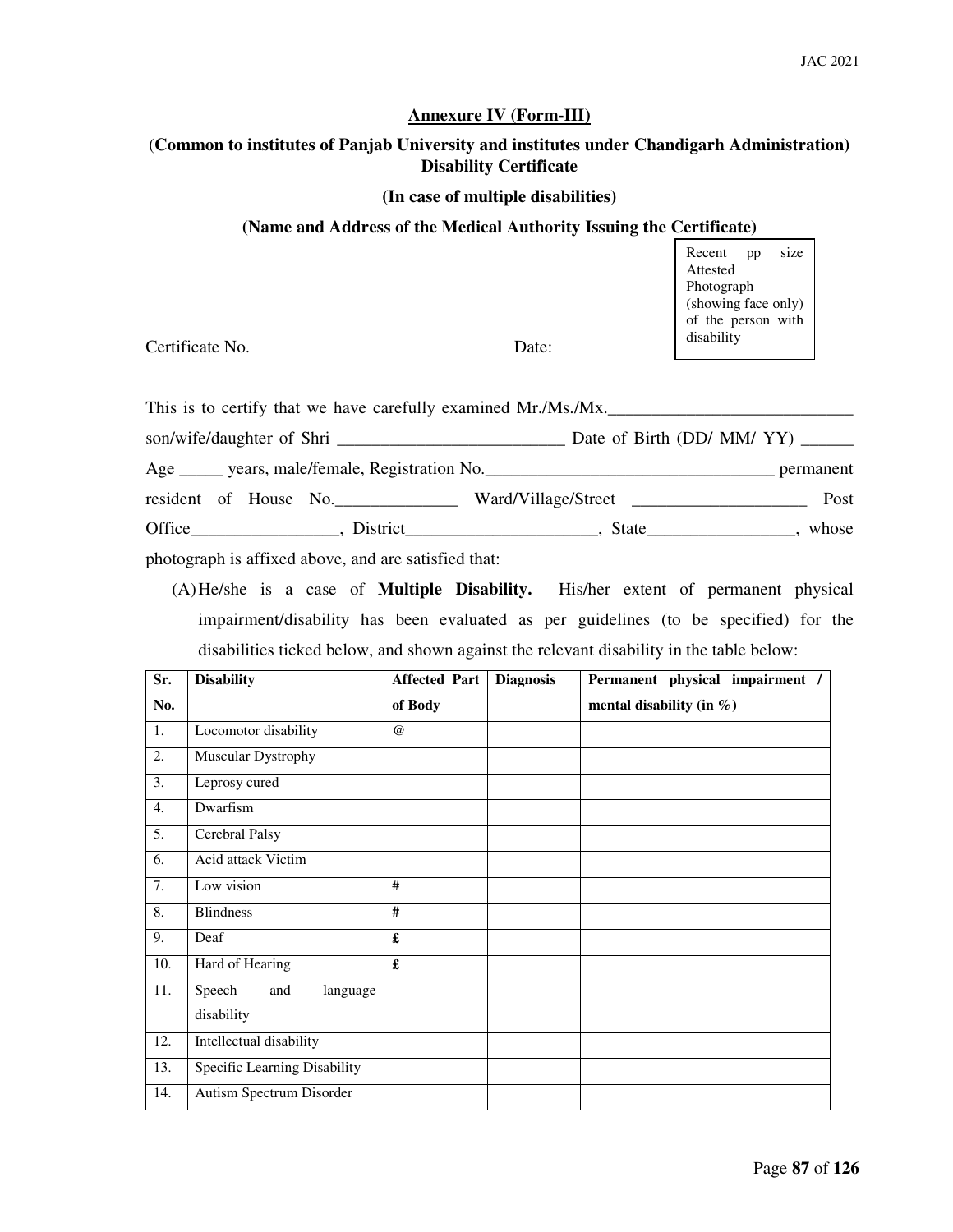| 15. | Mental illness          |  |
|-----|-------------------------|--|
| 16. | Chronic<br>Neurological |  |
|     | conditions              |  |
| 17. | Multiple sclerosis      |  |
| 18. | Parkinson's disease     |  |
| 19. | Haemophilia             |  |
| 20. | Thalassemia             |  |
| 21. | Sickle Cell disease     |  |

(B) In the light of the above, his/her over all permanent physical impairment as per guidelines (to be specified), is as follows:-

In figures:- \_\_\_\_\_\_\_\_\_\_\_\_\_\_\_\_\_ percent

In words:- \_\_\_\_\_\_\_\_\_\_\_\_\_\_\_\_\_\_\_\_\_\_\_\_\_\_\_\_\_\_\_\_\_\_\_\_\_\_\_\_\_\_\_\_\_\_\_\_\_\_\_\_\_ percent

- 2. This condition is progressive/non-progressive/likely to improve/not likely to improve.
- 3. Reassessment of disability is:
- (i) not necessary.

**Or** 

- (ii) is recommended/after\_\_\_\_\_\_\_\_\_\_\_\_\_\_\_\_ years \_\_\_\_\_\_\_\_\_\_\_\_\_\_\_\_\_\_\_ months, and therefore, this certificate shall be valid till (DD / MM /YY) \_\_\_\_\_\_\_\_\_\_\_\_\_\_\_\_\_\_
- @ e.g. Left/Right/both arms/legs
- # e.g. Single eye/both eyes
- £ e.g. Left/Right/both ears

#### 4. The candidate has submitted the following document as proof of residence:- **Nature of Document Date of Issue Details of authority issuing certificate**

5. Signature and seal of the Medical Authority

| Name and seal of Member | Name and seal of Member | Name and seal of the |
|-------------------------|-------------------------|----------------------|
|                         |                         | Chairperson          |

Signature/Thumb impression of the person in whose favour disability certificate is issued.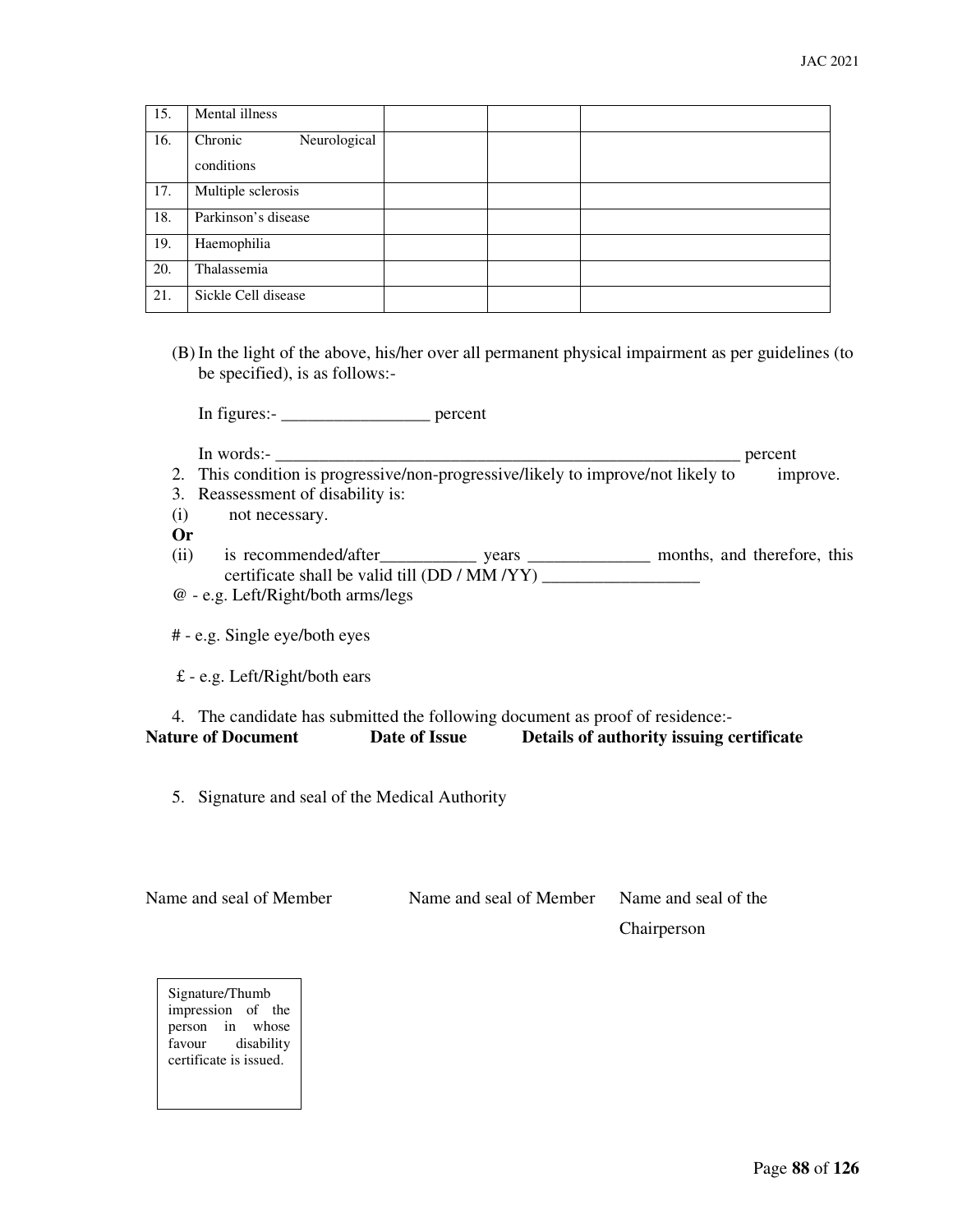### **Annexure IV (Form-IV)**

# (**Common to institutes of Panjab University and institutes under Chandigarh Administration) Disability Certificate**

#### **(In cases other than those mentioned in Forms II and III)**

#### **(Name and Address of the Medical Authority Issuing the Certificate)**

| Certificate No.                                                                                   | Date: | Recent pp<br>size<br>Attested<br>Photograph<br>(showing face)<br>only) of the person<br>with disability |
|---------------------------------------------------------------------------------------------------|-------|---------------------------------------------------------------------------------------------------------|
| This is to certify that I have carefully examined Mr./Ms./Mx.                                     |       |                                                                                                         |
|                                                                                                   |       |                                                                                                         |
|                                                                                                   |       |                                                                                                         |
| resident of House No. ______________ Ward/Village/Street _______________________                  |       | Post                                                                                                    |
|                                                                                                   |       |                                                                                                         |
|                                                                                                   |       |                                                                                                         |
| disability. His/her extent of percentage physical impairment/disability has been evaluated as per |       |                                                                                                         |
| guidelines (to be specified) and is shown against the relevant disability in the table below:-    |       |                                                                                                         |

| Sr. | <b>Disability</b>                     | Affected Part of | <b>Diagnosis</b> | Permanent physical impairment/ |
|-----|---------------------------------------|------------------|------------------|--------------------------------|
| No. |                                       | <b>Body</b>      |                  | mental disability (in $\%$ )   |
| 1.  | Locomotor disability                  | $\omega$         |                  |                                |
| 2.  | Muscular Dystrophy                    |                  |                  |                                |
| 3.  | Leprosy cured                         |                  |                  |                                |
| 4.  | Cerebral Palsy                        |                  |                  |                                |
| 5.  | Acid attack Victim                    |                  |                  |                                |
| 6.  | Low vision                            | #                |                  |                                |
| 7.  | Deaf                                  | €                |                  |                                |
| 8.  | Hard of Hearing                       | €                |                  |                                |
| 9.  | Speech and<br>language<br>disability  |                  |                  |                                |
| 10. | Intellectual disability               |                  |                  |                                |
| 11. | Specific<br>Learning<br>Disability    |                  |                  |                                |
| 12. | Autism<br>Spectrum                    |                  |                  |                                |
|     | Disorder<br>Mental illness            |                  |                  |                                |
| 13. |                                       |                  |                  |                                |
| 14. | Chronic<br>Neurological<br>conditions |                  |                  |                                |
| 15. | Multiple selerosis                    |                  |                  |                                |
| 16. | Parkinson's disease                   |                  |                  |                                |
| 17. | Haemophilia                           |                  |                  |                                |
| 18. | Thalassemia                           |                  |                  |                                |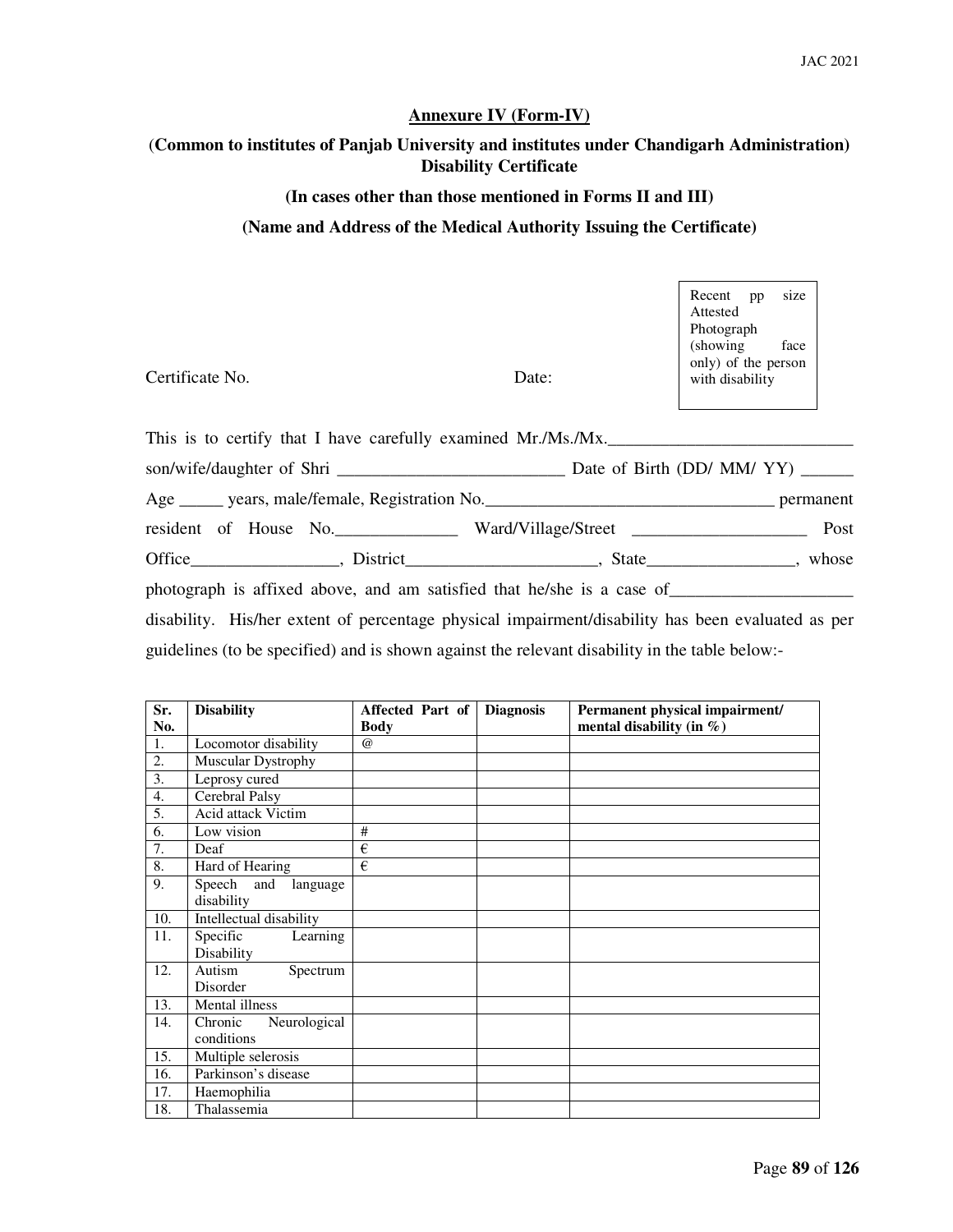| 1 <sup>0</sup> | Sickle<br>Cell<br>disease<br>_ _ _ _ _ _ _ _ _ _ _ _ _ _ _ _ _ _ |  |  |
|----------------|------------------------------------------------------------------|--|--|

(Please strike out the disabilities which are not applicable)

- 2. The above condition is progressive/non-progressive/likely to improve/not likely to improve.
- 3. Reassessment of disability is:
- (i) not necessary.

Signature/Thumb impression of the person in whose favour disability certificate is

issued.

**Or** 

| is recommended/after                          | vears |  | months, and therefore, this |  |
|-----------------------------------------------|-------|--|-----------------------------|--|
| certificate shall be valid till (DD / MM /YY) |       |  |                             |  |

@ - e.g. Left/Right/both arms/legs

# - e.g. Single eye/both eyes

£ - e.g. Left/Right/both ears

# 4. The candidate has submitted the following document as proof of residence:- **Nature of Document Date of Issue Details of authority issuing certificate**

 (Authorised Signatory of notified Medical Authority) (Name and Seal)

Countersigned

{Countersignature and seal of the CMO/Medical Superintendent/Head of Government Hospital, in case the certificate is issued by a medical authority who is not a government servant (with seal)}

Note: 1. "In case this certificate is issued by a medical authority who is not a government servant, it shall be valid only if countersigned by the Chief Medical Officer of the District"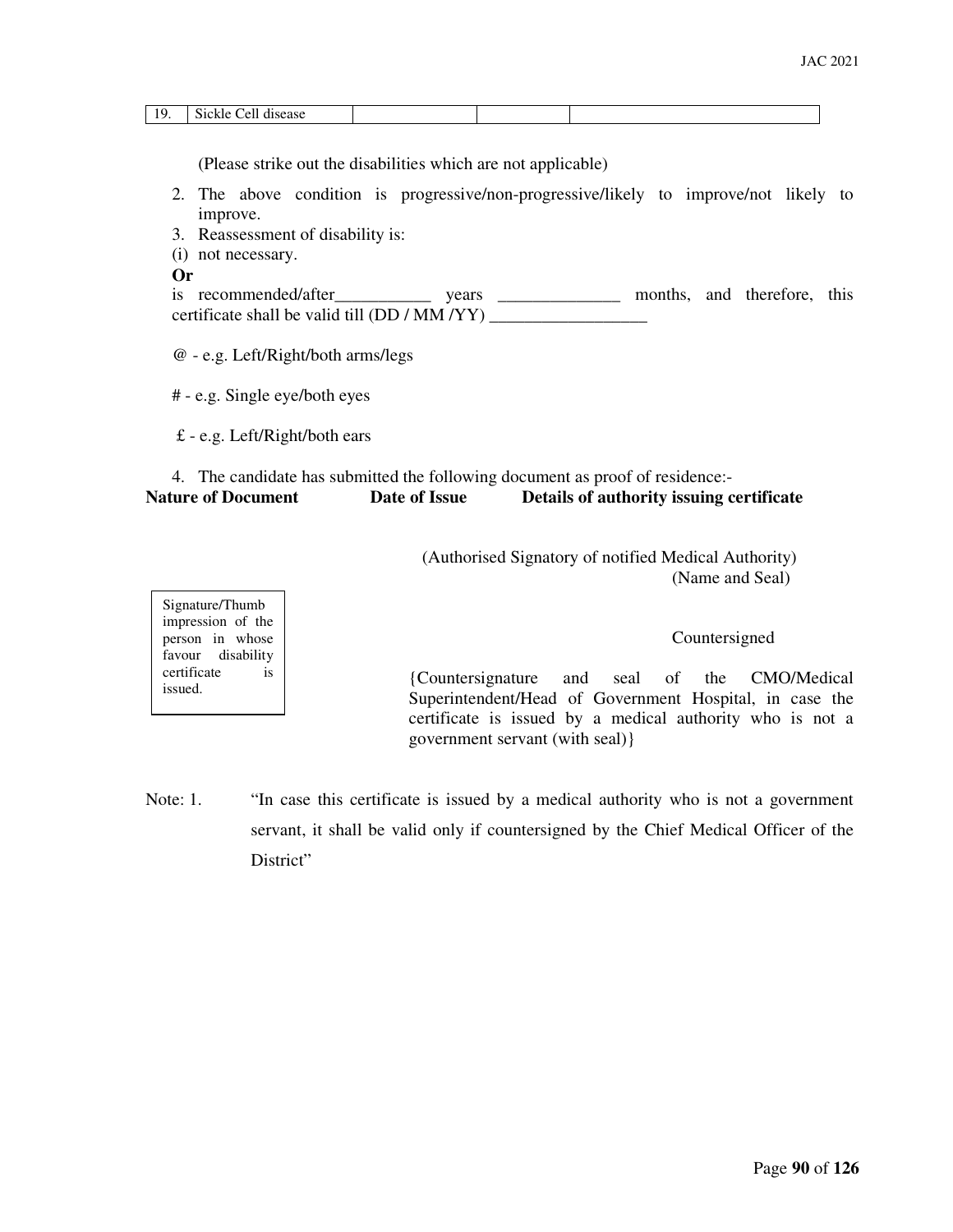٦

## **Annexure V**

# **Backward Class Certificate (For Institutes of Panjab University)**

(Persons belonging to OBC/SBC will not be considered under this category)

| Certificate/Dispatch No.                                                                               |  | Attach<br>candidate's<br>recent passport<br>size attested<br>photograph. |
|--------------------------------------------------------------------------------------------------------|--|--------------------------------------------------------------------------|
| This is to certify that Shri/Smt/Kumari ___________________ son/daughter of Sh.                        |  |                                                                          |
|                                                                                                        |  |                                                                          |
| in the state of ______________________ belongs to ________________________ community which is          |  |                                                                          |
| recognized as a Backward Class under the ________________________, Department of Welfare of            |  |                                                                          |
|                                                                                                        |  | dated                                                                    |
|                                                                                                        |  |                                                                          |
|                                                                                                        |  |                                                                          |
| This is also to certify that he/she does not belong to the persons / sections (creamy Layer) mentioned |  |                                                                          |
| in the column 3 of the Schedule to the Government of Punjab, Department of Welfare and SCs and         |  |                                                                          |
| BCs notification No. 1/41/93-RCI/ dated 17-01-1994, as amended vide Notification No. 1/41/93-          |  |                                                                          |
| RCI/1597 dated 17-08-2005, Notification No. 1/41/93-RCI/209 dated 24-02-2009 and notification          |  |                                                                          |

No. 1/41/93-RCI/609 dated 24.10.2013.

Photograph and Date:<br>
Photograph and Date:<br>
Place:  $\lvert$   $\lvert$   $\lvert$   $\lvert$   $\lvert$   $\lvert$   $\lvert$   $\lvert$   $\lvert$   $\lvert$   $\lvert$   $\lvert$   $\lvert$   $\lvert$   $\lvert$   $\lvert$   $\lvert$   $\lvert$   $\lvert$   $\lvert$   $\lvert$   $\lvert$   $\lvert$   $\lvert$   $\lvert$   $\lvert$   $\lvert$   $\lvert$   $\lvert$   $\lvert$   $\lvert$   $\lvert$   $\lvert$   $\lvert$   $\lvert$   $\lvert$   $\lvert$ Space for

Date of Issuance Signature of Issuing Authority Designation:

 $\Gamma$ 

**Note:** The term "Ordinarily" used here will have same meaning as in Section 20 of Representative of People Act, 1950

| <b>Authorities Empowered to issue Backward</b> | <b>Criteria for Admission under this category</b>       |
|------------------------------------------------|---------------------------------------------------------|
| <b>Class Certificate</b>                       |                                                         |
| 1. Deputy Commissioner                         | 5% seats reserved for persons belongs to this category. |
| 2. Additional Deputy Commissioner              | 2. Candidate must belong to non-creamy layer as defined |
| 3. Sub-Divisional Magistrate                   | by the latest rules of Govt. of India.                  |
| 4. Executive Magistrate                        | 3. *A BC certificate issued by a competent authority in |
| 5. Tehsildar                                   | any format and on any date shall be accepted by PU.     |
| 6. Naib Tehsildar                              | 4. Candidate whose certificate is older than one year   |
| 7. Block Officer                               | from the date of issue must submit the self-            |
| 8. District Revenue Officer                    | declaration (Annexure V-A).                             |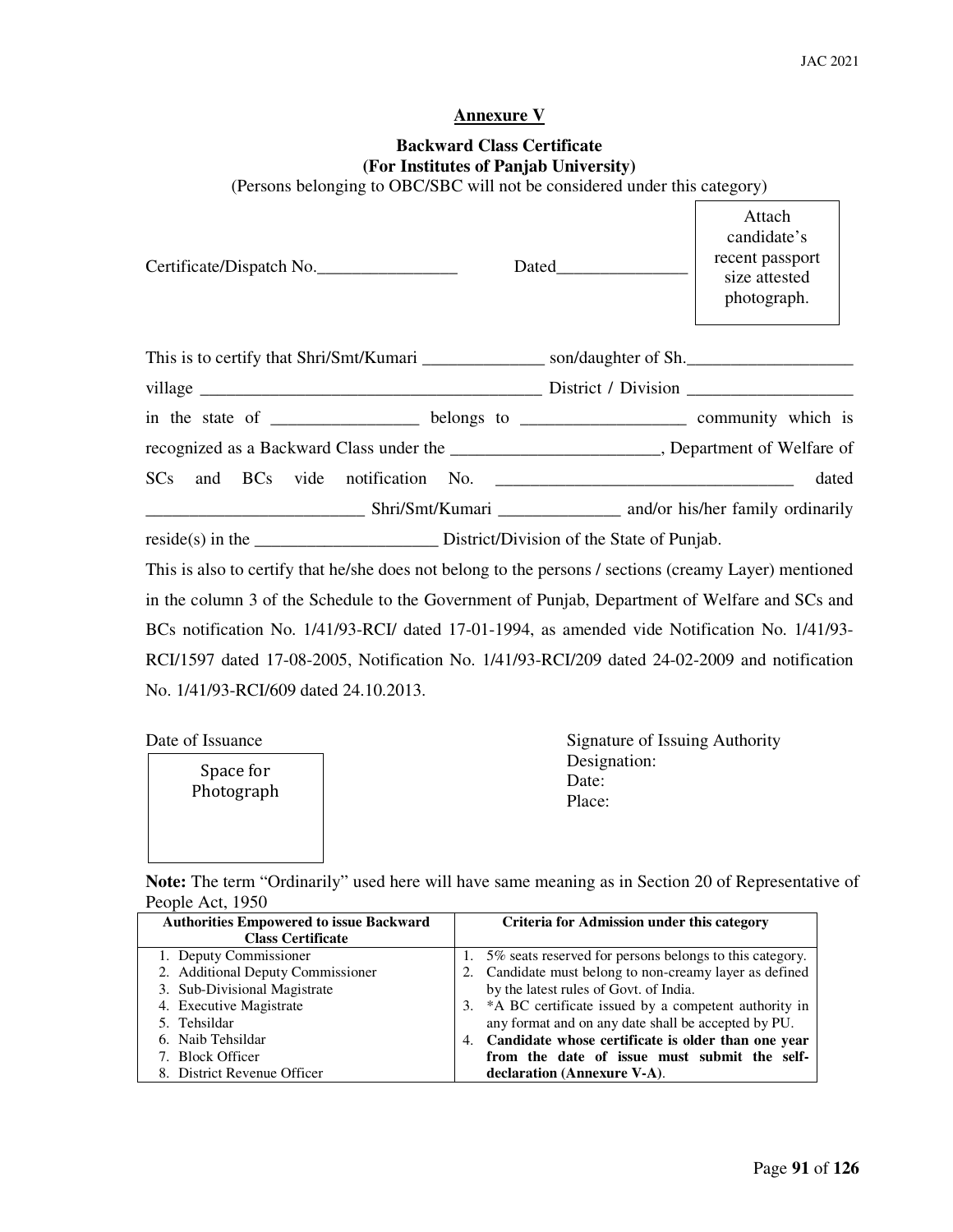## **Annexure V-A (For institutes of Panjab University)**

# **Self-declaration Performa to be submitted by the person belonging to backward class category at the time of admission**

| <u> I ________________________________</u> |                                                                                                    |
|--------------------------------------------|----------------------------------------------------------------------------------------------------|
|                                            |                                                                                                    |
|                                            | hereby declare that I                                                                              |
|                                            | belong to <u>_____________________</u> caste and this caste has been declared as backward class by |
| State Government as per letter No.         | $\text{-\textcircled }$                                                                            |

I hereby declare that, I do not come under Colum-3 of the Schedule to the Government of Punjab, Department of Welfare of SCs and BCs notification No. 1/41/93-RC-1/459 dated 17.01.94 as amended vide notification No. 1/41/93-RCI/1597 dated 17.08.2005, notification No. 1/41/93- RCI/209 dated 4.02.2009 and notification No. 1/41/93-RCI /609 dated 24.10.2013.

Declarant

Place: \_\_\_\_\_\_\_\_\_\_\_\_\_\_\_\_ Date: \_\_\_\_\_\_\_\_\_\_\_\_\_\_\_\_\_

## **Verification:**

I hereby declare that the above submitted information is correct as per my understanding and nothing has been concealed herein. I am well versed with the facts that I would be liable to face any punishment prescribed by law in case my above information is found to be false and the benefits granted to me (the applicant) will be withdrawn.

Declarant

| Place: |  |
|--------|--|
| Date:  |  |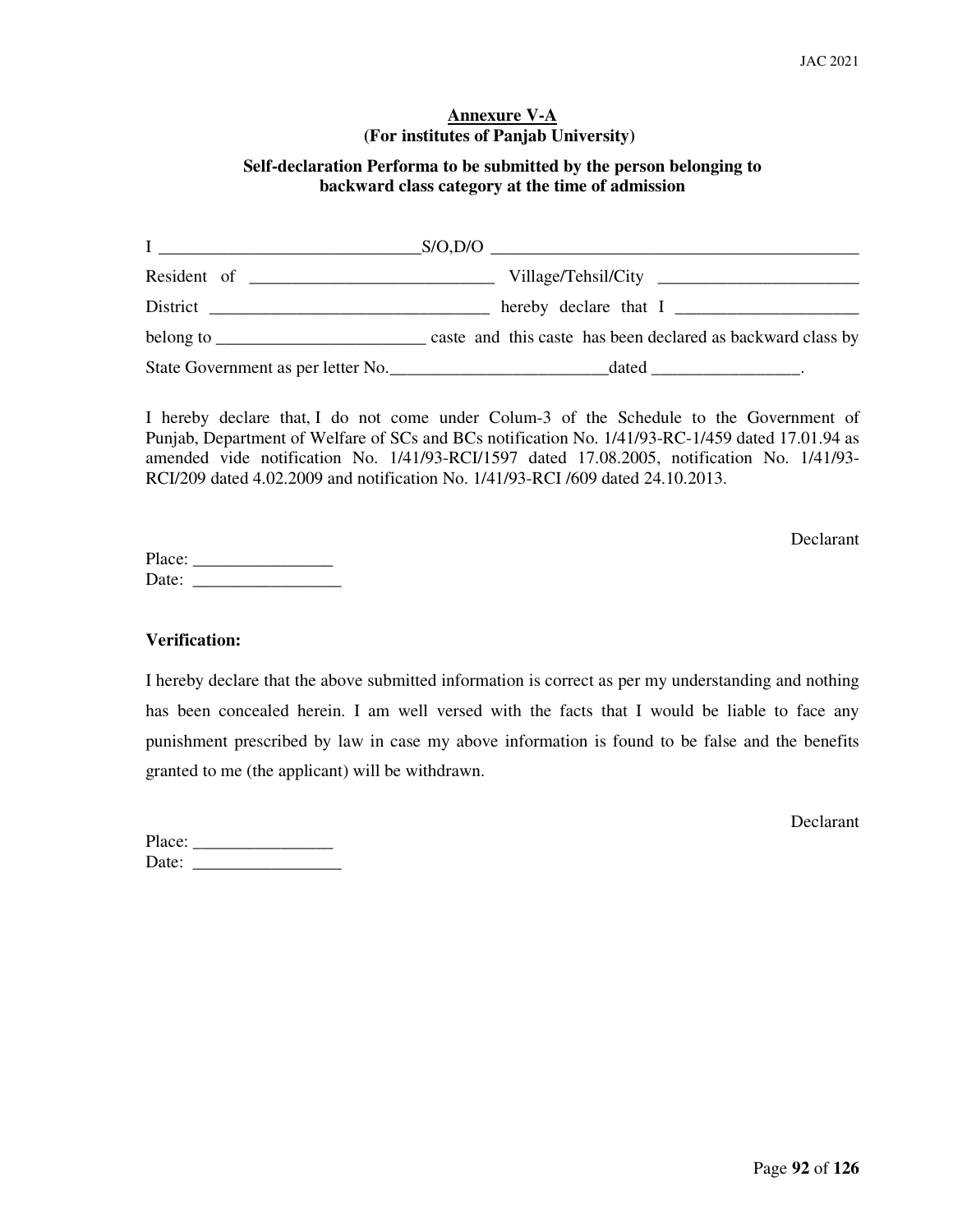#### **Annexure VI-A**

## **Undertaking for Achievements in Sports (For Institutes of Panjab University)**

| I,   | (name), son/daughter of |                          |    |
|------|-------------------------|--------------------------|----|
| Shri |                         | (father's name), born on |    |
|      |                         |                          | of |
|      |                         |                          |    |

\_\_\_\_\_\_\_\_\_\_\_\_\_\_\_\_\_\_ (address) hereby solemnly declare and affirm as under:–

1. That as Sportsman/Sportswoman in\_\_\_\_\_\_\_\_\_\_\_\_\_\_\_\_\_\_\_\_\_\_\_\_ (name of discipline), I have represented the team(s) in the competition(s) on date(s) and also of named position(s) as indicated in the table below :–

| Sr. | <b>Sports Disciplines</b> | Team        | Name of the      | Venue/Date | Position |
|-----|---------------------------|-------------|------------------|------------|----------|
|     |                           | represented | competition $\&$ |            | secured  |
| No. |                           |             | year             |            |          |
|     |                           |             |                  |            |          |
| 1.  |                           |             |                  |            |          |
| 2.  |                           |             |                  |            |          |
| 3.  |                           |             |                  |            |          |

2. That the certificate(s) mentioned below are produced by me in support of the above are authentic

(i)

(ii)

(iii)

3. I understand that in case the information/documents supplied by me are found to be false, incorrect or forged, my admission will stand cancelled and I shall be liable for criminal action.

**(Signature of the candidate)** 

# **NOTE: IN CASE OF MINOR, THE UNDERTAKING SHALL BE FILLED IN BY HIS/HER PARENTS/ GUARDIANS WITH SUITABLE AMENDMENTS.**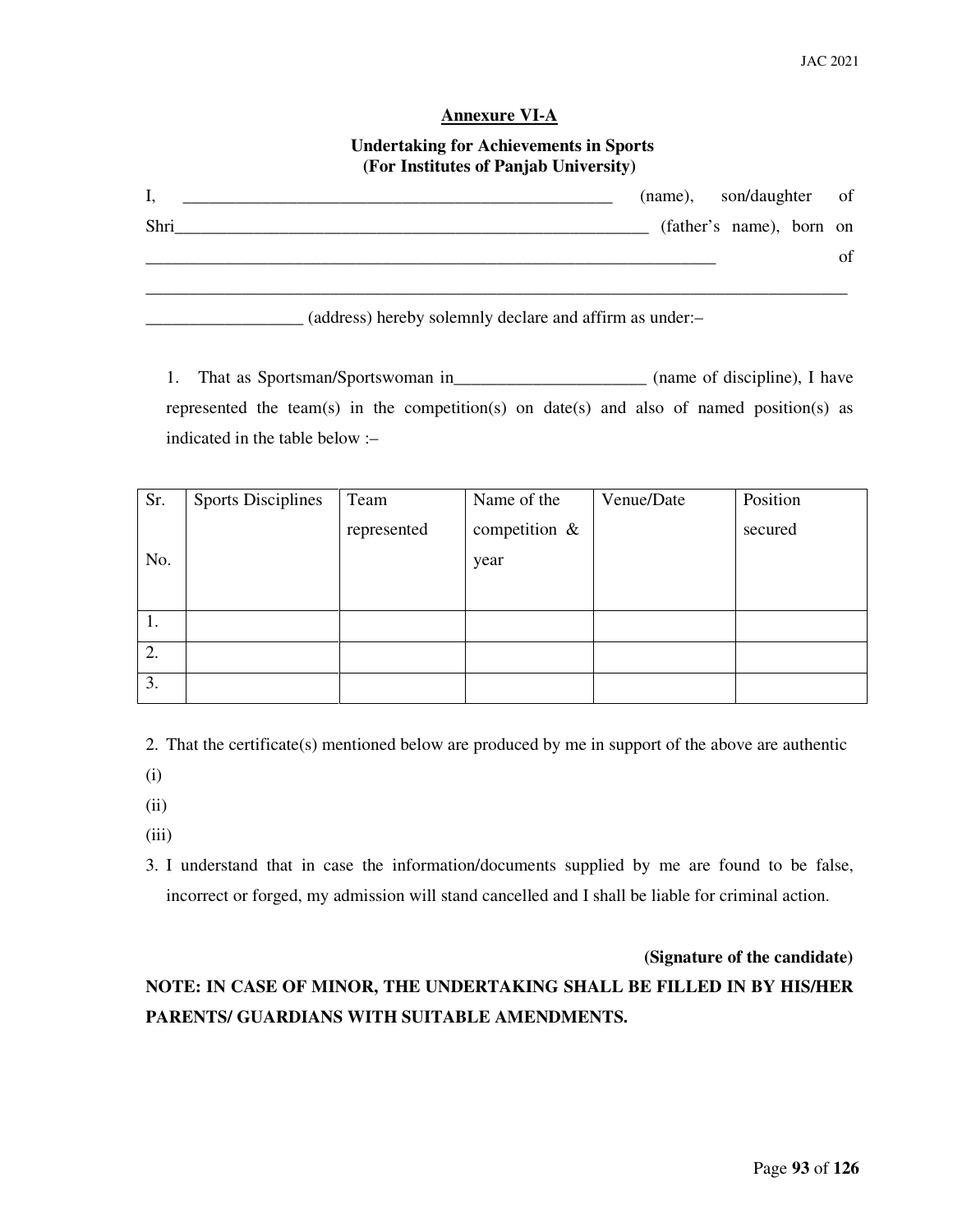# **Annexure VI-B**  (For institutes of Panjab University)

# LIST OF SPORTS DISCIPLINES ELIGIBLE FOR ADMISSION UNDER RESERVED CATEGORY OF SPORTS

Sports disciplines to be considered for admission under reserved category of sports will be based on the following conditions: -

1) The sports disciplines should also be part of proceeding Olympic / Asian Games / Commonwealth Games immediately preceding the year of admission.

2) Apart from the above the following four sports disciplines are included based on popularity / indignity.

a) Chess b) Cricket c) Kho-Kho d) Yoga

# **LIST OF GAMES**

| Sr.            | Game                        | Sr. No. | Game                          |
|----------------|-----------------------------|---------|-------------------------------|
| No.            |                             |         |                               |
| $\mathbf{1}$   | Aquatics ( $M \& W$ )       | 23.     | Roller Skating (M & W) (Speed |
|                |                             |         | Skating)                      |
| $\overline{2}$ | Archery ( $M \& W$ )        | 24.     | Rowing (M & W)                |
| $\overline{3}$ | Athletics ( $M \& W$ )      | 25.     | Rugby ( $M \& W$ )            |
| $\overline{4}$ | Badminton (M & W)           | 26.     | Sailing / Yachting (M $&$ W)  |
| $\overline{5}$ | Baseball (Men)              | 27.     | Sepak Takraw (M & W)          |
| $\overline{6}$ | Basket (M & W)              | 28.     | Shooting ( $M & W$ )          |
| $\overline{7}$ | Boxing ( $M \& W$ )         | 29.     | Soft Tennis (M & W)           |
| $\overline{8}$ | Bridge (M & W)              | 30.     | Soft Ball (Women)             |
| 9              | Canoeing & Kayaking (M & W) | 31.     | Squash ( $M & W$ )            |
| 10             | Cycling ( $M \& W$ )        | 32.     | Table Tennis (M & W)          |
| 11             | Equestrian ( $M \& W$ )     | 33.     | Tennis (M $&$ W)              |
| 12             | Fencing (M $&$ W)           | 34.     | Triathlon $(M & W)$           |
| 13             | Football (M & W)            | 35.     | Volleyball $(M & W)$          |
| 14             | Golf ( $M & W$ )            | 36.     | Weight Lifting $(M & W)$      |
| 15             | Gymnastic (M $&$ W)         | 37.     | Wrestling ( $M \& W$ )        |
| 16             | Handball ( $M & W$ )        | 38.     | Wushu (M & W)                 |
| 17             | Hockey ( $M \& W$ )         | 39.     | Cricket ( $M & W$ )           |
| 18             | Judo ( $M & W$ )            | 40.     | Kho-Kho $(M & W)$             |
| 19             | Karate ( $M \& W$ )         | 41.     | Chess $(M & W)$               |
| 20             | Netball (Women)             | 42.     | Yoga ( $M \& W$ )             |
| 21             | Kabaddi (M & W)             | 43.     | Pencak Silat (M & W)          |
| 22             | Taekwondo (M & W)           | 44.     | Tenpin Bowling ( $M \& W$ )   |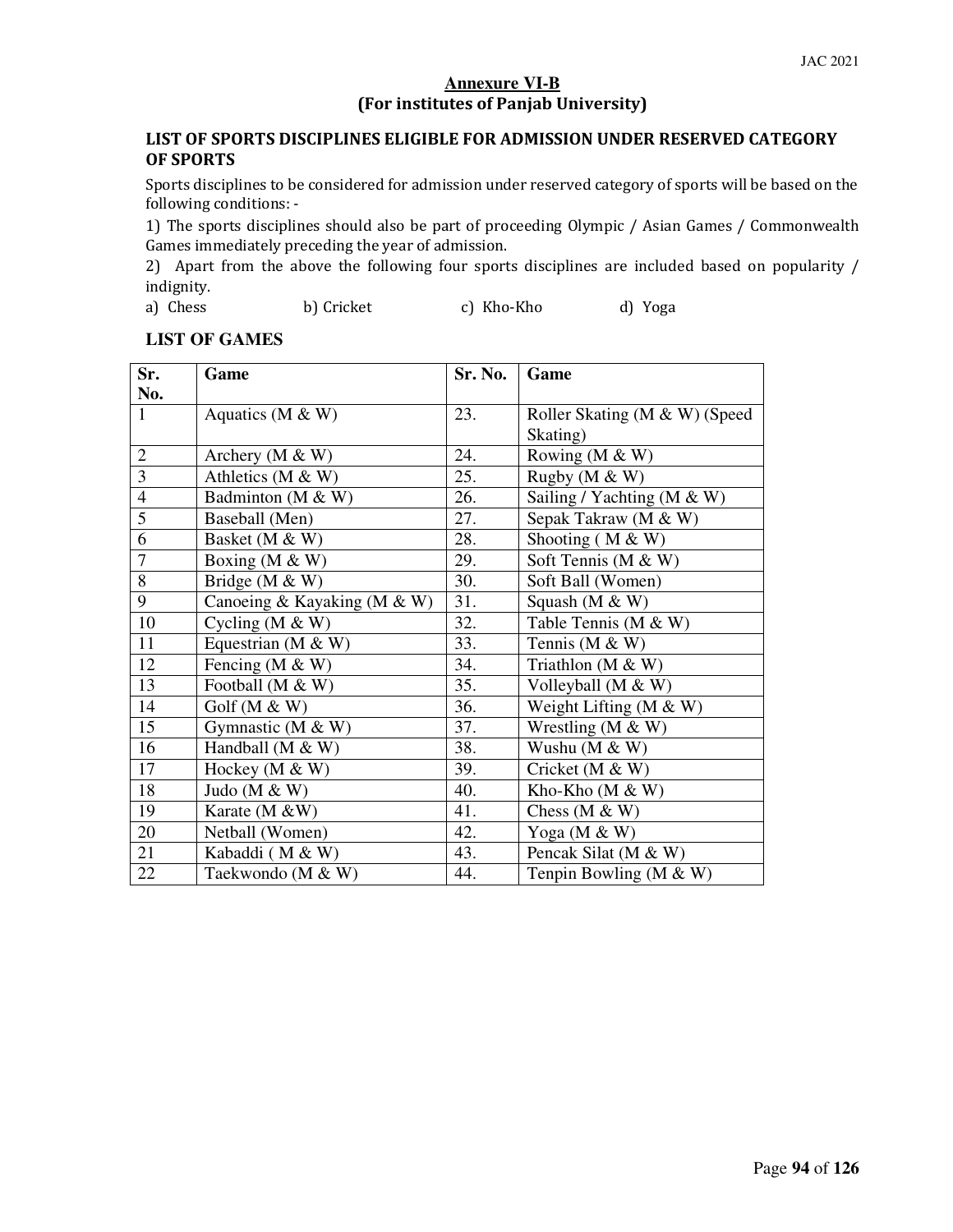# ANNEXURE-VI-C (For institutes of Panjab University)

# CRITERIA FOR MARKING OF MERIT / PARTICIPATION SPORTS CERTIFICATE OUT OF MAXIMUM 100 MARKS

Note: - Tournaments/Championships other than Inter University/Inter College/Inter School will be considered for Gradation provided they are recognized by International Olympic Committee/ Indian Olympic Association/respective National Federation / State Association / BCCI / SGFI / MYAS\*

| Level of Game/ Sport Competition(s)                                                                                                                                                                                                                                                                                                                                            | Ist | IInd | <b>IIIrd</b> | Participation |
|--------------------------------------------------------------------------------------------------------------------------------------------------------------------------------------------------------------------------------------------------------------------------------------------------------------------------------------------------------------------------------|-----|------|--------------|---------------|
| <b>CATEGORY 'A'</b><br>1. Sports performance as a player in Olympic Games / Paralympic<br>Games (under senior / open category).                                                                                                                                                                                                                                                | 100 | 97   | 95           | 91            |
| 2. Sports performance as a player in World Cups/ Championship<br>(Four Year Cycle) under senior / open category                                                                                                                                                                                                                                                                | 97  | 95   | 93           | 89            |
| 3. Sports performance as a player in Asian Games (under senior /<br>open category)                                                                                                                                                                                                                                                                                             | 95  | 93   | 91           | 87            |
| 4. Sports performance as a player in Asia Cup / Asian<br>Championship (Four Year Cycle) under senior / open category                                                                                                                                                                                                                                                           | 93  | 91   | 89           | 85            |
| 5. Sports performance as a player in Common wealth Games<br>(under senior / open category).                                                                                                                                                                                                                                                                                    | 91  | 89   | 87           | 83            |
| Sports performance as a player<br>6.<br>in Common<br>wealth<br>Championships (Four Year Cycle) (under senior / open category).                                                                                                                                                                                                                                                 | 89  | 87   | 85           | 81            |
| 7. Sports performance as a player in World cups / World<br>Championships (Two Years Cycle) under senior / open category                                                                                                                                                                                                                                                        | 87  | 85   | 83           | 79            |
| 8. Sports performance as a player in Asia Cup / Asian<br>Championship (Two Years Cycle) under senior / open category.                                                                                                                                                                                                                                                          | 85  | 83   | 81           | 77            |
| 9. Sports performance in Common Wealth Championships (Two<br>Years Cycle) under senior / open category.                                                                                                                                                                                                                                                                        | 83  | 81   | 79           | 75            |
| 10. Sports performance as a player in World University games /<br>World University championships (Two year Cycle)                                                                                                                                                                                                                                                              | 81  | 79   | 77           | 73            |
| 11. Sports performance as a player in World Cup / Championship<br>(one year cycle) under senior / open category.                                                                                                                                                                                                                                                               | 79  | 77   | 75           | 71            |
| 12. Sports performance as a player in Asia Cup / Asian<br>Championship (One Year Cycle) under senior / open category /<br>Sports performance as a player in Common Wealth Championships<br>(One Year Cycle) under senior / open category / Sports<br>performance as a player in South Asian Games (under senior /<br>open category), Asian University Games and Championships. | 77  | 75   | 73           | 69            |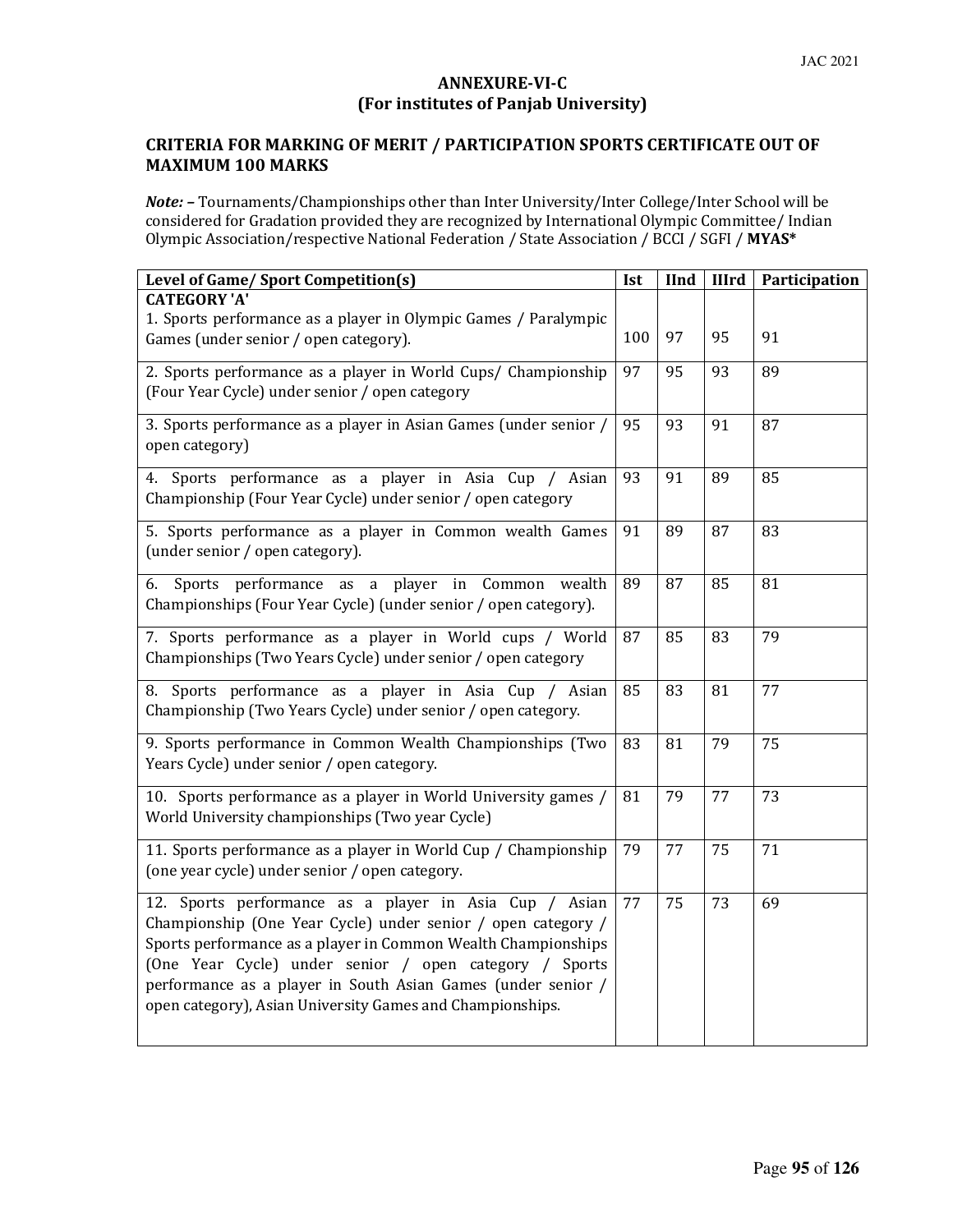Note: Marks for World Cup/ Championships, Asian Cup/ Championships / Common wealth Championships under Junior/ Youth/ Cadet categories will be awarded ¾ of marks awarded to the respective senior categories of same tournament / championship / category e.g. for Junior World Cup / Championship for 1st 87x3/4 = 65.25, for IInd 85 x  $\frac{3}{4}$  = 63.75, for IIIrd 83 x  $\frac{3}{4}$  = 62.25 and so on.

| <b>CATEGORY'B'</b><br>1. Sports performance as a player in National Games (under senior/open<br>category)                                                                                                                                                                                                                                                                                                                                                                                                                                                                                                                                                               | 50 | 48 | 46 | 42                     |
|-------------------------------------------------------------------------------------------------------------------------------------------------------------------------------------------------------------------------------------------------------------------------------------------------------------------------------------------------------------------------------------------------------------------------------------------------------------------------------------------------------------------------------------------------------------------------------------------------------------------------------------------------------------------------|----|----|----|------------------------|
| 2. Sports performance as a player in National University Games / Inter Zonal<br>Universities Games for Universities (under senior / open category) /<br>Sports performance as a player in senior National / Inter State<br>Championships for seniors / Federation Cup for seniors / Khelo India<br>school games / Khelo India University Games (under 21) // Sports<br>performance as a player in Khelo India School Games / SGFI National<br>School Games. Sports performance as a player in Junior National / Cadet<br>Nationals / Youth Nationals                                                                                                                    | 48 | 46 | 44 | 40                     |
| 3. Sports performance as a player in Zonal University Championships /<br>National Zonal Championships (under senior and open category)                                                                                                                                                                                                                                                                                                                                                                                                                                                                                                                                  | 46 | 44 | 42 | 38                     |
| <b>CATEGORY 'C'</b><br>1. Sports performance as a player in A division Inter College tournament other<br>professional<br>Universities/ Deemed<br>Universities<br>than<br>Agricultural<br>$\prime$<br>Universities / Law Universities / Technical and Management Universities<br>/Senior State Championship / Inter District Championships / State School<br>Games / Junior / Cadet / Youth State Championship. Position as a player in<br>Inter University Tournament / Competitions for professional Universities /<br>Deemed Universities / Agricultural Universities / Law Universities / Technical<br>and Management Universities, School Nationals other than SGFI | 36 | 34 | 32 | 28                     |
| <b>CATEGORY 'D'</b><br>1. Sports performance as a player in inter college of professional universities /<br>residential universities / PU Campus Championships / B and C division Inter<br>college.                                                                                                                                                                                                                                                                                                                                                                                                                                                                     | 26 | 24 | 22 | <b>Not</b><br>Eligible |
| Note: The certificates not mentioning the level of tournament i.e. Senior<br>/Junior / Youth / Schools will be considered as per the following age criteria:<br>1. Under 17 Junior                                                                                                                                                                                                                                                                                                                                                                                                                                                                                      |    |    |    |                        |
| 2. Under 19Youth                                                                                                                                                                                                                                                                                                                                                                                                                                                                                                                                                                                                                                                        |    |    |    |                        |
| 3. Above 19Senior                                                                                                                                                                                                                                                                                                                                                                                                                                                                                                                                                                                                                                                       |    |    |    |                        |
| * BCCI: Board of Control for Cricket in India<br>* SGFI: School Games Federation of India<br>* MYAS: Ministry of Youth Affairs & Sports                                                                                                                                                                                                                                                                                                                                                                                                                                                                                                                                 |    |    |    |                        |

Note:

1. Sports Certificate of Invitational / Memorial /Open/ Prize Money League/ Ranking competitions will not be considered for admission under reserved category of sports.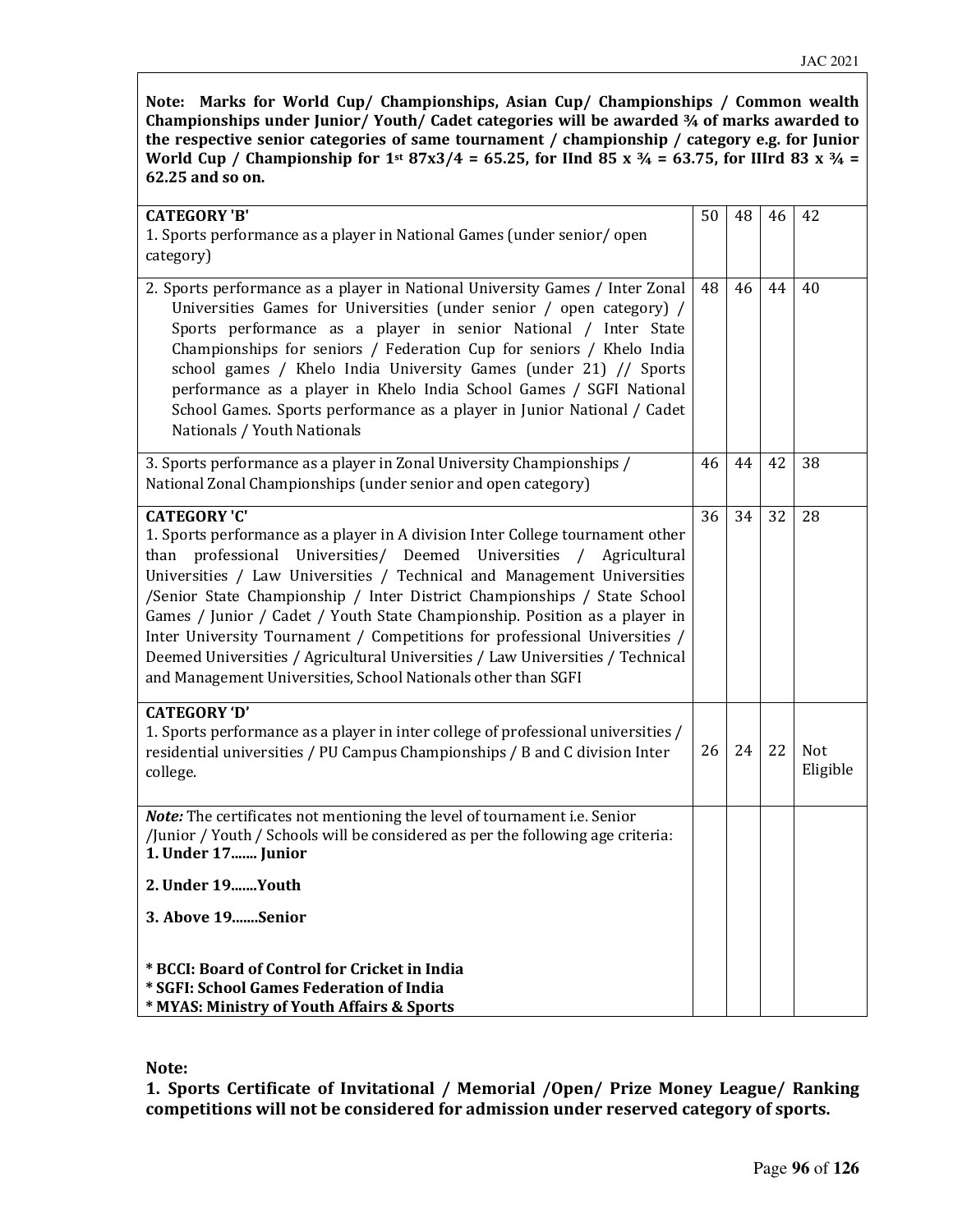2. Merit / Participation Sports Certificates of preceding three years will be considered from 1st July 2018 to 30th June 2021

3. Applicants are required to upload Self-Attested copies of two Merit / Participation Sports Certificates.

4. Only the Highest Merit / Participation Sports Certificates will be considered for Marking.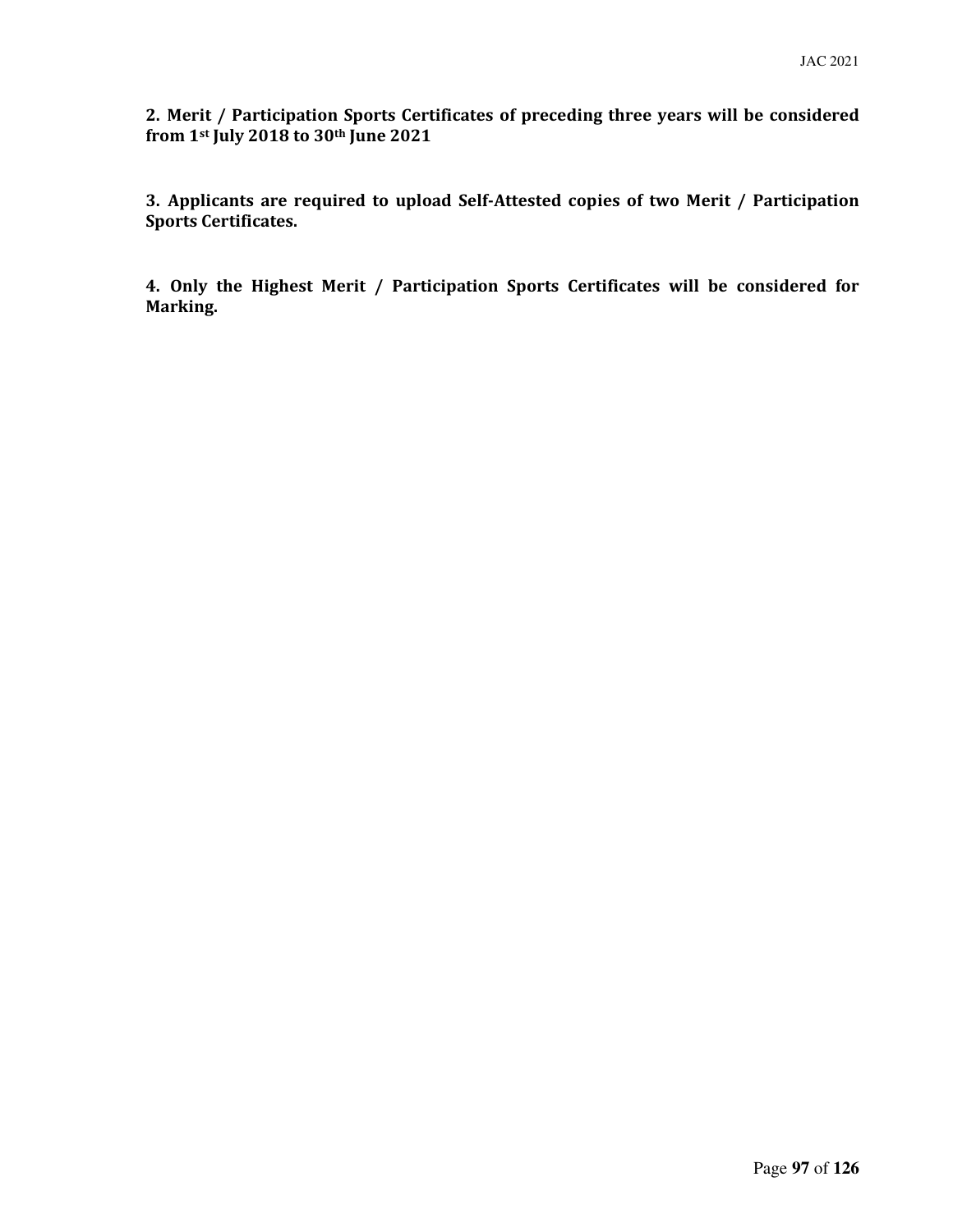#### **Annexure VI-D**

# **(For institutes of Panjab University) Undertaking for Attendance in Sports Ground**

|    | son/daughter |
|----|--------------|
| οf | resident     |
| Οf | do hereby    |

declare as under:-

- (i) That I am seeking admission in one of the participating institutes of Panjab University (under JAC-2021) under the Sports Category.
- (ii) That in case I am admitted to the above said institute, I shall regularly attend the grounds for practice and I shall also participate in P.U. Campus Sports Activities including P.U. Campus Annual Athletic Meet/Inter-College/Inter-University/ National/International Sports Tournament on behalf of the P.U. Campus and the Panjab University if selected.
- (iii) That in case I fail to regularly attend the Grounds for practice or fail to participate in the tournaments as and when required, my admission to the allotted institute shall be liable to be cancelled.
- (iv) That in case my admission to the allotted institute is cancelled due to my failure to regularly attend the grounds for practice or to participate in the P.U. Campus Sports Activities (including Annual Athletic Meet) / Inter-University / National / International Sports Tournaments as may be required by the Campus Sports Department, Panjab University, Chandigarh. I shall have no claim on any account whatsoever against the institute or against the University.

**(Signature of the candidate)**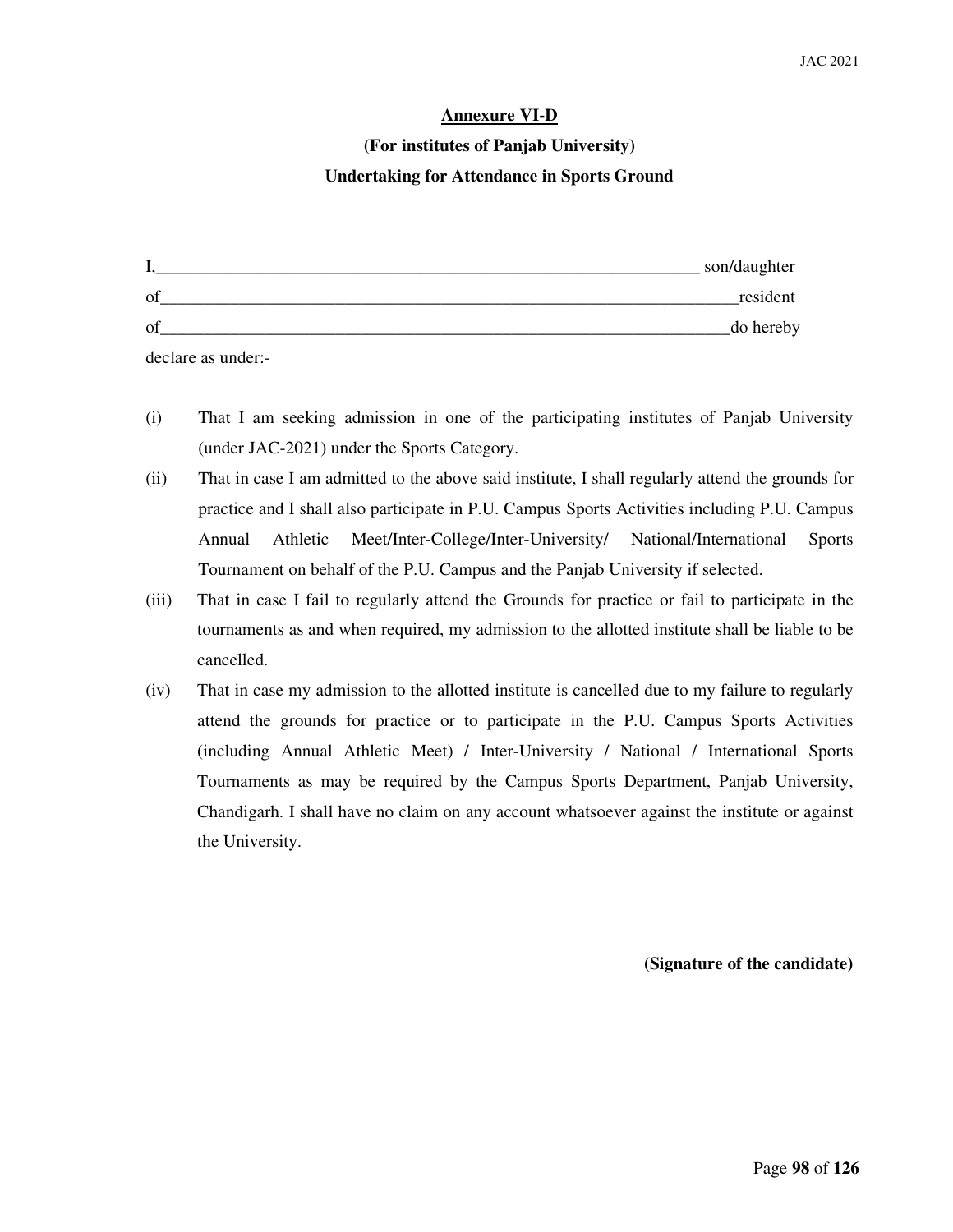## **Annexure VI-E**

#### **PROFORMA OF AFFIDAVIT FOR SPORTS CATEGORY**

# *(On Non-Judicial Stamp Paper of* ₹ *5/- or above duly attested by Notary/Ist/IInd Class*

#### *Magistrate)*

# (**For institutes under Chandigarh Administration)**

# **AFFIDAVIT**

|          |                                                            | (name), son/daughter of Shri |                     |
|----------|------------------------------------------------------------|------------------------------|---------------------|
|          | (father's name), born on ___________(Date of birth), and a |                              |                     |
| resident |                                                            |                              |                     |
| of       |                                                            |                              |                     |
|          |                                                            |                              | (address) do hereby |
|          |                                                            |                              |                     |

solemnly declare and affirm as under :

1. That as a sportsman/sportswoman in \_\_\_\_\_\_\_\_\_\_\_\_\_\_\_\_\_\_\_\_\_\_\_\_\_\_\_\_\_\_\_\_\_\_ *(name* 

*of discipline)*, I have represented the team(s) in the competition(s) on date(s) and obtained the position(s) as indicated in the table below:

| S. No. | <b>Sports</b> | Team        | Name of the      | Venue/ | Position |
|--------|---------------|-------------|------------------|--------|----------|
|        | Discipline    | represented | competition $\&$ | Date   | secured  |
|        |               |             | Year             |        |          |
|        |               |             |                  |        |          |
|        |               |             |                  |        |          |
|        |               |             |                  |        |          |

- 2. That the certificates mentioned below are produced by me in support of the above, are authentic:
- $(i)$  (vi)
- (ii) (vii)
- (iii) (viii)
- $(iv)$  (ix)
- $(v)$   $(x)$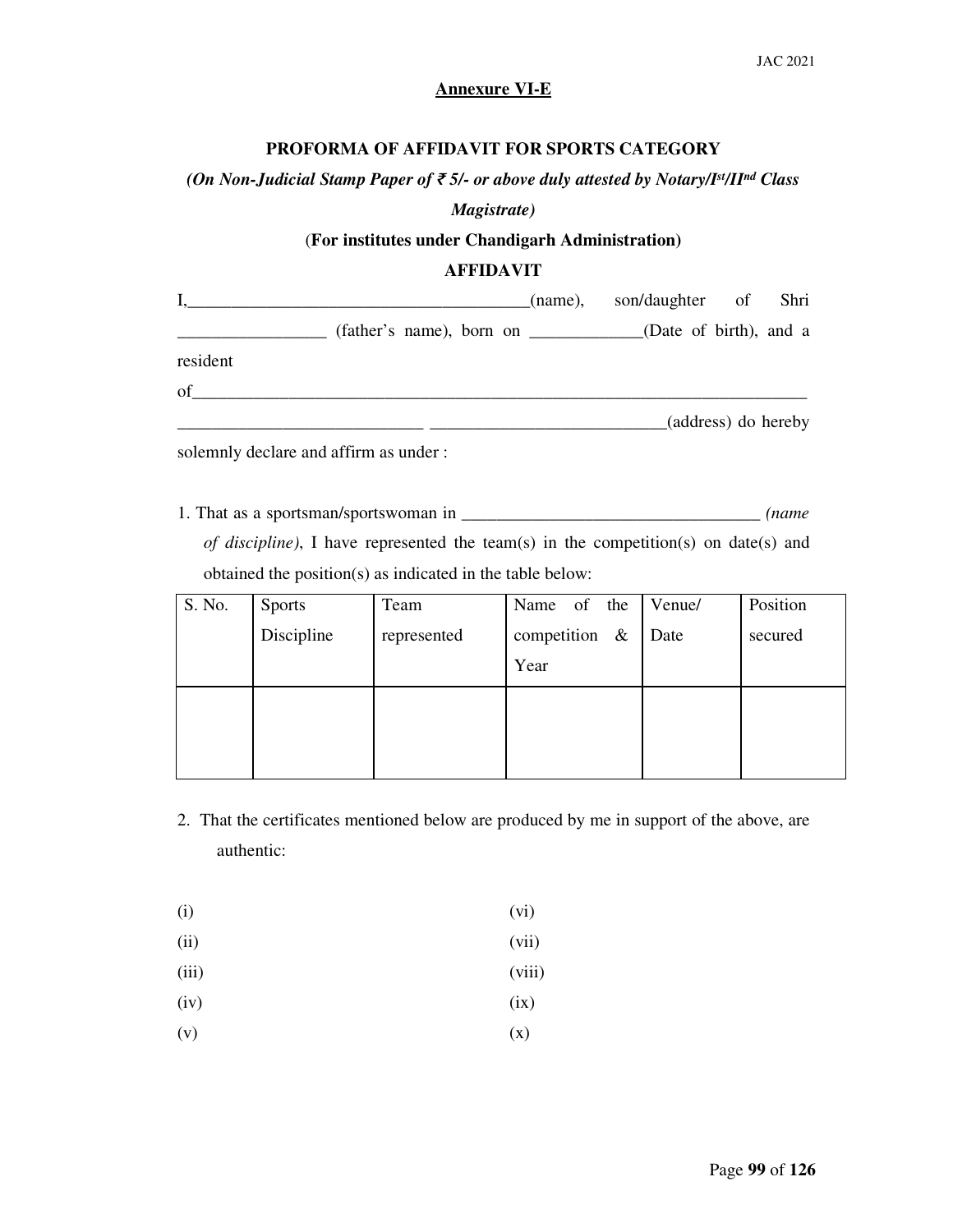- 3. I, hereby, attach the gradation certificate issued by Director of Sports, Chandigarh Administration.
- 4. I understand that in case the information/documents supplied by me are found to be false, incorrect or forged, I shall be liable for criminal action in terms of the provisions contained in the Indian Penal Code.

DATE:

#### PLACE: **DEPONENT**

#### **VERIFICATION**

I, the above mentioned deponent, do hereby solemnly declare and affirm that the above contents are true to the best of my knowledge and belief and nothing has been concealed therein.

DATE:

# PLACE: **DEPONENT**

**NOTE:** In case of a minor, the affidavit shall be filled in by his/her parents/guardians with suitable amendments.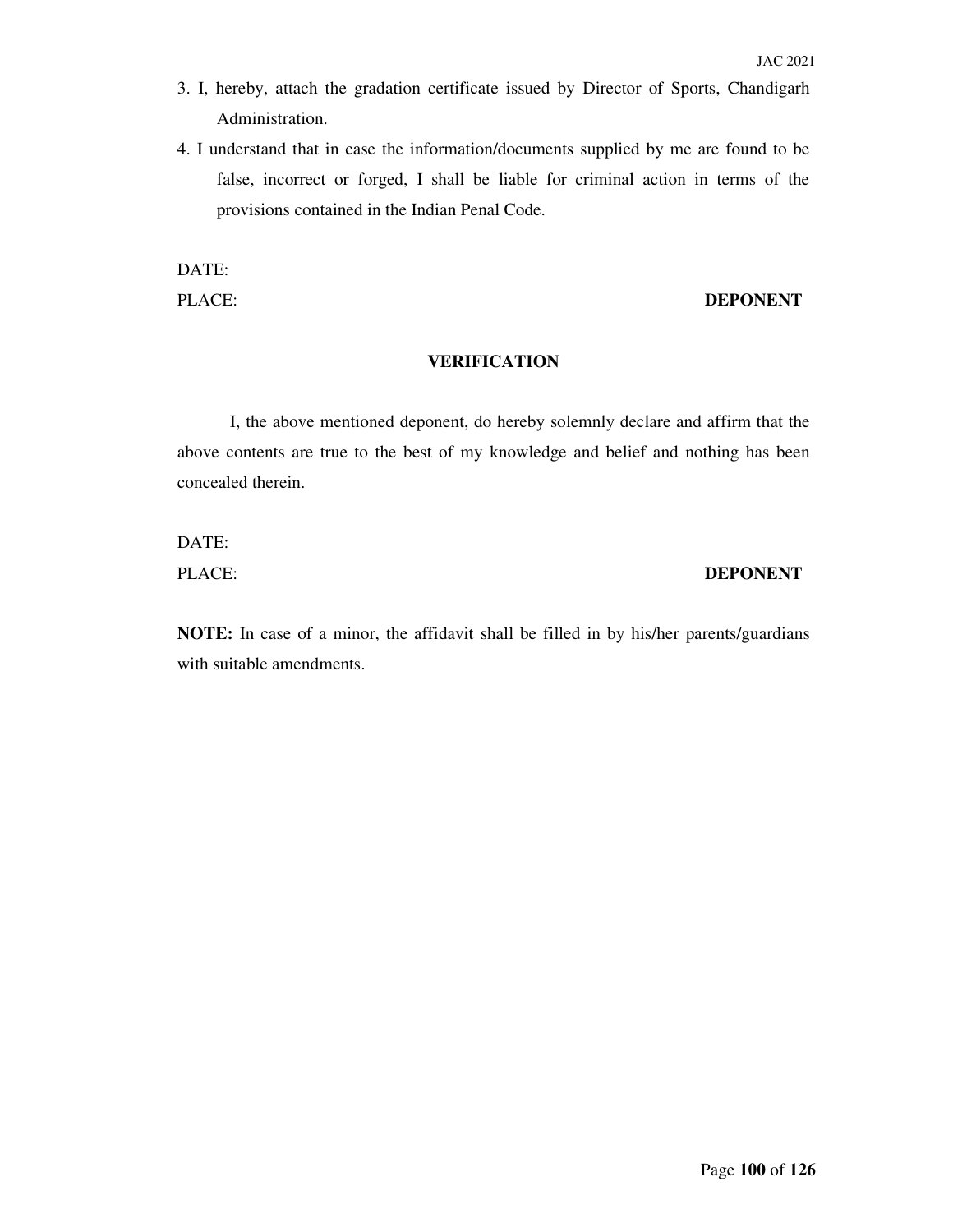#### **Annexure VI-F**

(To be submitted on non-judicial stamp paper of the value of  $\bar{\tau}$  5/- or above, duly attested

by

Notary Public/1<sup>st</sup> Class Magistrate)

## **(For Institutes under Chandigarh administration)**

#### **Affidavit**

|                                                                                        |  |  |  |          |  |  |                                                                           | of |  |  |  |
|----------------------------------------------------------------------------------------|--|--|--|----------|--|--|---------------------------------------------------------------------------|----|--|--|--|
|                                                                                        |  |  |  | resident |  |  |                                                                           | of |  |  |  |
|                                                                                        |  |  |  |          |  |  |                                                                           |    |  |  |  |
|                                                                                        |  |  |  |          |  |  | admitted to 1st year B.E. Class of Chandigarh College of Engineering $\&$ |    |  |  |  |
| Technology, Chandigarh College of Architecture, Chandigarh against a seat reserved for |  |  |  |          |  |  |                                                                           |    |  |  |  |
| sportspersons, do hereby declare and affirm as under                                   |  |  |  |          |  |  |                                                                           |    |  |  |  |

That I will attend the playground regularly and will also participate in inter-college and inter-university tournaments whenever required. I understand that my admission will be cancelled if the terms of undertaking thus given in **Para 6.3.2.4(xiii) on page 68** of the Joint Admission Brochure for admission to 1st Year of B.E. Courses, 2021-2022 are not adhered to by me.

DATE:

#### PLACE: DEPONENT

#### **VERIFICATION**

 I, ..................……………………………………, son/ daughter of Shri………………………………….……., hereby solemnly declare that the above statement is true to the best of my knowledge and belief and nothing has been concealed therein.

DATE:

#### PLACE: DEPONENT

**NOTE:** In case of a candidate being minor, the affidavit shall be filled in by his/her parents/guardians with suitable amendments.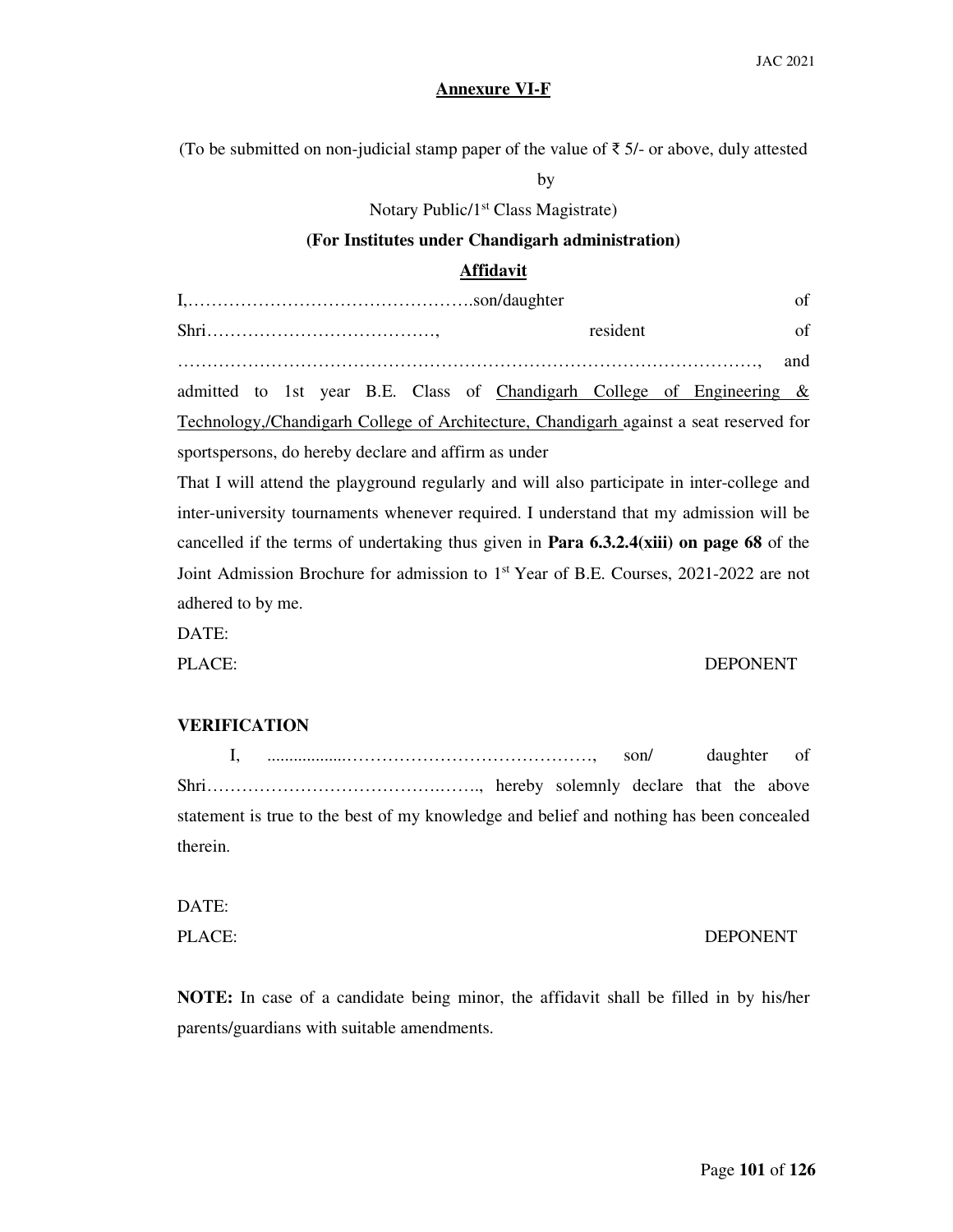#### **Annexure VI-G**

#### **(For institutes of Panjab University)**

## **CRITERIA FOR GENERAL FITNESS TEST, SKILL & GAME PERFORMANCE TEST FOR ADMISSION UNDER RESERVED CATEGORY OF SPORTS**

#### **General Fitness Test**

It is essential for the candidates to qualify **any one** of the following General Fitness Test items for considerations of admission in Archery, Chess, Shooting and any two of the following fitness test items for consideration of admission in other games / sports as per the following standards.

|                | Strength  | Standing broad jump    | Two attempts allowed |
|----------------|-----------|------------------------|----------------------|
|                |           | 1.65 mts. For Men      |                      |
|                |           | 1.15 mts. For Women    |                      |
| $\overline{2}$ | Endurance | 1000 mts. Run/Walk     | One attempt allowed  |
|                |           | 5.00 minutes for Men   |                      |
|                |           | 6.00 minutes for Women |                      |
| 3.             | Speed     | 50 mts. Dash           | One attempt allowed  |
|                |           | 8.00 seconds for Men   |                      |
|                |           | 9.00 seconds for Women |                      |

#### **Note: It is essential to qualify the General Fitness Test for appearing in the Skill & Game Performance test.**

- 1. No Physical Fitness Test for specially challenged candidates / players.
- 2. All the candidates are to appear in the General Fitness Test in proper sports kit.
- 3. Any injury / casualty caused to the applicant during sports trials shall be the sole responsibility of the applicant.

#### **Skill and Game Performance Test**

It is essential for the candidate to qualify the Skill and Game Performance Test for consideration of admission.

| Fundamental Skills in the concerned game. |
|-------------------------------------------|
| Game Performance in Trials.               |

## **Note: It is essential to qualify the Skill & Game Performance Test for Verification of Original Sports Certificates for awarding Marks.**

## **Merit / Participation Sports Certificates**

Maximum 100 Marks for Merit / Participation Sports Certificates

Maximum 100 Marks for Merit / Participation Sports Certificate as per the criteria in Annexure-V. **Only the Highest Merit / Participation Sports Certificate will be considered for Marking**.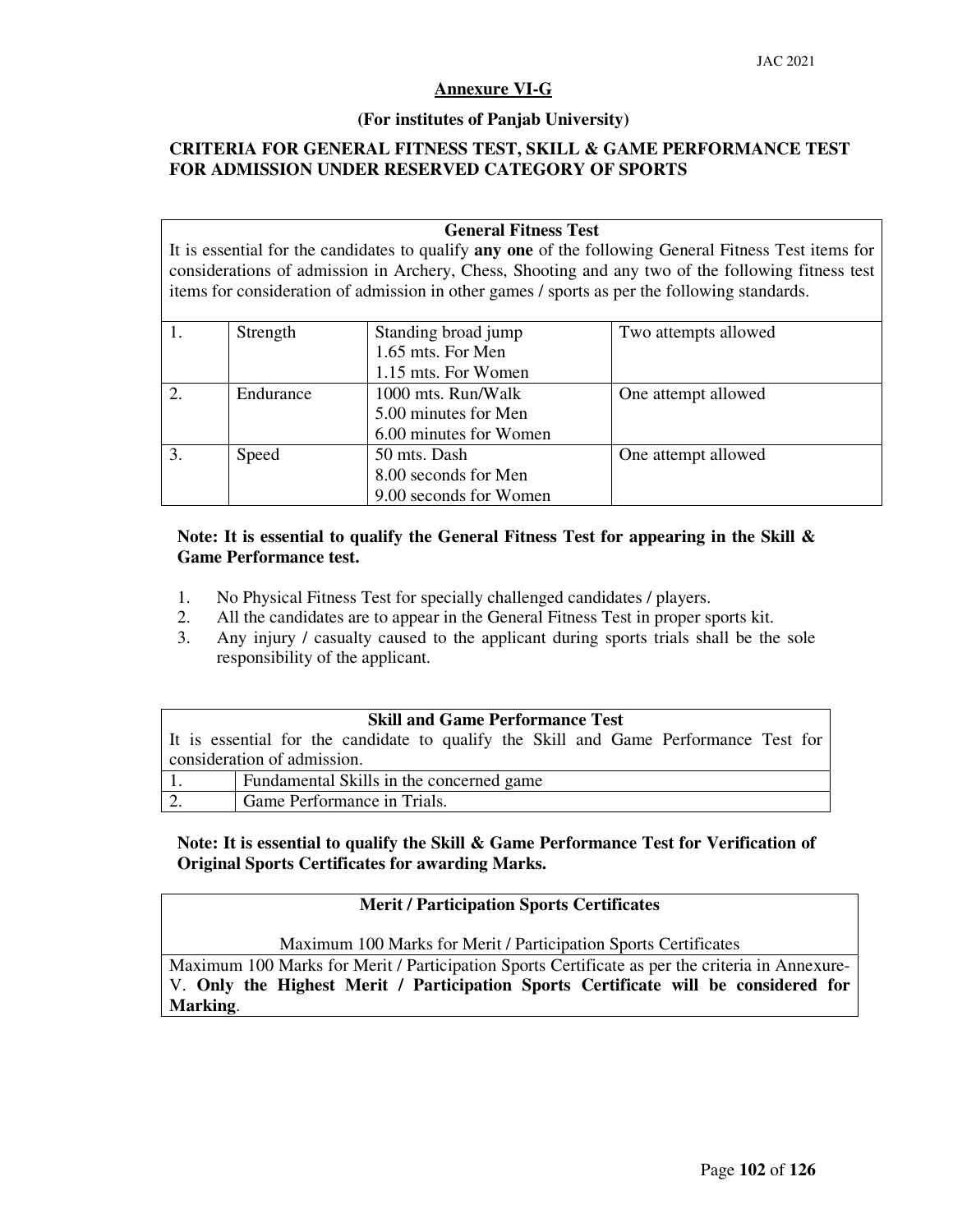#### **Annexure VII-A**

# **Certificate for Admission under Defence Category**

## **(For Institutes of Panjab University only)**

# **CERTIFICATE FOR ADMISSION UNDER DEFENCE CATEGORY**

Despatch No. \_\_\_\_\_\_\_\_\_\_\_\_\_\_\_\_\_\_\_\_\_ Dated

| Certified<br>/daughter/ | that<br>spouse                                                                                    | <b>of</b> |  |       |  | son<br>Rank                                                                                                                                          |
|-------------------------|---------------------------------------------------------------------------------------------------|-----------|--|-------|--|------------------------------------------------------------------------------------------------------------------------------------------------------|
|                         |                                                                                                   |           |  |       |  | (if applicable) an applicant for admission to<br>cour                                                                                                |
| se(s)<br>of             |                                                                                                   | in        |  | the   |  | department<br>Panjab                                                                                                                                 |
| University, is :-       |                                                                                                   |           |  |       |  |                                                                                                                                                      |
|                         | 1. Son/Daughter/Spouse of such Defence and Central Armed Police Force                             |           |  |       |  | (CAPF)* personnel who died in action on____________ during_________.<br>(Only those who are wholly dependent on such personnel shall be considered). |
|                         | 2. Son/Daughter/Spouse who is wholly dependent on such Defence and CAPF<br>in service.            |           |  |       |  | while                                                                                                                                                |
|                         | 3. Defence and CAPF personnel who were incapacitated while in service.                            |           |  |       |  |                                                                                                                                                      |
|                         | 4. Son/daughter/spouse of ex-servicemen who are wholly dependent on them.                         |           |  |       |  |                                                                                                                                                      |
|                         | 5. Son/daughter/spouse of serving Defence personnel and CAPF who are wholly<br>dependent on them. |           |  |       |  |                                                                                                                                                      |
|                         | 6. Ex-servicemen.                                                                                 |           |  |       |  |                                                                                                                                                      |
|                         | 7. Serving Defence personnel and CAPF personnel.                                                  |           |  |       |  |                                                                                                                                                      |
|                         | Name of the Certifying Officer                                                                    |           |  |       |  | Signature of authorized Military / Central<br>Armed Police Forces Officer                                                                            |
|                         |                                                                                                   |           |  | seal) |  | (with official)                                                                                                                                      |

\* CAPF earlier known as Para-military forces, includes Assam Rifles (AR), Border Security Force (BSF), Central Industrial Security Force (CISF), Central Reserve Police Force (CRPF), Indo Tibetan Border Police (ITBP), National Security Guard (NSG), Sashastra Seema Bal (SSB) etc.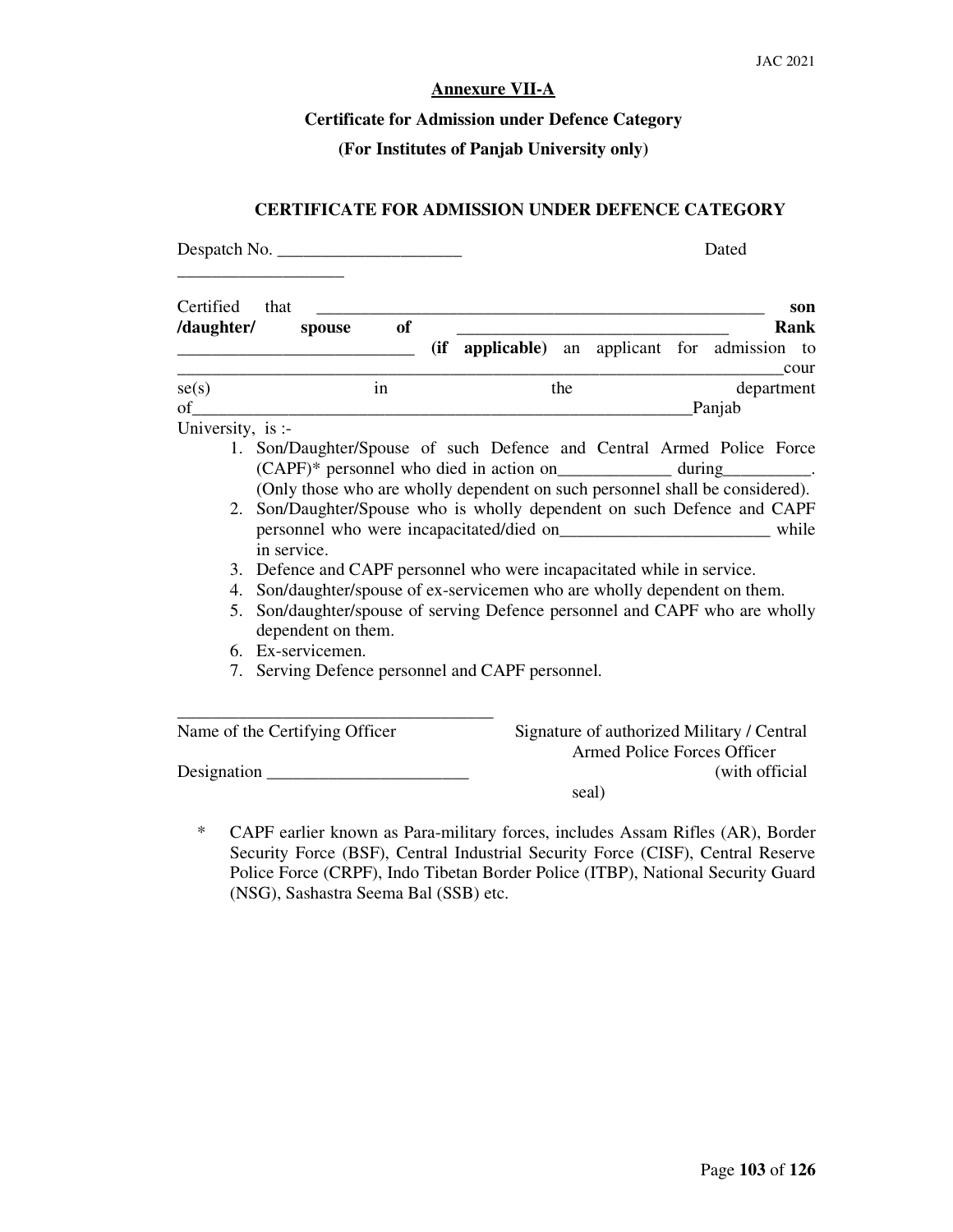#### **Annexure VII-B**

# **Certificate of Dependence on Military/Defence/Paramilitary Personnel (For institutes under Chandigarh Administration only)**

|                 | Certified that Mr./Ms./Mx.       |               |          |           |      |    |                         | is | the  |
|-----------------|----------------------------------|---------------|----------|-----------|------|----|-------------------------|----|------|
|                 | dependent son/daughter/spouse of |               |          |           | Shri |    |                         |    | rank |
|                 | Shri                             |               |          | <i>is</i> |      |    |                         |    |      |
| (i)             | $*an$                            | ex-serviceman |          | and       | he   |    | retired                 |    | on   |
| (ii)            | *currently                       |               | employed |           |      | in |                         |    | Unit |
| Date<br>Officer |                                  |               | Seal     |           |      |    | Signature of Authorised |    |      |

# **Note:**

- i) The certificate in case of ex-servicemen is to be signed by the Competent Authority.
- ii) The certificate in case of serving personnel is to be signed by the Commandant of the Unit.

\_\_\_\_\_\_\_\_\_\_\_\_\_\_\_\_\_\_\_\_\_\_\_\_\_\_\_\_\_\_\_\_\_\_\_\_\_\_\_\_\_\_\_\_\_\_\_\_\_\_\_\_\_\_\_\_\_\_\_\_\_\_\_\_\_\_\_\_\_\_\_

*\*Strike out whichever is not applicable* 

 $\overline{\phantom{a}}$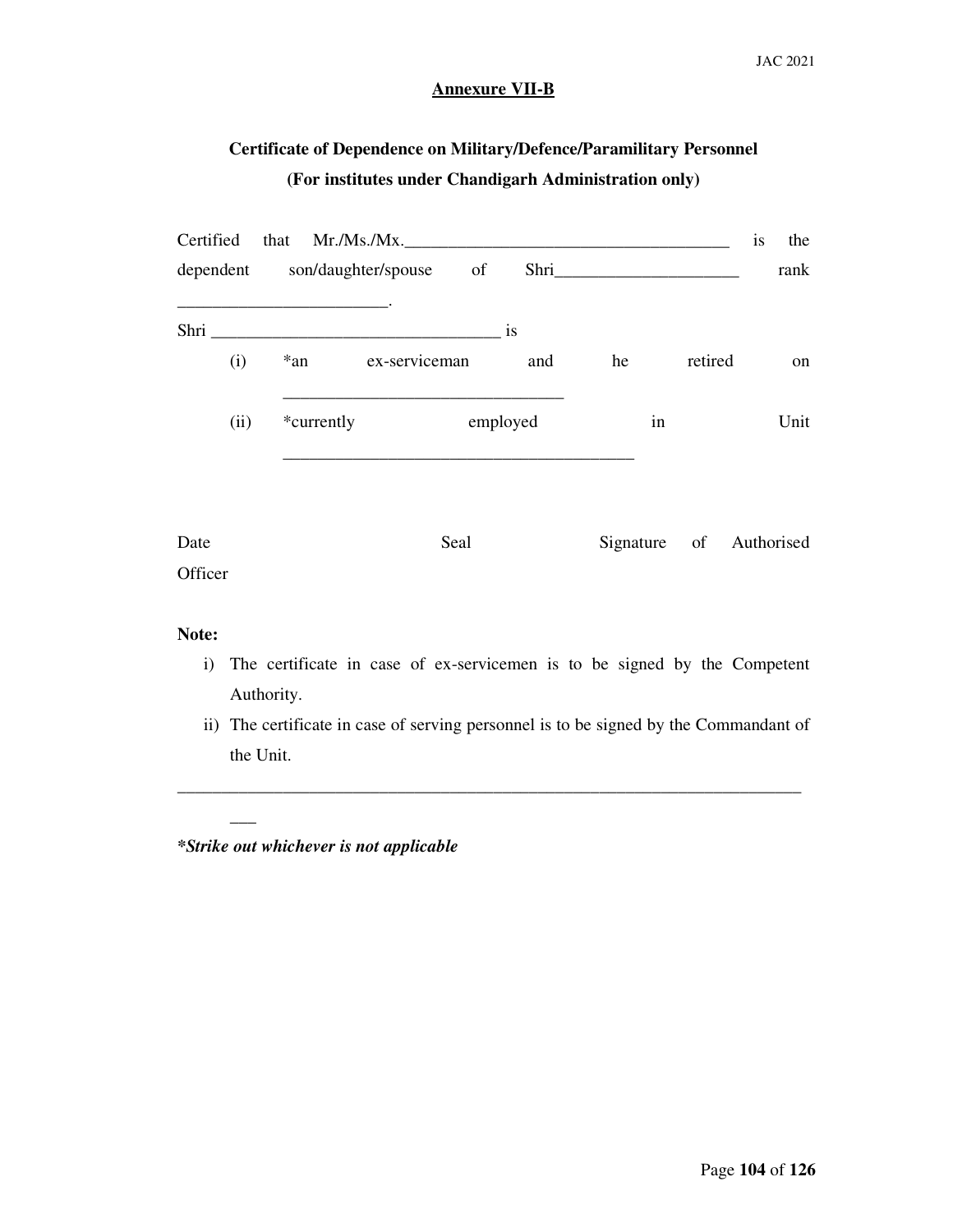# **Annexure VII-C**

# **Certificate of Death/Disablement of Military/Paramilitary Personnel (For institutes under Chandigarh Administration only)**

|                                                                            | is the |
|----------------------------------------------------------------------------|--------|
|                                                                            |        |
|                                                                            |        |
|                                                                            |        |
| more, in action/not-in- action but otherwise, while being in service, on   |        |
| (date). His death/disability is entirely attributable to military service. |        |
|                                                                            |        |
| (date) with disability attributable to military service.*                  |        |
|                                                                            |        |

| Date    | Seal |  | Signature of Authorized |
|---------|------|--|-------------------------|
| Officer |      |  |                         |
|         |      |  |                         |

# *\*Strike out whichever is not applicable*

 $\overline{\phantom{a}}$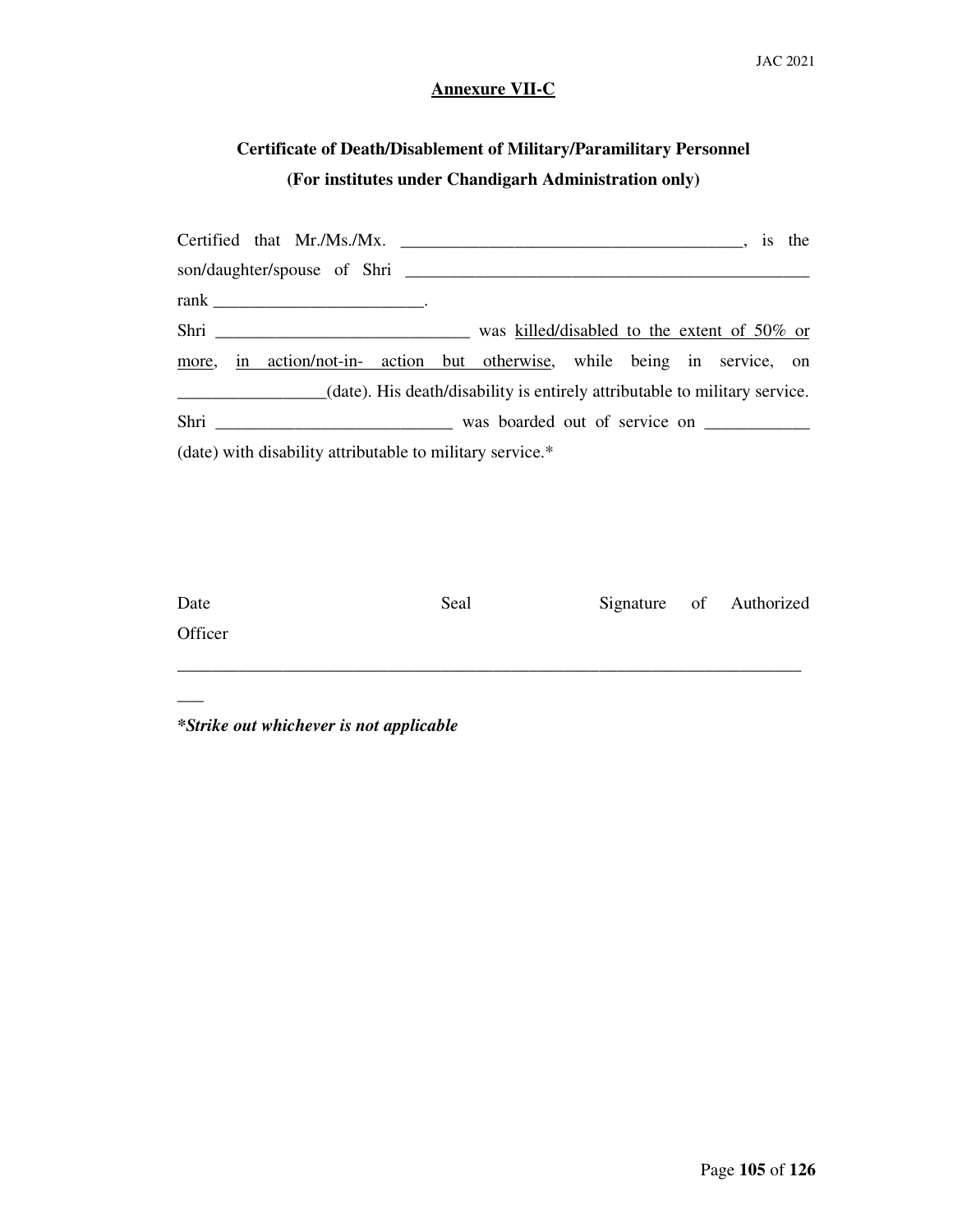#### **Annexure VII-D**

# **Certificate of Gallantary Award to Military/Paramilitary Personnel (For institutes under Chandigarh Administration only)**

|      | Certified that Mr./Ms./Mx.      |                                               |     | <b>1S</b> |
|------|---------------------------------|-----------------------------------------------|-----|-----------|
|      | the son/daughter/spouse of Shri |                                               |     |           |
| rank |                                 | who                                           | was | awarded   |
|      |                                 | $\text{in the year}$ _______________________. |     |           |
|      | (Name of the award*)            |                                               |     |           |

| Date    | Seal |  | Signature of Authorized |
|---------|------|--|-------------------------|
| Officer |      |  |                         |

\*Param Vir Chakra (PVC), Ashok Chakra (AC), Maha Vir Chakra (MVC), Kirti Chakra (KC), Vir Chakra (VrC), Shaurya Chakra (SC), Sena/ Nausena/ Vayusena Medal, Mention in Despatches.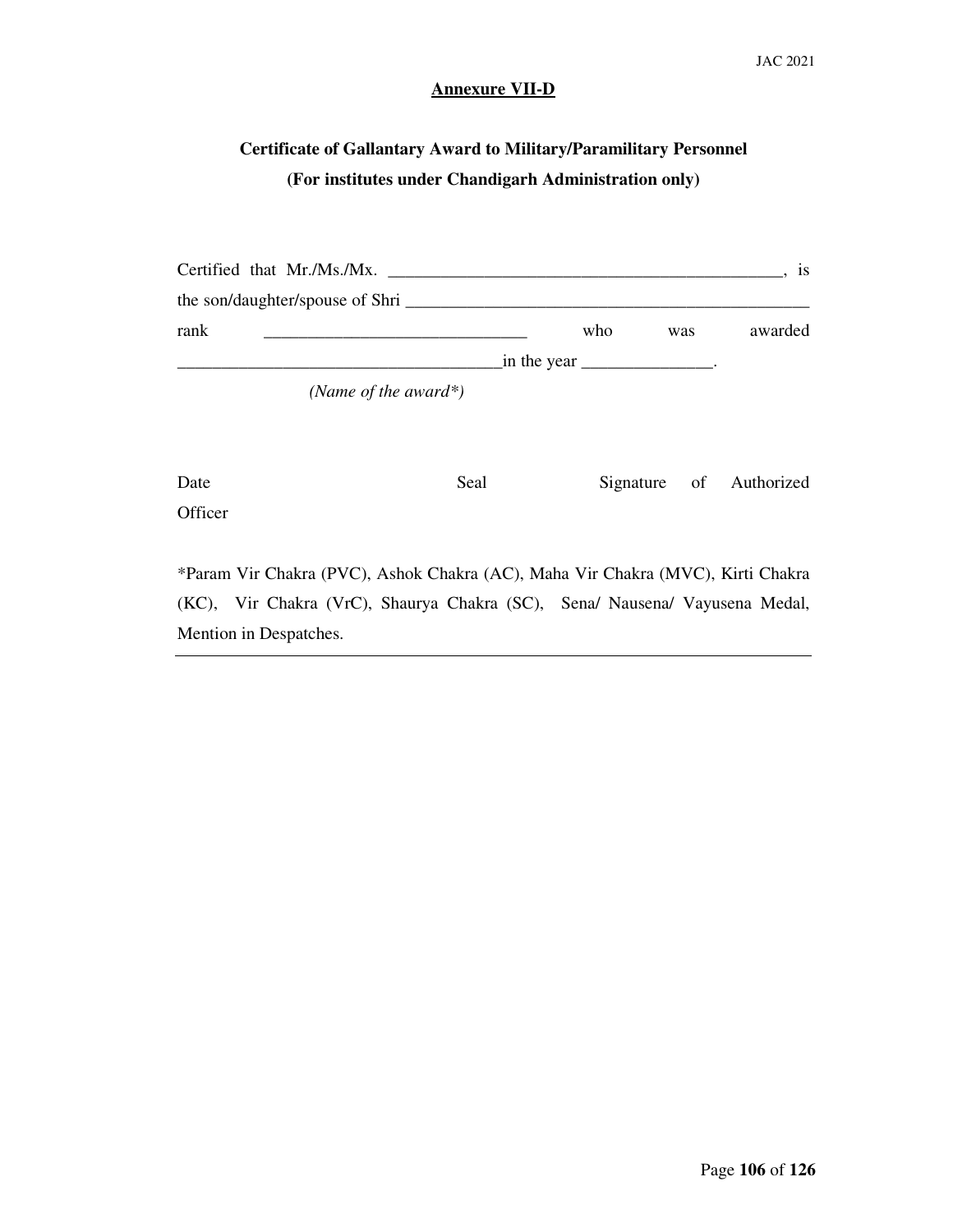#### **ANNEXURE-VIII**

# **CERTIFICATE IN RESPECT OF 1984 RIOT AFFECTED PERSON / DEPENDENT OF TERRORIST AFFECTED FAMILY OF PUNJAB**

| $Dispatch No.:\_$ |  |      |                                         |            | Dated:                                                                                         |                                |               |  |
|-------------------|--|------|-----------------------------------------|------------|------------------------------------------------------------------------------------------------|--------------------------------|---------------|--|
| This              |  | 1S   | to                                      | certify    |                                                                                                | that                           | Mr./Ms./Mx.   |  |
|                   |  |      |                                         |            |                                                                                                | $\equiv$ is a Son / Daughter / |               |  |
| Husband           |  | Wife |                                         | $\sqrt{2}$ | <b>Brothers</b>                                                                                | <b>Sisters</b>                 | <sub>of</sub> |  |
| Shri              |  |      |                                         |            |                                                                                                | (Terrorist /                   | Riot          |  |
|                   |  |      | affected person) of Village Post office |            |                                                                                                |                                |               |  |
|                   |  |      |                                         |            |                                                                                                | who                            | was           |  |
|                   |  |      |                                         |            | (killed/incapacitated in November, 1984 riots) / (killed / incapacitated in terrorist violence |                                |               |  |

in Punjab and Chandigarh)

Place: Date:

> \*Deputy Commissioner / District Magistrate (With Seal of the Court)

\* Certificate from no other than Deputy Commissioner / District Magistrate will be accepted.

\*\* In case the certificate is found to be false or incorrect, the candidate will render himself / herself liable for criminal prosecution.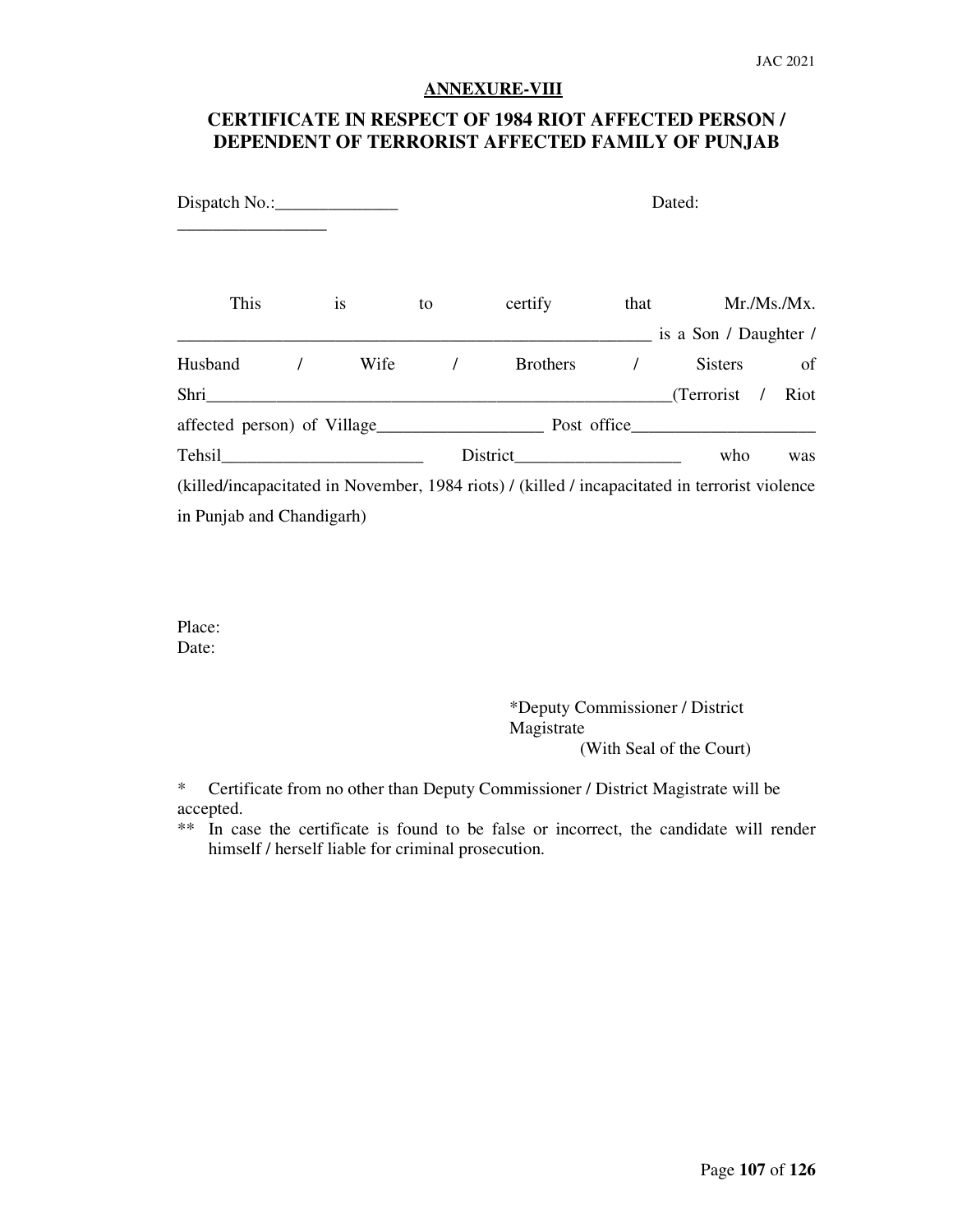# **Annexure IX**

# **CERTIFICATE OF CHILDREN/GRANDCHILDREN OF FREEDOM FIGHTER**

| $Dispatch No.:\_$                                                                                                                                                                                                              |          |                                                        |                                     |
|--------------------------------------------------------------------------------------------------------------------------------------------------------------------------------------------------------------------------------|----------|--------------------------------------------------------|-------------------------------------|
|                                                                                                                                                                                                                                |          |                                                        |                                     |
|                                                                                                                                                                                                                                |          |                                                        |                                     |
| Certified that Mr./Ms./Mx.                                                                                                                                                                                                     |          |                                                        |                                     |
| (freedom)                                                                                                                                                                                                                      | fighter) | son/daughter                                           | of                                  |
| Shri                                                                                                                                                                                                                           |          |                                                        | of                                  |
|                                                                                                                                                                                                                                | Post     | $\text{office}\_\_\_\_\_\_\_\_$                        | Tehsil                              |
|                                                                                                                                                                                                                                |          | District and Parent / Grand Parent of                  |                                     |
| Mr.Ms.Mx.                                                                                                                                                                                                                      |          |                                                        | (Name of The Candidate), a bonafide |
| political sufferer<br>and                                                                                                                                                                                                      | has      | been drawing freedom fighter's pension                 |                                     |
| from the contract of the contract of the contract of the contract of the contract of the contract of the contract of the contract of the contract of the contract of the contract of the contract of the contract of the contr |          | Treasury or has been awarded Tamar Patra for his / her |                                     |
| political sufferings.                                                                                                                                                                                                          |          |                                                        |                                     |
|                                                                                                                                                                                                                                |          |                                                        |                                     |

Place: Date:

> \*Deputy Commissioner (With Seal of the Court)

\* Certificate from no other than Deputy Commissioner will be accepted.

\*\* In case the certificate is found to be false or incorrect, the candidate will be render himself / herself liable for criminal prosecution.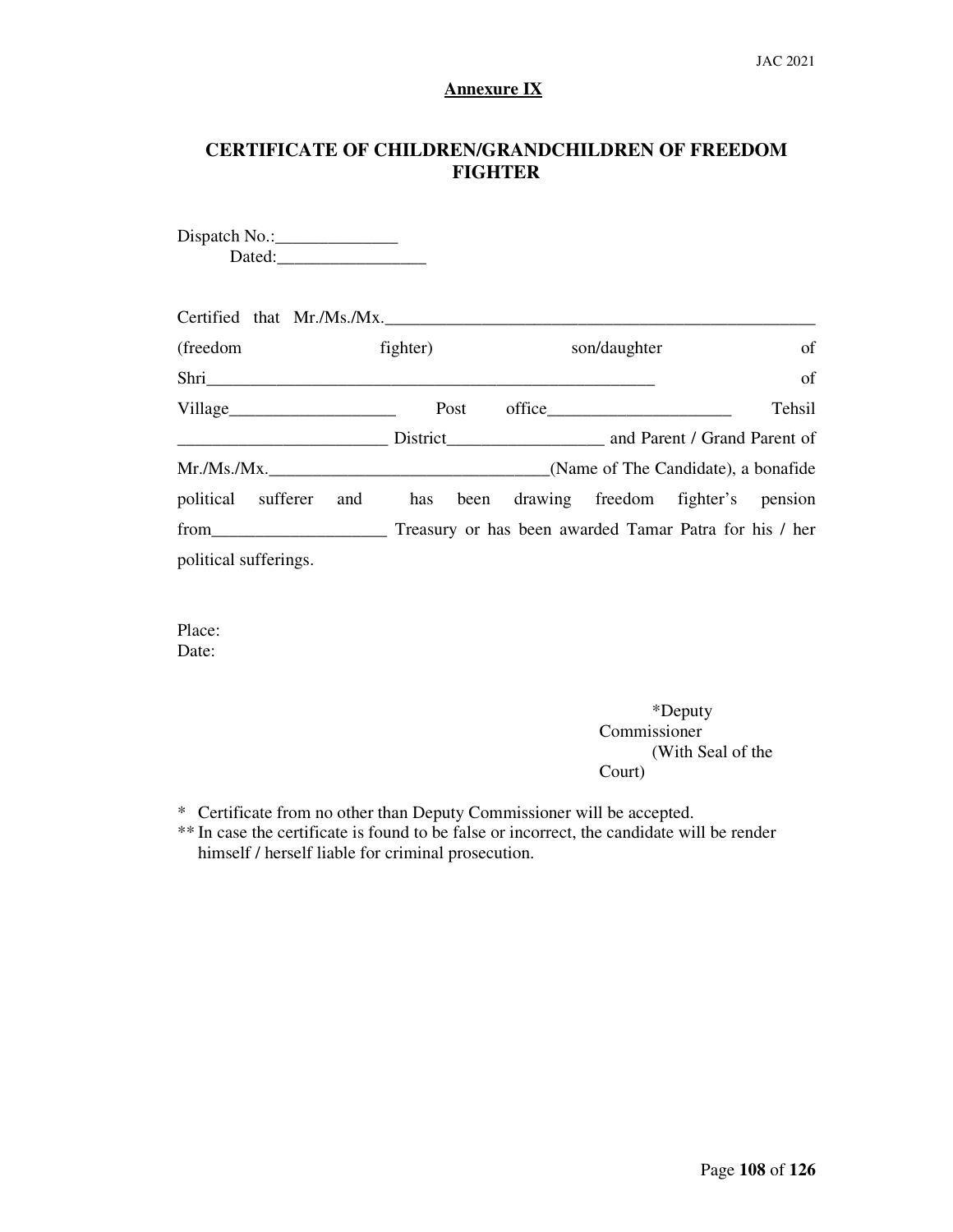# **Annexure X**

# **Certificate for Only Girl Child/One Out of Two Girl Children ((For institutes of Panjab University))**

| $I/We$ , (father)                                                                                                                                                                                                                                 |           | and |
|---------------------------------------------------------------------------------------------------------------------------------------------------------------------------------------------------------------------------------------------------|-----------|-----|
|                                                                                                                                                                                                                                                   | (mother)  | of  |
|                                                                                                                                                                                                                                                   |           |     |
| given) resident of House No. _____________ Street/ Sector __________ Town/City/                                                                                                                                                                   |           |     |
| Village_______________ District/State __________ do hereby solemnly declare and affirm                                                                                                                                                            |           |     |
| as under :-                                                                                                                                                                                                                                       |           |     |
| 1. That I am/we are citizens of India.                                                                                                                                                                                                            |           |     |
| 2. That Miss _______________________born on ___________ is our girl child.                                                                                                                                                                        |           |     |
| 3. That we have no male child.                                                                                                                                                                                                                    |           |     |
| 4. That we have the following only two girls and none else :                                                                                                                                                                                      |           |     |
| $(i)$ Name $(i)$ Name $(i)$ Name $(i)$ Name $(i)$ Name $(i)$ Name $(i)$ Name $(i)$ Name $(i)$ Name $(i)$ Name $(i)$ Name $(i)$ Name $(i)$ Name $(i)$ Name $(i)$ Name $(i)$ Name $(i)$ Name $(i)$ Name $(i)$ Name $(i)$ Name $(i)$ Name $(i)$ Name |           |     |
|                                                                                                                                                                                                                                                   |           |     |
| 5. That none of the above mentioned two girl children has obtained/availed the benefit                                                                                                                                                            |           |     |
| granted under this category, in this University/Institute including its affiliated colleges.                                                                                                                                                      |           |     |
|                                                                                                                                                                                                                                                   |           |     |
|                                                                                                                                                                                                                                                   |           |     |
| Signature                                                                                                                                                                                                                                         | Signature |     |
| (Father)                                                                                                                                                                                                                                          | (Mother)  |     |
|                                                                                                                                                                                                                                                   |           |     |
| Place:                                                                                                                                                                                                                                            |           |     |
| Dated:                                                                                                                                                                                                                                            |           |     |
|                                                                                                                                                                                                                                                   |           |     |
| NOTE: Who can apply under this category?                                                                                                                                                                                                          |           |     |
| Single Girl Child                                                                                                                                                                                                                                 |           |     |
| <b>OR</b>                                                                                                                                                                                                                                         |           |     |
| One Girl Child out of only Two Girl Children*.                                                                                                                                                                                                    |           |     |
| *Clarification: This Seat shall not be available for:-                                                                                                                                                                                            |           |     |
| i) Those having three or more girl children.                                                                                                                                                                                                      |           |     |

ii) Those having any male child.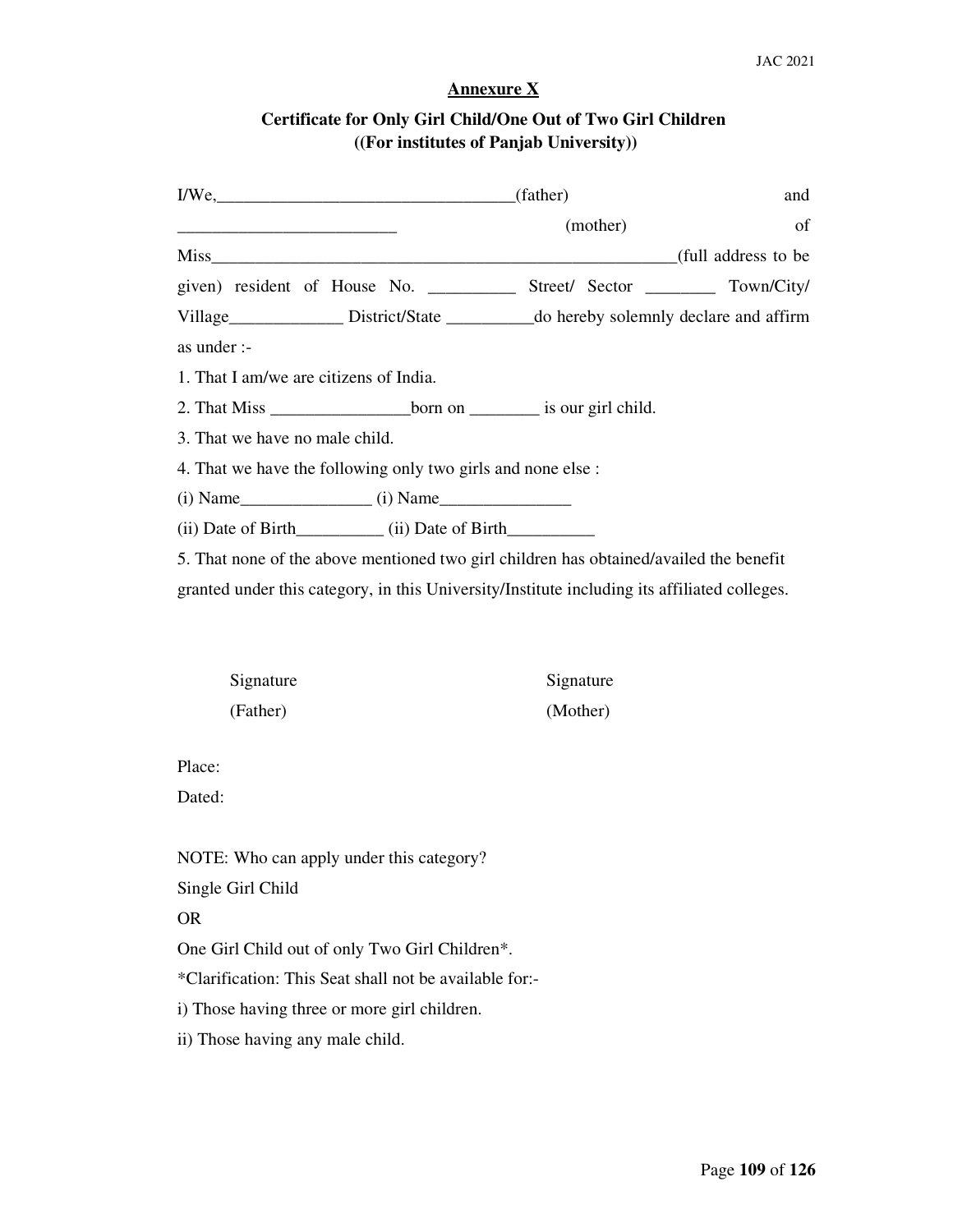#### **Annexure XI-A**

# **Undertaking for Economically Weaker Section**  (**Common to institutes of Panjab University and CCET\*)**

| $\mathbf{I}$ , | (name)                                                                                |
|----------------|---------------------------------------------------------------------------------------|
|                | father/mother of Mr./Ms./Mx.                                                          |
|                | (full address)                                                                        |
|                | to be given) do hereby, solemnly declare and affirm as under:                         |
|                | 1 That I am a citizen of India.                                                       |
|                | 2 That I belong to Economically Weaker Section Category as prescribed in the          |
|                | prospectus                                                                            |
| $\mathfrak{Z}$ | My family income from all the sources in last financial year is less than or equal to |

**Rs 2.5 lakhs.** 

**Place:** 

## **Dated: DEPONENT**

#### **VERIFICATION**

Verified that the contents of the above affidavit are true and correct to the best of my knowledge and belief and nothing has been concealed therein.

**Place:** 

Dated: DEPONENT

**\*For admission in CCET, the candidate must submit this certificate as an affidavit or non-judicial paper of** ₹ **20/- duly attested by 1st class Magistrate.**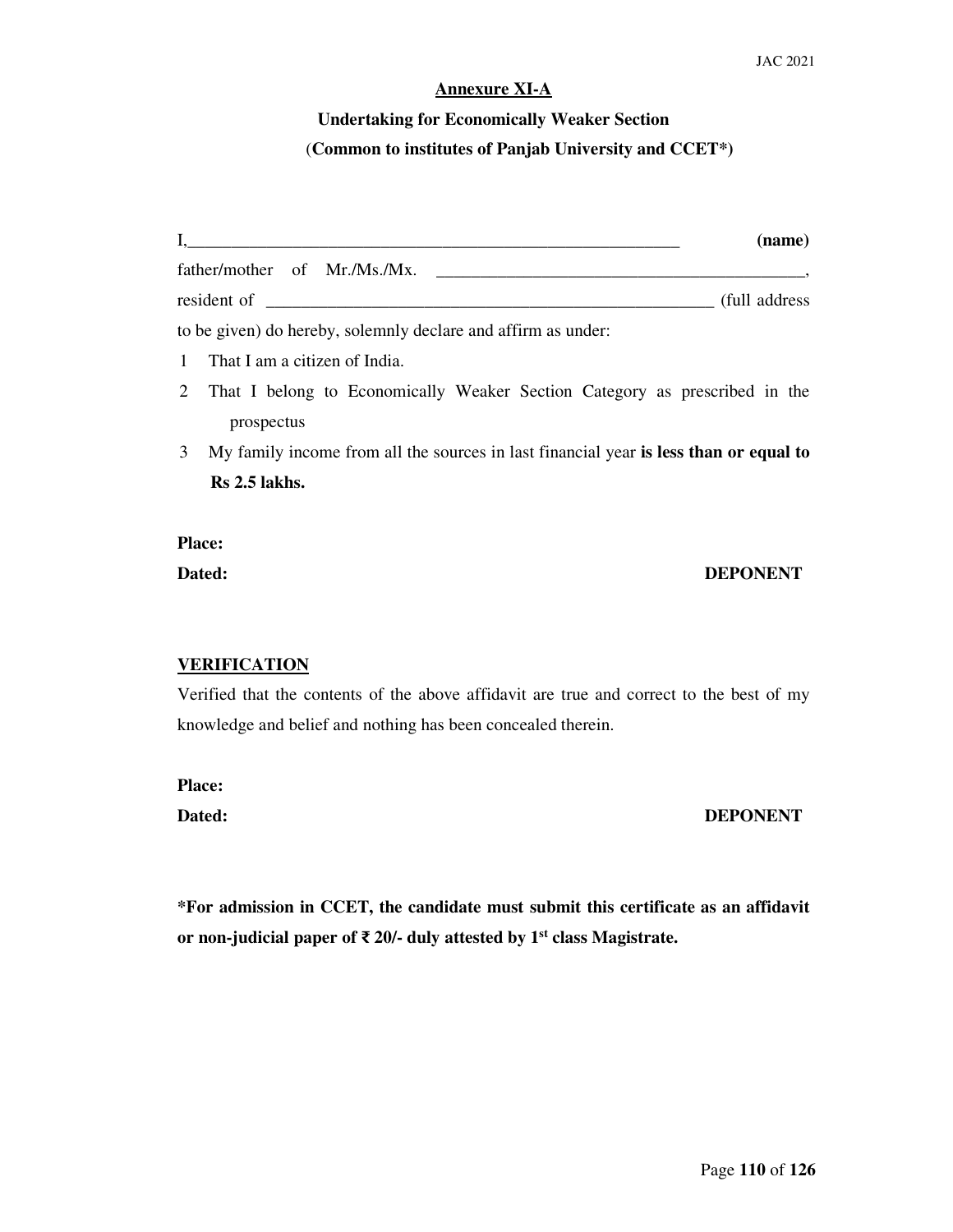# **Annexure XI-B**

# **Certificate of Belonging to Economically Weaker Section**  (**Common to institutes of Panjab University and CCET)**

| Certified | that                                                                                                                |      |    |            |
|-----------|---------------------------------------------------------------------------------------------------------------------|------|----|------------|
|           |                                                                                                                     |      |    |            |
|           | belongs to Economically Weaker Section, with annual family income from all sources in                               |      |    |            |
| last      | financial                                                                                                           | year | is | Rupees     |
|           | <u>Dated</u> Dated                                                                                                  |      |    |            |
|           |                                                                                                                     |      |    |            |
|           |                                                                                                                     |      |    | (authorit) |
| y).       |                                                                                                                     |      |    |            |
|           |                                                                                                                     |      |    |            |
|           |                                                                                                                     |      |    |            |
|           |                                                                                                                     |      |    |            |
|           | Full Name & Designation of the Certifying Officer                                                                   |      |    |            |
|           | <u> 1989 - Johann John Stoff, deutscher Stoffen und der Stoffen und der Stoffen und der Stoffen und der Stoffen</u> |      |    |            |
|           |                                                                                                                     |      |    |            |
|           | <u> 1989 - Johann John Stoff, deutscher Stoffen und der Stoffen und der Stoffen und der Stoffen und der Stoffen</u> |      |    |            |
|           |                                                                                                                     |      |    |            |
|           |                                                                                                                     |      |    |            |

S.D.M./Tehsidar

(with office

seal)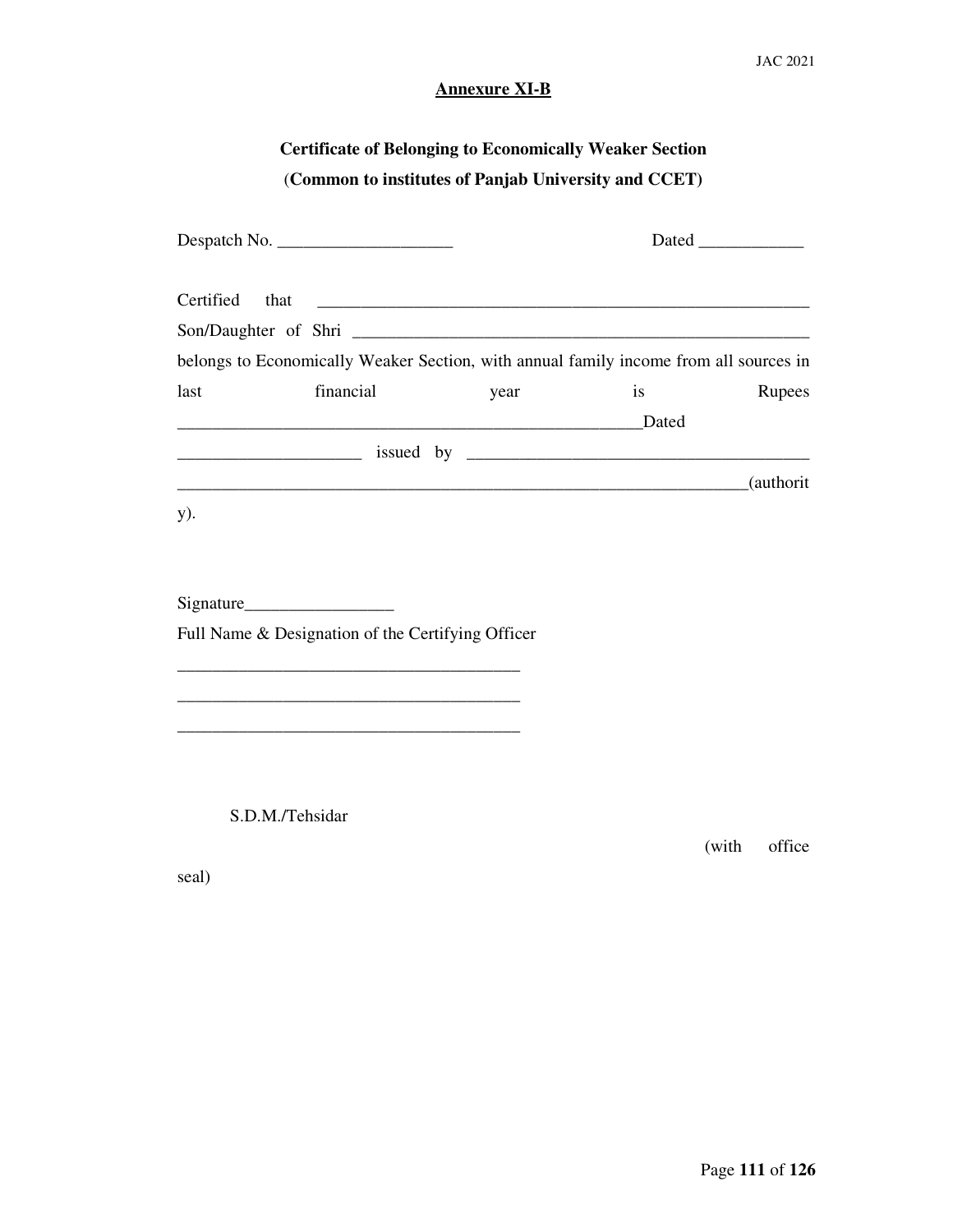#### **Annexure XII**

# **Certificate by the Candidate from Border Area School ((For institutes of Panjab University))**

| No.                                                                                         |          | Dated:                            |
|---------------------------------------------------------------------------------------------|----------|-----------------------------------|
| Certified that Mr./Ms./Mx.                                                                  | son /    | daughter of Sh.                   |
|                                                                                             |          | Smt.<br>and                       |
|                                                                                             | resident | <sub>of</sub>                     |
|                                                                                             |          | has passed the Matriculation from |
| school situated in border area.                                                             |          |                                   |
| It is further certified that Mr./ Ms./ Mx.                                                  |          |                                   |
| institution(s) that is situated within 20 kms from the International Border, as per date of |          |                                   |
| joining and leaving school is given below:-                                                 |          |                                   |

|                | <b>Name of School</b>                   | Date of joining | Date of leaving |
|----------------|-----------------------------------------|-----------------|-----------------|
| $\mathbf{1}$   |                                         |                 |                 |
| $\overline{2}$ | <u> 1989 - Johann Barbara, martin a</u> |                 |                 |
| 3              |                                         |                 |                 |
| $\overline{4}$ |                                         |                 |                 |

| <b>Seal and Signature</b><br><b>Place:</b>                             |                                                                                        |
|------------------------------------------------------------------------|----------------------------------------------------------------------------------------|
| Date:                                                                  | (Tehsildar / Principal / Headmaster)                                                   |
|                                                                        | *This certificate is only for those students, who have passed their Matric from school |
| situated in Border Area and +2 from school situated in any other area. |                                                                                        |

#### **Annexure XIII**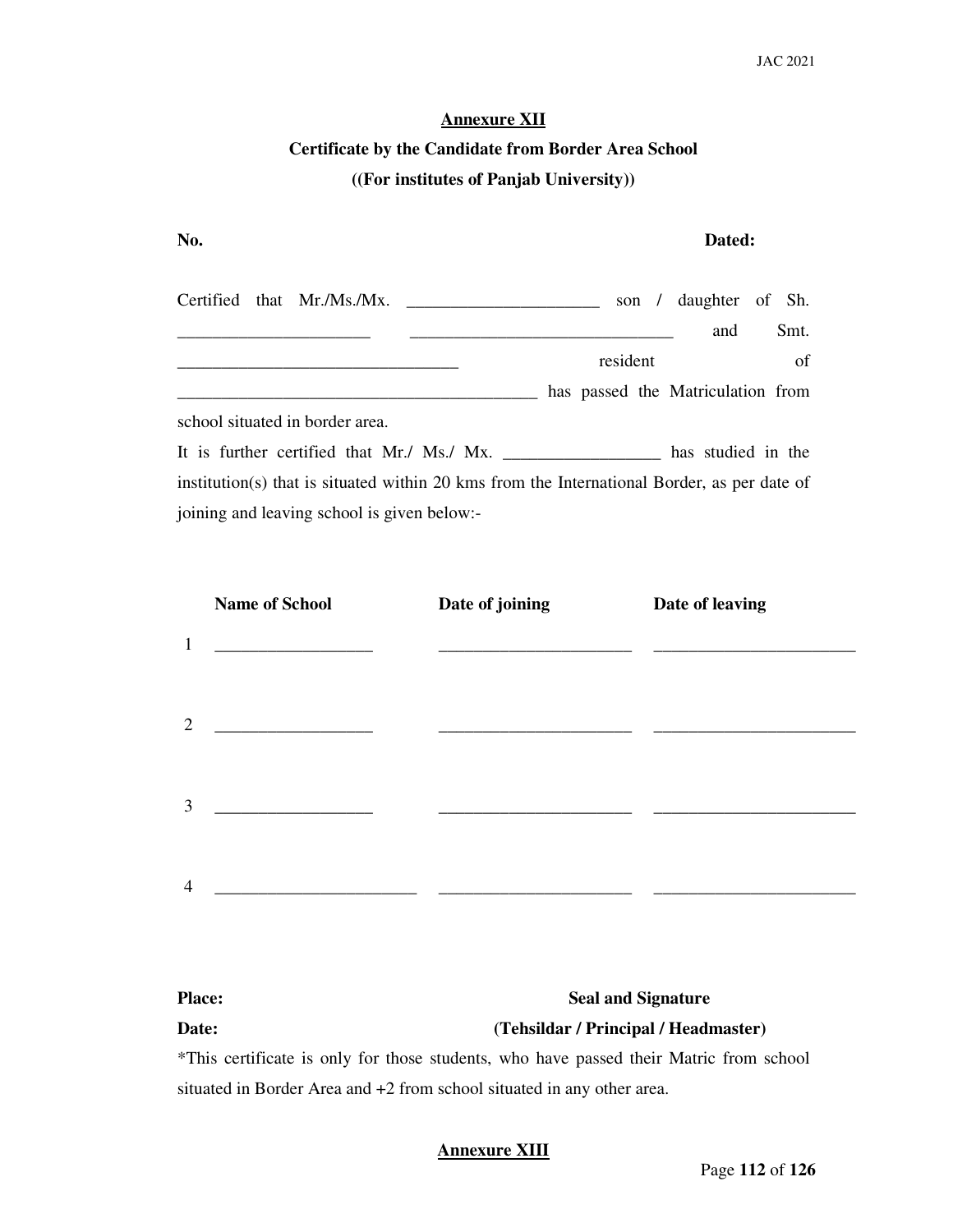| <b>Certificate by the Candidate from Rural Area School</b> |  |
|------------------------------------------------------------|--|
| ((For institutes of Panjab University))                    |  |

| No.                                                                                                                        |                 |                 |             |
|----------------------------------------------------------------------------------------------------------------------------|-----------------|-----------------|-------------|
|                                                                                                                            |                 |                 |             |
| Certified                                                                                                                  | that            |                 | Mr./Ms./Mx. |
|                                                                                                                            |                 | son/daughter    | of          |
|                                                                                                                            |                 |                 |             |
| $Smt$ .                                                                                                                    |                 | resident        | of          |
| and the matriculation and the matriculation has passed the matriculation                                                   |                 |                 |             |
| and $+2$ examination from Rural School(s) that does not fall in the area of the Municipal                                  |                 |                 |             |
| Corporation/Municipal Committee/Small Town/Notified Area/Cantonment Area and has                                           |                 |                 |             |
| studied in a rural area school.                                                                                            |                 |                 |             |
| <b>Name of School</b>                                                                                                      | Date of joining | Date of leaving |             |
| 1<br><u> 1989 - Johann Harry Harry Harry Harry Harry Harry Harry Harry Harry Harry Harry Harry Harry Harry Harry Harry</u> |                 |                 |             |
|                                                                                                                            |                 |                 |             |
|                                                                                                                            |                 |                 |             |
| 2                                                                                                                          |                 |                 |             |
|                                                                                                                            |                 |                 |             |
| 3                                                                                                                          |                 |                 |             |
|                                                                                                                            |                 |                 |             |
|                                                                                                                            |                 |                 |             |
| 4                                                                                                                          |                 |                 |             |
|                                                                                                                            |                 |                 |             |
|                                                                                                                            |                 |                 |             |
| <b>Place:</b>                                                                                                              |                 | <b>Seal</b>     | and         |
| <b>Signature</b>                                                                                                           |                 |                 |             |
| Date:                                                                                                                      |                 | (D.E.O)         | I           |
| Principal)                                                                                                                 |                 |                 |             |

\*This certificate is only for those students, who have passed their Matric and 10+2 examination from Rural Area School(s).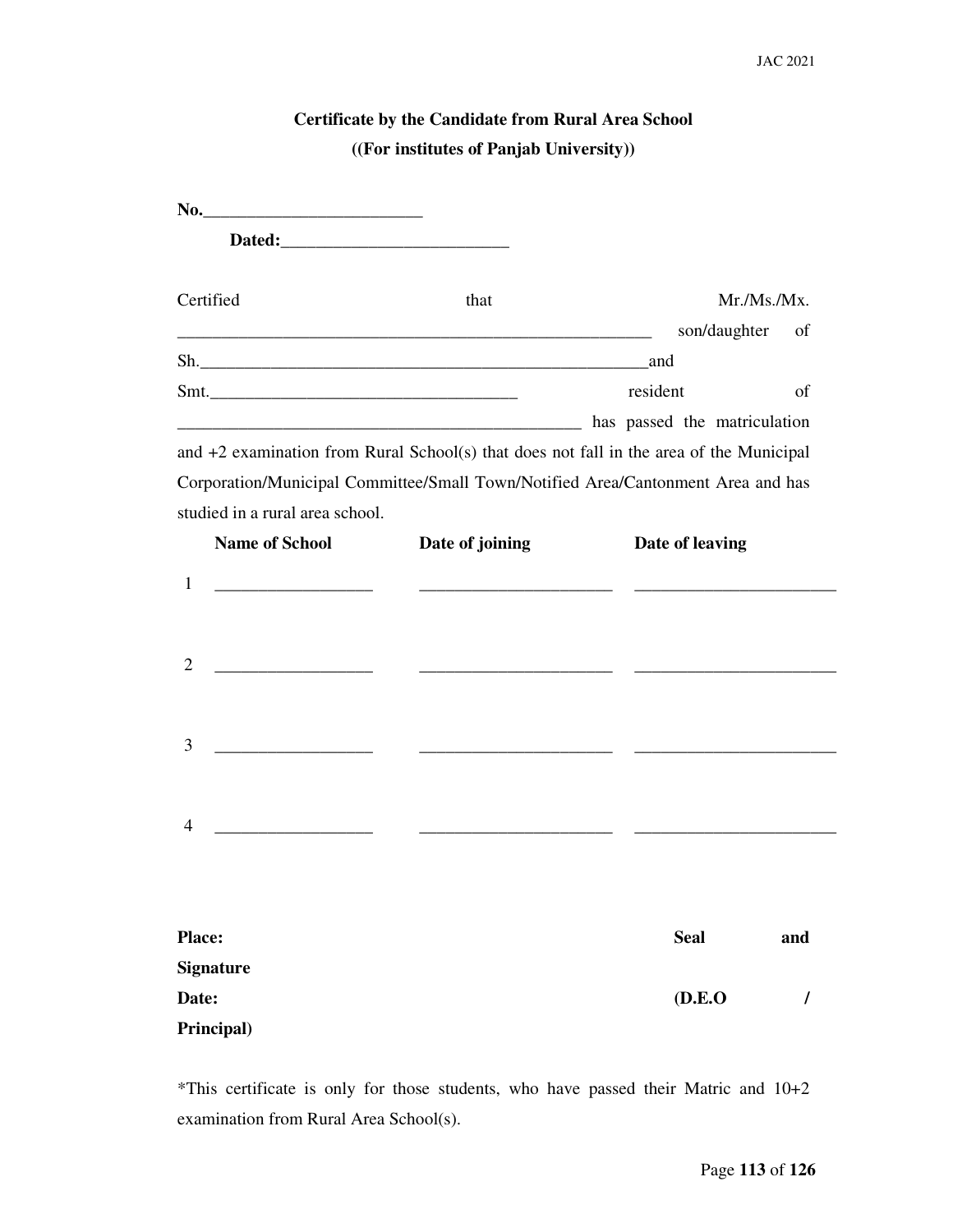#### **Annexure XIV**

**Certificate for candidates applying under the reserved category for** 

#### **Cancer/Thalassemia/AIDS**

#### **(For institutes of Panjab University))**

#### **Detailed Address of Issuing Physician and Hospital**

#### **(Mention serial number and date with phone number and address)**

|                              |      |          |                                     |     | Photograph<br>To be attested<br>by the<br>Physician |
|------------------------------|------|----------|-------------------------------------|-----|-----------------------------------------------------|
|                              |      |          | This is to certify that Mr./Ms./Mx. |     | (Name of the                                        |
| student),                    | Date | $\sigma$ |                                     |     | Birth: C.R./OPD                                     |
|                              |      |          |                                     | D/O |                                                     |
|                              | S/O  |          |                                     |     | (Mother's / Father's                                |
| Name),                       |      |          | resident                            |     | of                                                  |
|                              |      |          |                                     |     | (complete address), is a                            |
| diagnosed case of __________ |      |          |                                     |     | (Cancer /                                           |
|                              |      |          |                                     |     |                                                     |

Thalassemia/ AIDS)\*. She/He is undergoing treatment for the same under my care.

(Signature of the Patient)

 $\Gamma$ 

Attested

\_\_\_\_\_\_\_\_\_\_\_\_\_\_\_\_\_\_\_\_\_\_\_\_\_\_\_\_\_\_\_\_\_\_

\_\_\_\_\_\_\_\_\_\_\_\_\_\_\_\_\_\_\_\_\_\_\_\_\_\_\_\_\_\_\_\_\_\_

(Signature of the Physician)

Name and address of the Physician\_\_\_\_\_\_\_\_\_\_\_\_\_\_\_\_\_\_\_

Stamp of the Physician

\_\_\_\_\_\_\_\_\_\_\_\_\_\_\_\_\_\_\_\_\_\_\_\_\_\_\_\_\_\_\_\_\_\_\_\_\_\_\_\_\_\_\_\_\_\_\_

\*Strike out whichever is not applicable.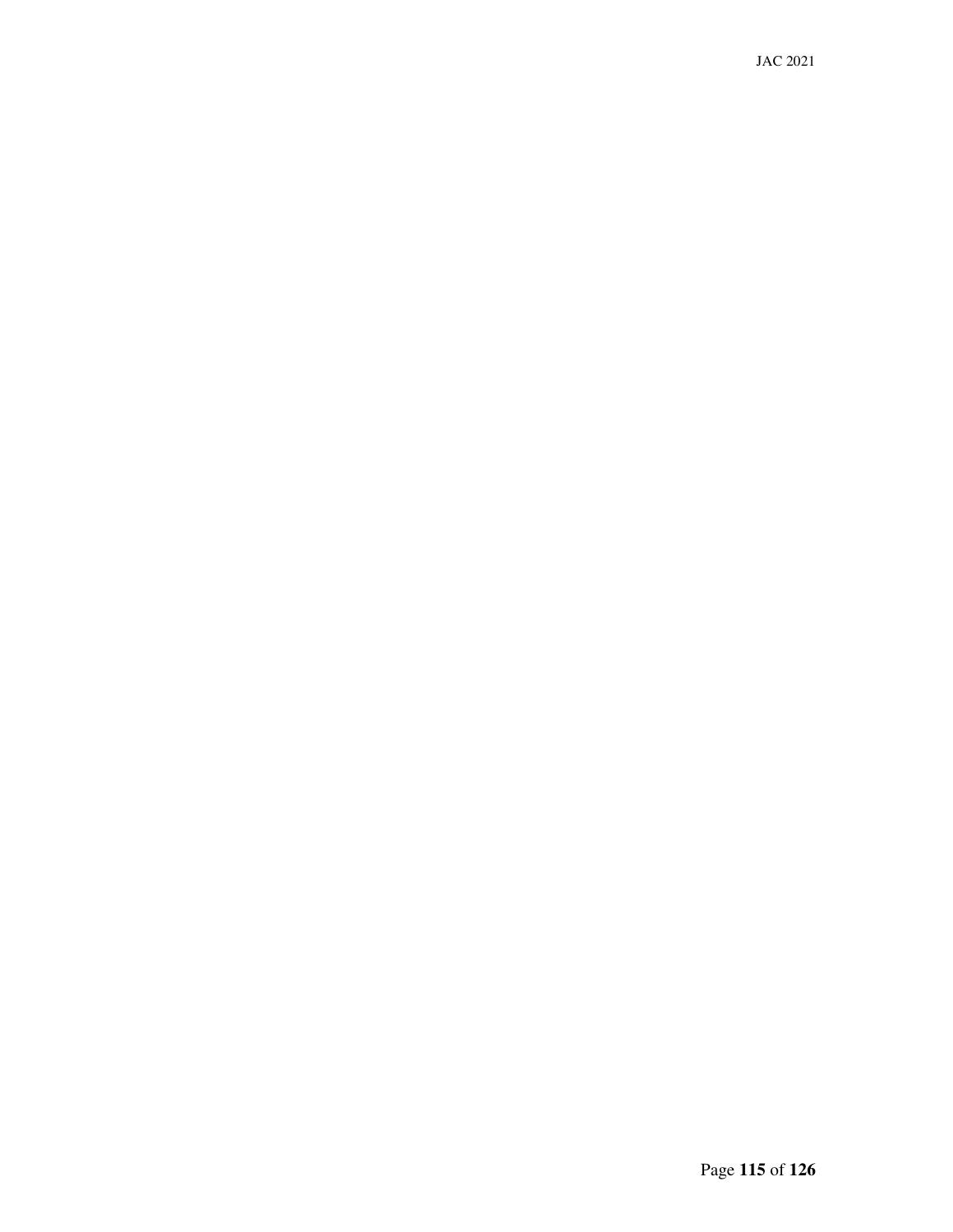# **Annexure XV**

# **DOCUMENTS REQUIRED FOR WARDS OF KASHMIRI MIGRANTS/DISPLACED PERSONS**

- **A. Wards of Kashmiri Migrants and Kashmiri Pandit / Kashmiri Hindu families (non-migrants living in Kashmir Valley) (For institutes of Panjab University):** 
	- A candidate seeking admission against this seat is required to produce a certificate from an authorized Government Officer (i.e. Relief Commissioner/ Deputy Commissioner of the concerned district/area) to the effect that the candidate is a ward of Kashmiri displaced person.
	- Proof of current residence (such as Ration Card/Photo Identity Card issued by the Election Commissioner / Driving License/Aadhaar Card/Passport etc.)
	- The admission of a candidate against this category shall be provisional subject to verification of his/her above mentioned certificates by the competent authority.

#### **B. For Institutes under Chandigarh administration:**

- a. A certificate from an authorized Government Officer (i.e. Relief Commissioner/ Deputy Commissioner of the concerned district/area) to the effect that the candidate is a ward of Kashmiri displaced person.
- b. They should also carry a valid domicile (of  $J\&K$ ) of either of their parents.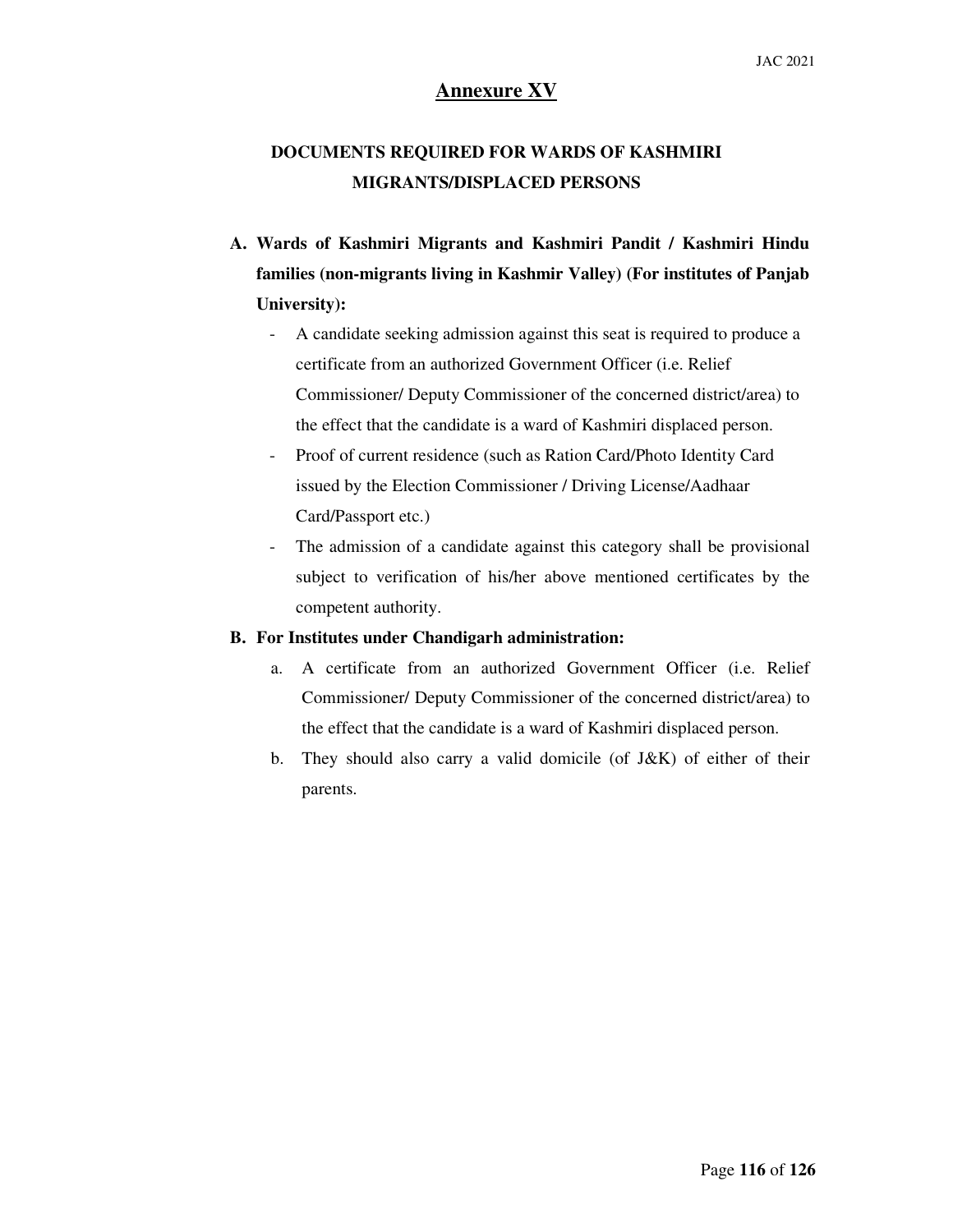# **Annexure XVI**

## **(For institutes under Chandigarh Administration-CCET/CCA)**

#### **Government of ............. (Name & Address of the authority issuing the certificate)**

#### **INCOME & ASSETS CERTIFICATE TO BE PRODUCED BY ECONOMICALLY WEAKER SECTIONS**

Certificate No...................................................... Date: ...............................

#### **VALID FOR THE YEAR.................................**

| This                                                                             | 1S | tο                           |        | certify                                                    | that          |
|----------------------------------------------------------------------------------|----|------------------------------|--------|------------------------------------------------------------|---------------|
| Shr./Smt./Kumari                                                                 |    |                              |        | son/daughter/wife                                          | <sub>of</sub> |
|                                                                                  |    | permanent resident of        |        |                                                            |               |
| Village/Street_                                                                  |    | Post                         | Office |                                                            | District      |
|                                                                                  |    | in the State/Union Territory |        |                                                            | Pin Code      |
|                                                                                  |    |                              |        | whose photograph is attested below belongs to Economically |               |
| Weaker Sections, since the gross annual income* of his/her family** is below Rs. |    |                              |        |                                                            |               |
| 8 Lakh (Rupees Eight Lakh Only) for the financial year _________. His/her        |    |                              |        |                                                            |               |
| family does not own or possess any of the following assets***:                   |    |                              |        |                                                            |               |

- I. 5 acres of agricultural land and above;
- II. Residential flat of 1000 sq. ft. and above;
- III. Residential plot of 100 sq. yards and above in notified municipalities;
- IV. Residential plot of 200 sq. yards and above in areas other than the notified municipalities.

 2. Shri/Smt/Kumari................................................belongs to the.....................caste which is not recognized as a Scheduled Caste, Scheduled Tribe and Other Backward Classes (Central List)

Recent Passport size attested photograph of the applicant

> - -

| Signature with seal of |
|------------------------|
|                        |
|                        |
|                        |

\*Note 1:Income covered all sources i.e. salary, agriculture, business, profession, etc. \*\*Note 2: The term 'Family" for this purpose include the person, who seeks benefit of reservation, his/her parents and siblings below the age of 18 years as also his/her spouse and children below the age of I8 years

\*\*\*Note 3: The property held by a "Family' in different locations or different places/cities have been clubbed while applying the land or property holding test to determine EWS status.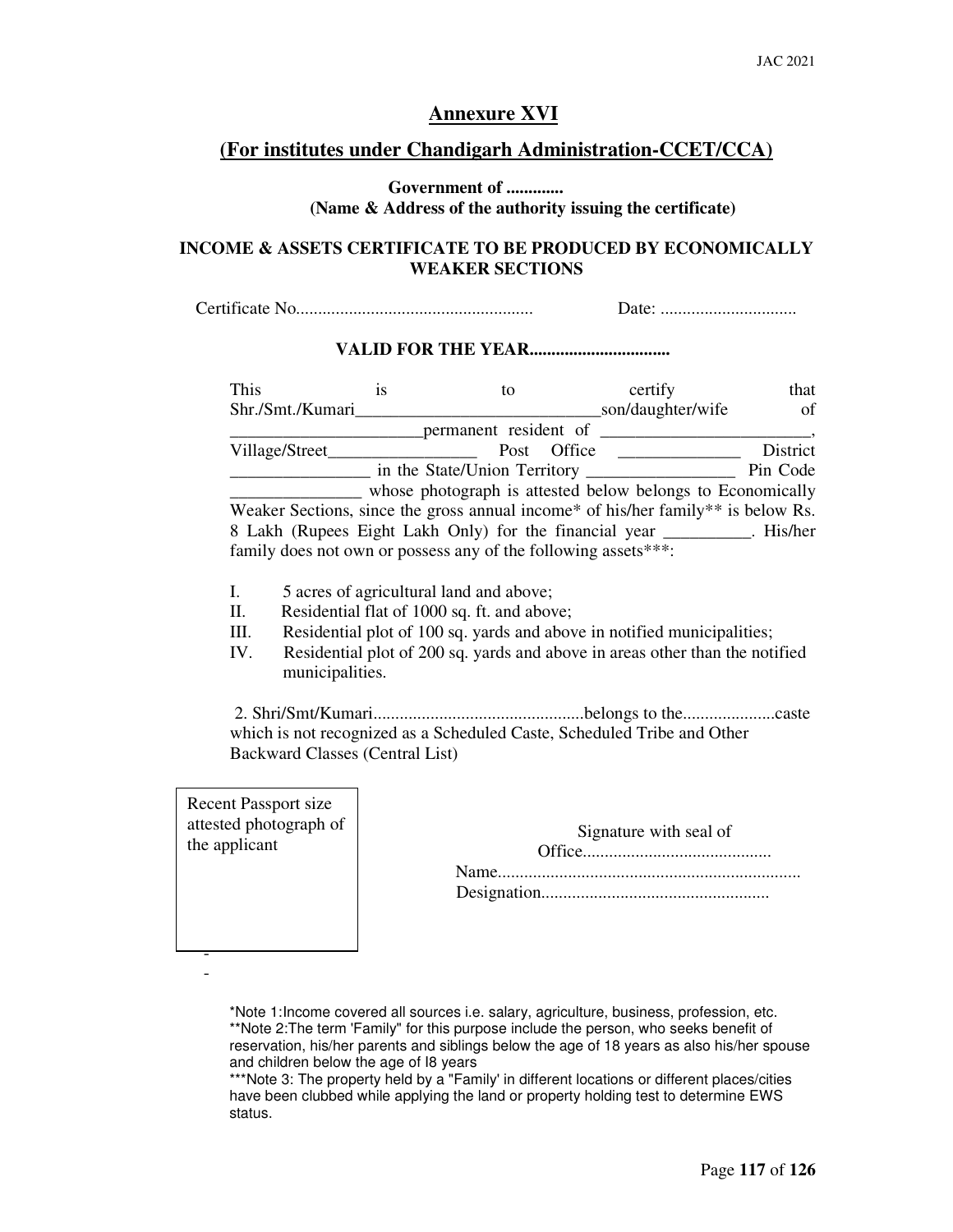# **Chapter 9**

# **Procedure for Document Verification**

- 1. On the scheduled date of reporting, bring the Electronic Payment Gateway (EPG) receipt, scrutiny form downloaded from the website and one recent passport size (5 cm x 4 cm) photograph.
- 2. Bring the original documents and one set of self-attested photocopies of all the documents.
- 3. Arrange original documents and their photocopies in the following order:

| a)            | JEE(Main)-2021 Result Card                                      |                      |
|---------------|-----------------------------------------------------------------|----------------------|
| b)            | NATA result card exhibiting qualified or not qualified          |                      |
| $\mathbf{c})$ | 12 <sup>th</sup> detailed marks sheet                           | Required for All     |
| $\mathbf{d}$  | Class X certificate for Date of birth                           |                      |
| e)            | Character Certificate from the last attended institute          |                      |
| f             | Freedom Fighter and Pension Certificate                         |                      |
| g)            | S.C./S.T. certificate (Two copies)                              |                      |
| h)            | <b>Backward Class certificate</b>                               |                      |
| $\mathbf{i}$  | Migration & Eligibility certificate                             |                      |
| j)            | Kashmiri Migrant/Displaced certificate                          |                      |
| $\mathbf{k}$  | Certificate from the institution where the candidate has        |                      |
|               | already taken admission (Original Certificate)                  |                      |
| $\bf{D}$      | Dependence on Military Personnel certificate                    |                      |
| m)            | Gallantry award certificate (specify the award)                 | Required<br>wherever |
| n)            | Death/Incapacitated in military action certificate              | applicable           |
| $\Omega$ )    | Sports Gradation certificate (P.U. and/or U.T)                  |                      |
| p)            | Undertaking to attend the Sports ground regularly               |                      |
| q)            | PwD certificate                                                 |                      |
| r)            | Dependents of Riot / Terrorist Victims certificate              |                      |
| s)            | Defence Personnel incapacitated while in service (for           |                      |
|               | self-admission) certificate                                     |                      |
| t)            | Ex-Servicemen defence personnel (self-admission)<br>certificate |                      |
|               |                                                                 |                      |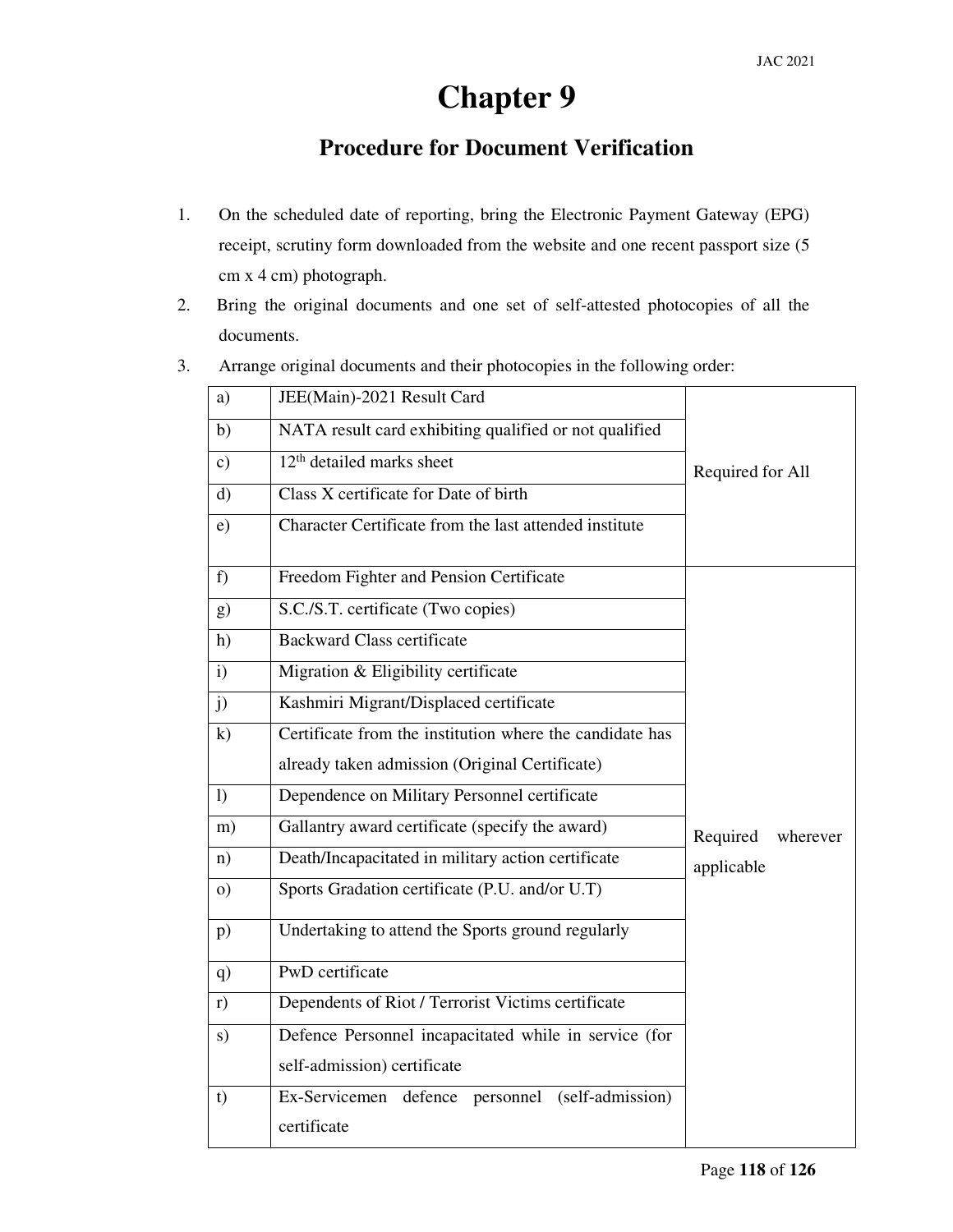| $\mathbf{u}$  | One Girl Child out of the only two girl children      |  |
|---------------|-------------------------------------------------------|--|
|               | affidavit                                             |  |
| V)            | Cancer/AIDS/Thalassemia patient certificate           |  |
| W)            | Kargil Martyrs certificate                            |  |
| $\mathbf{x})$ | Economically Weaker Section affidavit and certificate |  |
| <b>y</b> )    | Rural Area certificate                                |  |
| z)            | Border Area certificate                               |  |
| aa)           | Gap Year Affidavit                                    |  |
| ab)           | General -EWS (EWS other than SC/ST/BC) certificate    |  |

- 4. One set of self-attested photocopies of certificates must be attached securely to the scrutiny form in the above order.
- 5. At the reporting venue, mark your attendance in the list kept at the attendance desk.
- 6. When called upon, go to the scrutiny desk and get your documents scrutinized. Hand over the scrutiny form along with self-attested photocopies to the scrutiny desk official.

#### **SCRUTINY FORM**

The Scrutiny form can be downloaded from admission website. Affix a passport size photograph and bring it at the time of physical reporting.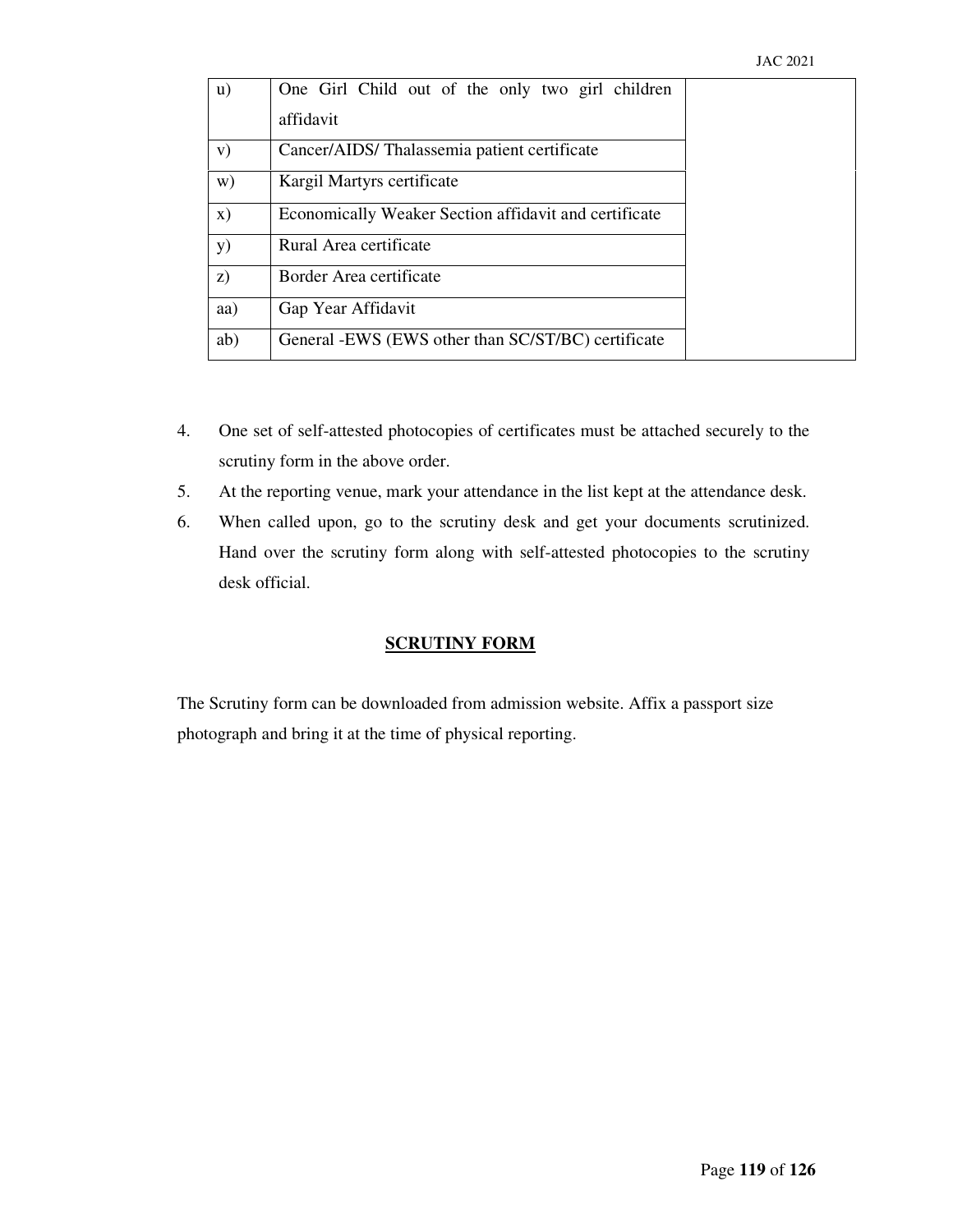# Chapter 10

# **Counselling Schedule**

# **(for Admission to B.E./Integrated B.E(Chem.)-MBA Courses)**

## **NOTE: THE COUNSELLING SCHEDULE MAY CHANGE AS PER THE DECISION OF COMPETENT AUTHORITY DUE TO CURRENT PANDEMIC SITUATION OF COVID-19**

| Registration process already commenced                                                   |                | $2nd October, 2021 (Saturday)$                                      |
|------------------------------------------------------------------------------------------|----------------|---------------------------------------------------------------------|
| Last date for generation of filled Bank<br>Challan                                       | $\bullet$      | 18 <sup>th</sup> October, 2021 (Monday)                             |
| Last date for depositing fee in the SBI Bank<br>using Bank Challan                       | $\ddot{\cdot}$ | $19th$ October, 2021 (Tuesday) till 4:00<br>p.m.                    |
| Last date for online registration/ Last date<br>for filling the Registration Fee details | $\ddot{\cdot}$ | $20th$ October, 2021 (Wednesday)                                    |
| <b>Opening of Correction Window</b>                                                      |                | $21st$ October, 2021 (Thursday) to $22nd$<br>October, 2021 (Friday) |

## **Schedule of Document Verification of Registered Candidates in Reserved Categories for Admission to B.E Courses:**

| <b>Online Verification of Documents will be carried out</b> |                |                                                                                    |
|-------------------------------------------------------------|----------------|------------------------------------------------------------------------------------|
| All reserved categories                                     | $\ddot{\cdot}$ | $23rd$ October, 2021 (Saturday) to $26th$<br>October, 2021(Tuesday) till 5:00 p.m. |
| <b>Sports Trial for Panjab University Sports</b>            | $\ddot{\cdot}$ | $27th$ October, 2021 (Wednesday) at                                                |
| <b>Category Candidates</b>                                  |                | $7.30$ a.m.                                                                        |
| The eligible candidates are required to                     |                |                                                                                    |
| appear for the Sports Trail on 27 <sup>th</sup> October,    |                |                                                                                    |
| 2021 (Wednesday) at 7.30 a.m. in the                        |                |                                                                                    |
| Panjab University Sports Ground Near                        |                |                                                                                    |
| Athletics Track (Gymnasium Hall in case of                  |                |                                                                                    |
| Rain) subject to the verification of the                    |                |                                                                                    |
| required original documents. The                            |                |                                                                                    |
| candidates should appear in proper sports kit               |                |                                                                                    |
| along with their games equipment if any                     |                |                                                                                    |
|                                                             |                |                                                                                    |

*Note: Candidates are required to upload one set of self-attested photocopies of all supporting documents/certificates during online registration. After completion of document verification, the candidate will not be allowed to make any changes. Failure to upload the supporting document of a particular category will debar the candidate for that particular category.* **All the certificates/affidavit claiming reservation under**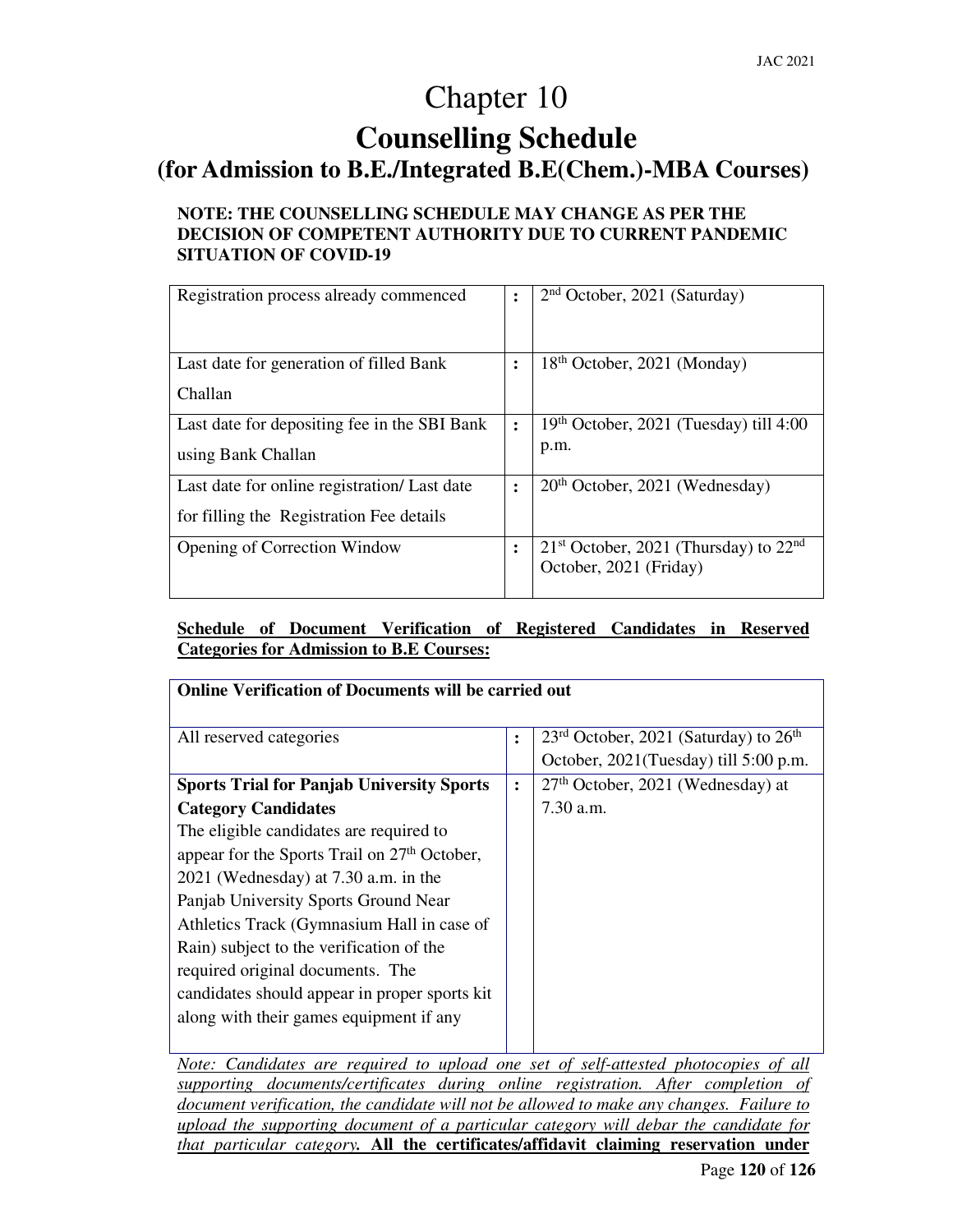## **various categories must have been issued not later than 26th October 2021 (Tuesday).**

| Display of final list of Eligible candidates | $\vert$ : 27 <sup>th</sup> October, 2021 (Wednesday) by |
|----------------------------------------------|---------------------------------------------------------|
| for filling of choices (only for reserved    | $7.00$ p.m.                                             |
| categories excluding Sports Category)        |                                                         |

| <b>Counselling Dates</b>                          |                |                                                              |
|---------------------------------------------------|----------------|--------------------------------------------------------------|
| 1 <sup>st</sup> Round of Counselling              |                |                                                              |
| Choice filling (except for the candidates         | $\ddot{\cdot}$ | $28th$ October, 2021 (Thursday) to $30th$                    |
| applying under Sports Category)                   |                | October, 2021 (Saturday)                                     |
| <b>Result of Mock Counselling</b>                 | $\ddot{\cdot}$ | 29th October, 2021 (Friday)                                  |
| Locking of Choices by the candidates              | $\ddot{\cdot}$ | 30 <sup>th</sup> October, 2021 (Saturday) by 7:00            |
|                                                   |                | p.m.                                                         |
| First round of seat allotment                     | :              | 31 <sup>st</sup> October, 2021 (Sunday) by 7:00              |
|                                                   |                | p.m.                                                         |
| Submission of Online fee and Willingness          | :              | 31 <sup>st</sup> October, 2021 (Sunday) to 3 <sup>rd</sup>   |
| to participate in subsequent rounds               |                | November, 2021 (Wednesday) till<br>$7:00$ p.m.               |
| Withdrawal after First round of seat              | $\ddot{\cdot}$ | 4 <sup>th</sup> November, 2021 (Thursday) to 5 <sup>th</sup> |
| allotment                                         |                | November, 2021 (Friday) till 7:00                            |
|                                                   |                | p.m.                                                         |
| 2 <sup>nd</sup> Round of Counselling              |                |                                                              |
| Choice submission and locking for 2 <sup>nd</sup> | :              | 6 <sup>th</sup> November, 2021 (Saturday) to 7 <sup>th</sup> |
| round (All categories including sports            |                | November, 2021 (Sunday) till 7:00                            |
| category)                                         |                | p.m.                                                         |
| Second round of seat allotment                    | $\ddot{\cdot}$ | 8 <sup>th</sup> November, 2021 (Monday) by 7:00              |
|                                                   |                | p.m.                                                         |
| Submission of Online fee and Willingness          | $\ddot{\cdot}$ | 8 <sup>th</sup> November, 2021 (Monday) to 9 <sup>th</sup>   |
| to participate in subsequent rounds               |                | November, 2021(Tuesday) till 7:00                            |
|                                                   |                | p.m.                                                         |
| Withdrawal after 2 <sup>nd</sup> round of seat    | $\ddot{\cdot}$ | 10 <sup>th</sup> November, 2021 (Wednesday) till             |
| allotment                                         |                | $7:00$ p.m.                                                  |
| 3 <sup>rd</sup> Round of Counselling              |                |                                                              |
| Choice submission and locking for 3rd             | $\ddot{\cdot}$ | $11th$ November, 2021 (Thursday) to                          |
| round                                             |                | 12 <sup>th</sup> November, 2021 (Friday) till 7:00           |
|                                                   |                | p.m.                                                         |
| Third round of seat allotment                     | $\ddot{\cdot}$ | 13 <sup>th</sup> November, 2021 (Saturday) by<br>$7:00$ p.m. |
| Submission of Online fee                          | $\ddot{\cdot}$ | 13 <sup>th</sup> November, 2021 (Saturday) to                |
|                                                   |                | 14 <sup>th</sup> November, 2021 (Sunday) till                |
|                                                   |                | $7:00$ p.m.                                                  |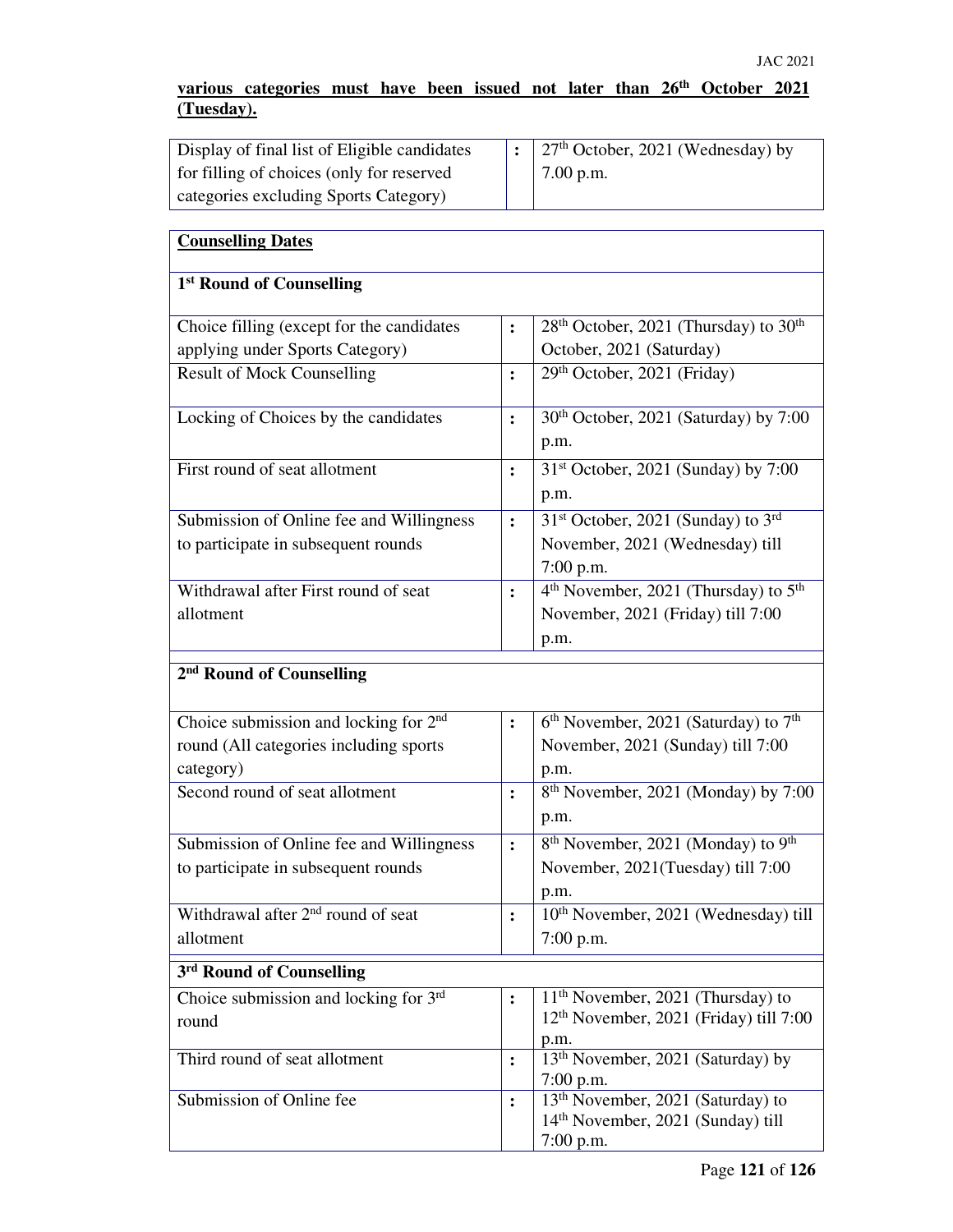| Physical reporting, Documents verification   |                | 15 <sup>th</sup> November, 2021 (Monday) to 16 <sup>th</sup> |
|----------------------------------------------|----------------|--------------------------------------------------------------|
| and payment of balance fee (wherever         | :              | November, 2021 (Tuesday)                                     |
| applicable) for all admitted candidates      |                |                                                              |
| Withdrawal after Third round of seat         | $\ddot{\cdot}$ | 17th November, 2021 (Wednesday) till                         |
| allotment                                    |                | $7:00$ p.m.                                                  |
|                                              |                |                                                              |
|                                              |                |                                                              |
| <b>SPOT Round of Counselling</b>             |                |                                                              |
| Display of vacant seats for SPOT Round       | :              | 18 <sup>th</sup> November, 2021 (Thursday) till              |
|                                              |                | $7:00$ p.m.                                                  |
| Registration process for SPOT Round          | $\ddot{\cdot}$ | 19th November, 2021 (Friday)                                 |
| commences                                    |                |                                                              |
| (for candidates not registered earlier)      |                |                                                              |
| Last date for generation of filled Bank      | :              | 22 <sup>nd</sup> November, 2021 (Monday)                     |
| Challan                                      |                |                                                              |
| Last date for depositing registration fee in | :              | 23 <sup>rd</sup> November, 2021 (Tuesday) till               |
| the SBI Bank using Bank Challan              |                | 4.00 p.m.                                                    |
| Last date for online registration and        | $\ddot{\cdot}$ | 24 <sup>th</sup> November, 2021 (Wednesday)                  |
| registration fee submission (for fresh       |                |                                                              |
| candidates)                                  |                |                                                              |
| Last date for online registration fee        |                |                                                              |
| submission (for already registered           |                |                                                              |
| candidates who have not deposited            |                |                                                              |
| registration fee earlier)                    |                |                                                              |
| Opening of Correction Window (for fresh as   | $\ddot{\cdot}$ | 25 <sup>th</sup> November, 2021 (Thursday)                   |
| well as earlier registered candidates)       |                |                                                              |
| <b>SPOT Round Fee Details</b>                |                |                                                              |
| Fresh General/ General-EWS/BC/Other          | $\ddot{\cdot}$ | Registration Fee 2500/- (To be                               |
| Candidates                                   |                | deposited during registration) $\&$                          |
|                                              |                | Participation Fee 40,000/- (To be                            |
|                                              |                | deposited during choice submission)                          |
| Fresh SC/ST/PwD Candidates                   | $\ddot{\cdot}$ | Registration Fee 1250/- (To be                               |
|                                              |                | deposited during registration) $\&$                          |
|                                              |                | Participation Fee 40,000/- (To be                            |
|                                              |                | deposited during choice submission)                          |
| Candidates who have already paid the seat    | $\ddot{\cdot}$ | Nil                                                          |
| acceptance fee                               |                |                                                              |
| Candidates who have not paid the seat        | :              | 40,000 (To be deposited during choice                        |
| acceptance fee                               |                | submission)                                                  |
| Provisionally admitted candidates            | $\ddot{\cdot}$ | <b>Nil</b>                                                   |

# **Schedule of Online Document Verification of Registered Candidates in for all categories**

# **for Admission to B.E. Courses (For SPOT Round):**

| <b>Online Verification of Documents will be carried out</b> |  |                                          |
|-------------------------------------------------------------|--|------------------------------------------|
| All Categories*                                             |  | $26th$ November, 2021 (Friday) to $29th$ |
|                                                             |  | November, 2021 (Monday)                  |
|                                                             |  |                                          |
| <b>Sports Trial for Panjab University</b>                   |  | $27th$ November, 2021 (Saturday) at      |
| <b>Sports Category Candidates</b>                           |  | 6.30 a.m.                                |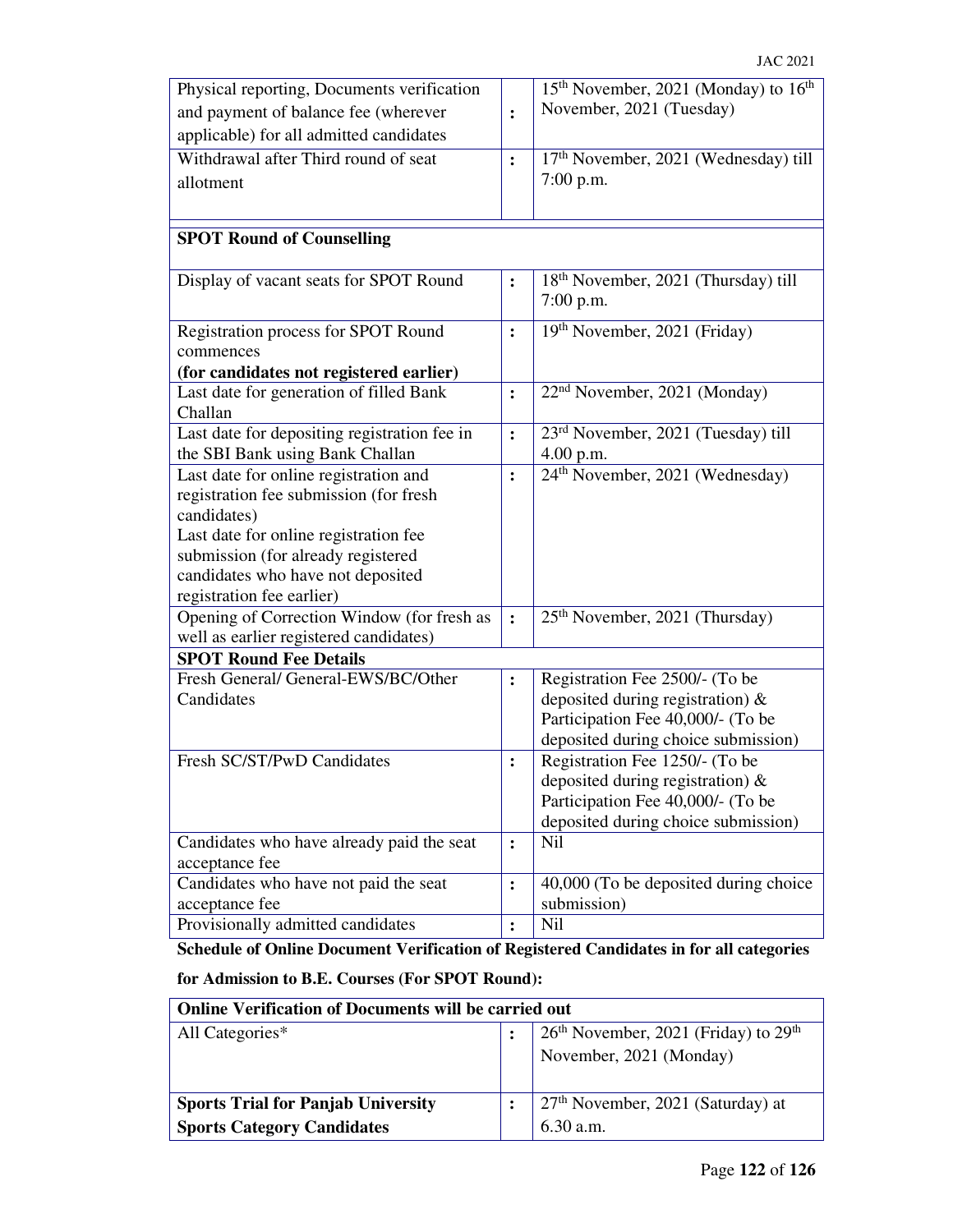| The eligible candidates are required to         |  |
|-------------------------------------------------|--|
| appear for the Sports Trail on 27 <sup>th</sup> |  |
| November, 2021 (Saturday) at 7.30 a.m. in       |  |
| the Panjab University Sports Ground Near        |  |
| Athletics Track (Gymnasium Hall in case         |  |
| of Rain) subject to the verification of the     |  |
| required original documents. The                |  |
| candidates should appear in proper sports       |  |
| kit along with their games equipment if any     |  |

**Note:** *Candidates are required to upload one set of self-attested photocopies of all supporting documents/certificates during online registration. After completion of document verification, the candidate will not be allowed to make any changes. Failure to upload the supporting document of a particular category will debar the candidate for that particular category. All the certificates/affidavit claiming reservation under various categories must have been issued not later than 29th November, 2021 (Monday).*

*\* The candidates applying for PU Institutes under sports category should have relevant certificates/ undertaking issued not later than 27th November, 2021.* 

| Display of final list of Eligible candidates for           | ፡              | 30 <sup>th</sup> November, 2021 (Tuesday)         |
|------------------------------------------------------------|----------------|---------------------------------------------------|
| filling of choices in SPOT Round (only for                 |                |                                                   |
| reserved categories including Sports                       |                |                                                   |
| Category)                                                  |                |                                                   |
| SPOT Round participation fee submission,                   | $\ddot{\cdot}$ | $30th$ November, 2021 (Tuesday) to $2nd$          |
| choice submission and locking (candidates)                 |                | December, 2021 (Thursday)                         |
| who have not deposited seat acceptance fee                 |                |                                                   |
| or who are not allotted seat upto 3 <sup>rd</sup> round or |                |                                                   |
| who registered fresh in SPOT Round are                     |                |                                                   |
| required to pay online SPOT Round                          |                |                                                   |
| participation fee of $\text{\textsterling}40,000/-$ )      |                |                                                   |
| SPOT Round of seat allotment                               | ፡              | $3rd$ December, 2021 (Friday) by 10:00            |
|                                                            |                | p.m.                                              |
|                                                            |                |                                                   |
| Physical reporting, Documents verification                 | $\ddot{\cdot}$ | 4 <sup>th</sup> December, 2021 (Saturday) onwards |
| and payment of balance fee (wherever                       |                |                                                   |
| applicable) (for newly admitted/shifted                    |                |                                                   |
| candidates after the SPOT Round)                           |                |                                                   |

## **Important**

- 1. Candidates are advised not to disclose their login password to anyone. JAC will not be responsible for the misuse of the login password.
- 2. All candidates are advised to check the updated Counselling schedule on www.chdenggadmissions.nic.in**.**
- 3. No Separate Interview/Counselling letter will be issued.
- 4. No Waiting list shall be prepared.
- 5. Candidates shall participate in the Counselling or report for admission at their own expenses.

**\*\*\*\*\*\*\*\*\*\*\*\*\*\*\*\***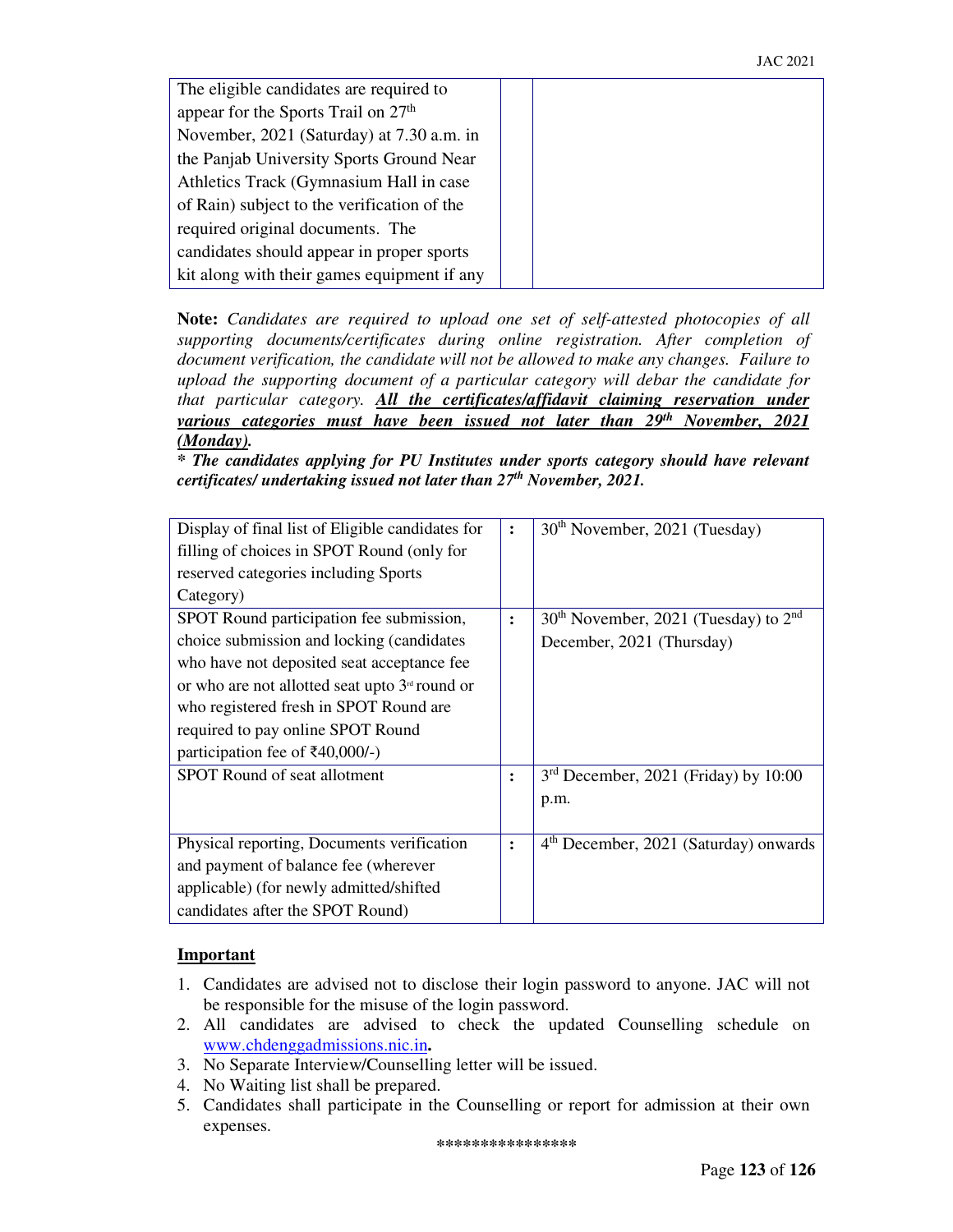# **Counselling Schedule-B.Arch. (JAC-2021)**

## **NOTE: THE COUNSELLING SCHEDULE MAY CHANGE AS PER THE DECISION OF COMPETENT AUTHORITY DUE TO CURRENT PANDEMIC SITUATION OF COVID-19**

| Registration process commences                                                           | $ 12^{th}$ October, 2021 (Tuesday)               |
|------------------------------------------------------------------------------------------|--------------------------------------------------|
| Last date for generation of filled Bank Challan                                          | $18th$ October, 2021 (Monday)                    |
| Last date for depositing fee in the SBI Bank<br>using Bank Challan                       | $21st$ October, 2021 (Thursday) till<br>5:00p.m. |
| Last date for online registration/ Last date for<br>filling the Registration Fee details | 22 <sup>nd</sup><br>October, 2021 (Friday)       |
| <b>Opening of Correction Window</b>                                                      | $23rd$ October, 2021 (Saturday)                  |

# **Schedule of Document Verification of Registered Candidates in Reserved Categories for Admission to B.Arch Courses:**

| <b>Online Verification of Documents will be carried out</b> |  |                                                                                                     |  |
|-------------------------------------------------------------|--|-----------------------------------------------------------------------------------------------------|--|
| All reserved categories                                     |  | $\therefore$ 24 <sup>th</sup> October (Sunday) to 27 <sup>th</sup> October,<br>$[2021$ (Wednesday), |  |

*Note: Candidates are required to upload one set of self-attested photocopies of all supporting documents/certificates during online registration. After completion of document verification, the candidate will not be allowed to make any changes. Failure to upload the supporting document of a particular category will debar the candidate for that particular category.* **All the certificates/affidavit claiming reservation under various categories must have been issued not later than 27th October 2021 (Wednesday).** 

| Display of final list of Eligible candidates for  | $\sqrt{29^{th}$ October, 2021 (Friday) |
|---------------------------------------------------|----------------------------------------|
| filling of choices (only for reserved categories) |                                        |
| including Sports Category)                        |                                        |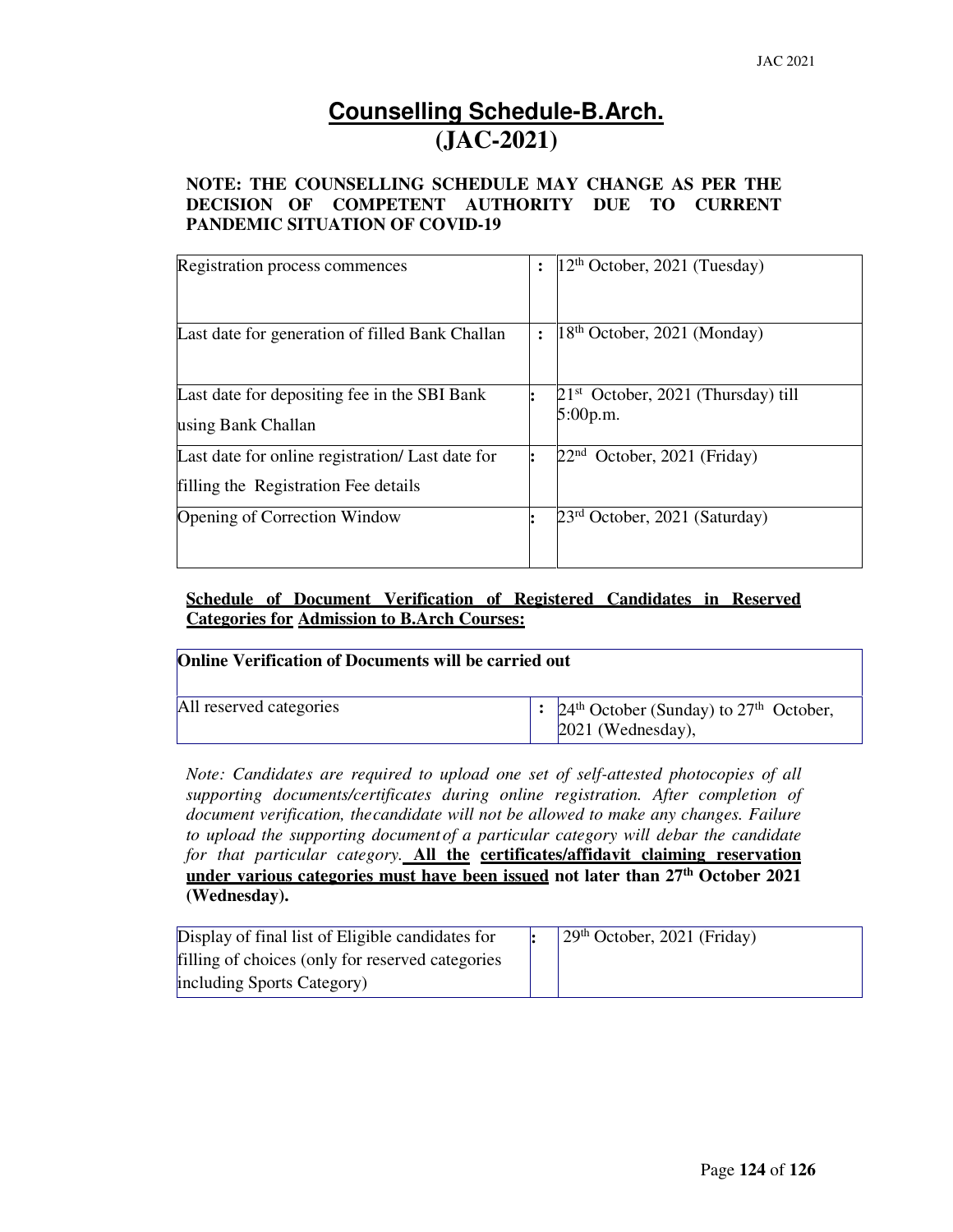| <b>Counselling Dates</b>                                                                    |  |                                                                                                       |  |  |
|---------------------------------------------------------------------------------------------|--|-------------------------------------------------------------------------------------------------------|--|--|
| 1 <sup>st</sup> Round of Counselling                                                        |  |                                                                                                       |  |  |
| <b>Result of Mock Counselling</b>                                                           |  | 30 <sup>th</sup> October, 2021 (Saturday)                                                             |  |  |
| First round of seat allotment                                                               |  | 1st November, 2021 (Monday) by 7:00p.m.                                                               |  |  |
| Submission of Online fee and Willingness to                                                 |  | 1 <sup>st</sup> November, 2021 (Monday) to 5 <sup>th</sup>                                            |  |  |
| participate in subsequent rounds                                                            |  | November, 2021 (Friday) till 7:00p.m.                                                                 |  |  |
| Withdrawal after First round of seat allotment                                              |  | 6 <sup>th</sup> November 2021 (Saturday) till 7:00p.m.                                                |  |  |
| 2 <sup>nd</sup> Round of Counselling                                                        |  |                                                                                                       |  |  |
| Second round of seat allotment                                                              |  | 9 <sup>th</sup> November, 2021 (Tuesday) by 7:00                                                      |  |  |
|                                                                                             |  | p.m.                                                                                                  |  |  |
| Submission of Online fee                                                                    |  | 9 <sup>th</sup> November, 2021 (Tuesday) to 14 <sup>h</sup><br>November, 2021 (Sunday) till 7:00 p.m. |  |  |
| Physical reporting & Documents                                                              |  | 15 <sup>th</sup> November, 2021 (Monday) to 16 <sup>th</sup>                                          |  |  |
| verificationfor all admitted candidates                                                     |  | November, 2021 (Tuesday)                                                                              |  |  |
| Withdrawal after Second round of seat                                                       |  | 17 <sup>th</sup> November, 2021 (Wednesday) till 7:00 p.m.                                            |  |  |
| allotment                                                                                   |  |                                                                                                       |  |  |
| <b>SPOT Round of Counselling</b>                                                            |  |                                                                                                       |  |  |
| Display of vacant seats for SPOT Round                                                      |  | 18 <sup>th</sup> November, 2021 (Thursday) till 7:00 p.m.                                             |  |  |
| Registration process for SPOT Round<br>commences                                            |  | 19th November, 2021 (Friday)                                                                          |  |  |
| (for candidates not registered earlier)                                                     |  |                                                                                                       |  |  |
| Last date for generation of filled Bank Challan                                             |  | 22 <sup>nd</sup> November, 2021 (Monday)                                                              |  |  |
| Last date for depositing registration fee in the<br><b>SBI Bank using Bank Challan</b>      |  | 23 <sup>rd</sup> November, 2021 (Tuesday) till 4.00 p.m.                                              |  |  |
| Last date for online registration and registration<br>fee submission (for fresh candidates) |  | 24 <sup>th</sup> November, 2021 (Wednesday)                                                           |  |  |
| Last date for online registration fee submission                                            |  |                                                                                                       |  |  |
| (for already registered candidates who have not                                             |  |                                                                                                       |  |  |
| deposited registration fee earlier)                                                         |  |                                                                                                       |  |  |
| Opening of Correction Window (for fresh as                                                  |  | 25 <sup>th</sup> November, 2021 (Thursday)                                                            |  |  |
| well as earlier registered candidates)                                                      |  |                                                                                                       |  |  |
| <b>SPOT Round Fee Details</b>                                                               |  |                                                                                                       |  |  |
| Fresh General/ General-EWS /Other<br>Candidates                                             |  | Registration Fee 2500/- (To be deposited                                                              |  |  |
|                                                                                             |  | during registration) $\&$<br>Participation Fee 40,000/- (To be                                        |  |  |
|                                                                                             |  | deposited during choice submission)                                                                   |  |  |
| Fresh SC/PwD Candidates                                                                     |  | Registration Fee 1250/- (To be                                                                        |  |  |
|                                                                                             |  | deposited during registration) $\&$                                                                   |  |  |
|                                                                                             |  | Participation Fee 40,000/- (To be                                                                     |  |  |
|                                                                                             |  | deposited during choice submission)                                                                   |  |  |